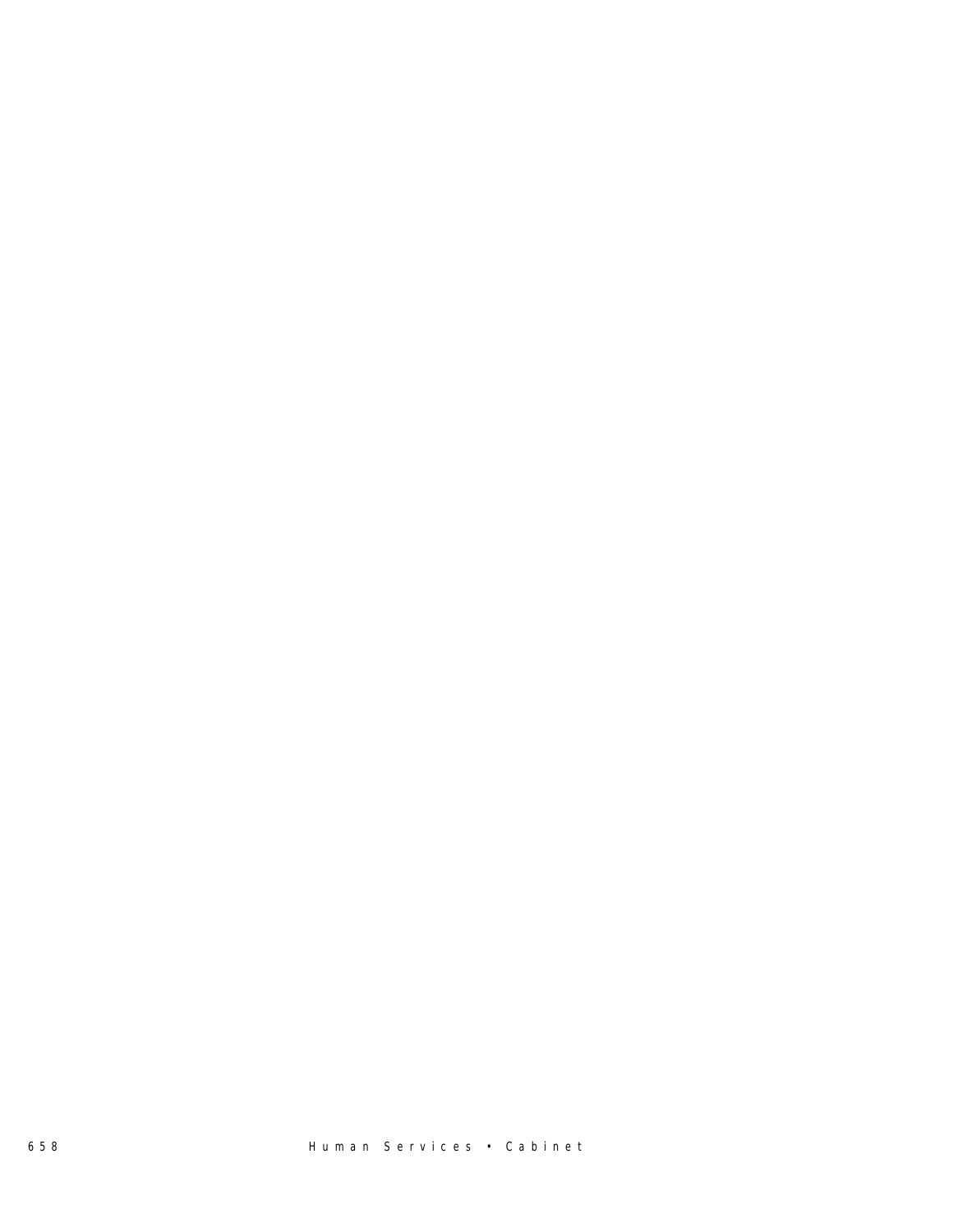## Human Services

## *J. Larry Mayes, Chief of Human Services*

## *Cabinet Mission*

The Human Services Cabinet is committed to promoting the health and well-being of the City's residents. The provision of social, recreational, and support services to city residents, particularly the homeless, women, the elderly, youth, and veterans, will be coordinated and made available in a customer-friendly and culturally sensitive manner. The Cabinet enforces all anti-discrimination laws and protections under the jurisdiction of the City, and advocates for the advancement of policies and legislation to address the needs of individuals and groups within the City.

| <b>Operating Budget</b>            | Program Name                        | <b>Total Actual '04</b> | <b>Total Actual '05</b> | Total Approp '06    | <b>Total Budget '07</b> |
|------------------------------------|-------------------------------------|-------------------------|-------------------------|---------------------|-------------------------|
|                                    | Boston Center-Youth & Families      | 16,821,909              | 17,467,325              | 18,521,612          | 19,198,292              |
|                                    | Civil Rights                        | 270,598                 | 295,179                 | 304,880             | 305,091                 |
|                                    | <b>Elderly Commission</b>           | 2,403,928               | 2,502,685               | 2,600,913           | 2,676,851               |
|                                    | <b>Emergency Shelter Commission</b> | 499.903                 | 530,713                 | 535,448             | 535,920                 |
|                                    | Veterans' Services Department       | 3,168,192               | 3,359,843               | 3,390,877           | 3,783,376               |
|                                    | Women's Commission                  | 139,939                 | 146,121                 | 150,143             | 150,643                 |
|                                    | Youth Fund                          | 3,661,347               | 3,719,791               | 3,806,648           | 3,806,648               |
|                                    | <b>Total</b>                        | 26,965,816              | 28,021,657              | 29,310,521          | 30,456,821              |
|                                    |                                     |                         |                         |                     |                         |
| <b>Capital Budget Expenditures</b> |                                     | Actual 04               | Actual 05               | <b>Estimated 06</b> | Projected 07            |
|                                    | Boston Center-Youth & Families      | 1,810,159               | 1,764,737               | 3,582,100           | 13,579,390              |
|                                    | Total                               | 1,810,159               | 1,764,737               | 3,582,100           | 13,579,390              |
|                                    |                                     |                         |                         |                     |                         |
| <b>External Funds Expenditures</b> |                                     | <b>Total Actual '04</b> | <b>Total Actual '05</b> | Total Approp '06    | <b>Total Budget '07</b> |
|                                    | Boston Center-Youth & Families      | 4,471,919               | 3,661,858               | 3,028,336           | 3,073,896               |
|                                    | Civil Rights                        | 781,226                 | 650,691                 | 718,410             | 730,198                 |
|                                    | <b>Elderly Commission</b>           | 6,208,332               | 5,882,612               | 6,332,524           | 6,284,167               |
|                                    | <b>Emergency Shelter Commission</b> | 11,306                  | 10,798                  | 10,798              | 10,875                  |
|                                    | Youth Fund                          | 0                       | 0                       | 931,127             | 931,127                 |
|                                    | <b>Total</b>                        | 11,472,783              | 10,205,959              | 11,021,195          | 11,030,263              |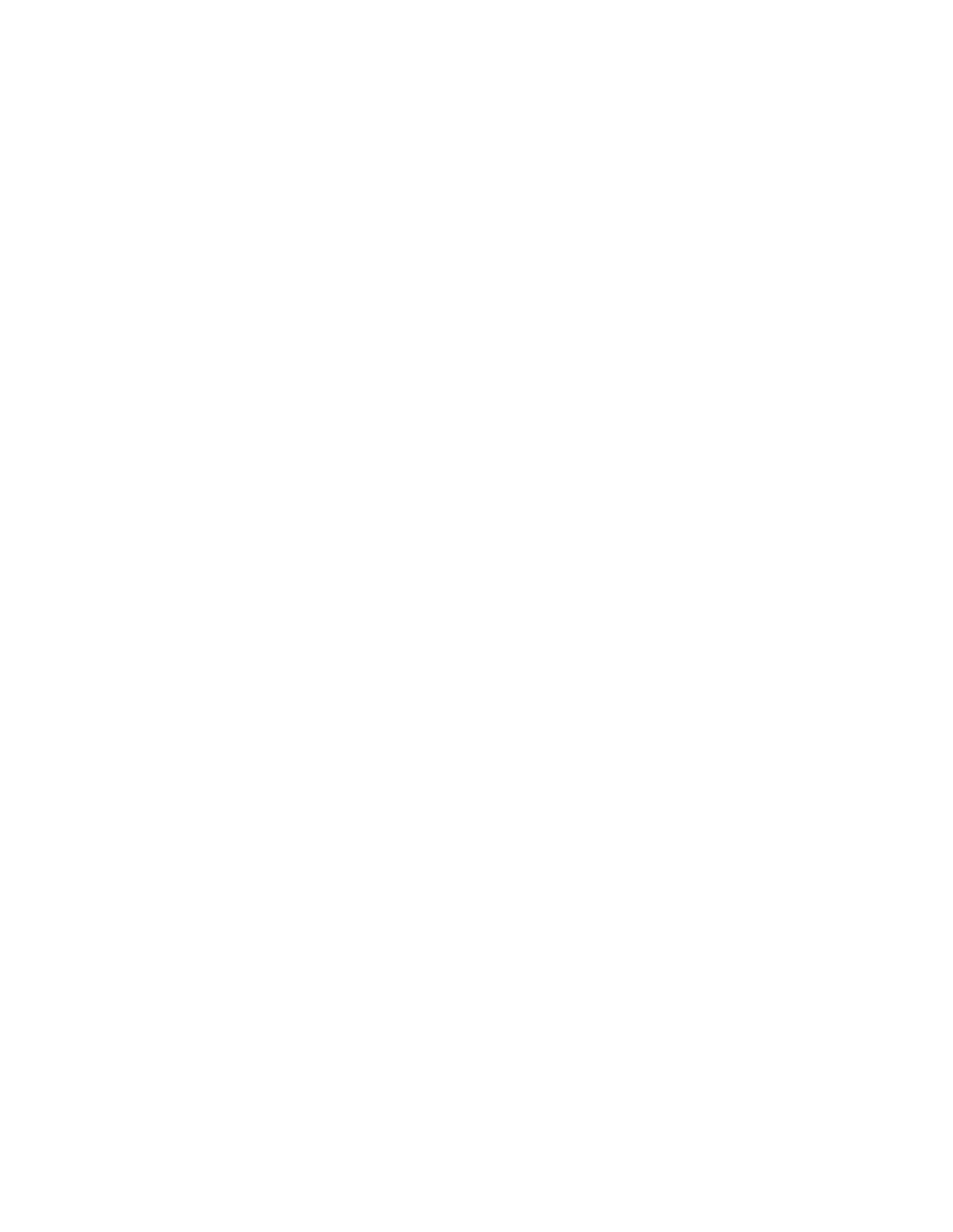# Boston Centers for Youth & Families Operating Budget

### *Robert Lewis Jr., Executive Director Appropriation: 385*

## *Department Mission*

The mission of Boston Centers for Youth & Families (BCYF) is to enhance the quality of life for Boston residents by partnering with Community Center Councils, agencies and businesses to support children, youth, individuals and families through a wide range of comprehensive programs and services. These services include arts, character, education and sports (ACES) programming.

### *FY07 Performance Objectives*

- To provide educational, enriching and enjoyable programs for Boston residents.
- To provide youth advocacy and development.
- To provide quality affordable after-school programs for Boston residents.
- To develop sports and fitness activities throughout the City.

| <b>Operating Budget</b>            | Program Name                                          | <b>Total Actual '04</b> | Total Actual '05        | Total Approp '06        | <b>Total Budget '07</b> |
|------------------------------------|-------------------------------------------------------|-------------------------|-------------------------|-------------------------|-------------------------|
|                                    | <b>Administrative Services</b><br>Sports & Recreation | 8.847.918<br>3,746,864  | 9,567,695<br>3,096,253  | 9,123,374<br>4,002,780  | 10,473,159<br>3,645,202 |
|                                    | Youth & Family Services                               | 1,950,210               | 2,039,862               | 2,430,698               | 2,087,410               |
|                                    | Child Care & Out-of-School                            | 2,276,917               | 2,763,515               | 2,964,760               | 2,992,520               |
|                                    | Total                                                 | 16,821,909              | 17,467,325              | 18,521,612              | 19,198,292              |
| <b>External Funds Budget</b>       | <b>Fund Name</b>                                      | <b>Total Actual '04</b> | <b>Total Actual '05</b> | Total Approp '06        | <b>Total Budget '07</b> |
|                                    | Center Based Daycare Program                          | 900,731                 | 605,700                 | 760,893                 | 878,721                 |
|                                    | Child & Adult Care Food                               | 30,258                  | 65,194                  | 105,000                 | 125,000                 |
|                                    | City Hall Child Care                                  | 450,575                 | 382,233                 | 517.685                 | 564,303                 |
|                                    | Community Child Care                                  | 322,142                 | 542,370                 | 513,700                 | 399,049                 |
|                                    | <b>Community Learning Centers</b>                     | 2,476,494               | 2,028,906               | $\theta$                | 0                       |
|                                    | Family Justice Center Init                            | 0                       | $\Omega$                | 437,058                 | 609.823                 |
|                                    | James M. Curley Recreation Center<br>New Generations  | Ŋ                       |                         | 494,000                 | 297,000                 |
|                                    | <b>Opening Doors</b>                                  | 683<br>1,779            | 4,316                   | 0<br>0                  |                         |
|                                    | Safefutures                                           | 257,158                 | 1,999                   | 0                       |                         |
|                                    | Senior Streetworker                                   | 1,577                   | 13,531                  | 0                       | 0                       |
|                                    | Workforce Dev Initiative                              | 30,520                  | 17,609                  |                         |                         |
|                                    | Youth Worker Program                                  | 0                       | $\Omega$                | 200,000                 | 200,000                 |
|                                    | Total                                                 | 4,471,919               | 3,661,858               | 3,028,336               | 3,073,896               |
|                                    |                                                       |                         |                         |                         |                         |
| <b>Selected Service Indicators</b> |                                                       | Actual '04              | Actual '05              | Approp '06              | Budget '07              |
|                                    | <b>Personnel Services</b><br>Non Personnel            | 12.645.648<br>4,176,261 | 13,429,846<br>4,037,480 | 14.942.977<br>3,578,635 | 15,786,110<br>3,412,182 |

*Total 16,821,909 17,467,325 18,521,612 19,198,292*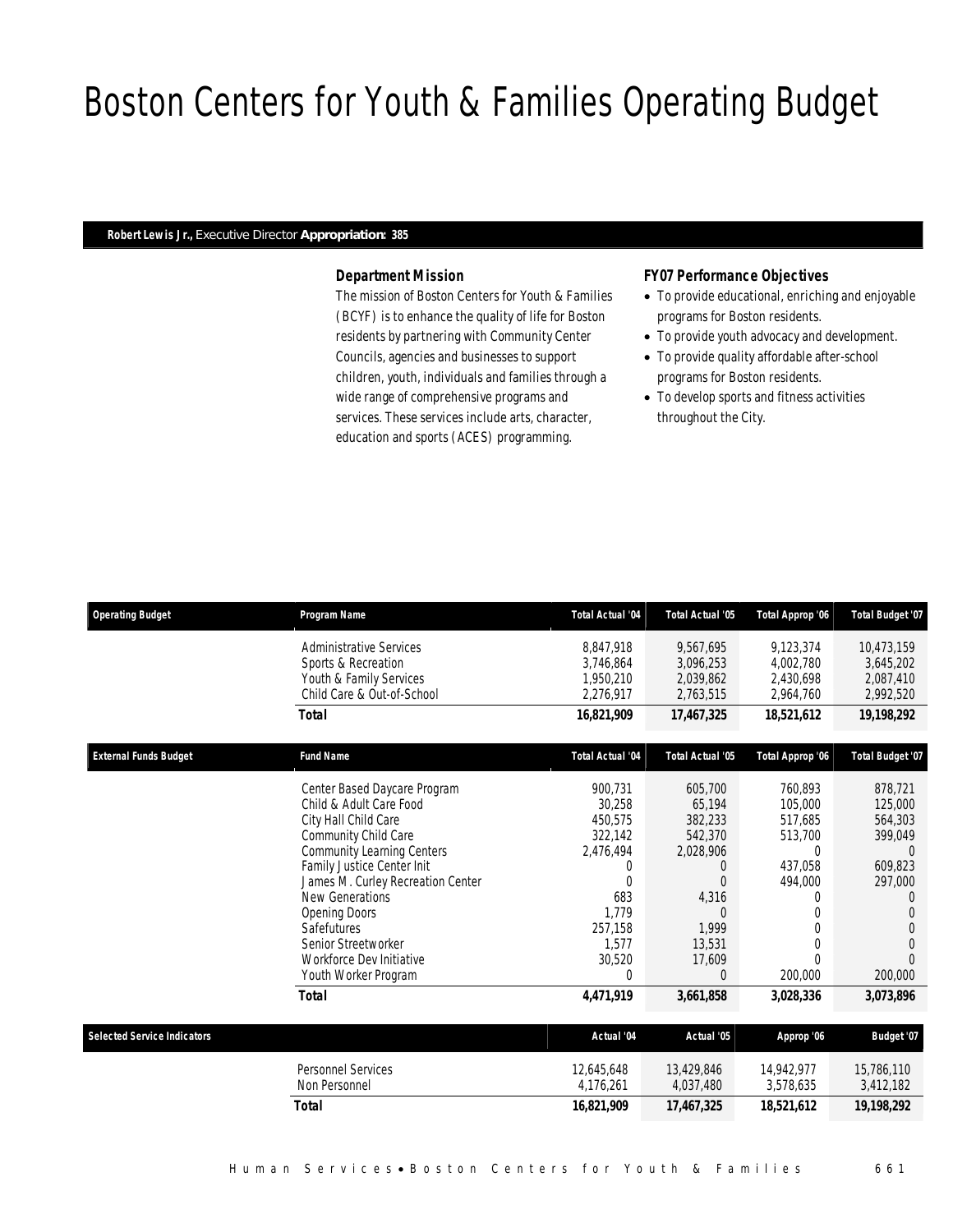# Boston Center-Youth & Families Operating Budget



## *Authorizing Statutes*

• Community School Program, Ord. 1972, c. 8, s. 1.1-1.2.

#### *Description of Services*

The Boston Centers for Youth and Families presents a more seamless approach to the way in which the City provides services to children, youth and adults. BCYF provides City residents ease in accessing information and services surrounding educational and recreational programs. The Department is founded through a close collaboration among City departments whose services have always focused on programming for youth and families in Boston neighborhoods and is created with the goal of enhancing provisions of service and providing the City with greater efficiencies in the areas of community capacity building, sports and recreation, youth development, after-school and out-of-school time services, and services for children and families. BCYF was created in FY03 by combining the planning capacity and resources of Boston Community Centers, the Office of Community Partnerships, the Recreation Department within Parks and the Mayor's Boston 2:00-6:00 After-School Initiative.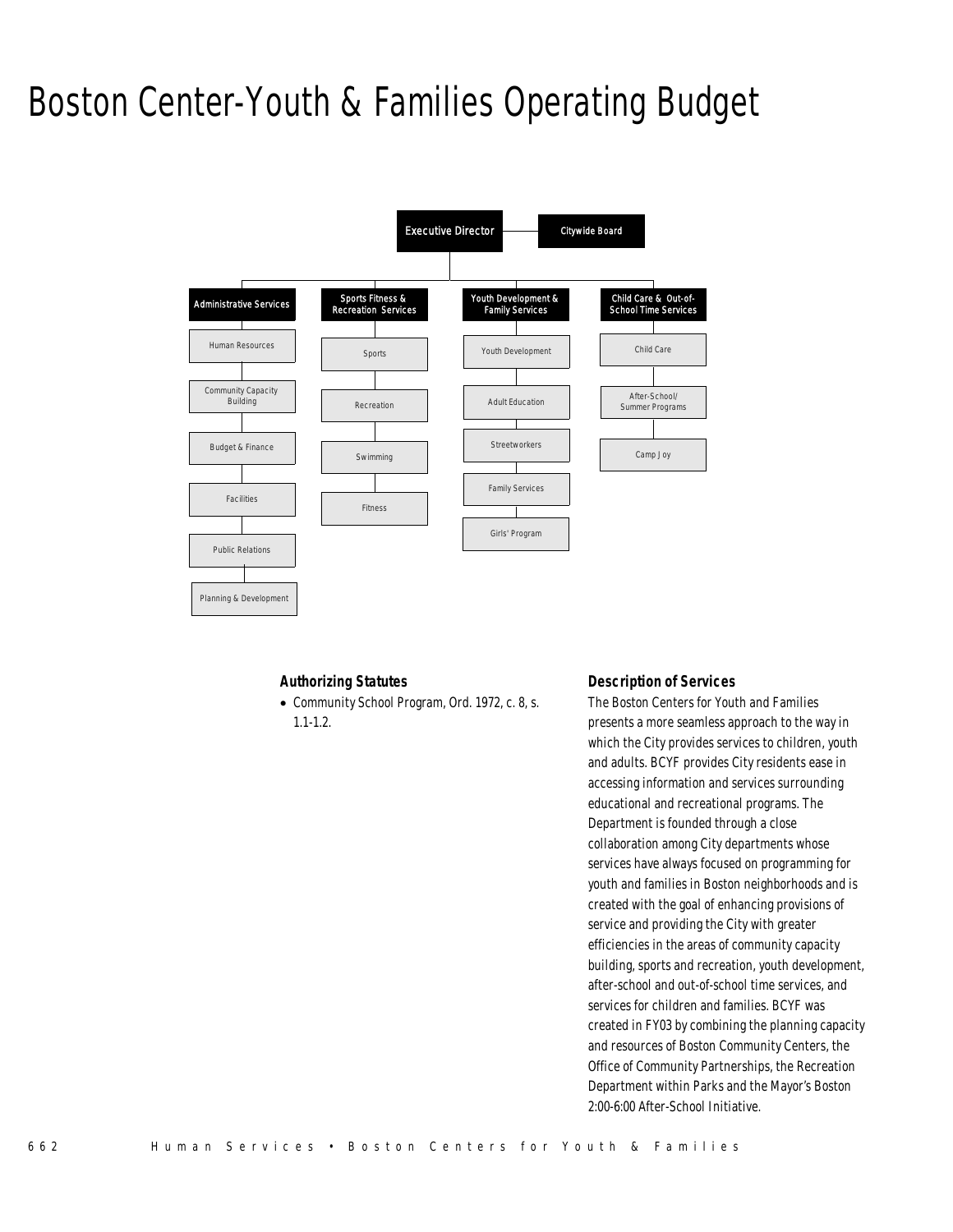# Department History

| <b>Personnel Services</b>       |                                                                                                                                                                                                                                                                                                          | FY04 Expenditure                                                                                                       | FY05 Expenditure                                                                                             | FY06 Appropriation                                                                                                           | FY07 Adopted                                                                                                                      | Inc/Dec 06 vs 07                                                                                                              |
|---------------------------------|----------------------------------------------------------------------------------------------------------------------------------------------------------------------------------------------------------------------------------------------------------------------------------------------------------|------------------------------------------------------------------------------------------------------------------------|--------------------------------------------------------------------------------------------------------------|------------------------------------------------------------------------------------------------------------------------------|-----------------------------------------------------------------------------------------------------------------------------------|-------------------------------------------------------------------------------------------------------------------------------|
|                                 | 51000 Permanent Employees<br>51100 Emergency Employees<br>51200 Overtime<br>51600 Unemployment Compensation<br>51700 Workers' Compensation<br><b>Total Personnel Services</b>                                                                                                                            | 11,853,452<br>503,764<br>136,493<br>117,014<br>34,925<br>12,645,648                                                    | 12,619,832<br>424,643<br>196,535<br>151,182<br>37,654<br>13,429,846                                          | 14,003,537<br>652,979<br>102,000<br>134,461<br>50,000<br>14,942,977                                                          | 14,912,590<br>646,520<br>102,000<br>80,000<br>45,000<br>15,786,110                                                                | 909,053<br>$-6,459$<br>$\mathbf{0}$<br>$-54,461$<br>$-5,000$<br>843,133                                                       |
| <b>Contractual Services</b>     |                                                                                                                                                                                                                                                                                                          | FY04 Expenditure                                                                                                       | FY05 Expenditure                                                                                             | FY06 Appropriation                                                                                                           | FY07 Adopted                                                                                                                      | Inc/Dec 06 vs 07                                                                                                              |
|                                 | 52100 Communications<br>52200 Utilities<br>52300 Water & Sewer<br>52400 Snow Removal<br>52500 Garbage/Waste Removal<br>52600 Repairs Buildings & Structures<br>52700 Repairs & Service of Equipment<br>52800 Transportation of Persons<br>52900 Contracted Services<br><b>Total Contractual Services</b> | 255,405<br>1,377,894<br>$\mathbf 0$<br>$\overline{0}$<br>32,900<br>470,956<br>104,609<br>762<br>1,595,272<br>3,837,798 | 315,558<br>1,366,398<br>0<br>$\mathbf 0$<br>33,769<br>127,165<br>90,844<br>219,550<br>1,599,119<br>3,752,403 | 272,200<br>1,567,552<br>$\overline{0}$<br>$\overline{0}$<br>33,100<br>100,000<br>35,000<br>219,600<br>1,089,010<br>3,316,462 | 265,300<br>1,626,128<br>$\mathbf 0$<br>$\boldsymbol{0}$<br>$\mathbf 0$<br>$\Omega$<br>35,000<br>280,000<br>1,040,586<br>3,247,014 | $-6,900$<br>58,576<br>$\mathbf{0}$<br>$\Omega$<br>$-33,100$<br>$-100,000$<br>$\mathbf{0}$<br>60,400<br>$-48,424$<br>$-69,448$ |
| <b>Supplies &amp; Materials</b> |                                                                                                                                                                                                                                                                                                          | FY04 Expenditure                                                                                                       | FY05 Expenditure                                                                                             | FY06 Appropriation                                                                                                           | FY07 Adopted                                                                                                                      | Inc/Dec 06 vs 07                                                                                                              |
|                                 | 53000 Auto Energy Supplies<br>53200 Food Supplies<br>53400 Custodial Supplies<br>53500 Med, Dental, & Hosp Supply<br>53600 Office Supplies and Materials<br>53700 Clothing Allowance<br>53800 Educational Supplies & Mat<br>53900 Misc Supplies & Materials<br><b>Total Supplies &amp; Materials</b>     | 12,318<br>3,256<br>24,828<br>$\boldsymbol{0}$<br>41,742<br>$\mathbf 0$<br>$\mathbf{0}$<br>71,693<br>153,837            | 14,135<br>5,926<br>25,601<br>$\mathbf{0}$<br>26,306<br>$\mathbf{0}$<br>$\theta$<br>80,331<br>152,299         | 13,485<br>8,500<br>27,000<br>1,800<br>21,000<br>$\overline{0}$<br>$\Omega$<br>78,300<br>150,085                              | 14,500<br>5,500<br>27,000<br>1,600<br>22,580<br>$\mathbf 0$<br>$\theta$<br>22,500<br>93,680                                       | 1,015<br>$-3,000$<br>$\theta$<br>$-200$<br>1,580<br>$\mathbf{0}$<br>$\Omega$<br>$-55,800$<br>$-56,405$                        |
| <b>Current Chgs &amp; Oblig</b> |                                                                                                                                                                                                                                                                                                          | FY04 Expenditure                                                                                                       | FY05 Expenditure                                                                                             | FY06 Appropriation                                                                                                           | FY07 Adopted                                                                                                                      | Inc/Dec 06 vs 07                                                                                                              |
|                                 | 54300 Workers' Comp Medical<br>54400 Legal Liabilities<br>54500 Aid To Veterans<br>54600 Current Charges H&I<br>54700 Indemnification<br>54900 Other Current Charges<br>Total Current Chgs & Oblig                                                                                                       | 12,305<br>20,053<br>$\mathbf 0$<br>$\mathbf 0$<br>$\overline{0}$<br>22,203<br>54,561                                   | 21,888<br>44,853<br>0<br>$\mathbf{0}$<br>$\theta$<br>23,624<br>90,365                                        | $\boldsymbol{0}$<br>22,788<br>$\overline{0}$<br>$\overline{0}$<br>$\Omega$<br>21,200<br>43,988                               | $\boldsymbol{0}$<br>22,788<br>0<br>$\mathbf 0$<br>$\theta$<br>19,200<br>41,988                                                    | 0<br>$\overline{0}$<br>$\overline{0}$<br>$\mathbf 0$<br>$\Omega$<br>$-2,000$<br>$-2,000$                                      |
| Equipment                       |                                                                                                                                                                                                                                                                                                          | FY04 Expenditure                                                                                                       | FY05 Expenditure                                                                                             | FY06 Appropriation                                                                                                           | FY07 Adopted                                                                                                                      | Inc/Dec 06 vs 07                                                                                                              |
|                                 | 55000 Automotive Equipment<br>55400 Lease/Purchase<br>55600 Office Furniture & Equipment<br>55900 Misc Equipment<br><b>Total Equipment</b>                                                                                                                                                               | $\mathbf 0$<br>$\boldsymbol{0}$<br>$\overline{0}$<br>130,066<br>130,066                                                | 0<br>$\mathbf 0$<br>$\mathbf 0$<br>42,412<br>42,412                                                          | $\overline{0}$<br>$\boldsymbol{0}$<br>$\overline{0}$<br>68,100<br>68,100                                                     | $\mathbf 0$<br>$\boldsymbol{0}$<br>0<br>29,500<br>29,500                                                                          | $\theta$<br>$\mathbf 0$<br>$\mathbf 0$<br>$-38,600$<br>$-38,600$                                                              |
| <b>Other</b>                    |                                                                                                                                                                                                                                                                                                          | FY04 Expenditure                                                                                                       | FY05 Expenditure                                                                                             | FY06 Appropriation                                                                                                           | FY07 Adopted                                                                                                                      | Inc/Dec 06 vs 07                                                                                                              |
|                                 | 56200 Special Appropriation<br>57200 Structures & Improvements<br>58000 Land & Non-Structure<br><b>Total Other</b>                                                                                                                                                                                       | $\boldsymbol{0}$<br>$\mathbf 0$<br>$\mathbf{0}$<br>$\mathbf{0}$                                                        | $\boldsymbol{0}$<br>0<br>$\mathbf{0}$<br>0                                                                   | $\boldsymbol{0}$<br>0<br>0<br>0                                                                                              | 0<br>0<br>0<br>0                                                                                                                  | 0<br>0<br>$\mathbf{0}$<br>$\mathbf{0}$                                                                                        |
|                                 | <b>Grand Total</b>                                                                                                                                                                                                                                                                                       | 16,821,909                                                                                                             | 17,467,325                                                                                                   | 18,521,612                                                                                                                   | 19,198,292                                                                                                                        | 676,680                                                                                                                       |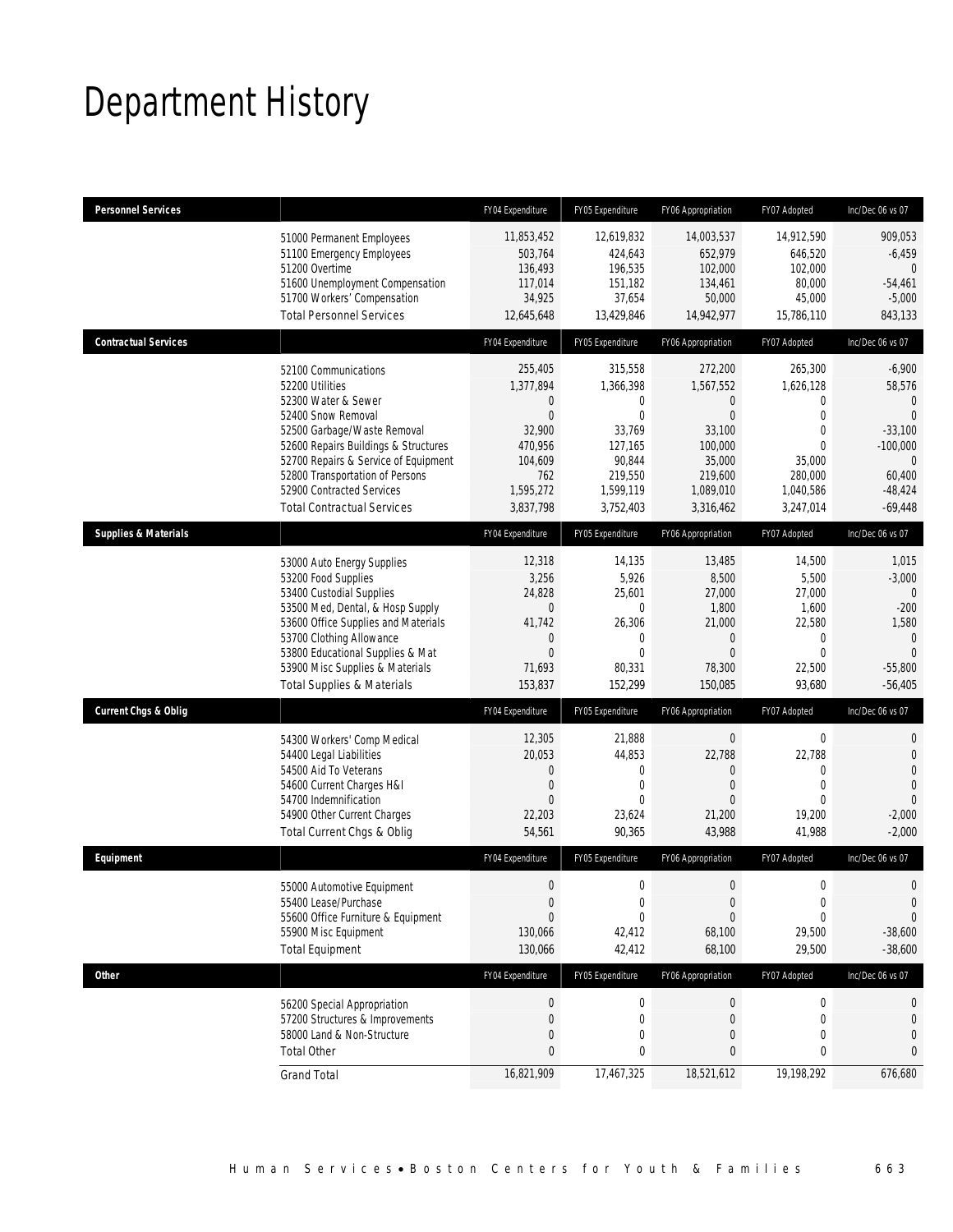# Department Personnel

| Title                                | Union Grade     |    | Position       | FY07 Salary | Title                           |                 | Union Grade     | Position       | FY07 Salary  |
|--------------------------------------|-----------------|----|----------------|-------------|---------------------------------|-----------------|-----------------|----------------|--------------|
|                                      | Code            |    |                |             |                                 | Code            |                 |                |              |
| <b>Chief of Human Services</b>       | CDH             |    | 1              | 112,211     | Teacher I                       | SU <sub>5</sub> | 8               | 6              | 196,743      |
| <b>Executive Director BCC</b>        | CDH             |    | $\mathbf{1}$   | 102,781     | Tennis Instructor               | SU <sub>5</sub> | 8               | $\mathbf{1}$   | 34,454       |
| Program Administrator                | <b>EXM</b>      |    | 1              | 76,148      | <b>Athletic Director</b>        | SU <sub>5</sub> | $\overline{7}$  | 32             | 1,088,295    |
| Director-Planning & Develop          | EXM             | 8  | $\mathbf{1}$   | 64,755      | <b>Building Manager</b>         | SU <sub>5</sub> | $\overline{7}$  | 18             | 581,085      |
| Prin Admin Assistant                 | EXM             | 8  | $\mathbf{1}$   | 77,260      | Early Care and Ed Coordinator   | <b>MYN</b>      | $7\overline{ }$ | 1              | 31,744       |
| <b>Field Assistant</b>               | <b>EXO</b>      |    | $\overline{2}$ | 60,230      | <b>Elderly Service Worker</b>   | SU <sub>5</sub> | $\overline{7}$  | $\mathbf{1}$   | 33,021       |
| Associate Director                   | <b>MYO</b>      |    | $\mathbf{1}$   | 70,108      | <b>Executive Assistant</b>      | MY <sub>0</sub> | $\overline{7}$  | $\overline{2}$ | 101,380      |
| Deputy Director Human Services       | <b>MYO</b>      |    | $\mathbf{1}$   | 80,126      | Facilities Manager              | SE <sub>2</sub> | $\overline{7}$  | 1              | 61,200       |
| Director                             | <b>MYN</b>      |    | $\mathbf{1}$   | 69,507      | <b>Grant Manager</b>            | SE <sub>2</sub> | $\overline{7}$  | $\overline{2}$ | 107,262      |
| Director of Programming              | <b>MYN</b>      |    | $\mathbf{1}$   | 84,036      | <b>Head Lifeguard</b>           | SU <sub>5</sub> | $\overline{7}$  | $\overline{2}$ | 66,144       |
| Resource Development Assistant       | <b>MYN</b>      |    | $\mathbf{1}$   | 40,085      | Personnel Officer               | SE <sub>2</sub> | $\overline{7}$  | $\mathbf{1}$   | 71,486       |
| <b>Special Assistant</b>             | SE <sub>2</sub> |    | $\mathbf{1}$   | 36,989      | Staff Assistant III             | MY <sub>0</sub> | $\overline{7}$  | $\mathbf{1}$   | 45,572       |
| Special Asst-Chief Human Serv        | <b>MYN</b>      |    | $\mathbf{1}$   | 68,905      | Supervisor Athletic Facilities  | SE1             | $\overline{7}$  | 1              | 56,490       |
| <b>Staff Asst Executive Director</b> | <b>MYG</b>      | 18 | $\mathbf{1}$   | 49,273      | Unit Manager Child Care         | SE <sub>2</sub> | $\overline{7}$  | 1              | 53,138       |
| Admin Assistant                      | AFE             | 15 | $\overline{2}$ | 96,832      | Unit Manager Education Services | SE <sub>2</sub> | $7^{\circ}$     | $\overline{2}$ | 122,400      |
| Recreation Supervisor I              | SU4             | 15 | $\mathbf{1}$   | 50,949      | Unit Manager Youth Services     | SE <sub>2</sub> | $\overline{7}$  | $\mathbf{1}$   | 61,200       |
| Computer Instructor                  | SU <sub>5</sub> | 14 | 10             | 451,710     | Unit Manager-After School       | SE <sub>2</sub> | $\overline{7}$  | $\mathbf{1}$   | 57,966       |
| <b>Head Storekeeper</b>              | AFE             | 14 | $\mathbf{1}$   | 43,822      | Youth Advocate                  | SU <sub>5</sub> | $\overline{7}$  | $\, 8$         | 257,183      |
| Administrative Teacher               | SU <sub>5</sub> | 13 | $\mathbf{1}$   | 44,901      | Youth Worker                    | SU <sub>5</sub> | $\overline{7}$  | 34             | 1,053,334    |
| Director                             | SU <sub>5</sub> | 13 | $\sqrt{3}$     | 131,819     | <b>Assistant Coordinator</b>    | SE <sub>2</sub> | 6               | 10             | 536,503      |
| Director of Youth Services           | MY <sub>0</sub> | 13 | $\mathbf{1}$   | 79,327      | Maintenance Worker/Custodian    | SU <sub>5</sub> | 6               | 17             | 545,675      |
| <b>GED Tester</b>                    | SU <sub>5</sub> | 13 | $\mathbf{1}$   | 36,559      | Office Assistant                | SU <sub>5</sub> | 6               | $\overline{7}$ | 235,722      |
| Payroll Clerk                        | SU <sub>5</sub> | 13 | $\overline{2}$ | 90,291      | Pr Admin Asst                   | SE1             | 6               | 3              | 195,131      |
| <b>Technical Specialist</b>          | SU <sub>5</sub> | 13 | $\mathbf{1}$   | 41,918      | Program Manager                 | SE <sub>2</sub> | 6               | $\overline{1}$ | 374,466      |
| Asst Dir Operations II               | MY <sub>0</sub> | 12 | $\overline{4}$ | 298,265     | Resource Development Manager    | MY <sub>0</sub> | 6               | $\overline{2}$ | 105,413      |
| Project Manager                      | MY <sub>0</sub> | 12 | $\mathbf{1}$   | 83,202      | Aquatics Manager                | SE <sub>2</sub> | 5               | $\overline{c}$ | 92,319       |
| Spec ASst Cmty Build & Part          | MY <sub>0</sub> | 12 | $\mathbf{1}$   | 69,394      | <b>Executive Assistant</b>      | SE <sub>2</sub> | 5               | 3              | 145,260      |
| <b>Head Teacher</b>                  | MY <sub>0</sub> | 11 | $\mathbf{1}$   | 32,700      | <b>Executive Asst</b>           | SE <sub>1</sub> | 5               | $\mathbf{1}$   | 56,707       |
| Bookkeeper                           | SU <sub>5</sub> | 10 | $\mathbf{1}$   | 41,513      | Maintenance Worker/Custodian    | SU <sub>5</sub> | 5               | 1              | 30,398       |
| Lead Teacher                         | SU <sub>5</sub> | 10 | $\mathbf{1}$   | 32,486      | Program Assistant II            | SU <sub>5</sub> | 5               | $\mathbf{1}$   | 32,794       |
| Lead Tennis Instructor               | SU <sub>5</sub> | 10 | $\mathbf{1}$   | 31,832      | Resourcecs Development Manager  | SE <sub>1</sub> | 5               | $\mathbf{1}$   | 42,688       |
| Senior Streetworker                  | SU <sub>5</sub> | 10 | $\overline{4}$ | 142,860     | Special Assistant I             | SE <sub>2</sub> | 5               | $\overline{c}$ | 90,036       |
| <b>Staff Assistant</b>               | SU <sub>5</sub> | 10 | 20             | 765,860     | <b>Staff Assistant</b>          | MY <sub>0</sub> | 5               | $\sqrt{3}$     | 134,056      |
| <b>Cluster Administrator</b>         | SE <sub>2</sub> | 9  | 10             | 673,458     | <b>Assistant Teacher</b>        | SU <sub>5</sub> | $\overline{4}$  | $\mathbf{1}$   | 28,227       |
| Recreation Instructor                | SU4             | 9  | $\mathbf{1}$   | 34,466      | <b>Athletic Assistant</b>       | SU <sub>5</sub> | $\overline{4}$  | 31             | 843,944      |
| Sr Building Custodian                | SU4             | 9L | $\mathbf{1}$   | 35,984      | Lifeguard                       | SU <sub>5</sub> | $\overline{4}$  | 49             | 1,282,874    |
| Administrative Coordinator           | SE <sub>2</sub> | 8  | 8              | 487,936     | Pool Manager                    | SE <sub>2</sub> | $\overline{4}$  | $\overline{4}$ | 150,098      |
| Director-Operations                  | <b>MYN</b>      | 8  | $\mathbf{1}$   | 82,514      | Program Supervisor              | SE <sub>2</sub> | 4               | 27             | 1,221,302    |
| Executive Secretary (P&R)            | SE <sub>1</sub> | 8  | $\mathbf{1}$   | 78,143      | Staff Assistant I               | MY <sub>0</sub> | $\overline{4}$  | 1              | 35,512       |
| Network Administrator                | SE <sub>2</sub> | 8  | $\mathbf{1}$   | 64,178      | Asst Pool Manager               | SE <sub>2</sub> | 3               | 3              | 101,256      |
| Safe Futures Juvenile Prog Mgr       | <b>MYO</b>      | 8  | $\mathbf{1}$   | 59,600      | <b>Building Assistant</b>       | SU <sub>5</sub> | 3               | 16             | 415,484      |
| Streetworker                         | SU <sub>5</sub> | 8  | $20\,$         | 631,385     | Program Assistant I             | SU <sub>5</sub> | 3               | $\overline{4}$ | 108,600      |
|                                      |                 |    |                |             | Receptionist                    | SU <sub>5</sub> | 3               | 1              | 23,898       |
|                                      |                 |    |                |             | <b>Total</b>                    |                 |                 | 429            | 16,614,775   |
|                                      |                 |    |                |             | <b>Adjustments</b>              |                 |                 |                |              |
|                                      |                 |    |                |             | Differential Payments           |                 |                 |                | 30,000       |
|                                      |                 |    |                |             | Other                           |                 |                 |                | 98,500       |
|                                      |                 |    |                |             | Chargebacks                     |                 |                 |                | $-298,260$   |
|                                      |                 |    |                |             | Salary Savings                  |                 |                 |                | $-1,532,425$ |

*FY07 Total Request 14,912,590*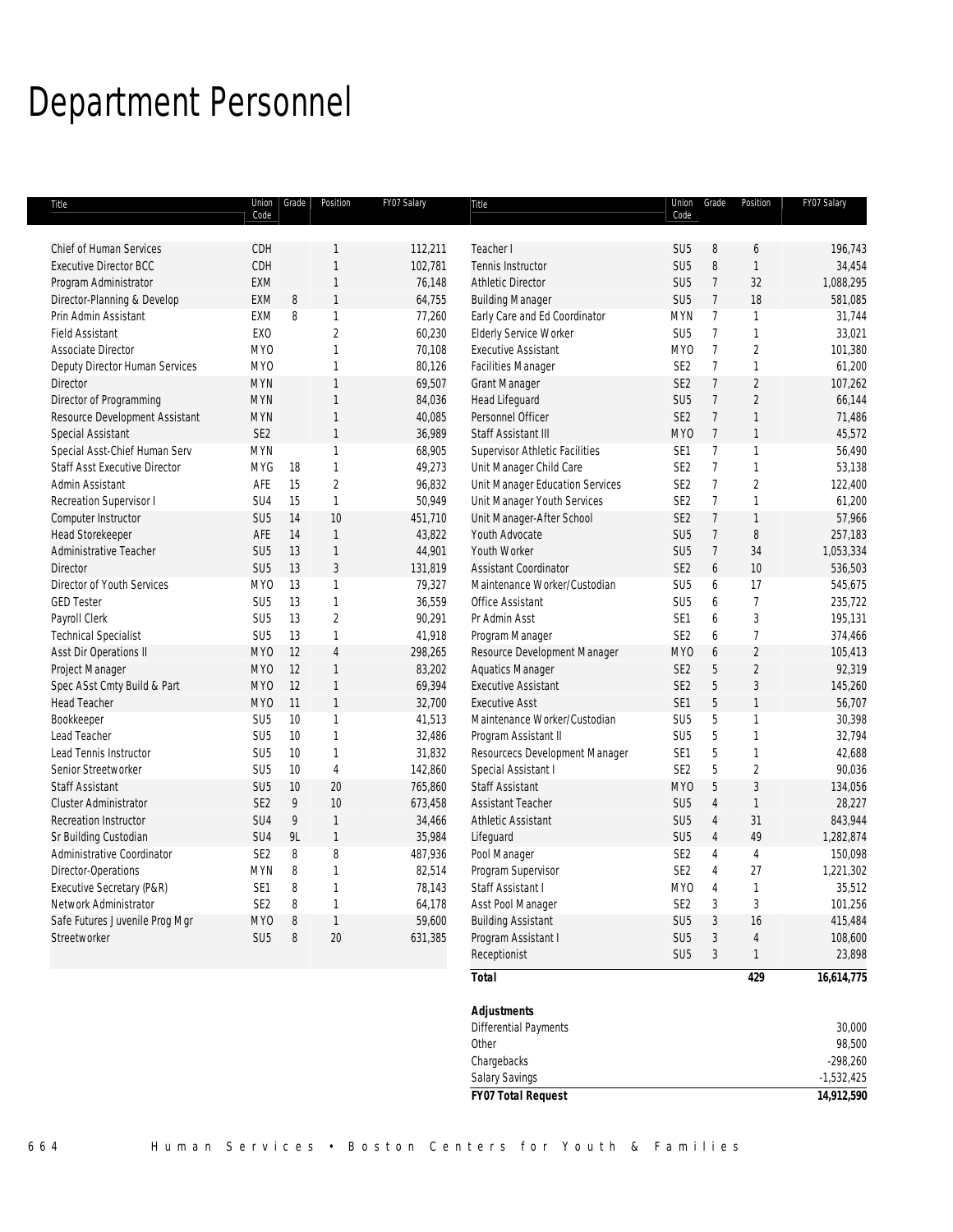# External Funds History

| <b>Personnel Services</b>       |                                                                                                                                                                                                                                                                                                          | FY04 Expenditure                                                                                                                    | FY05 Expenditure                                                                                                               | FY06 Appropriation                                                                                                              | FY07 Adopted                                                                                                      | Inc/Dec 06 vs 07                                                                                                 |
|---------------------------------|----------------------------------------------------------------------------------------------------------------------------------------------------------------------------------------------------------------------------------------------------------------------------------------------------------|-------------------------------------------------------------------------------------------------------------------------------------|--------------------------------------------------------------------------------------------------------------------------------|---------------------------------------------------------------------------------------------------------------------------------|-------------------------------------------------------------------------------------------------------------------|------------------------------------------------------------------------------------------------------------------|
|                                 | 51000 Permanent Employees<br>51100 Emergency Employees<br>51200 Overtime<br>51400 Health Insurance<br>51500 Pension & Annunity<br>51600 Unemployment Compensation<br>51700 Workers' Compensation<br>51800 Indirect Costs<br>51900 Medicare<br><b>Total Personnel Services</b>                            | 1,509,922<br>$\boldsymbol{0}$<br>3,301<br>124,311<br>94,791<br>$\mathbf{0}$<br>$\overline{0}$<br>73,054<br>17,665<br>1,823,044      | 1,312,205<br>$\mathbf{0}$<br>3,227<br>124,488<br>49,736<br>$\mathbf{0}$<br>$\mathbf{0}$<br>96,552<br>14,401<br>1,600,609       | 1,597,591<br>$\overline{0}$<br>$\Omega$<br>158,340<br>117,996<br>$\mathbf 0$<br>$\overline{0}$<br>73,860<br>19,399<br>1,967,186 | 1,646,005<br>0<br>$\Omega$<br>185,229<br>136,324<br>10,533<br>$\mathbf 0$<br>91,780<br>21,581<br>2,091,452        | 48,414<br>$\mathbf{0}$<br>$\Omega$<br>26,889<br>18,328<br>10,533<br>$\mathbf{0}$<br>17,920<br>2,182<br>124,266   |
| <b>Contractual Services</b>     |                                                                                                                                                                                                                                                                                                          | FY04 Expenditure                                                                                                                    | FY05 Expenditure                                                                                                               | FY06 Appropriation                                                                                                              | FY07 Adopted                                                                                                      | Inc/Dec 06 vs 07                                                                                                 |
|                                 | 52100 Communications<br>52200 Utilities<br>52300 Water & Sewer<br>52400 Snow Removal<br>52500 Garbage/Waste Removal<br>52600 Repairs Buildings & Structures<br>52700 Repairs & Service of Equipment<br>52800 Transportation of Persons<br>52900 Contracted Services<br><b>Total Contractual Services</b> | $\boldsymbol{0}$<br>$\mathbf{0}$<br>$\overline{0}$<br>$\Omega$<br>$\Omega$<br>4,875<br>$\Omega$<br>11,990<br>2,532,837<br>2,549,702 | $\mathbf 0$<br>$\mathbf{0}$<br>$\overline{0}$<br>0<br>$\mathbf{0}$<br>$\theta$<br>$\theta$<br>14,182<br>1,980,225<br>1,994,407 | 126,094<br>15,000<br>$\boldsymbol{0}$<br>$\overline{0}$<br>735<br>494,000<br>$\overline{0}$<br>33,918<br>230,658<br>900,405     | 30,000<br>45,000<br>$\mathbf 0$<br>$\overline{0}$<br>4,265<br>297,000<br>$\theta$<br>33,832<br>383,976<br>794,073 | $-96,094$<br>30,000<br>$\Omega$<br>$\theta$<br>3,530<br>$-197,000$<br>$\Omega$<br>$-86$<br>153,318<br>$-106,332$ |
| <b>Supplies &amp; Materials</b> |                                                                                                                                                                                                                                                                                                          | FY04 Expenditure                                                                                                                    | FY05 Expenditure                                                                                                               | FY06 Appropriation                                                                                                              | FY07 Adopted                                                                                                      | Inc/Dec 06 vs 07                                                                                                 |
|                                 | 53000 Auto Energy Supplies<br>53200 Food Supplies<br>53400 Custodial Supplies<br>53500 Med, Dental, & Hosp Supply<br>53600 Office Supplies and Materials<br>53700 Clothing Allowance<br>53800 Educational Supplies & Mat<br>53900 Misc Supplies & Materials<br><b>Total Supplies &amp; Materials</b>     | $\boldsymbol{0}$<br>$\mathbf{0}$<br>$\mathbf{0}$<br>$\Omega$<br>5,086<br>$\Omega$<br>$\mathbf{0}$<br>21,978<br>27,064               | $\mathbf 0$<br>166<br>$\mathbf{0}$<br>$\mathbf{0}$<br>4,906<br>6,919<br>$\mathbf{0}$<br>38,537<br>50,528                       | $\boldsymbol{0}$<br>$\overline{0}$<br>500<br>0<br>7,000<br>$\overline{0}$<br>$\overline{0}$<br>49,600<br>57,100                 | $\boldsymbol{0}$<br>2,700<br>4,500<br>0<br>15,263<br>$\theta$<br>$\Omega$<br>46,000<br>68,463                     | $\mathbf 0$<br>2,700<br>4,000<br>$\Omega$<br>8,263<br>$\Omega$<br>$\Omega$<br>$-3,600$<br>11,363                 |
| <b>Current Chgs &amp; Oblig</b> |                                                                                                                                                                                                                                                                                                          | FY04 Expenditure                                                                                                                    | FY05 Expenditure                                                                                                               | FY06 Appropriation                                                                                                              | FY07 Adopted                                                                                                      | Inc/Dec 06 vs 07                                                                                                 |
|                                 | 54300 Workers' Comp Medical<br>54400 Legal Liabilities<br>54600 Current Charges H&I<br>54800 Reserve Account<br>54900 Other Current Charges<br><b>Total Current Chgs &amp; Oblig</b>                                                                                                                     | $\mathbf 0$<br>$\mathbf{0}$<br>$\mathbf{0}$<br>$\Omega$<br>19,963<br>19,963                                                         | $\mathbf 0$<br>$\mathbf{0}$<br>$\mathbf{0}$<br>$\theta$<br>10,825<br>10,825                                                    | $\boldsymbol{0}$<br>$\mathbf{0}$<br>$\overline{0}$<br>$\overline{0}$<br>20,500<br>20,500                                        | $\mathbf 0$<br>$\mathbf 0$<br>$\overline{0}$<br>$\theta$<br>35,900<br>35,900                                      | 0<br>$\overline{0}$<br>$\overline{0}$<br>$\Omega$<br>15,400<br>15,400                                            |
| Equipment                       |                                                                                                                                                                                                                                                                                                          | FY04 Expenditure                                                                                                                    | FY05 Expenditure                                                                                                               | FY06 Appropriation                                                                                                              | FY07 Adopted                                                                                                      | Inc/Dec 06 vs 07                                                                                                 |
|                                 | 55000 Automotive Equipment<br>55400 Lease/Purchase<br>55600 Office Furniture & Equipment<br>55900 Misc Equipment<br><b>Total Equipment</b>                                                                                                                                                               | $\boldsymbol{0}$<br>$\boldsymbol{0}$<br>$\mathbf{0}$<br>52,146<br>52,146                                                            | $\boldsymbol{0}$<br>$\mathbf{0}$<br>3,979<br>1,509<br>5,488                                                                    | $\boldsymbol{0}$<br>$\boldsymbol{0}$<br>$\overline{0}$<br>83,145<br>83,145                                                      | 0<br>$\boldsymbol{0}$<br>$\mathbf 0$<br>84,008<br>84,008                                                          | 0<br>$\mathbf 0$<br>$\mathbf 0$<br>863<br>863                                                                    |
| <b>Other</b>                    |                                                                                                                                                                                                                                                                                                          | FY04 Expenditure                                                                                                                    | FY05 Expenditure                                                                                                               | FY06 Appropriation                                                                                                              | FY07 Adopted                                                                                                      | Inc/Dec 06 vs 07                                                                                                 |
|                                 | 56200 Special Appropriation<br>57200 Structures & Improvements<br>58000 Land & Non-Structure<br><b>Total Other</b><br><b>Grand Total</b>                                                                                                                                                                 | $\boldsymbol{0}$<br>$\mathbf{0}$<br>$\mathbf 0$<br>$\mathbf{0}$<br>4,471,919                                                        | $\mathbf 0$<br>$\mathbf 0$<br>$\mathbf{0}$<br>0<br>3,661,857                                                                   | $\boldsymbol{0}$<br>$\mathbf{0}$<br>$\mathbf{0}$<br>0<br>3,028,336                                                              | $\boldsymbol{0}$<br>$\mathbf 0$<br>$\mathbf 0$<br>0<br>3,073,896                                                  | 0<br>$\mathbf 0$<br>$\overline{0}$<br>0<br>45,560                                                                |
|                                 |                                                                                                                                                                                                                                                                                                          |                                                                                                                                     |                                                                                                                                |                                                                                                                                 |                                                                                                                   |                                                                                                                  |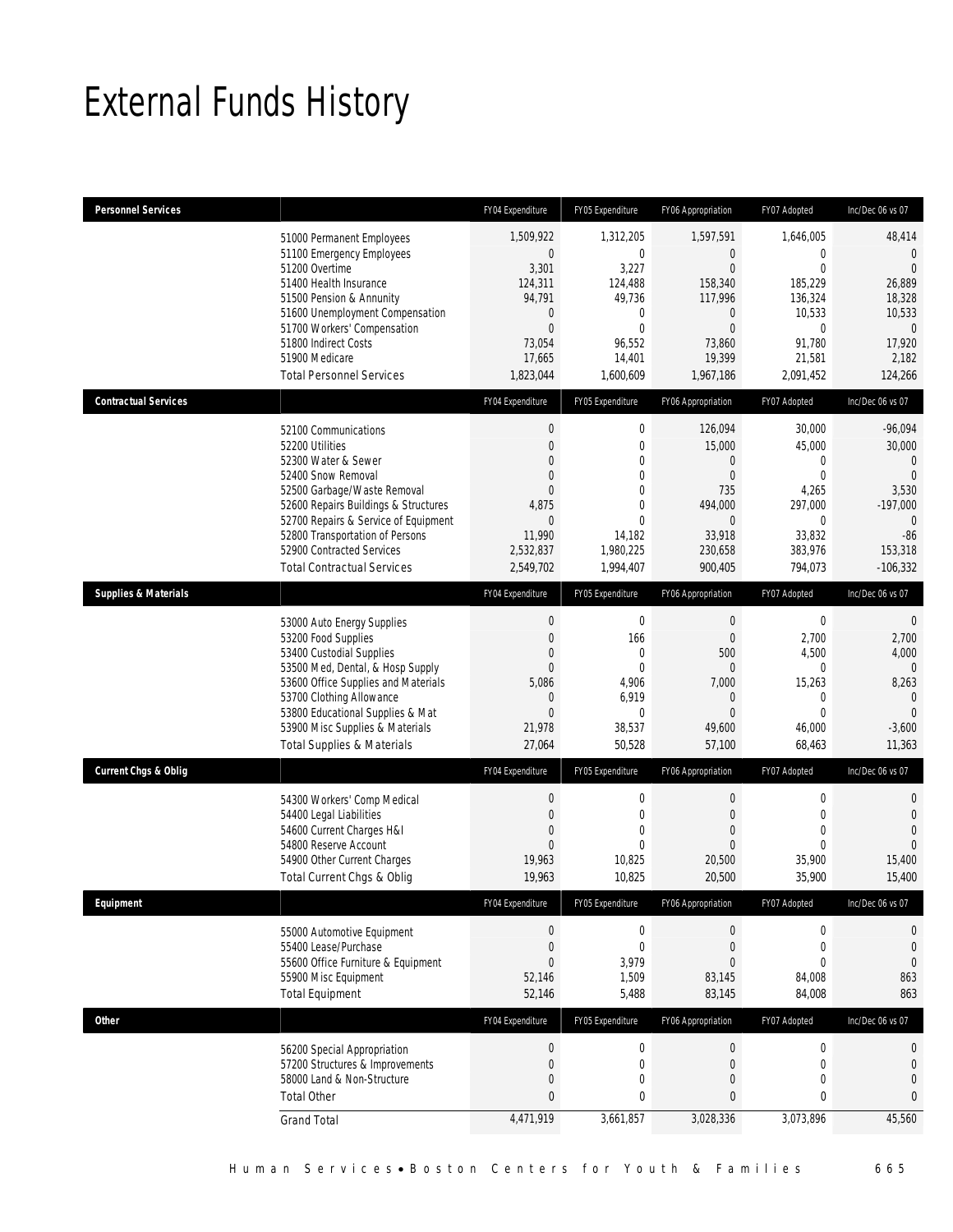# External Funds Personnel

| Title                  | Union<br>Code   | Grade | Position | FY07 Salary | Title                        | Union<br>Code   | Grade | Position | FY07 Salary |
|------------------------|-----------------|-------|----------|-------------|------------------------------|-----------------|-------|----------|-------------|
|                        |                 |       |          |             |                              |                 |       |          |             |
| <b>Exec Asst</b>       | SU <sub>5</sub> |       |          | 20,646      | Child Care Worker            | SU <sub>5</sub> | 8     |          | 37,265      |
| Director               | SU <sub>5</sub> | 13    |          | 289,349     | Program Specialist           | SU <sub>5</sub> | 8     |          | 37,234      |
| <b>Head Teacher</b>    | SU <sub>5</sub> | 11    |          | 41,243      | Teacher I                    | SU <sub>5</sub> | 8     | 16       | 585,405     |
| Lead Teacher           | SU <sub>5</sub> | 10    | 5        | 200,617     | Staff Assistant III          | SU <sub>5</sub> |       |          | 27,600      |
| Resource Specialist    | SU <sub>5</sub> | 10    | 1        | 40,306      | Admin Services Manager       | SE <sub>2</sub> | 4     |          | 48,443      |
| <b>Staff Assistant</b> | SU <sub>5</sub> | 10    | 1        | 40,306      | <b>Assistant Teacher</b>     | SU <sub>5</sub> | 4     |          | 28,412      |
|                        |                 |       |          |             | Staff Assistant I            | SU <sub>5</sub> | 2     | 2        | 47,689      |
|                        |                 |       |          |             | <b>Total</b>                 |                 |       | 38       | 1,444,514   |
|                        |                 |       |          |             | <b>Adjustments</b>           |                 |       |          |             |
|                        |                 |       |          |             | <b>Differential Payments</b> |                 |       |          | $\mathbf 0$ |
|                        |                 |       |          |             | Other                        |                 |       |          | 1,491       |
|                        |                 |       |          |             | Chargebacks                  |                 |       |          | 200,000     |
|                        |                 |       |          |             | <b>Salary Savings</b>        |                 |       |          | $\Omega$    |
|                        |                 |       |          |             | <b>FY07 Total Request</b>    |                 |       |          | 1,646,005   |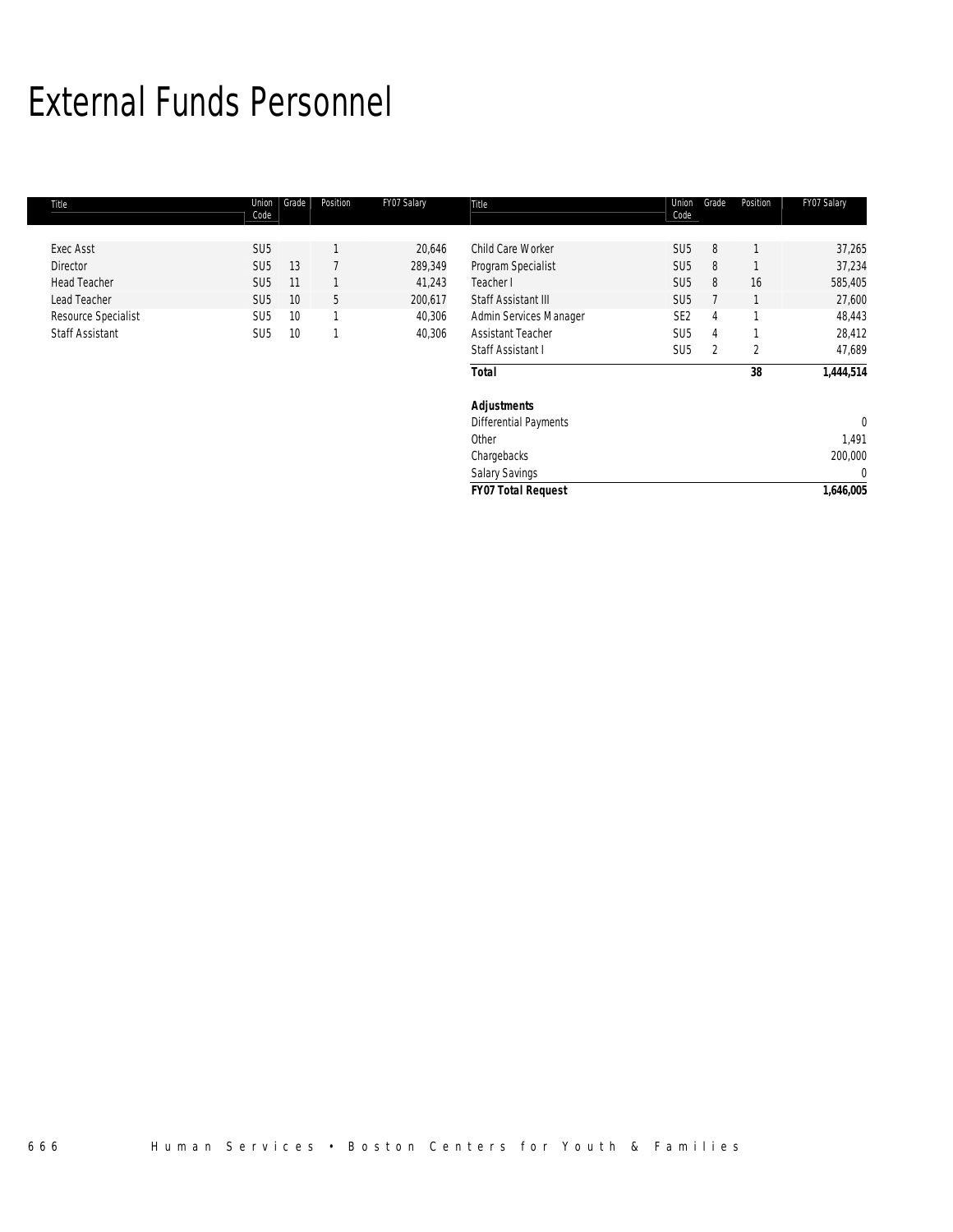## Program 1. Administrative Services

## *Robert Lewis Jr., Manager Organization: 385100*

### *Program Description*

The Administrative Services Division oversees the overall operation of BCYF ensuring financial integrity and effectiveness of program services, and providing the necessary leadership, support, and technical assistance to local councils, staff and the Citywide Board. This division is responsible for ensuring the smooth operations of services for members and participants at facilities, as well as for providing public information, research, special events, grants and support. This division resolves all constituent inquiries with fairness and decisiveness.

- To improve and expand technology.
- To develop and implement a comprehensive training strategy for BCYF staff.
- To increase BCYF visibility by marketing programs and resources available to Boston children and families.
- To build strategic partnerships and alliances in order to secure additional resources.
- To provide educational, enriching and enjoyable programs for Boston residents.
- To provide regional support and resources to all 46 sites.

| <b>Program Outcomes</b>            |                                                                                                                                                                                                                                                                                                                                                     | Actual '04                    | Actual '05                    | Projected '06                 | <b>PLOS '07</b>                                               |
|------------------------------------|-----------------------------------------------------------------------------------------------------------------------------------------------------------------------------------------------------------------------------------------------------------------------------------------------------------------------------------------------------|-------------------------------|-------------------------------|-------------------------------|---------------------------------------------------------------|
|                                    | Community center site assistance provided<br>monthly                                                                                                                                                                                                                                                                                                | 10                            | 35                            | 145                           | 100                                                           |
|                                    | % community center memberships renewal rate<br>Total computer learning programs provided<br>Total computer learning program participants<br>Total family programs provided<br>Total family program participants<br>Total senior programs provided<br>total senior program participants<br>Additional resources leveraged<br>Provide resource events | 100%<br>\$1,528,000<br>62     | 71%<br>\$209,500<br>62        | 83.5%<br>\$350,600<br>51      | 85%<br>15<br>500<br>10<br>200<br>20<br>400<br>\$400,000<br>50 |
| <b>Selected Service Indicators</b> |                                                                                                                                                                                                                                                                                                                                                     | Actual '04                    | Actual '05                    | Approp '06                    | <b>Budget '07</b>                                             |
|                                    | Ouota<br>Personnel Services<br>Non Personnel                                                                                                                                                                                                                                                                                                        | 166<br>6,349,425<br>2,498,494 | 189<br>7,123,742<br>2,443,954 | 197<br>6,833,955<br>2,289,419 | 195<br>8,411,843<br>2,061,316                                 |
|                                    | <b>Total</b>                                                                                                                                                                                                                                                                                                                                        | 8,847,918                     | 9,567,695                     | 9,123,374                     | 10,473,159                                                    |
|                                    | Total community center memberships<br>Community center memberships renewed                                                                                                                                                                                                                                                                          | 42,000<br>42,000              | 38,203<br>28,955              | 40,140<br>33,558              | 42,000<br>35,700                                              |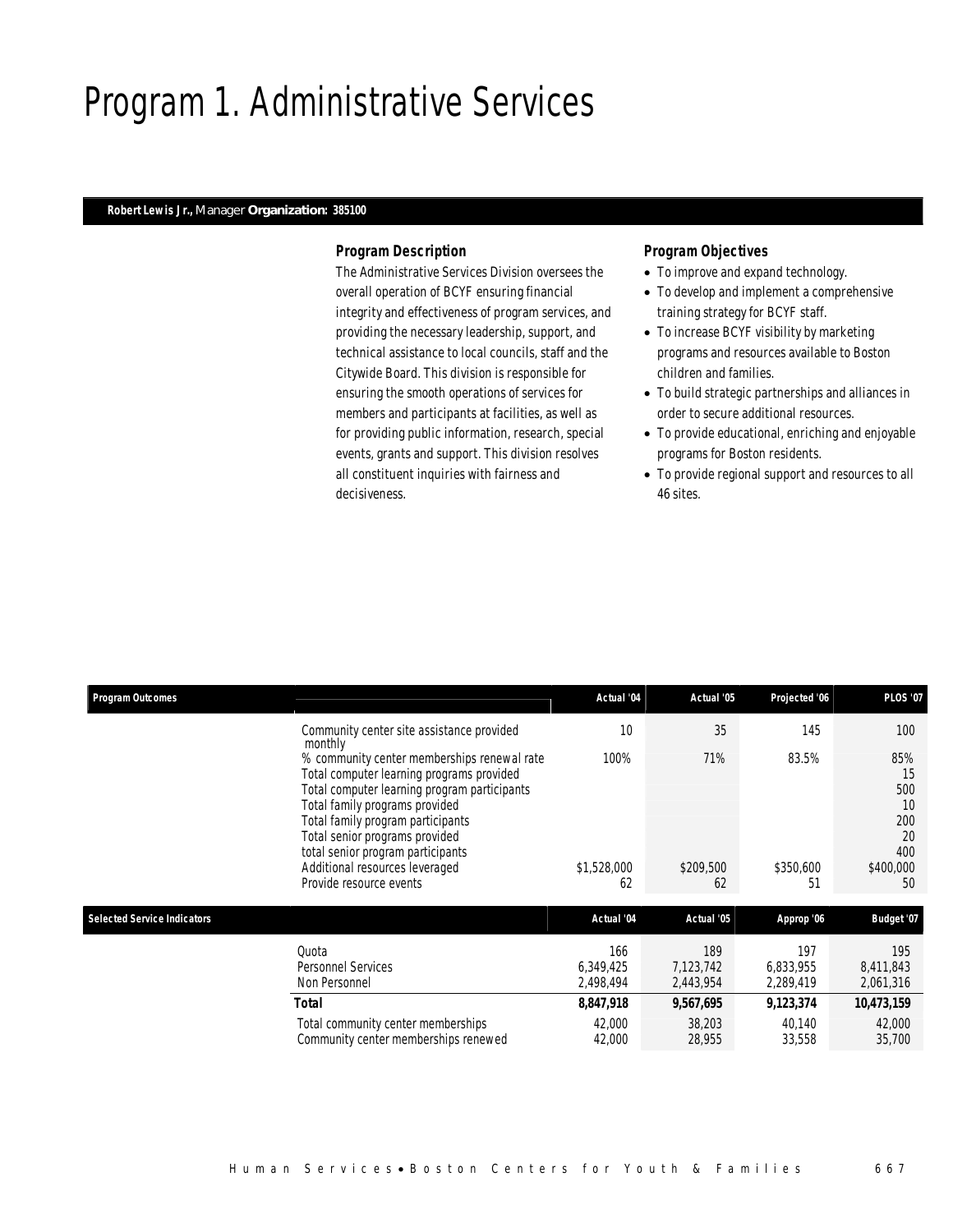## Program 2. Sports & Recreation

### *Robert Lewis Jr., Manager Organization: 385200*

### *Program Description*

The Sports and Recreation Division is responsible for coordinating sports and fitness programs citywide. The division provides, through a network of community centers, pools, and parks, sports, recreational, athletic and cultural activities for children, youth and adults. This division ensures that all BCYF pool and athletic staff and volunteers meet all state and local regulatory and licensing requirements.

- To develop new programming and partnerships that address the obesity epidemic.
- To develop and implement sports and fitness programs specifically for girls.
- To support the health and wellness of children and youth.
- To develop sports and fitness activities throughout the City.

| <b>Program Outcomes</b>            |                                                           | Actual '04                  | Actual '05                  | Projected '06               | <b>PLOS '07</b>             |
|------------------------------------|-----------------------------------------------------------|-----------------------------|-----------------------------|-----------------------------|-----------------------------|
|                                    | Total sessions<br>Total participants<br><b>BNBL Teams</b> | 1.091<br>136,000            | 974<br>95,178<br>280        | 2.340<br>180,031<br>280     | 1.000<br>150,000<br>280     |
| <b>Selected Service Indicators</b> |                                                           | Actual '04                  | Actual '05                  | Approp '06                  | Budget '07                  |
|                                    | Quota<br>Personnel Services<br>Non Personnel              | 142<br>3,212,234<br>534.630 | 125<br>2,876,526<br>219,727 | 124<br>3.899.294<br>103,486 | 125<br>3,541,716<br>103,486 |
|                                    | <b>Total</b>                                              | 3,746,864                   | 3,096,253                   | 4,002,780                   | 3,645,202                   |
|                                    | <b>BNBL</b> participants<br><b>BNBL</b> games             |                             | 2,800<br>3,410              | 2,800<br>3,410              | 2,800<br>3,410              |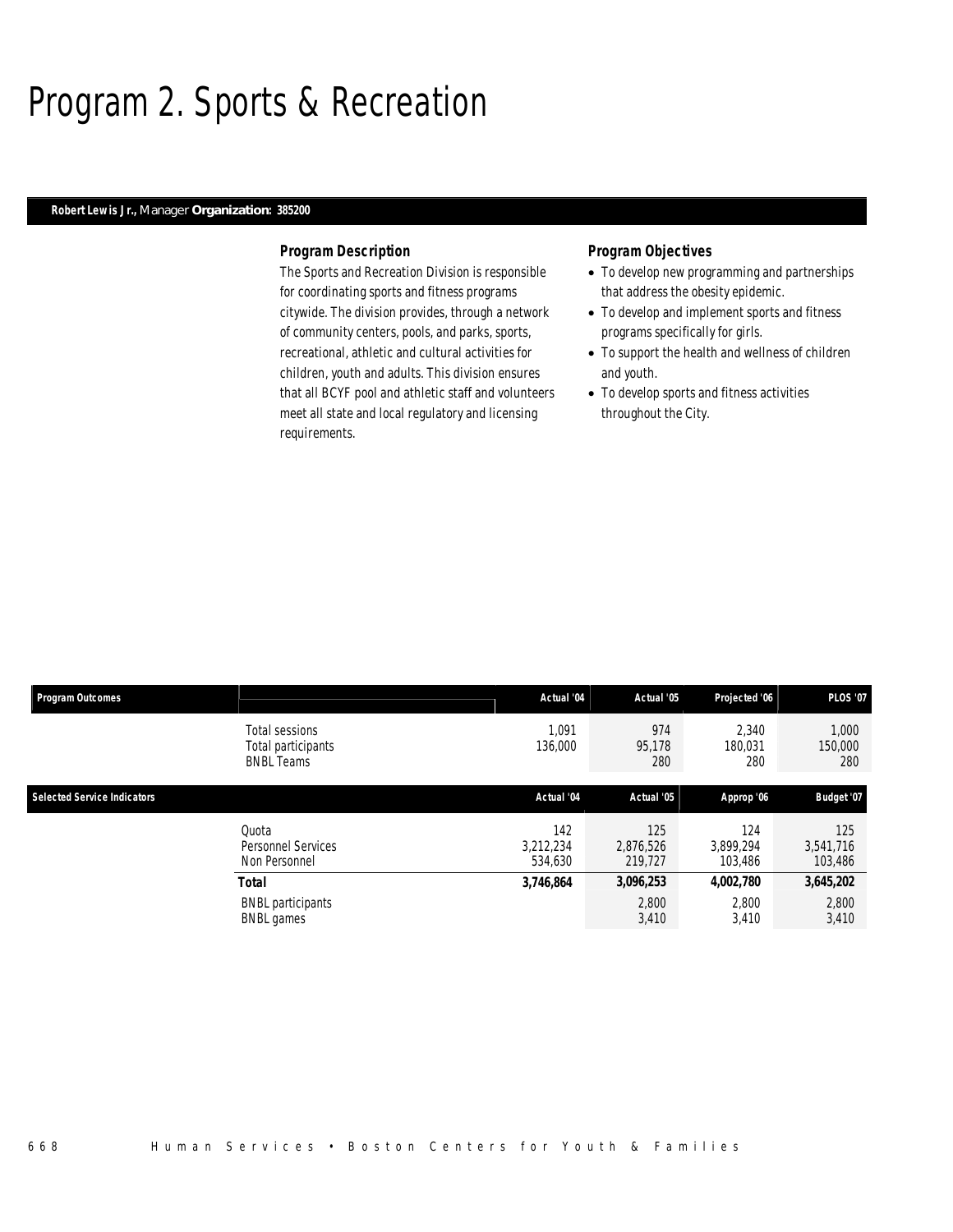# Program 3. Youth & Family Services

### *Selvin L. Chambers III, Manager Organization: 385300*

## *Program Description*

The Youth Development and Family Services Division provides prevention and intervention services promoting youth/family development strategies through an asset-based approach. Youth development programs focus on social development, academic achievement, life skills and employment through arts, character, education and sports.

- To support youth violence prevention through job training and skill development opportunities.
- To provide training for youth workers.
- To provide drug and alcohol awareness education.
- To implement a core youth program strategy made up of arts, character, education and sports.
- To develop and implement programming specifically for girls.
- To provide leadership development opportunities for youth.
- To provide educational programs for undereducated and uncredentialed youth and adults.
- To provide youth advocacy and development.

| <b>Program Outcomes</b>            |                                                                                                             | Actual '04                 | Actual '05                | Projected '06             | <b>PLOS '07</b>           |
|------------------------------------|-------------------------------------------------------------------------------------------------------------|----------------------------|---------------------------|---------------------------|---------------------------|
|                                    | Youth reached annually<br>% of adult education program slots filled<br>% of City Roots program slots filled | 533<br>100%                | 601<br>85%                | 2,923<br>97%              | 6,000<br>100%<br>100%     |
| <b>Selected Service Indicators</b> |                                                                                                             | Actual '04                 | Actual '05                | Approp '06                | Budget '07                |
|                                    | Quota<br>Personnel Services<br>Non Personnel                                                                | 75<br>1.706.694<br>243.516 | 71<br>1.988.744<br>51,118 | 72<br>2.408.448<br>22,250 | 76<br>2,063,910<br>23,500 |
|                                    | <b>Total</b>                                                                                                | 1,950,210                  | 2,039,862                 | 2,430,698                 | 2,087,410                 |
|                                    | Participants in citywide youth development<br>activities                                                    | 5,922                      | 2,100                     | 2,518                     | 2,500                     |
|                                    | Adult education program slots filled<br>Total adult education program slots                                 | 900<br>900                 | 988<br>1.164              | 983<br>1,013              | 900<br>900                |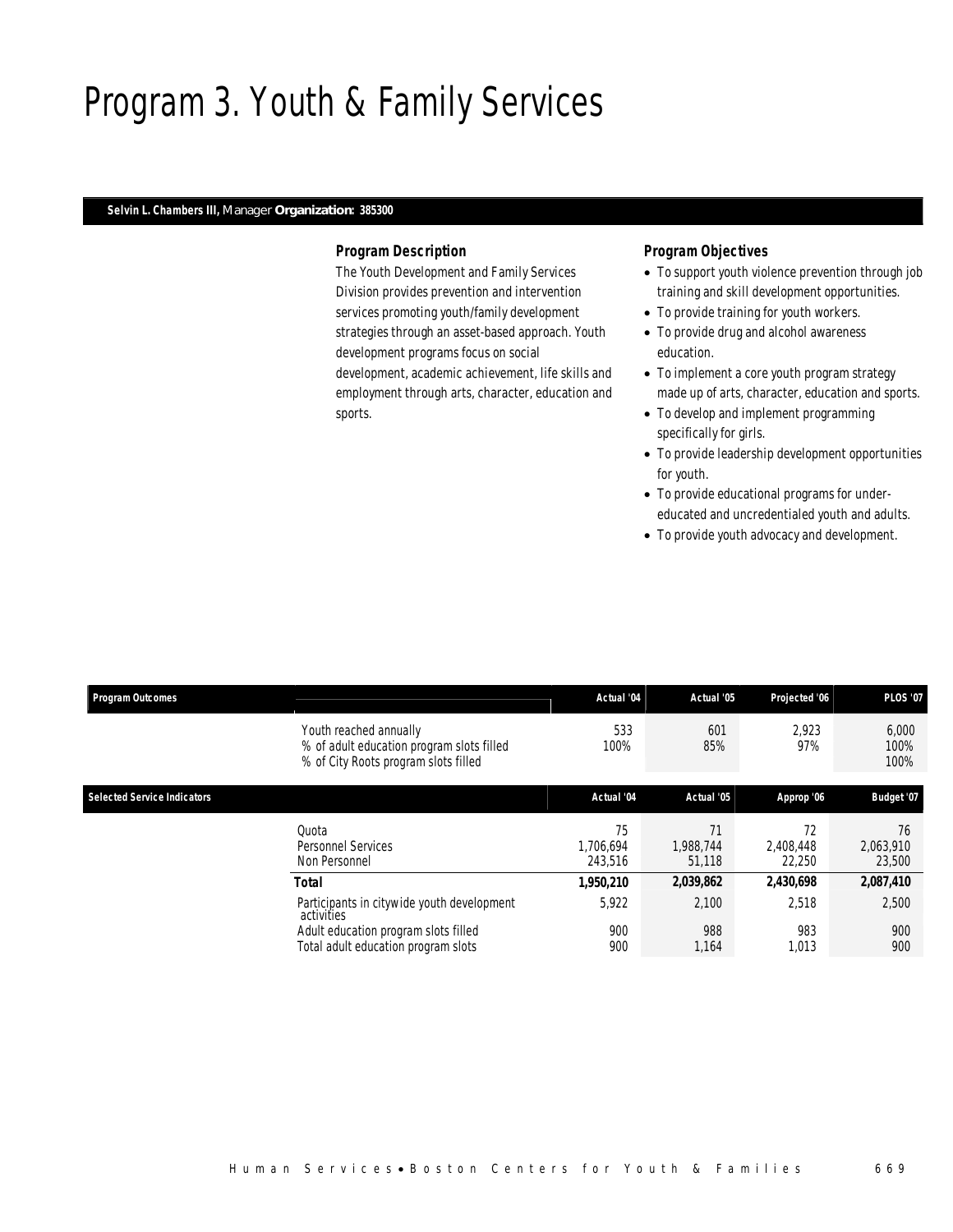## Program 4. Child Care & Out-of-School

### *Diane Joyce, Manager Organization: 385400*

### *Program Description*

The Child Care and Out-Of-School Division oversees operations and programming at BCYF's 46 facilities. The Division works with community centers to build their capacity to serve as neighborhood hubs for services, resources and programming. The Division oversees all childcare, out-of-school time and family programming at community centers, ensuring that it is high-quality, outcome driven and responsive to neighborhood needs.

- To provide high-quality preschool programs.
- To leverage resources by partnering with other city departments.
- To implement family-focused programming.
- To develop community centers as neighborhood hubs for services, programming and resources.
- To provide quality affordable programs for Boston residents.
- To provide affordable and accessible childcare to Boston families.

| <b>Program Outcomes</b>            |                                                                                                           | Actual '04                 | Actual '05                   | Projected '06                | <b>PLOS '07</b>              |
|------------------------------------|-----------------------------------------------------------------------------------------------------------|----------------------------|------------------------------|------------------------------|------------------------------|
|                                    | % of child care slots filled<br>% of after-school program slots filled<br>Total preschool programs        | 84%<br>100%                | 88%<br>100%                  | 94%<br>89%                   | 100%<br>100%<br>TBR          |
| <b>Selected Service Indicators</b> |                                                                                                           | Actual '04                 | Actual '05                   | Approp '06                   | Budget '07                   |
|                                    | Quota<br><b>Personnel Services</b><br>Non Personnel                                                       | 37<br>1.377.295<br>899.622 | 32<br>1,440,835<br>1,322,680 | 33<br>1,801,280<br>1,163,480 | 51<br>1,768,640<br>1,223,880 |
|                                    | Total                                                                                                     | 2,276,917                  | 2,763,515                    | 2,964,760                    | 2,992,520                    |
|                                    | Childcare slots filled<br>Total childcare slots<br>After-school children served (program slots<br>filled) | 521<br>617<br>4,656        | 542<br>617<br>3,242          | 583<br>617<br>1,813          | 617<br>617<br>3,000          |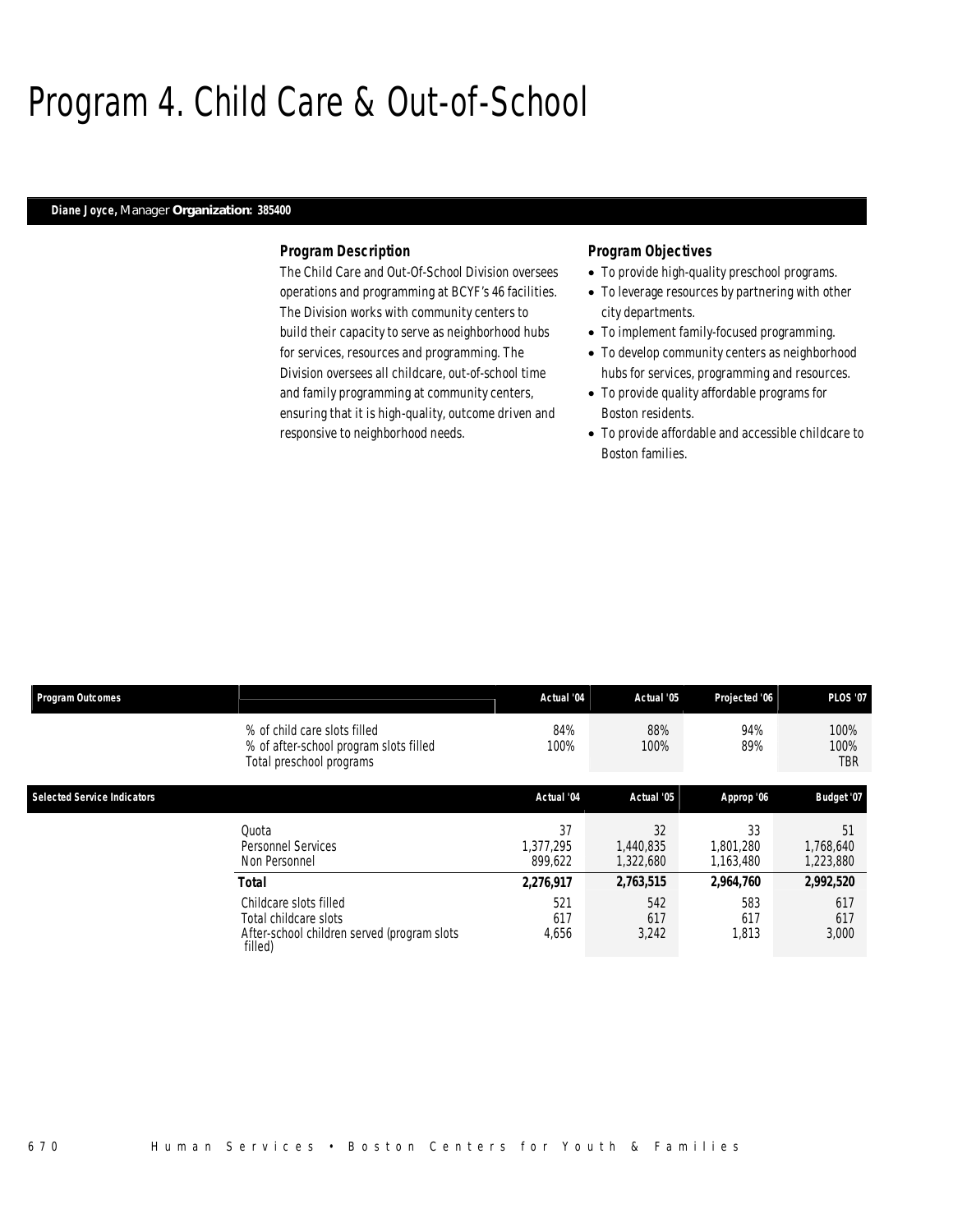## External Funds Projects

#### *21st Century Community Learning Centers*

#### *Project Mission*

This grant from the United States Department of Education provides direct funding for public and private partners to collaborate and expand academic programming at Boston Community Learning Center sites throughout the city. The grant will be managed by the Boston Public Schools Department beginning in FY06.

## *Bureau of Nutrition Child & Adult Care Food Program*

#### *Project Mission*

BCYF Child Care Programs participate in the USDA Child and Adult Care Food Program. Meals are provided by Boston Public Schools and are available without a separate charge to participating children. Annual funding is provided by the Commonwealth of Massachusetts, Department of Early Education and Care.

*Center Based Day Care Program* 

#### *Project Mission*

The Center Based Day Care Program provides quality preschool and school age care for children and their families. Annual funding is provided by the Commonwealth of Massachusetts, Department of Early Education and Care and parental fees.

*Community Child Care* 

#### *Project Mission*

The Community Child Care Program provides quality preschool and school age care for children and their families. The curriculum is designed to encourage the development of the child's social, physical, emotional, cognitive and creative skills. Annual funding is provided by the Commonwealth of Massachusetts, Department of Early Education and Care and parental fees.

*Family Justice Center* 

#### *Project Mission*

The Family Justice Center is a one-stop location of state, local, and community-based programs with a mutual goal of ending domestic violence, sexual assault and child abuse. Currently supported by an 18 month President's Family Justice Center grant from the Office on Violence Against Women, the Center will be administered by a non-profit agency established for the purpose of sustaining the services at the FJCB.

#### *Youth Worker Program*

#### *Project Mission*

This one-time grant from the Boston Housing Authority (BHA) funds youth workers at community center sites closest to BHA housing developments.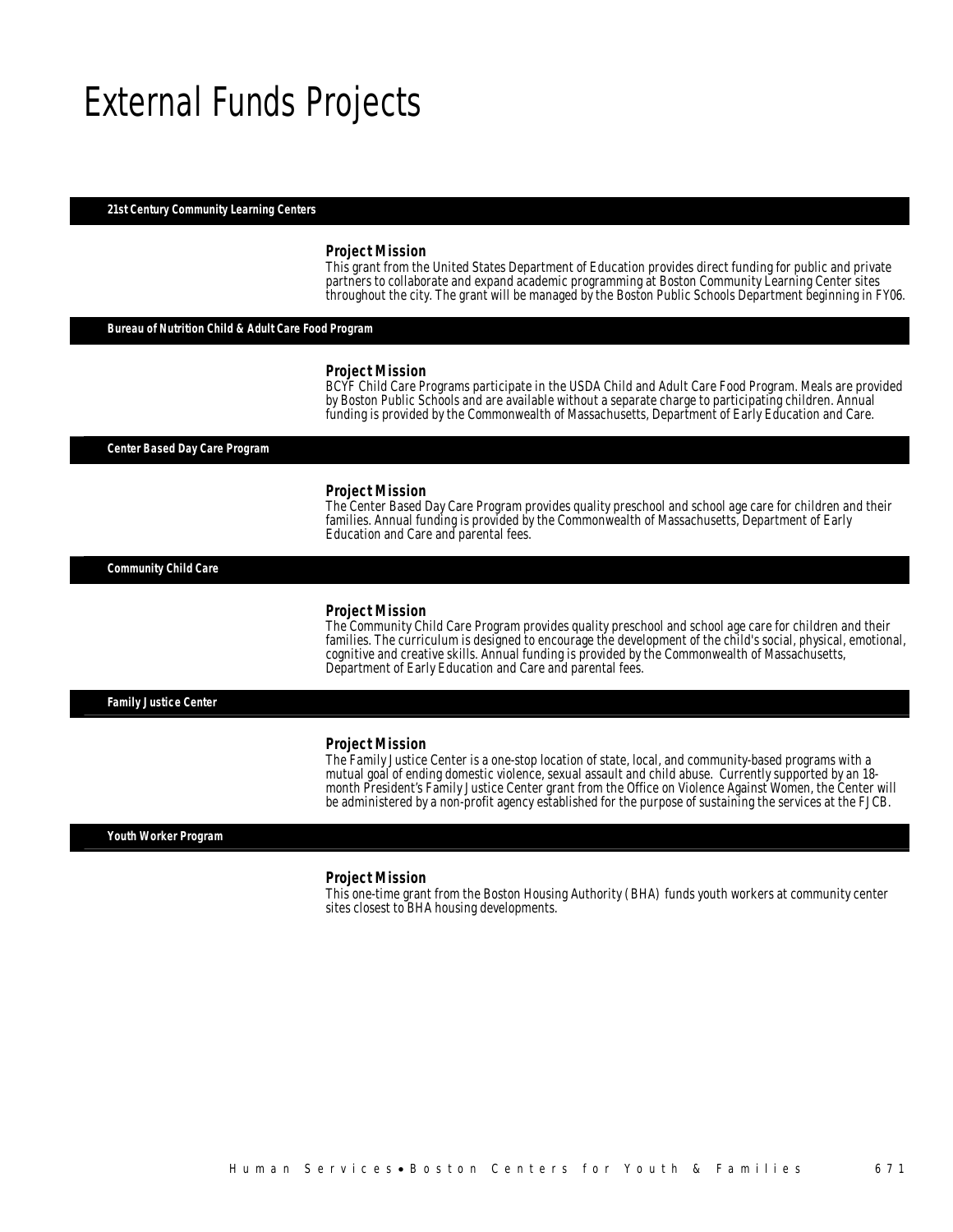## Boston Centers for Youth & Families Capital Budget

## *Overview*

Each of Boston's neighborhoods is unique in its physical environment, culture, people and traditions. At the heart of many of Boston's neighborhoods are the community centers where the city's youth and families are provided programs such as day care, athletics, and job and computer training. Capital investment is aimed at maintaining high quality facilities at which the city's families may participate in these programs.

## *FY07 Major Initiatives*

- Renovations at Roslindale Community Center will begin.
- Renovations at Hyde Park Community Center will begin.
- Shelburne Community Center roof construction will start and the design phase for a major renovation of the Shelburne Community Center will begin.
- The Mason Pool renovation begins construction of the locker room and bathrooms, and HVAC replacement.
- The Flaherty pool facility will undergo structural repair work to the foundation.
- The design phase of the Curtis Hall Community Center pool and locker room renovation will begin.
- Roof replacement will start at Paris Street Community Center.
- Roof and gym floor replacement will start at Orient Heights Community Center.

| <b>Capital Budget Expenditures</b> |                         | Total Actual '04 | Total Actual '05 |           | Estimated '06 Total Projected '07 |
|------------------------------------|-------------------------|------------------|------------------|-----------|-----------------------------------|
|                                    |                         |                  |                  |           |                                   |
|                                    | <b>Total Department</b> | 1.810.159        | 1.764.737        | 3,582,100 | 13,579,390                        |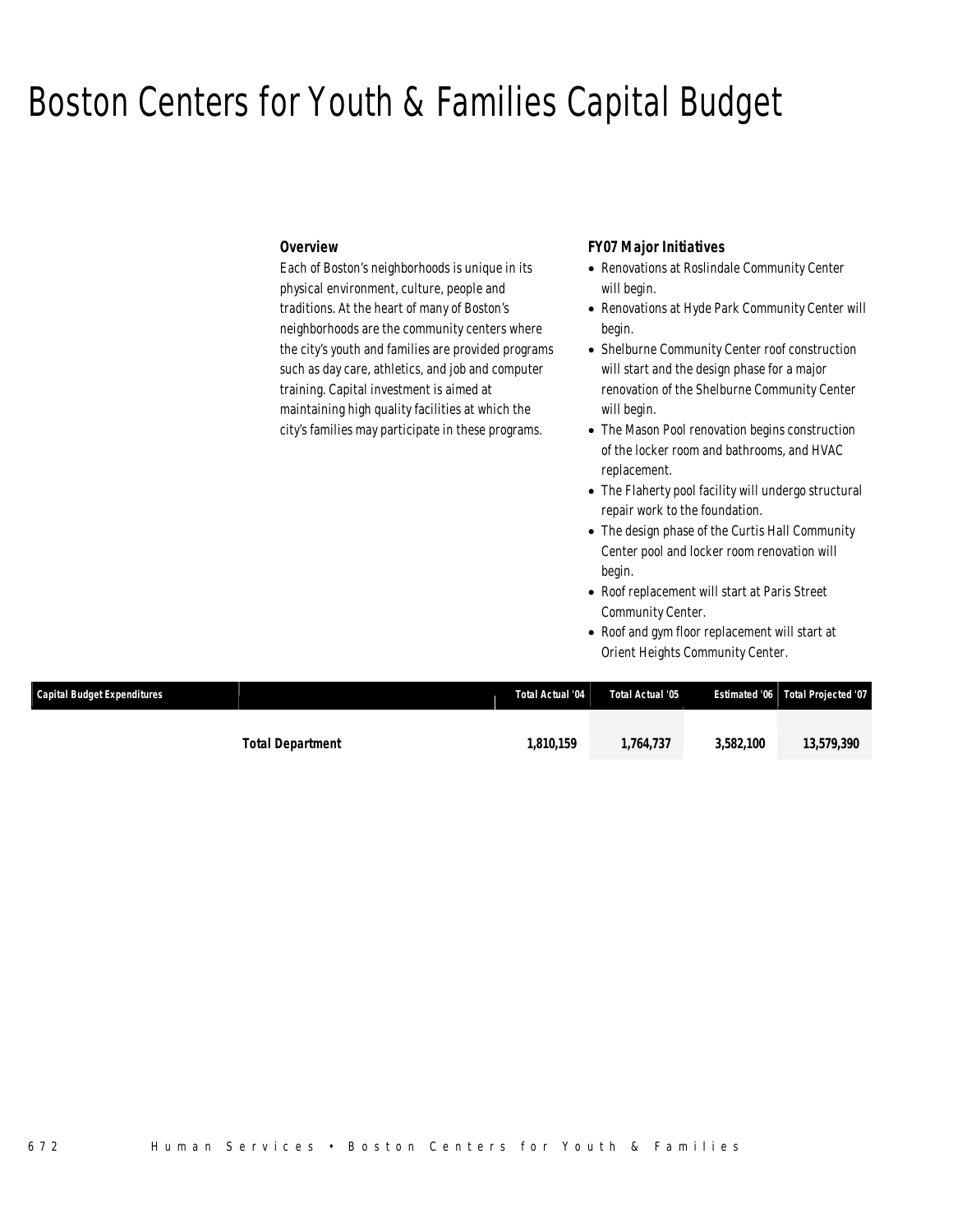## *BLACKSTONE COMMUNITY CENTER GYM*

*Project Mission* 

Replace gym floor and running track. Install security system for main entrance. *Managing Department,* Construction Management *Status,* Complete *Location,* South End

| <b>Authorizations</b>                    |             |             |                  |             |         |
|------------------------------------------|-------------|-------------|------------------|-------------|---------|
|                                          |             |             |                  | Non Capital |         |
| Source                                   | Existing    | FY07        | Future           | Fund        | Total   |
| City Capital                             | 445,840     | 0           | 0                | 0           | 445,840 |
| Grants/Other                             | 0           | 0           | 0                |             | 0       |
| Total                                    | 445,840     | 0           | $\theta$         | $\theta$    | 445,840 |
| <b>Expenditures (Actual and Planned)</b> |             |             |                  |             |         |
|                                          | Thru        |             |                  |             |         |
| Source                                   | 6/30/05     | <b>FY06</b> | FY <sub>07</sub> | FY08-11     | Total   |
| City Capital                             | $\Omega$    | 400,000     | 45.840           | $\Omega$    | 445,840 |
| Grants/Other                             | 0           |             | 0                |             | 0       |
| Total                                    | $\mathbf 0$ | 400,000     | 45,840           | $\theta$    | 445,840 |

### *BLACKSTONE COMMUNITY CENTER PROGRAM STUDY*

## *Project Mission*

Evaluate existing health center building for BCYF program requirements and facility assessment. *Managing Department,* Construction Management *Status,* To Be Scheduled *Location,* South End

| <b>Authorizations</b>                    |          |                  |                  |             |                  |
|------------------------------------------|----------|------------------|------------------|-------------|------------------|
|                                          |          |                  |                  | Non Capital |                  |
| Source                                   | Existing | FY07             | Future           | Fund        | Total            |
| City Capital                             | 75,000   |                  |                  | 0           | 75,000           |
| Grants/Other                             |          |                  |                  |             | $\left( \right)$ |
| Total                                    | 75,000   | $\theta$         | 0                | 0           | 75,000           |
| <b>Expenditures (Actual and Planned)</b> |          |                  |                  |             |                  |
|                                          | Thru     |                  |                  |             |                  |
| Source                                   | 6/30/05  | FY <sub>06</sub> | FY <sub>07</sub> | FY08-11     | Total            |
| City Capital                             | $\cup$   |                  | $\Omega$         | 75,000      | 75,000           |
| Grants/Other                             |          |                  |                  |             | 0                |
| Total                                    | 0        | 0                | $\theta$         | 75,000      | 75,000           |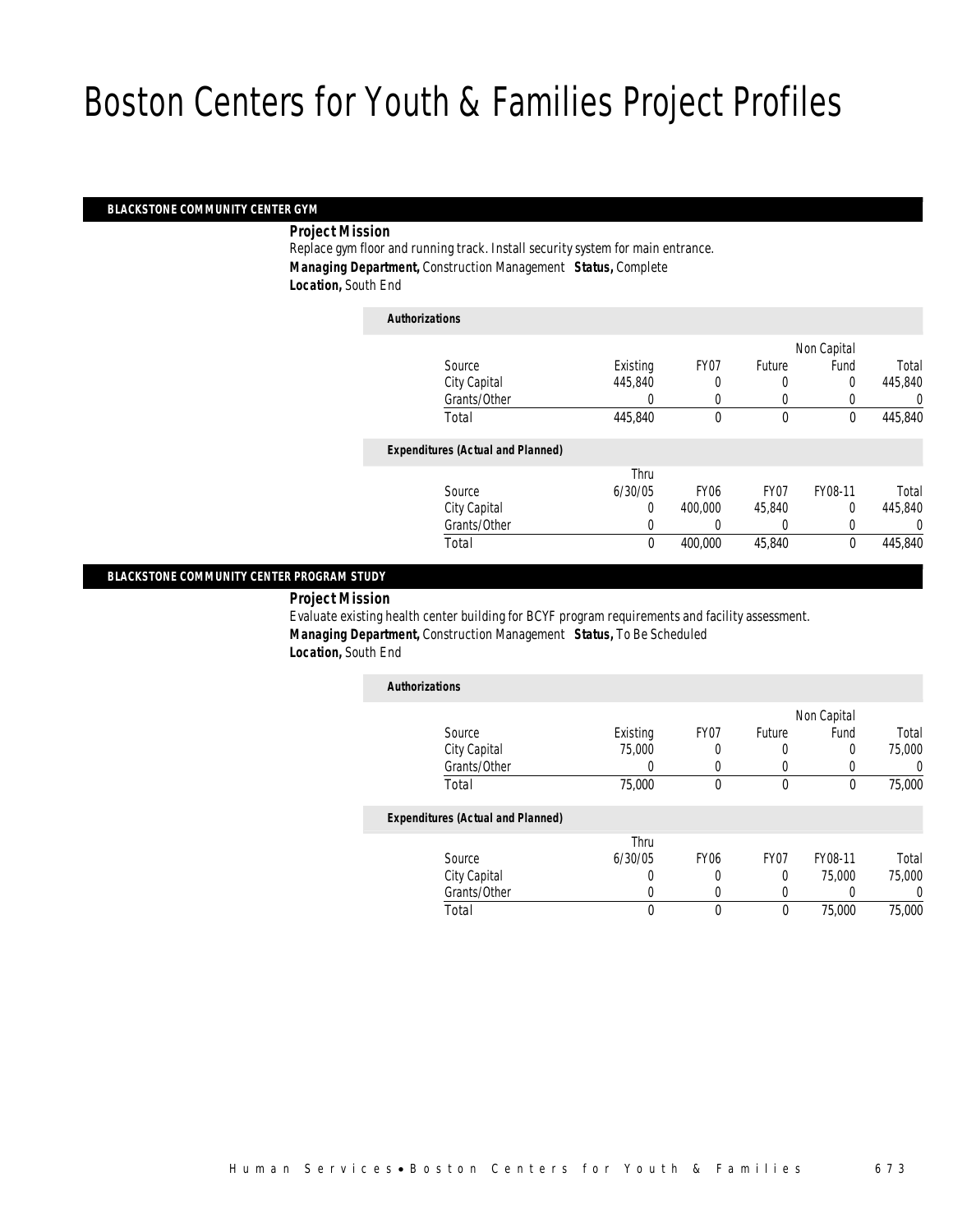### *COMMUNITY CENTERS STUDY*

### *Project Mission*

Develop an assessment of community centers facilities and a strategic plan to address necessary repairs, upgrades and program needs for Paris Street, Walsh, Harborside, Marshall, Tobin, and Mattahunt Community Center's. *Managing Department,* Construction Management *Status,* To Be Scheduled *Location,* Various neighborhoods

| <b>Authorizations</b>                    |          |                  |                  |             |                |
|------------------------------------------|----------|------------------|------------------|-------------|----------------|
|                                          |          |                  |                  | Non Capital |                |
| Source                                   | Existing | FY <sub>07</sub> | Future           | Fund        | Total          |
| City Capital                             | 250,000  | 0                | $\left($         | 0           | 250,000        |
| Grants/Other                             | 0        | 0                | 0                |             | $\overline{0}$ |
| Total                                    | 250,000  | $\theta$         | $\theta$         | $\Omega$    | 250,000        |
| <b>Expenditures (Actual and Planned)</b> |          |                  |                  |             |                |
|                                          | Thru     |                  |                  |             |                |
| Source                                   | 6/30/05  | <b>FY06</b>      | FY <sub>07</sub> | FY08-11     | Total          |
| City Capital                             | 0        | 0                | 25,000           | 225,000     | 250,000        |
| Grants/Other                             | 0        | 0                | 0                |             | $\Omega$       |
| Total                                    | 0        | $\theta$         | 25,000           | 225,000     | 250,000        |

## *CRITICAL FACILITY REPAIRS FY03 - FY07*

 *Project Mission* Various critical repairs in BCYF department facilities throughout the City. *Managing Department,* Boston Center for Youth and Families *Status,* Ongoing Program *Location,* Citywide

| <b>Authorizations</b>                    |          |                  |                  |             |          |
|------------------------------------------|----------|------------------|------------------|-------------|----------|
|                                          |          |                  |                  | Non Capital |          |
| Source                                   | Existing | FY07             | Future           | Fund        | Total    |
| City Capital                             | 906.900  |                  | 0                | 0           | 906.900  |
| Grants/Other                             | 0        | 0                | 0                | 0           | 0        |
| Total                                    | 906,900  | $\theta$         | 0                | 0           | 906,900  |
| <b>Expenditures (Actual and Planned)</b> |          |                  |                  |             |          |
|                                          | Thru     |                  |                  |             |          |
| Source                                   | 6/30/05  | FY <sub>06</sub> | FY <sub>07</sub> | FY08-11     | Total    |
| City Capital                             | 506.045  | 250,000          | 150.855          | 0           | 906.900  |
| Grants/Other                             | 0        |                  | 0                | 0           | $\left($ |
| Total                                    | 506.045  | 250,000          | 150.855          | 0           | 906.900  |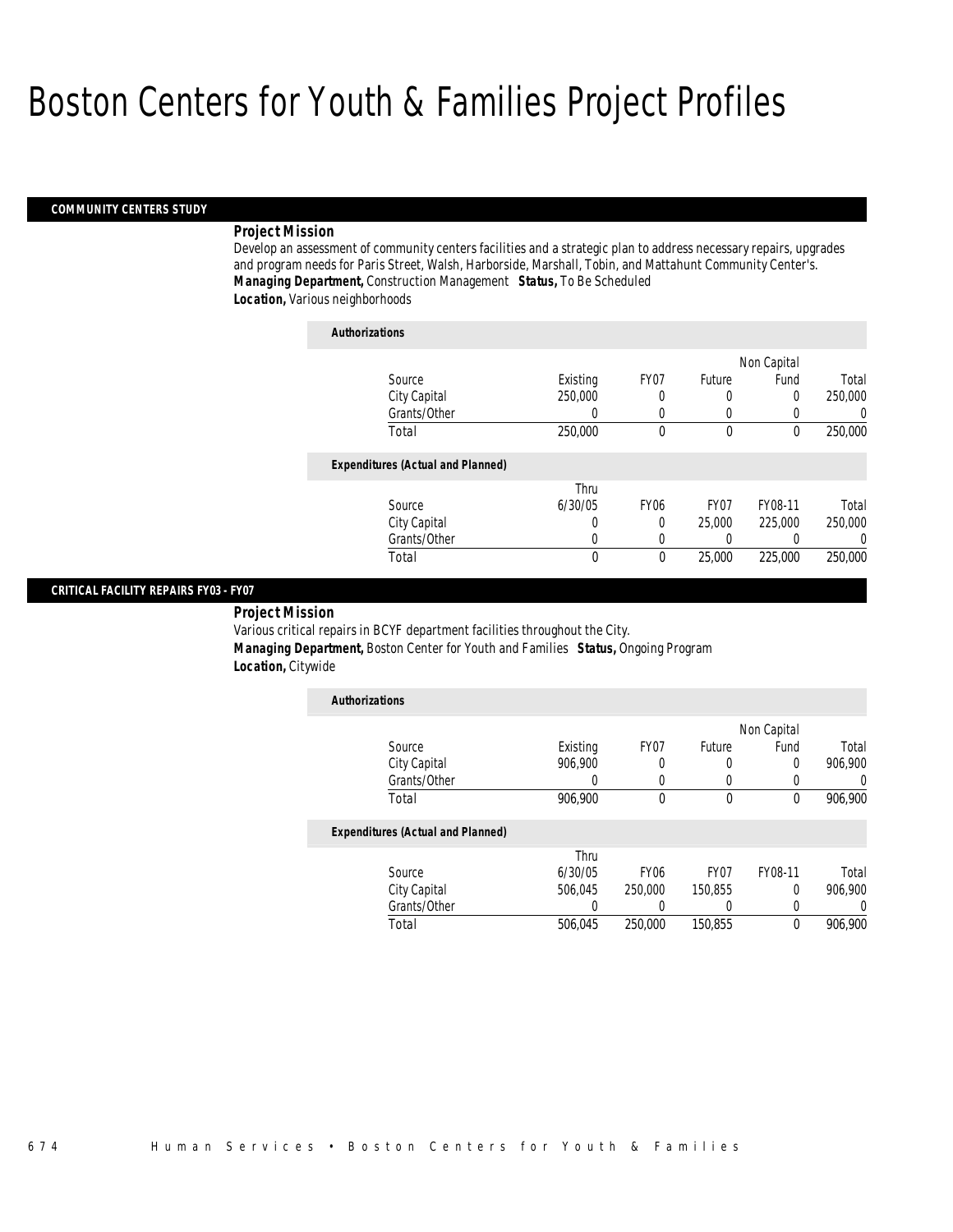### *CRITICAL FACILITY REPAIRS FY07 - FY08*

*Project Mission* 

Various critical repairs in BCYF department facilities throughout the City. *Managing Department,* Construction Management *Status,* Ongoing Program *Location,* Various neighborhoods

*Authorizations*

|                                          |              |             |                  | Non Capital |         |
|------------------------------------------|--------------|-------------|------------------|-------------|---------|
| Source                                   | Existing     | FY07        | Future           | Fund        | Total   |
| City Capital                             | 243,000      | 0           | 0                | 0           | 243,000 |
| Grants/Other                             |              |             | 0                |             | 0       |
| Total                                    | 243,000      | 0           | $\mathbf 0$      | $\mathbf 0$ | 243,000 |
| <b>Expenditures (Actual and Planned)</b> |              |             |                  |             |         |
|                                          | Thru         |             |                  |             |         |
| Source                                   | 6/30/05      | <b>FY06</b> | FY <sub>07</sub> | FY08-11     | Total   |
| City Capital                             | 0            | 0           | 99,145           | 143.855     | 243,000 |
| Grants/Other                             | 0            |             |                  |             | 0       |
| Total                                    | $\mathbf{0}$ | 0           | 99,145           | 143,855     | 243,000 |
|                                          |              |             |                  |             |         |

### *CURLEY COMMUNITY CENTER*

## *Project Mission*

Renovate men's and women's locker rooms including painting, new rubber floors, lockers, entrance doors, lighting, and bathroom dividers.

*Managing Department,* Construction Management *Status,* In Design *Location,* South Boston

| <b>Authorizations</b>                    |          |                  |                  |             |         |
|------------------------------------------|----------|------------------|------------------|-------------|---------|
|                                          |          |                  |                  | Non Capital |         |
| Source                                   | Existing | FY07             | Future           | Fund        | Total   |
| City Capital                             | 125,000  | 517.000          | 0                | 0           | 642.000 |
| Grants/Other                             | 0        | 0                | 0                | 0           | 0       |
| Total                                    | 125,000  | 517.000          | $\mathbf 0$      | 0           | 642,000 |
| <b>Expenditures (Actual and Planned)</b> |          |                  |                  |             |         |
|                                          | Thru     |                  |                  |             |         |
| Source                                   | 6/30/05  | FY <sub>06</sub> | FY <sub>07</sub> | FY08-11     | Total   |
| City Capital                             | 0        | 71,000           | 450,000          | 121.000     | 642.000 |
| Grants/Other                             | 0        |                  | 0                |             | 0       |
| Total                                    | 0        | 71,000           | 450.000          | 121,000     | 642.000 |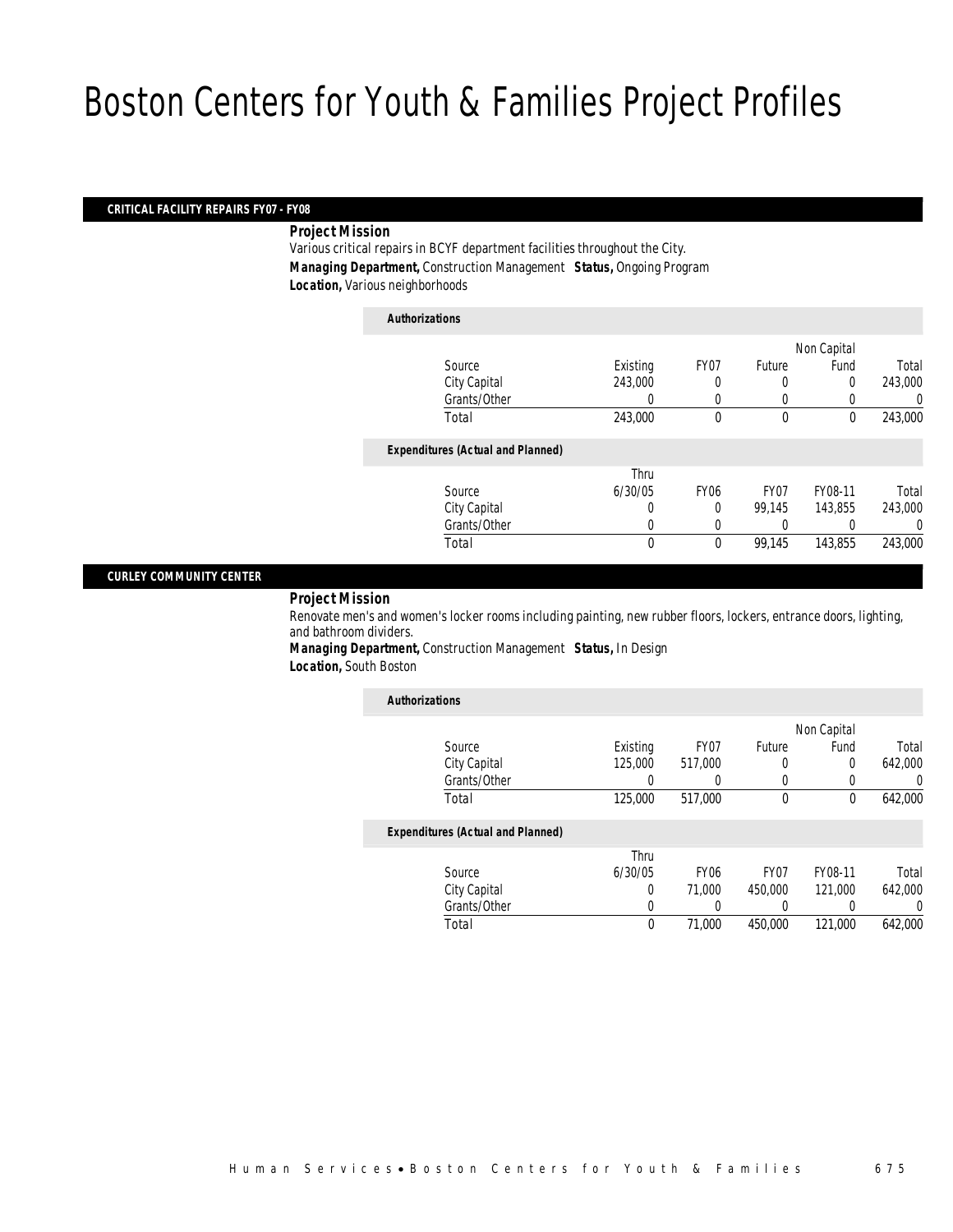### *CURTIS HALL COMMUNITY CENTER RENOVATIONS*

### *Project Mission*

A complete facility renovation. Phase I will include new mechanical systems and pool/locker room upgrades. Phase II includes a new roof, HVAC, gym floor, interior lights, painting, masonry work, new boilers and controls, electrical and plumbing upgrades.

*Managing Department,* Construction Management *Status,* In Design *Location,* Jamaica Plain

| <b>Authorizations</b>                    |          |                  |                  |             |           |
|------------------------------------------|----------|------------------|------------------|-------------|-----------|
|                                          |          |                  |                  | Non Capital |           |
| Source                                   | Existing | FY <sub>07</sub> | Future           | Fund        | Total     |
| City Capital                             | 0        | 250,000          | 7.214.000        | $\Omega$    | 7.464.000 |
| Grants/Other                             |          |                  |                  |             | $\Omega$  |
| Total                                    | 0        | 250,000          | 7.214.000        | $\bf{0}$    | 7,464,000 |
| <b>Expenditures (Actual and Planned)</b> |          |                  |                  |             |           |
|                                          | Thru     |                  |                  |             |           |
| Source                                   | 6/30/05  | <b>FY06</b>      | FY <sub>07</sub> | FY08-11     | Total     |
| City Capital                             | 0        | 0                | 175,000          | 7.289.000   | 7,464,000 |
| Grants/Other                             | 0        | 0                |                  |             | $\Omega$  |
| Total                                    | 0        | 0                | 175,000          | 7.289.000   | 7,464,000 |

### *DRAPER POOL*

*Project Mission* 

Complete rehabilitation of the building including all mechanical systems, pool and locker room areas, offices, new dehumidification system, painting, masonry work, new roof, gutters and waterproofing. *Managing Department,* Construction Management *Status,* New Project

*Location,* West Roxbury

| <b>Authorizations</b>                    |          |             |                  |             |           |
|------------------------------------------|----------|-------------|------------------|-------------|-----------|
|                                          |          |             |                  | Non Capital |           |
| Source                                   | Existing | FY07        | Future           | Fund        | Total     |
| City Capital                             | U        | 0           | 1.269.000        | $\Omega$    | 1,269,000 |
| Grants/Other                             | 0        |             | $\cup$           |             |           |
| Total                                    | 0        | 0           | 1,269,000        | 0           | 1,269,000 |
| <b>Expenditures (Actual and Planned)</b> |          |             |                  |             |           |
|                                          | Thru     |             |                  |             |           |
| Source                                   | 6/30/05  | <b>FY06</b> | FY <sub>07</sub> | FY08-11     | Total     |
| City Capital                             | U        | 0           | $\Omega$         | 1,269,000   | 1,269,000 |
| Grants/Other                             | 0        | 0           | 0                |             | $\left($  |
| Total                                    | 0        | $\theta$    | 0                | 1.269.000   | 1.269.000 |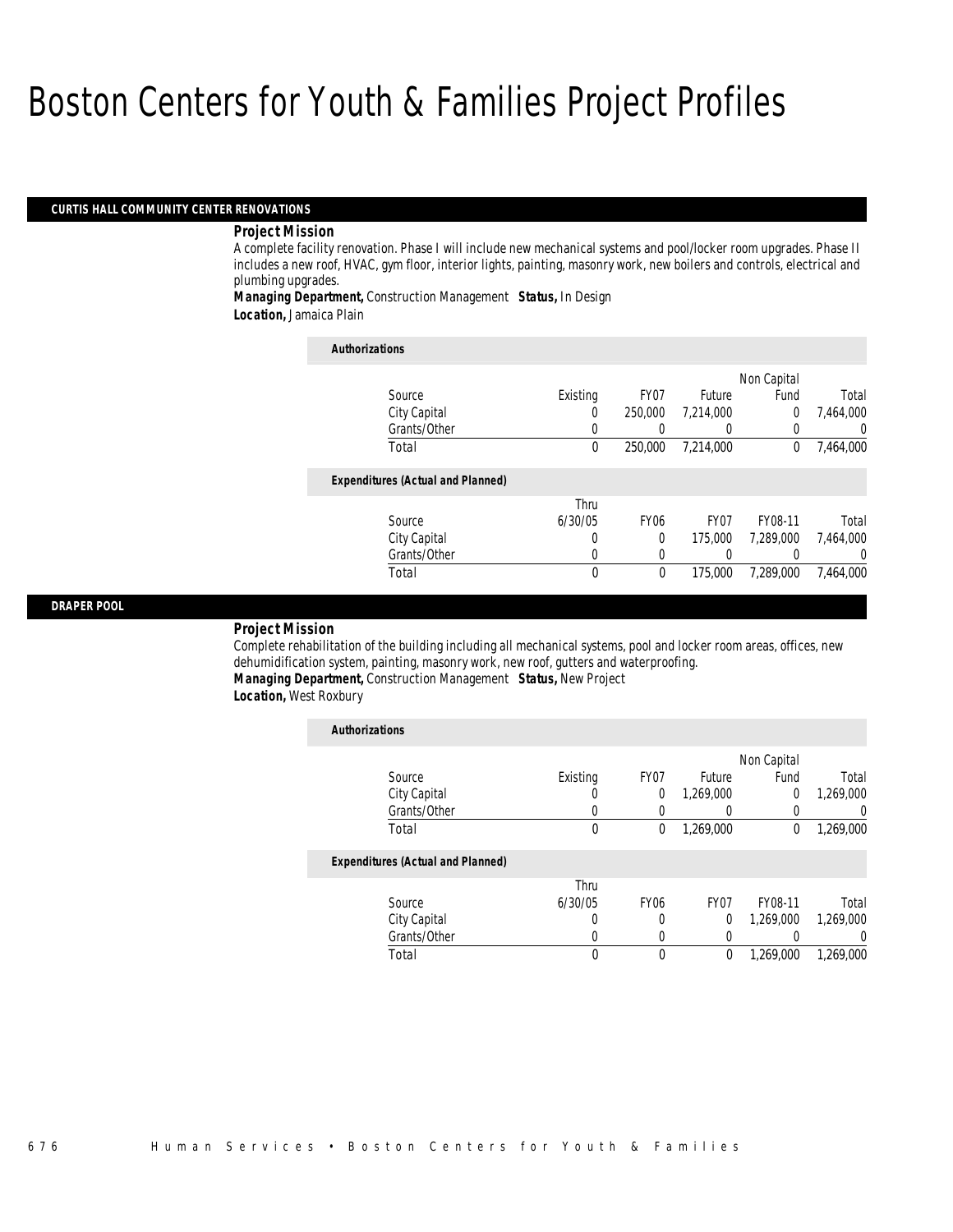### *ELEVATOR IMPROVEMENTS AT VARIOUS BCYF FACILITIES*

*Project Mission* 

Upgrade elevator controls at Shelburne and Curtis Hall Community Centers. *Managing Department,* Construction Management *Status,* In Design *Location,* Various neighborhoods

*Authorizations*

|                                          |          |             |                  | Non Capital |         |
|------------------------------------------|----------|-------------|------------------|-------------|---------|
| Source                                   | Existing | FY07        | Future           | Fund        | Total   |
| City Capital                             | 0        | 143,000     | 0                | 0           | 143,000 |
| Grants/Other                             |          |             | 0                |             | 0       |
| Total                                    | 0        | 143,000     | $\mathbf 0$      | $\mathbf 0$ | 143,000 |
| <b>Expenditures (Actual and Planned)</b> |          |             |                  |             |         |
|                                          | Thru     |             |                  |             |         |
| Source                                   | 6/30/05  | <b>FY06</b> | FY <sub>07</sub> | FY08-11     | Total   |
| City Capital                             | 0        | $\Omega$    | 143,000          | $\Omega$    | 143,000 |
| Grants/Other                             | 0        | 0           |                  |             | 0       |
| Total                                    | 0        | 0           | 143,000          | $\theta$    | 143,000 |
|                                          |          |             |                  |             |         |

### *FIRE ALARM IMPROVEMENTS*

## *Project Mission*

Replace fire alarm and pull stations at the following community centers: Nazarro, North End; Paris Street, East Boston; Tobin, Mason and Shelburne, Roxbury.

*Managing Department,* Construction Management *Status,* To Be Scheduled *Location,* Citywide

| <b>Authorizations</b>                    |          |                  |        |             |          |
|------------------------------------------|----------|------------------|--------|-------------|----------|
|                                          |          |                  |        | Non Capital |          |
| Source                                   | Existing | FY <sub>07</sub> | Future | Fund        | Total    |
| City Capital                             | 295.200  | 0                | 0      | 0           | 295,200  |
| Grants/Other                             | 0        | 0                | 0      | 0           | 0        |
| Total                                    | 295,200  | 0                | 0      | 0           | 295,200  |
| <b>Expenditures (Actual and Planned)</b> |          |                  |        |             |          |
|                                          | Thru     |                  |        |             |          |
| Source                                   | 6/30/05  | FY <sub>06</sub> | FY07   | FY08-11     | Total    |
| City Capital                             | 0        | 0                | 0      | 295,200     | 295,200  |
| Grants/Other                             | 0        | 0                | 0      | 0           | $\left($ |
| Total                                    | 0        | 0                | 0      | 295,200     | 295.200  |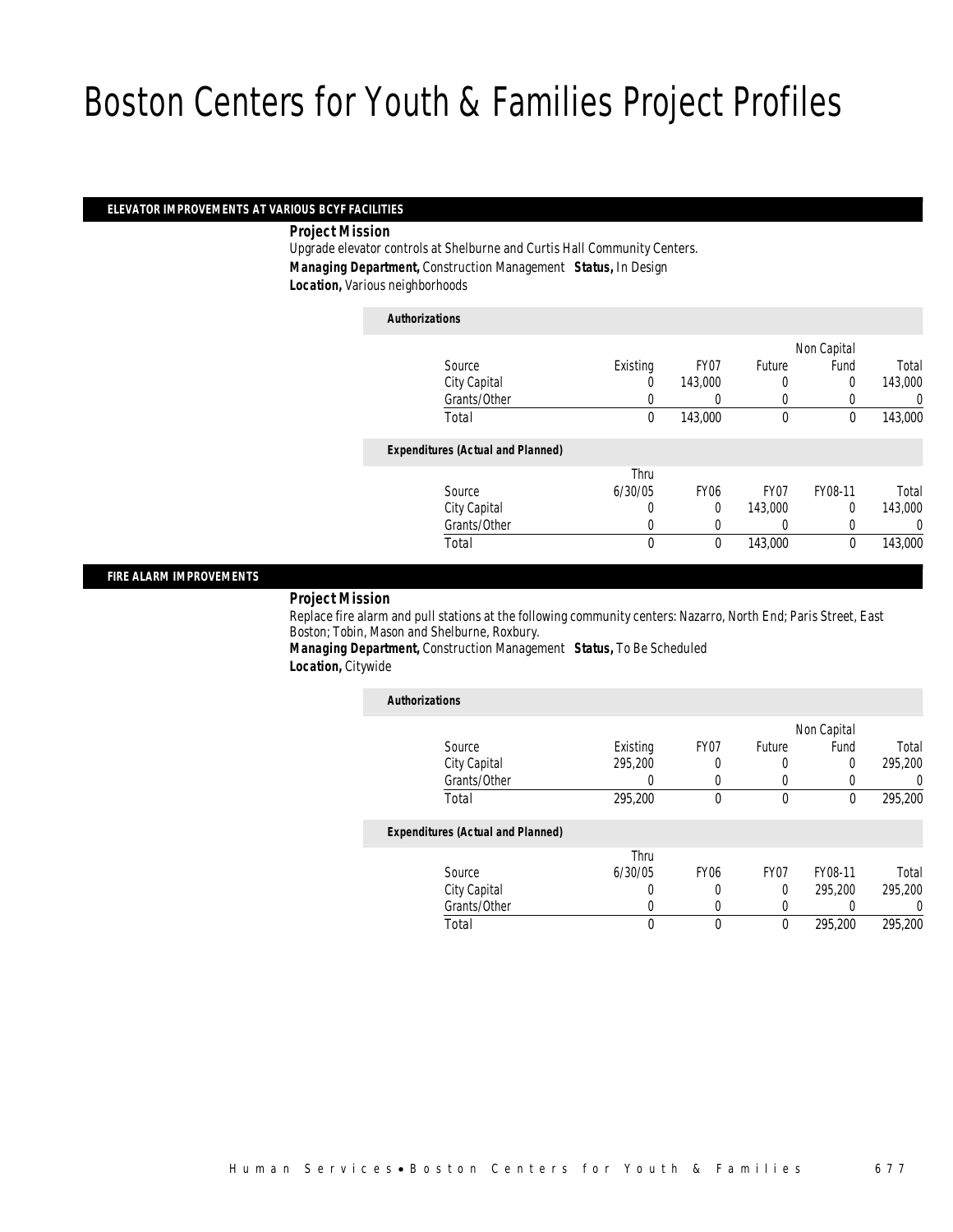## *FLAHERTY POOL*

## *Project Mission*

Evaluate and stabilize foundation and pool settlement and repair masonry. *Managing Department,* Construction Management *Status,* In Design *Location,* Roslindale

| <b>Authorizations</b>                    |          |                  |                  |             |         |
|------------------------------------------|----------|------------------|------------------|-------------|---------|
|                                          |          |                  |                  | Non Capital |         |
| Source                                   | Existing | FY07             | Future           | Fund        | Total   |
| City Capital                             | 565,700  | 0                | 0                | $\theta$    | 565,700 |
| Grants/Other                             | 0        | 0                | 0                |             | 0       |
| Total                                    | 565,700  | 0                | $\theta$         | $\theta$    | 565,700 |
| <b>Expenditures (Actual and Planned)</b> |          |                  |                  |             |         |
|                                          | Thru     |                  |                  |             |         |
| Source                                   | 6/30/05  | FY <sub>06</sub> | FY <sub>07</sub> | FY08-11     | Total   |
| City Capital                             | 0        | 30,800           | 534,900          | $\theta$    | 565,700 |
| Grants/Other                             | 0        | 0                | 0                | 0           | 0       |
| Total                                    | 0        | 30,800           | 534,900          | 0           | 565,700 |

### *GALLIVAN COMMNUITY CENTER*

*Project Mission* 

Complete renovation of the play lot including new paving, benches, game/picnic tables, and chain-link fence repairs. *Managing Department,* Parks and Recreation Department *Status,* New Project *Location,* Mattapan

| <b>Authorizations</b> |          |        |        |             |        |
|-----------------------|----------|--------|--------|-------------|--------|
|                       |          |        |        | Non Capital |        |
| Source                | Existing | FY07   | Future | Fund        | Total  |
| City Capital          | 0        | 62,250 |        |             | 62,250 |
| Grants/Other          |          |        |        |             |        |
| Total                 | 0        | 62.250 |        |             | 62,250 |

## *Expenditures (Actual and Planned)*

|              | Thru    |             |                  |         |        |
|--------------|---------|-------------|------------------|---------|--------|
| Source       | 6/30/05 | <b>FY06</b> | FY <sub>07</sub> | FY08-11 | Total  |
| City Capital |         |             | 62.250           |         | 62,250 |
| Grants/Other |         |             |                  |         |        |
| Total        |         |             | 62.250           |         | 62.250 |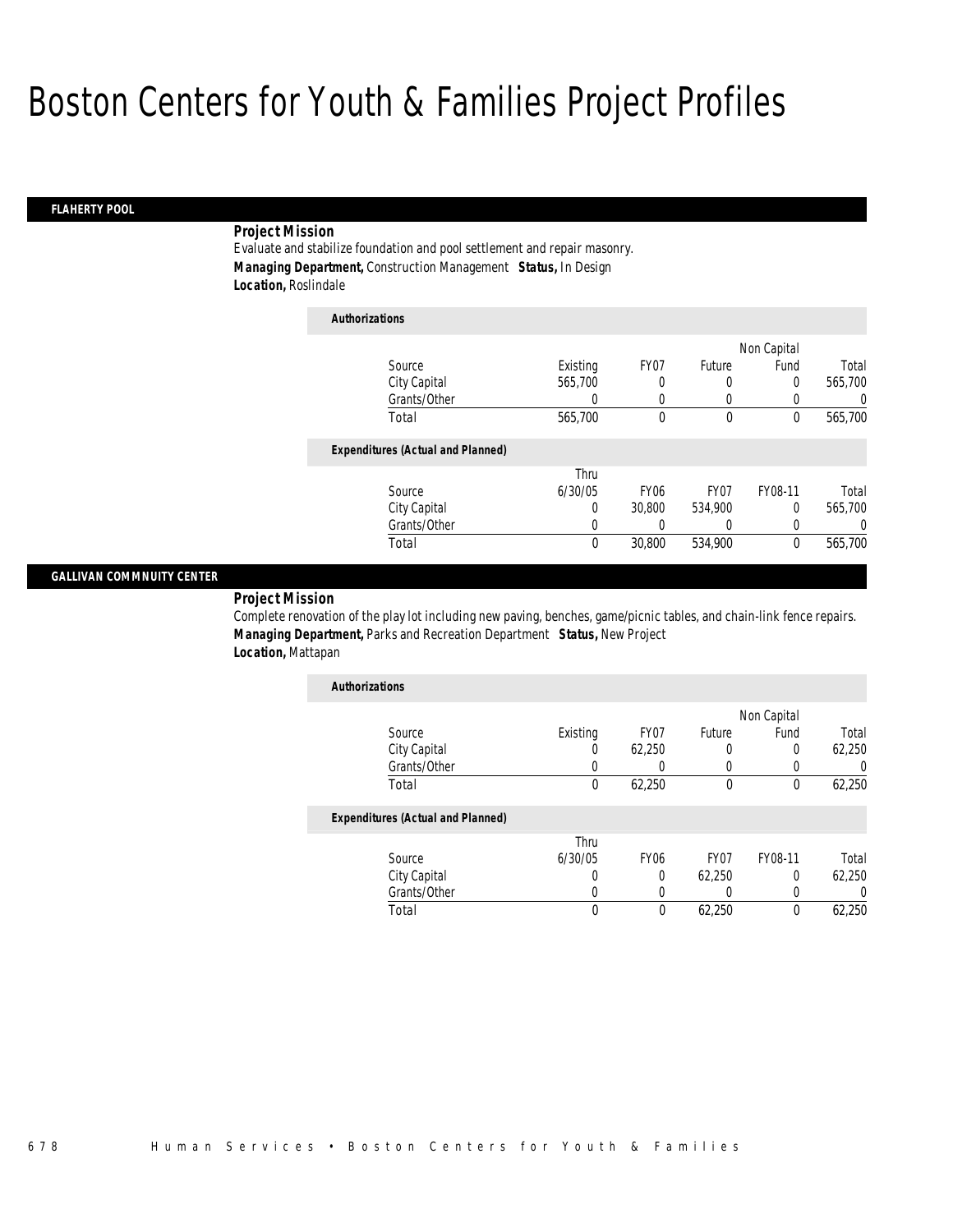### *GYM FLOOR REPLACEMENTS AT VARIOUS FACILITIES*

*Project Mission* 

Replace gym floors at the following BCYF facilities: Archdale, Roslindale; Orchard Garden, Roxbury; Gallivan, Mattapan; and Walsh, South Boston.

*Managing Department,* Construction Management *Status,* New Project

*Location,* Various neighborhoods

### *Authorizations*

|                                          |          |                  |                  | Non Capital |         |
|------------------------------------------|----------|------------------|------------------|-------------|---------|
| Source                                   | Existing | FY07             | Future           | Fund        | Total   |
| City Capital                             | 0        | 162,000          | 0                | 0           | 162,000 |
| Grants/Other                             |          |                  | 0                |             | 0       |
| Total                                    | 0        | 162,000          | $\mathbf 0$      | $\theta$    | 162,000 |
| <b>Expenditures (Actual and Planned)</b> |          |                  |                  |             |         |
|                                          | Thru     |                  |                  |             |         |
| Source                                   | 6/30/05  | FY <sub>06</sub> | FY <sub>07</sub> | FY08-11     | Total   |
| City Capital                             | 0        | 0                | 125,000          | 37,000      | 162,000 |
| Grants/Other                             | 0        |                  |                  |             | 0       |
| Total                                    | 0        | 0                | 125,000          | 37,000      | 162,000 |
|                                          |          |                  |                  |             |         |

### *HENNIGAN COMMUNITY CENTER POOL*

 *Project Mission* Renovate pool and locker room areas. *Managing Department,* School Department *Status,* Complete *Location,* Jamaica Plain

| <b>Authorizations</b>                    |           |             |                  |             |           |
|------------------------------------------|-----------|-------------|------------------|-------------|-----------|
|                                          |           |             |                  | Non Capital |           |
| Source                                   | Existing  | FY07        | Future           | Fund        | Total     |
| City Capital                             | 1.200.000 | 0           | 0                | 0           | 1.200.000 |
| Grants/Other                             | 0         | 0           | 0                | 0           | 0         |
| Total                                    | 1,200,000 | 0           | 0                | 0           | 1,200,000 |
| <b>Expenditures (Actual and Planned)</b> |           |             |                  |             |           |
|                                          | Thru      |             |                  |             |           |
| Source                                   | 6/30/05   | <b>FY06</b> | FY <sub>07</sub> | FY08-11     | Total     |
| City Capital                             | $\Omega$  | 800,000     | 400,000          | 0           | 1.200.000 |
| Grants/Other                             | 0         |             | 0                | 0           | 0         |
| Total                                    | 0         | 800,000     | 400.000          | 0           | 1.200.000 |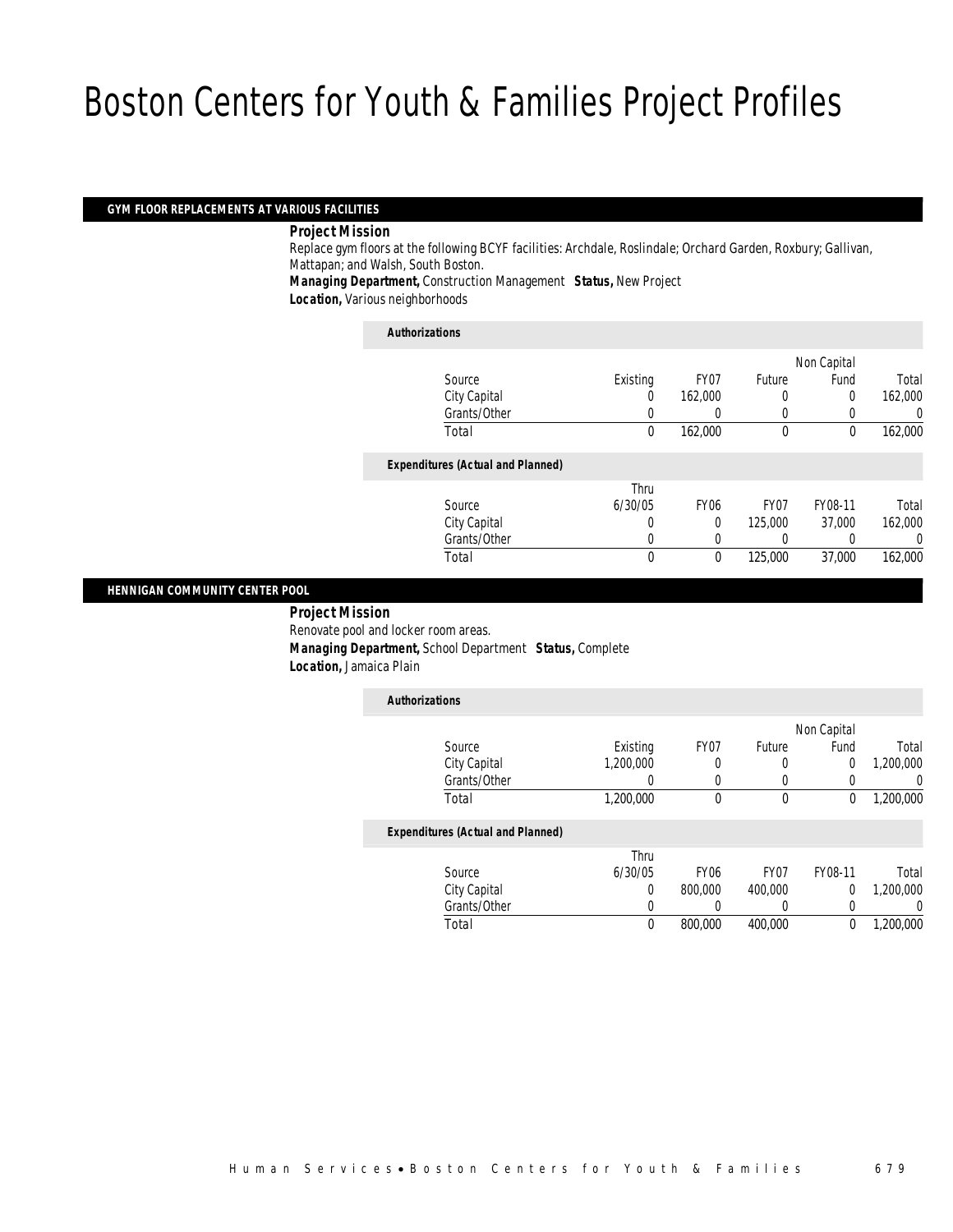#### *HOLLAND COMMUNITY CENTER PHASE III*

## *Project Mission*

Upgrades and improvements to the exterior grounds including repaving the parking area, landscaping and improving drainage.

*Managing Department,* Construction Management *Status,* Complete

*Location,* Dorchester

| <b>Authorizations</b>                    |          |                  |                  |             |                  |
|------------------------------------------|----------|------------------|------------------|-------------|------------------|
|                                          |          |                  |                  | Non Capital |                  |
| Source                                   | Existing | FY07             | Future           | Fund        | Total            |
| City Capital                             | 500,000  | 0                |                  | 0           | 500,000          |
| Grants/Other                             | 0        | $\left($         |                  |             | $\left( \right)$ |
| Total                                    | 500,000  | 0                | $\theta$         | $\theta$    | 500,000          |
| <b>Expenditures (Actual and Planned)</b> |          |                  |                  |             |                  |
|                                          | Thru     |                  |                  |             |                  |
| Source                                   | 6/30/05  | FY <sub>06</sub> | FY <sub>07</sub> | FY08-11     | Total            |
| City Capital                             | 0        | 0                | $\theta$         | 500,000     | 500,000          |
| Grants/Other                             | U        | $\theta$         | 0                |             | 0                |
| Total                                    | 0        | $\theta$         | $\theta$         | 500,000     | 500,000          |

### *HYDE PARK COMMUNITY CENTER INTERIOR*

### *Project Mission*

A complete renovation and reprogramming including the teen center and kitchen. Upgrades to the gym, office spaces, interior painting, plumbing, heating, masonry work, windows, fire alarm system and air conditioned basement and first floor.

*Managing Department,* Construction Management *Status,* In Design *Location,* Hyde Park

| <b>Authorizations</b>                    |          |                  |                  |             |                  |
|------------------------------------------|----------|------------------|------------------|-------------|------------------|
|                                          |          |                  |                  | Non Capital |                  |
| Source                                   | Existing | FY07             | Future           | Fund        | Total            |
| City Capital                             | 825,000  | 7.685.000        | 0                | 0           | 8,510,000        |
| Grants/Other                             | 0        |                  | 0                | 0           | $\left( \right)$ |
| Total                                    | 825,000  | 7,685,000        | $\theta$         | 0           | 8,510,000        |
| <b>Expenditures (Actual and Planned)</b> |          |                  |                  |             |                  |
|                                          | Thru     |                  |                  |             |                  |
| Source                                   | 6/30/05  | FY <sub>06</sub> | FY <sub>07</sub> | FY08-11     | Total            |
| City Capital                             | 0        | 390,000          | 2,000,000        | 6.120.000   | 8.510.000        |
| Grants/Other                             | 0        |                  |                  |             | $\left( \right)$ |
| Total                                    | $\theta$ | 390,000          | 2.000.000        | 6.120.000   | 8,510,000        |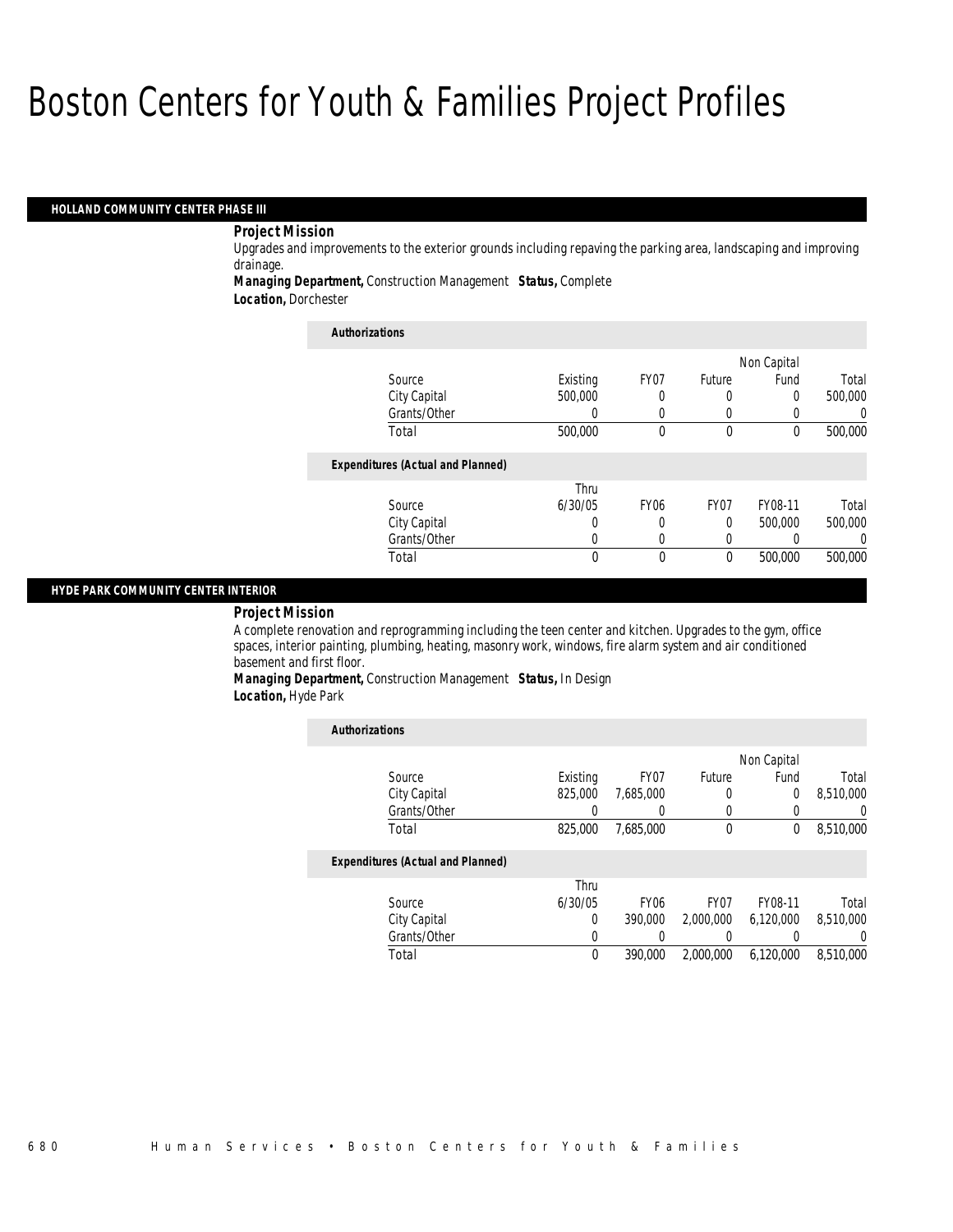### *MASON POOL INTERIOR RENOVATIONS*

*Project Mission* 

Renovate locker rooms, bathrooms and replace HVAC. *Managing Department,* Construction Management *Status,* In Design *Location,* Roxbury

*Authorizations*

| Authorizations                           |           |                  |           |             |           |
|------------------------------------------|-----------|------------------|-----------|-------------|-----------|
|                                          |           |                  |           | Non Capital |           |
| Source                                   | Existing  | FY <sub>07</sub> | Future    | Fund        | Total     |
| City Capital                             | 2.992.000 | 0                | 0         | 0           | 2.992.000 |
| Grants/Other                             | 0         | 0                | 0         | 0           | $\left($  |
| Total                                    | 2,992,000 | 0                | $\theta$  | 0           | 2,992,000 |
| <b>Expenditures (Actual and Planned)</b> |           |                  |           |             |           |
|                                          | Thru      |                  |           |             |           |
| Source                                   | 6/30/05   | FY <sub>06</sub> | FY07      | FY08-11     | Total     |
| City Capital                             | 12,818    | 100,000          | 1.973.400 | 905.782     | 2.992.000 |
| Grants/Other                             | 0         |                  |           |             | $\left($  |
| Total                                    | 12,818    | 100,000          | 1,973,400 | 905.782     | 2,992,000 |
|                                          |           |                  |           |             |           |

### *MATTAHUNT COMMUNITY CENTER*

## *Project Mission*

Interior and exterior repairs and upgrades to building, systems, and athletic facilities. A complete rehabilitation of the pool and locker room area including mechanical systems, plumbing, electrical, painting, masonry and a new dehumdification system.

*Managing Department,* Construction Management *Status,* To Be Scheduled *Location,* Mattapan

| <b>Authorizations</b> |                                          |          |                  |                  |             |           |
|-----------------------|------------------------------------------|----------|------------------|------------------|-------------|-----------|
|                       |                                          |          |                  |                  | Non Capital |           |
|                       | Source                                   | Existing | FY07             | Future           | Fund        | Total     |
|                       | City Capital                             | 817.500  | $\overline{0}$   | 4,950,000        | 0           | 5,767,500 |
|                       | Grants/Other                             | 0        | $\Omega$         |                  | 0           | U         |
|                       | Total                                    | 817,500  | $\bf{0}$         | 4,950,000        | 0           | 5,767,500 |
|                       | <b>Expenditures (Actual and Planned)</b> |          |                  |                  |             |           |
|                       |                                          | Thru     |                  |                  |             |           |
|                       | Source                                   | 6/30/05  | FY <sub>06</sub> | FY <sub>07</sub> | FY08-11     | Total     |
|                       | City Capital                             | 0        | 0                | $\Omega$         | 5.767.500   | 5.767.500 |
|                       | Grants/Other                             | U        | $\Omega$         |                  |             | 0         |
|                       | Total                                    | 0        | 0                | 0                | 5,767,500   | 5.767.500 |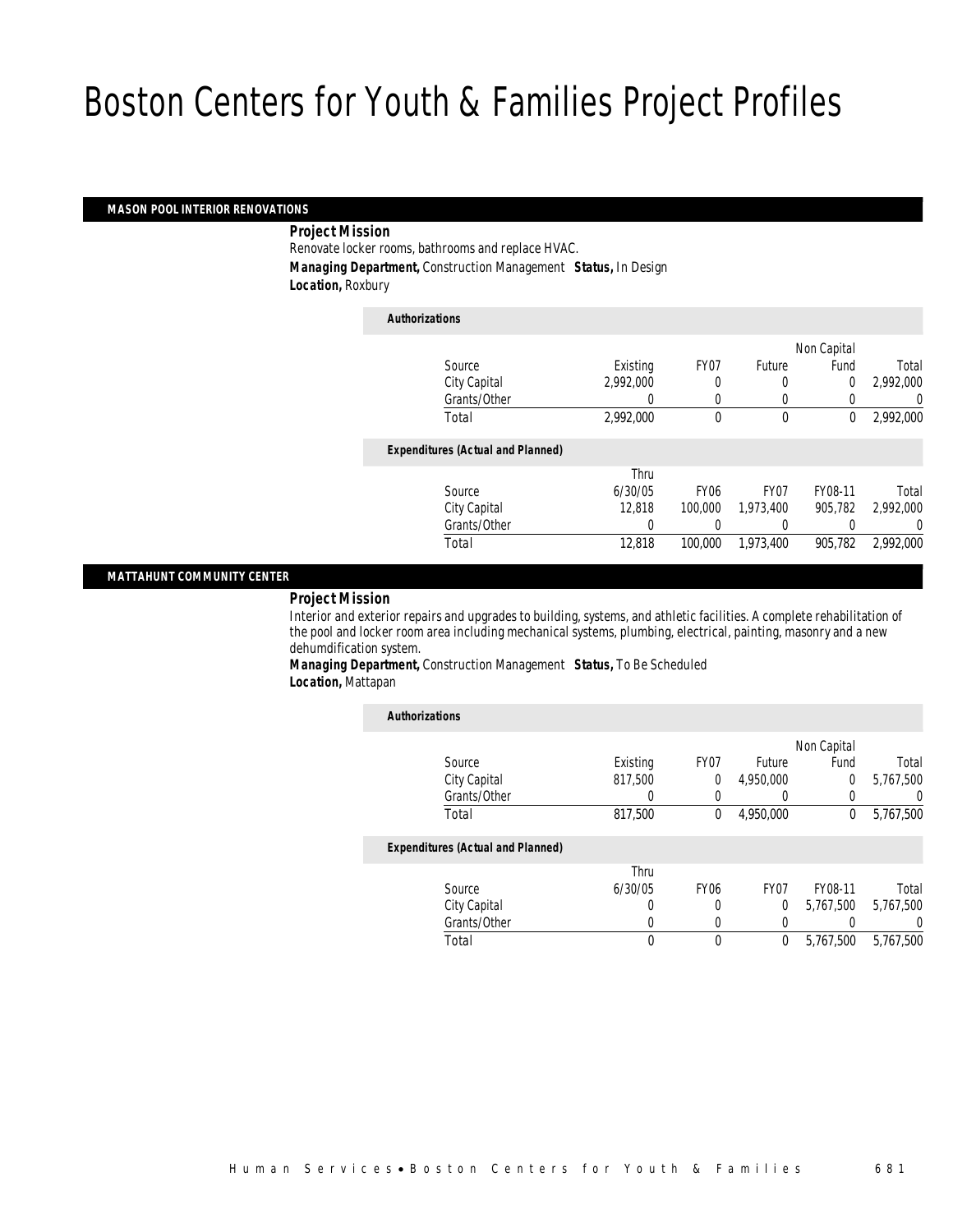#### *OHRENBERGER COMMUNITY CENTER*

## *Project Mission*

Remodel and expand facility space for an after school program. *Managing Department,* School Department *Status,* In Construction *Location,* West Roxbury

| <b>Authorizations</b>                    |          |                  |                  |             |          |
|------------------------------------------|----------|------------------|------------------|-------------|----------|
|                                          |          |                  |                  | Non Capital |          |
| Source                                   | Existing | FY07             | Future           | Fund        | Total    |
| City Capital                             | 403,000  | 0                | 0                | 0           | 403,000  |
| Grants/Other                             | 0        | 0                | 0                |             | 0        |
| Total                                    | 403,000  | 0                | 0                | $\theta$    | 403,000  |
| <b>Expenditures (Actual and Planned)</b> |          |                  |                  |             |          |
|                                          | Thru     |                  |                  |             |          |
| Source                                   | 6/30/05  | FY <sub>06</sub> | FY <sub>07</sub> | FY08-11     | Total    |
| City Capital                             | 0        | 253,000          | 50,000           | 100,000     | 403.000  |
| Grants/Other                             | 0        | 0                | 0                |             | $\Omega$ |
| Total                                    | 0        | 253,000          | 50,000           | 100,000     | 403,000  |

## *ORIENT HEIGHTS COMMUNITY CENTER*

*Project Mission* 

Replace the roof. Replace the rubber gym floor with a new wood floor. *Managing Department,* Construction Management *Status,* In Design *Location,* East Boston

| <b>Authorizations</b>                    |          |      |        |             |         |
|------------------------------------------|----------|------|--------|-------------|---------|
|                                          |          |      |        | Non Capital |         |
| Source                                   | Existing | FY07 | Future | Fund        | Total   |
| City Capital                             | 780,000  |      |        |             | 780,000 |
| Grants/Other                             |          |      |        |             |         |
| Total                                    | 780,000  |      |        | 0           | 780,000 |
| <b>Fxnenditures (Actual and Planned)</b> |          |      |        |             |         |

#### *Expenditures (Actual and Planned)*

|              | Thru    |                  |                  |         |         |
|--------------|---------|------------------|------------------|---------|---------|
| Source       | 6/30/05 | FY <sub>06</sub> | FY <sub>07</sub> | FY08-11 | Total   |
| City Capital |         | 25,000           | 755,000          |         | 780,000 |
| Grants/Other |         |                  |                  |         |         |
| Total        |         | 25,000           | 755,000          |         | 780,000 |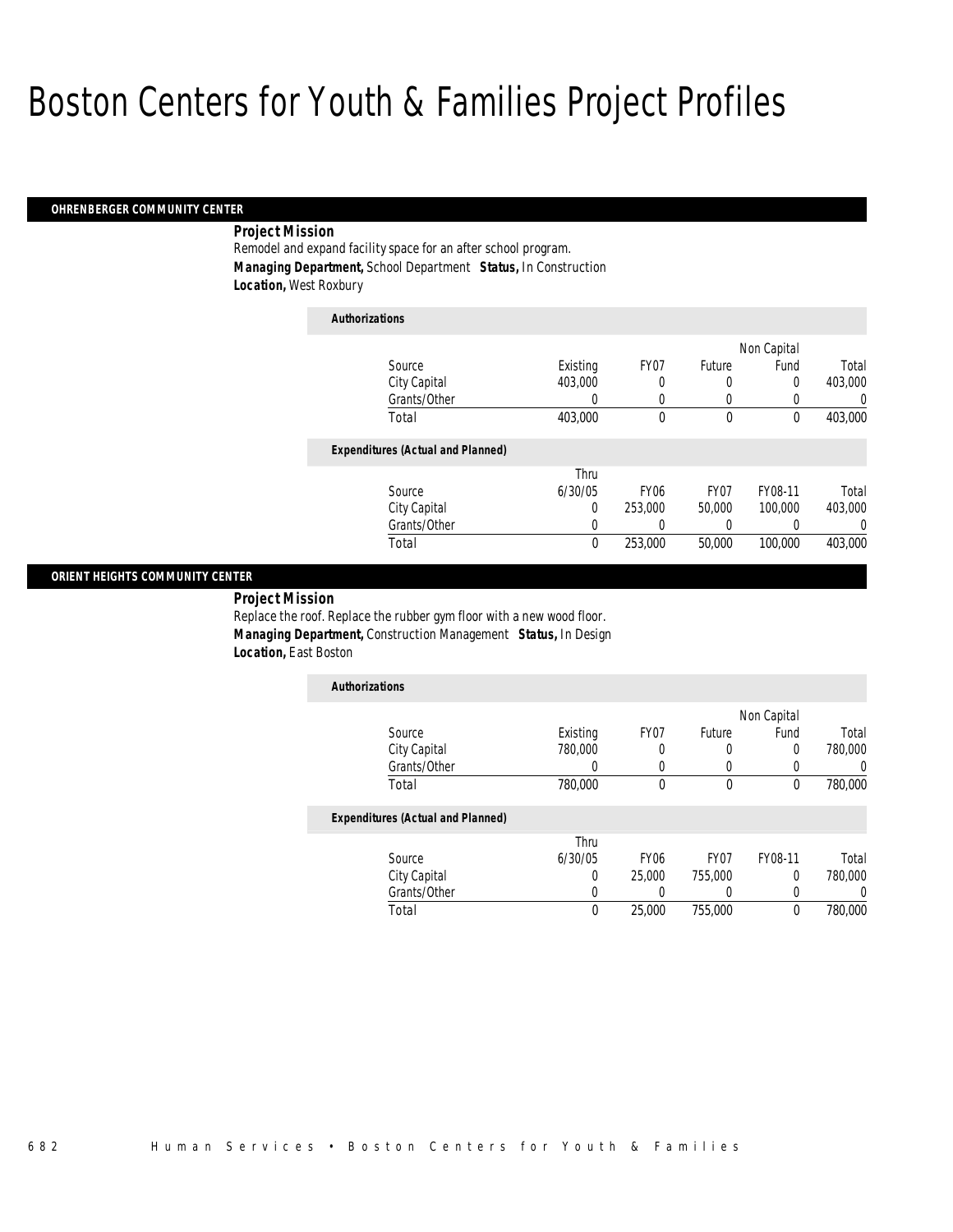## *PARIS STREET COMMUNITY CENTER MASONRY*

*Project Mission* 

Masonry repairs including, repoint joints, replace lintels and deteriorated brick and stone. *Managing Department,* Construction Management *Status,* New Project *Location,* East Boston

|                                          |          |                  |                  | Non Capital |         |
|------------------------------------------|----------|------------------|------------------|-------------|---------|
| Source                                   | Existing | FY <sub>07</sub> | Future           | Fund        | Total   |
| City Capital                             |          | 425,000          | 0                | 0           | 425,000 |
| Grants/Other                             |          | 0                | 0                | 0           |         |
| Total                                    | 0        | 425,000          | 0                | $\theta$    | 425,000 |
| <b>Expenditures (Actual and Planned)</b> |          |                  |                  |             |         |
|                                          | Thru     |                  |                  |             |         |
| Source                                   | 6/30/05  | FY <sub>06</sub> | FY <sub>07</sub> | FY08-11     | Total   |
| City Capital                             | 0        |                  | 0                | 425,000     | 425,000 |
| Grants/Other                             | 0        | 0                | 0                | 0           |         |
| Total                                    | 0        | $\mathbf 0$      | $\mathbf 0$      | 425,000     | 425,000 |

## *PARIS STREET COMMUNITY CENTER ROOF*

 *Project Mission* Replace the roof and repair chimney. *Managing Department,* Construction Management *Status,* In Design *Location,* East Boston

| <b>Authorizations</b>                    |          |                  |                  |             |         |
|------------------------------------------|----------|------------------|------------------|-------------|---------|
|                                          |          |                  |                  | Non Capital |         |
| Source                                   | Existing | FY07             | <b>Future</b>    | Fund        | Total   |
| City Capital                             | 832,000  | 143,000          | 0                | 0           | 975,000 |
| Grants/Other                             |          |                  |                  | 0           |         |
| Total                                    | 832,000  | 143,000          | 0                | 0           | 975,000 |
| <b>Expenditures (Actual and Planned)</b> |          |                  |                  |             |         |
|                                          | Thru     |                  |                  |             |         |
| Source                                   | 6/30/05  | FY <sub>06</sub> | FY <sub>07</sub> | FY08-11     | Total   |

Total 0 150,000 825,000 0 975,000

 City Capital 0 150,000 825,000 0 975,000 Grants/Other 0 0 0 0 0 0

| Human Services•Boston Centers for Youth & Families |  |  | 683 |
|----------------------------------------------------|--|--|-----|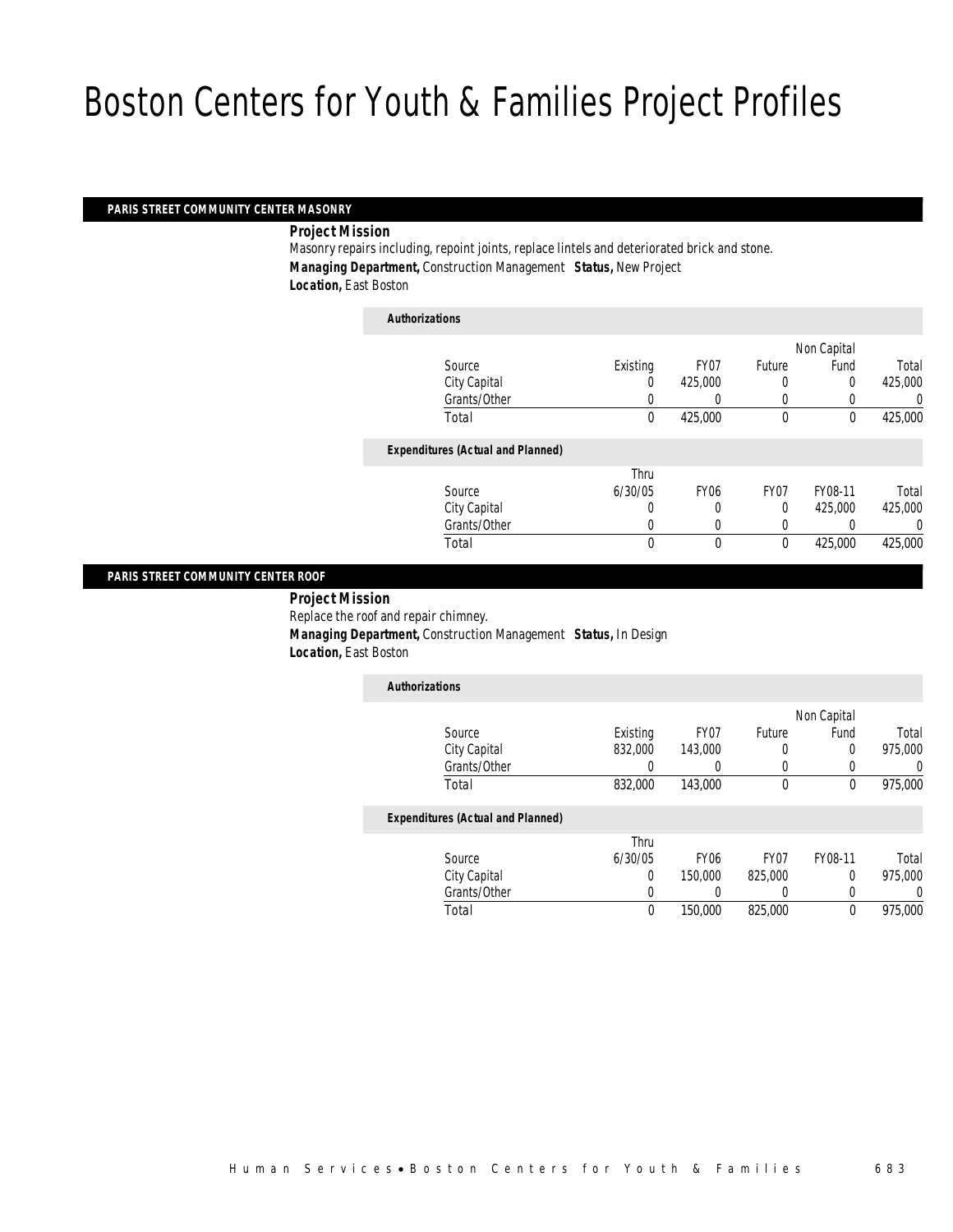### *PARIS STREET POOL EXTERIOR GROUNDS*

## *Project Mission*

Pave area behind building. Place rip rap on slope to prevent further erosion and deterioration. *Managing Department,* Construction Management *Status,* In Construction *Location,* East Boston

| <b>Authorizations</b>                    |          |                  |        |             |         |
|------------------------------------------|----------|------------------|--------|-------------|---------|
|                                          |          |                  |        | Non Capital |         |
| Source                                   | Existing | FY07             | Future | Fund        | Total   |
| City Capital                             | 180,000  | 0                | 0      | 0           | 180,000 |
| Grants/Other                             | 0        | 0                | 0      | 0           | 0       |
| Total                                    | 180,000  | 0                | 0      | 0           | 180,000 |
| <b>Expenditures (Actual and Planned)</b> |          |                  |        |             |         |
|                                          | Thru     |                  |        |             |         |
| Source                                   | 6/30/05  | FY <sub>06</sub> | FY07   | FY08-11     | Total   |
| City Capital                             | 0        | 9.800            | 40,000 | 130,200     | 180,000 |
| Grants/Other                             | 0        | 0                | 0      | 0           | 0       |
| Total                                    | 0        | 9.800            | 40.000 | 130.200     | 180,000 |

### *PARIS STREET POOL ROOF*

 *Project Mission* Replace roof.

 *Managing Department,* Construction Management *Status,* To Be Scheduled *Location,* East Boston

| <b>Authorizations</b>             |          |      |             |      |         |
|-----------------------------------|----------|------|-------------|------|---------|
|                                   |          |      | Non Capital |      |         |
| Source                            | Existing | FY07 | Future      | Fund | Total   |
| City Capital                      | 216,600  |      |             | 0    | 216,600 |
| Grants/Other                      |          |      |             |      |         |
| Total                             | 216,600  |      |             |      | 216,600 |
| Expanditurea (Actual and Dianned) |          |      |             |      |         |

## *Expenditures (Actual and Planned)*

|              | Thru    |      |      |         |         |
|--------------|---------|------|------|---------|---------|
| Source       | 6/30/05 | FY06 | FY07 | FY08-11 | Total   |
| City Capital |         |      |      | 216,600 | 216,600 |
| Grants/Other |         |      |      |         |         |
| 「otal        |         |      |      | 216,600 | 216,600 |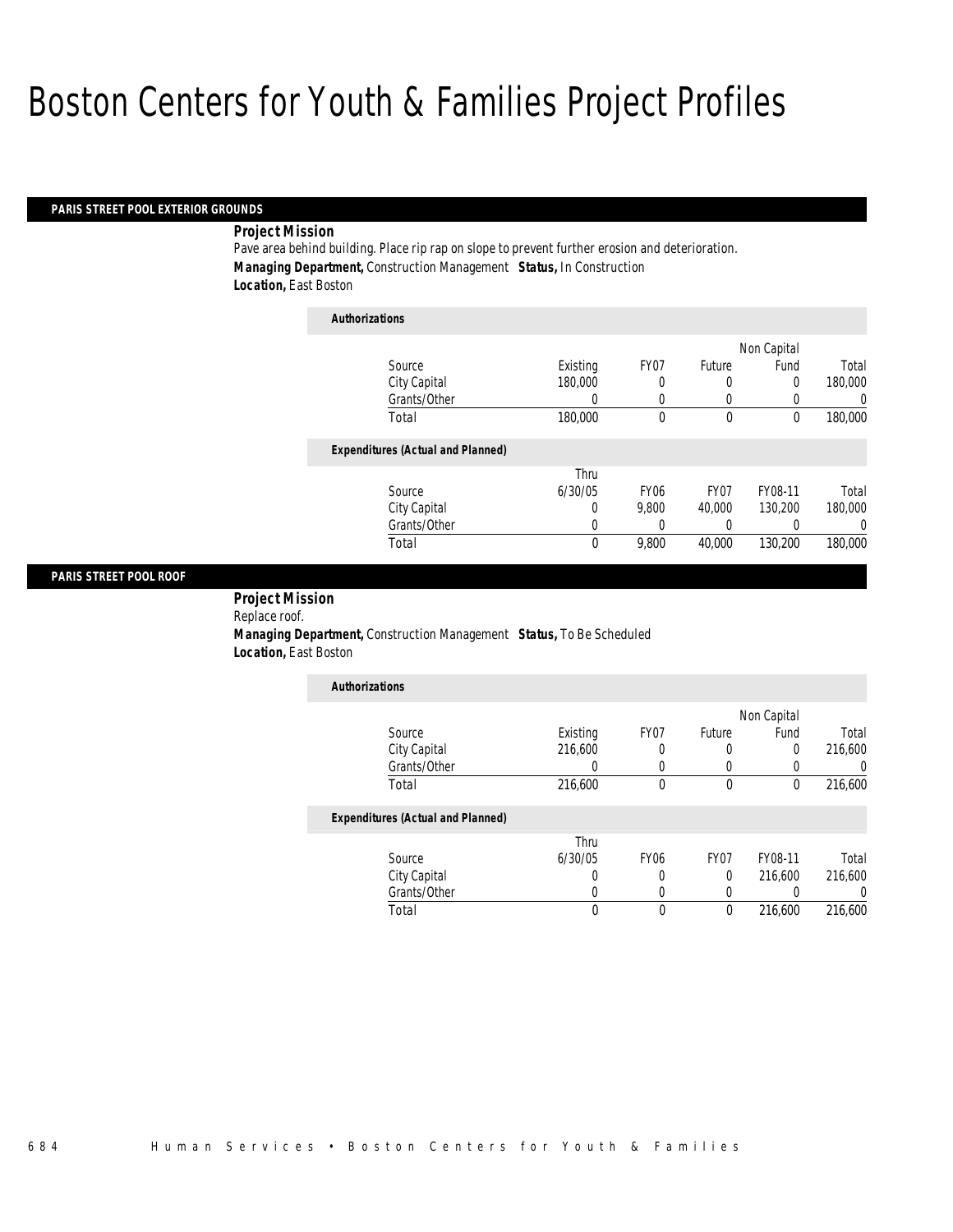### *POOL REPAIRS*

### *Project Mission*

Renovate pools and locker rooms at various BCYF facilities including: Condon, Harborside, Marshall, Murphy, Perkins, and West Roxbury Community Centers. *Managing Department,* Construction Management *Status,* Ongoing Program

*Location,* Citywide

| <b>Authorizations</b>                    |          |                  |           |             |           |
|------------------------------------------|----------|------------------|-----------|-------------|-----------|
|                                          |          |                  |           | Non Capital |           |
| Source                                   | Existing | FY07             | Future    | Fund        | Total     |
| City Capital                             | 722,300  | 500,000          | 5.507.700 | $\theta$    | 6,730,000 |
| Grants/Other                             | 0        |                  |           |             | 0         |
| Total                                    | 722,300  | 500,000          | 5,507,700 | $\Omega$    | 6,730,000 |
| <b>Expenditures (Actual and Planned)</b> |          |                  |           |             |           |
|                                          | Thru     |                  |           |             |           |
| Source                                   | 6/30/05  | FY <sub>06</sub> | FY07      | FY08-11     | Total     |
| City Capital                             | 0        | 40.787           | 500,000   | 6,189,213   | 6,730,000 |
| Grants/Other                             | $\Omega$ |                  |           |             | 0         |
| Total                                    | 0        | 40,787           | 500,000   | 6.189.213   | 6.730.000 |
|                                          |          |                  |           |             |           |

### *ROOF REPLACEMENT AT VARIOUS FACILITIES*

#### *Project Mission*

Roof, drainage and building envelope repairs at various BCYF facilities including: Curley, South Boston; Archdale, Roslindale; Orchard Garden, Roxbury; Gallivan, Mattapan; Thomas Johnson, Roxbury; and Walsh, South Boston. *Managing Department,* Construction Management *Status,* Ongoing Program *Location,* Various neighborhoods

| <b>Authorizations</b>                    |          |             |                  |             |                |
|------------------------------------------|----------|-------------|------------------|-------------|----------------|
|                                          |          |             |                  | Non Capital |                |
| Source                                   | Existing | FY07        | Future           | Fund        | Total          |
| City Capital                             | 150,000  | 1.965.000   | 2,200,000        | $\theta$    | 4,315,000      |
| Grants/Other                             |          |             | $\left( \right)$ |             | $\overline{0}$ |
| Total                                    | 150,000  | 1,965,000   | 2,200,000        | $\theta$    | 4,315,000      |
| <b>Expenditures (Actual and Planned)</b> |          |             |                  |             |                |
|                                          | Thru     |             |                  |             |                |
| Source                                   | 6/30/05  | <b>FY06</b> | FY <sub>07</sub> | FY08-11     | Total          |
| City Capital                             | 0        | 0           | 150,000          | 4.165.000   | 4,315,000      |
| Grants/Other                             | 0        | $\left($    |                  |             | 0              |
| Total                                    | 0        | 0           | 150,000          | 4,165,000   | 4.315.000      |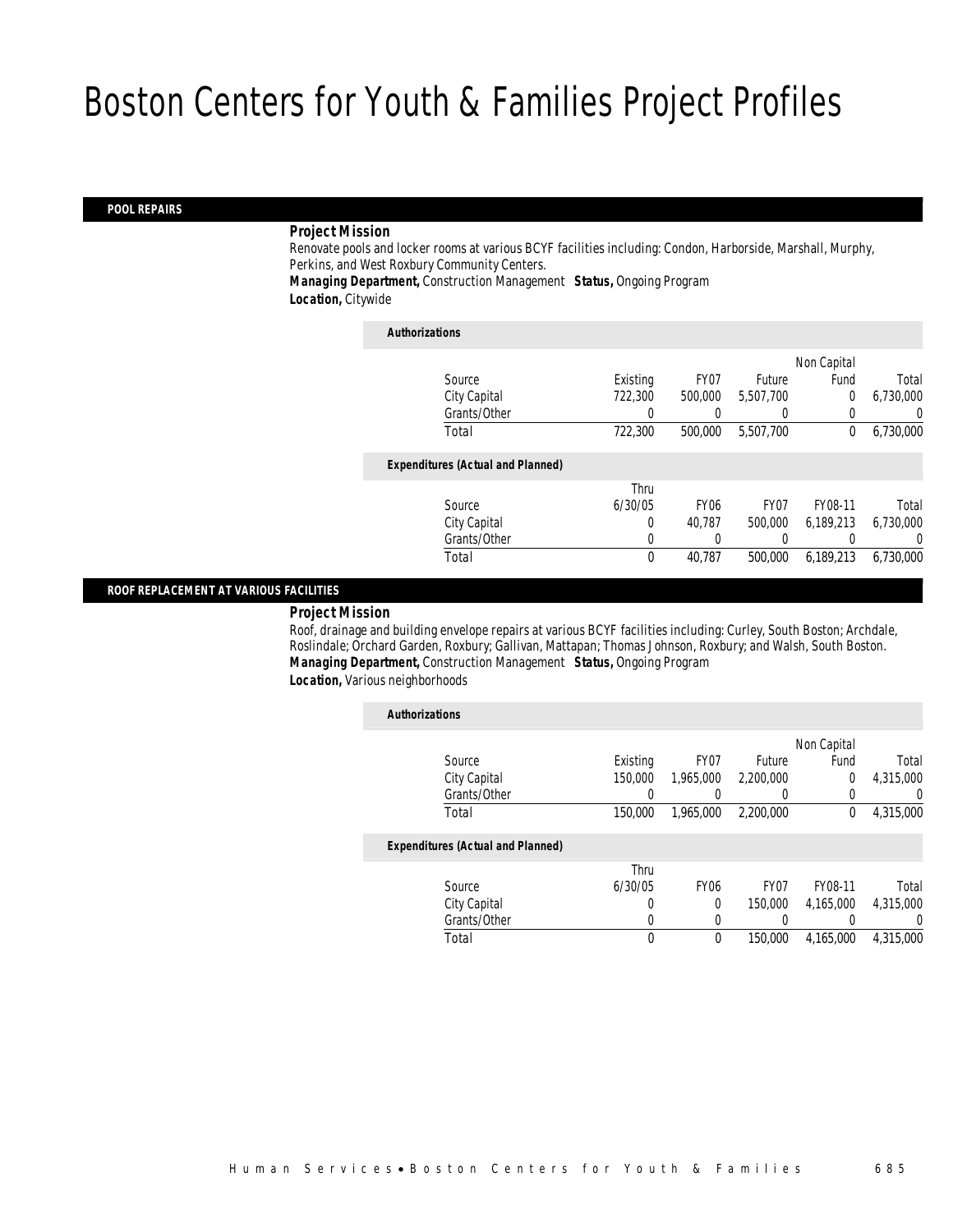### *ROSLINDALE COMMUNITY CENTER*

### *Project Mission*

A complete rehabilitation including upgrades to the gym floor and running track, office space, bathrooms, boiler and controls, gym and interior lights, painting, plumbing, HVAC, and masonry repairs. Reprogram health center space and renovate RMV area.

*Managing Department,* Construction Management *Status,* In Construction *Location,* Roslindale

| <b>Authorizations</b>                    |           |                  |                  |             |           |
|------------------------------------------|-----------|------------------|------------------|-------------|-----------|
|                                          |           |                  |                  | Non Capital |           |
| Source                                   | Existing  | FY <sub>07</sub> | Future           | Fund        | Total     |
| City Capital                             | 1.400.000 | 4,205,000        | 0                | $\Omega$    | 5,605,000 |
| Grants/Other                             |           |                  | 0                | 0           | 0         |
| Total                                    | 1,400,000 | 4,205,000        | $\mathbf 0$      | 0           | 5,605,000 |
| <b>Expenditures (Actual and Planned)</b> |           |                  |                  |             |           |
|                                          | Thru      |                  |                  |             |           |
| Source                                   | 6/30/05   | FY <sub>06</sub> | FY <sub>07</sub> | FY08-11     | Total     |
| City Capital                             | 14.928    | 300,000          | 4.500.000        | 790.072     | 5.605.000 |
| Grants/Other                             | 0         |                  | 0                |             | $\left($  |
| Total                                    | 14.928    | 300,000          | 4,500,000        | 790.072     | 5,605,000 |

### *SHELBURNE COMMUNITY CENTER*

*Project Mission* 

Interior and exterior facility repairs and upgrades. Phase I - Replace roof. Phase II - Renovations include; upgrade of mechanical systems, masonry repairs, window replacement, and general upgrade of athletic facility. *Managing Department,* Construction Management *Status,* In Design

*Location,* Roxbury

| <b>Authorizations</b>                    |           |                  |                  |             |           |
|------------------------------------------|-----------|------------------|------------------|-------------|-----------|
|                                          |           |                  |                  | Non Capital |           |
| Source                                   | Existing  | FY <sub>07</sub> | Future           | Fund        | Total     |
| City Capital                             | 1.000.000 | 700,000          | 4,000,000        | $\theta$    | 5,700,000 |
| Grants/Other                             |           |                  | O                |             | $\Omega$  |
| Total                                    | 1,000,000 | 700,000          | 4.000.000        | $\theta$    | 5,700,000 |
| <b>Expenditures (Actual and Planned)</b> |           |                  |                  |             |           |
|                                          | Thru      |                  |                  |             |           |
| Source                                   | 6/30/05   | FY <sub>06</sub> | FY <sub>07</sub> | FY08-11     | Total     |
| City Capital                             | 0         | 80,000           | 575,000          | 5.045.000   | 5.700.000 |
| Grants/Other                             | 0         | 0                | 0                |             | $\Omega$  |
| Total                                    | 0         | 80,000           | 575,000          | 5.045.000   | 5.700.000 |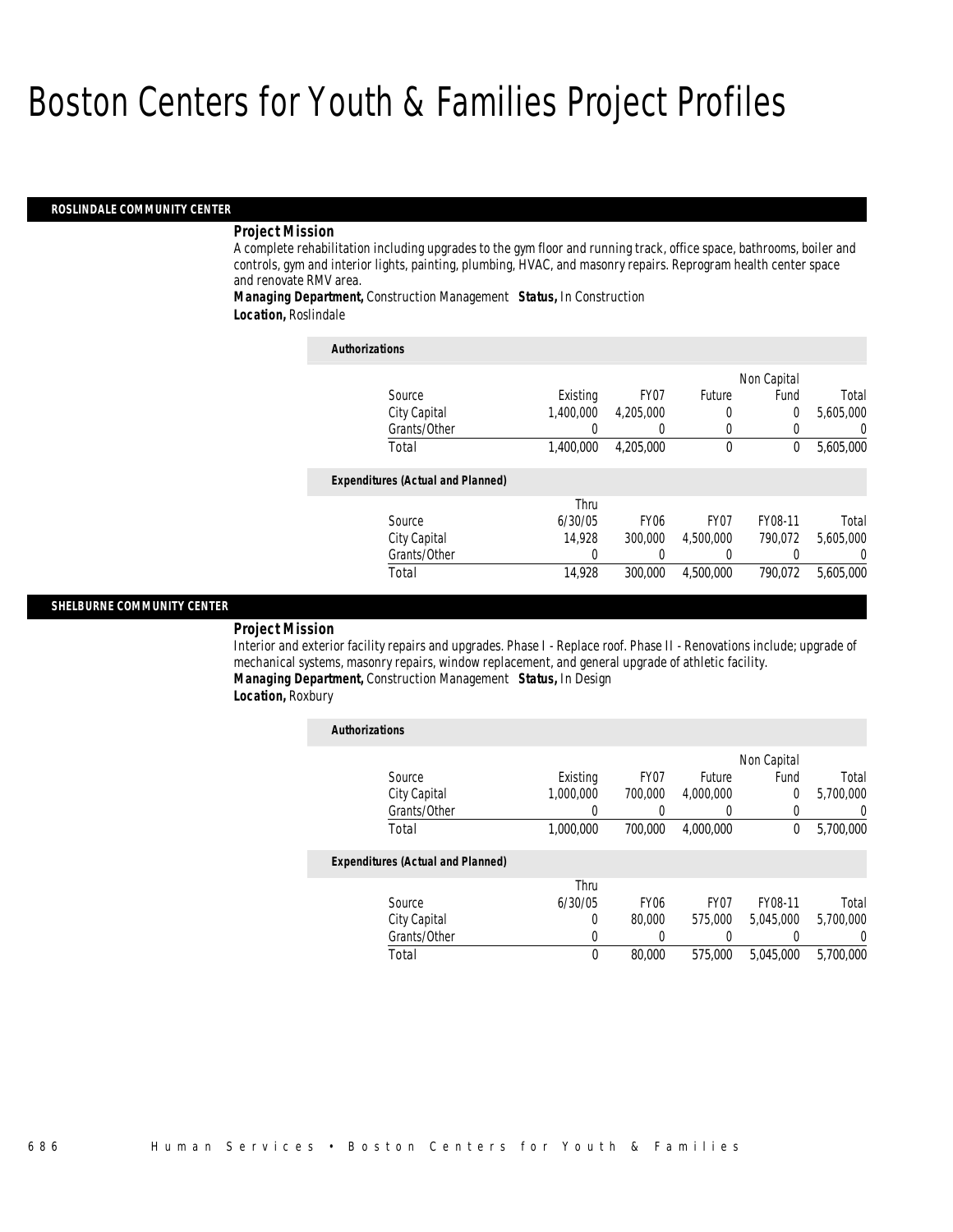# Civil Rights Operating Budget

## *Victoria L. Williams, Director Appropriation: 403*

## *Department Mission*

The mission of the Office of Civil Rights is to eliminate discrimination and ensure fair and equal access to housing, public services, accommodations and participation in activities. The Office strives to reduce procedural, attitudinal and communication barriers for persons living and working in the City of Boston.

## *FY07 Performance Objectives*

- To investigate and conciliate housing discrimination complaints in an efficient manner.
- To improve the quality and efficiency of affirmative marketing plans.
- To facilitate access to affordable housing for low and middle income households through Metrolist and housing counseling.
- To investigate and resolve complaints of alleged discrimination and harassment.
- To provide technical assistance to the City of Boston on issues pertaining to the Americans with Disabilities Act.

| <b>Operating Budget</b>            | Program Name                                                                                | <b>Total Actual '04</b>                           | <b>Total Actual '05</b>                         | Total Approp '06                                | Total Budget '07                                      |
|------------------------------------|---------------------------------------------------------------------------------------------|---------------------------------------------------|-------------------------------------------------|-------------------------------------------------|-------------------------------------------------------|
|                                    | Fair Housing Commission<br>Human Rights Commission<br>Commission For Persons W/Disabilities | 108,750<br>3,252<br>158,596                       | 119,385<br>2,559<br>173,235                     | 122,047<br>500<br>182,333                       | 120,987<br>2,500<br>181,604                           |
|                                    | <b>Total</b>                                                                                | 270,598                                           | 295,179                                         | 304,880                                         | 305,091                                               |
| <b>External Funds Budget</b>       | <b>Fund Name</b>                                                                            | <b>Total Actual '04</b>                           | <b>Total Actual '05</b>                         | Total Approp '06                                | Total Budget '07                                      |
|                                    | CDBG<br>Fair Hsg Asst Prog<br>Fair Hsng Initiative Prog<br>Housing Choice Program<br>ROC.   | 367,434<br>22,465<br>27,753<br>233,272<br>130,302 | 391,652<br>29,679<br>2,698<br>178,916<br>47,746 | 470.393<br>26,071<br>8.498<br>39,671<br>173,777 | 470,393<br>32,871<br>$\left( \right)$<br>0<br>226,933 |
|                                    | <b>Total</b>                                                                                | 781,226                                           | 650,691                                         | 718,410                                         | 730,198                                               |
| <b>Selected Service Indicators</b> |                                                                                             | Actual '04                                        | Actual '05                                      | Approp '06                                      | Budget '07                                            |
|                                    | <b>Personnel Services</b><br>Non Personnel                                                  | 242,670<br>27,928                                 | 262,282<br>32,897                               | 270,680<br>34,200                               | 270,891<br>34,200                                     |
|                                    | <b>Total</b>                                                                                | 270,598                                           | 295,179                                         | 304,880                                         | 305,091                                               |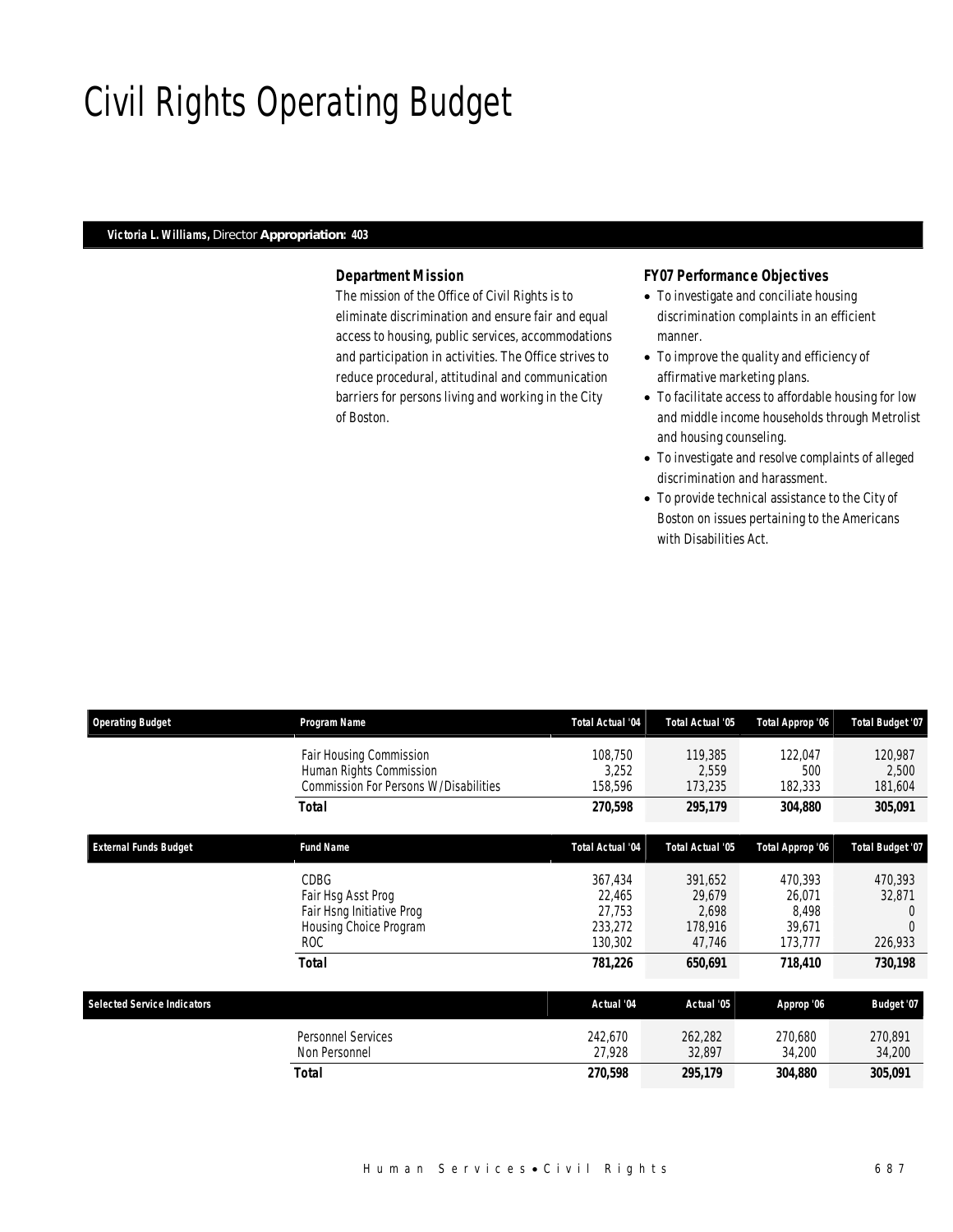# Civil Rights Operating Budget



## *Authorizing Statutes*

- Enabling Legislation, Ord. 1982, c. 5, s. 150-157.
- Enabling Legislation, Ord. 1984, c. 16, s.408.
- Powers and Duties of Executive Director, Ord. 1984, c. 16, s.409.
- Procedures, Ord. 1984, c. 16, s. 411.
- Enabling Legislation, CBC Ord. c. 7, s. 150-152.
- Powers and Duties, CBC Ord. c. 7, s. 153-155.
- Responsibilities of City Agencies, CBC Ord. c. 7, s. 3156.
- Access to Public Buildings by Physically Handicapped, Ord. 1979, c. 40, s. 1-5, 7-10.
- Issuance of Temporary Parking Permits, CBC Ord. 6, s. 201-202.

## *Description of Services*

The Department is responsible for investigating and enforcing anti-discrimination laws, providing information and referral services, advocating in support of civil rights issues, conducting education and outreach to constituents, and coordinating the City's compliance with the Americans with Disabilities Act (ADA).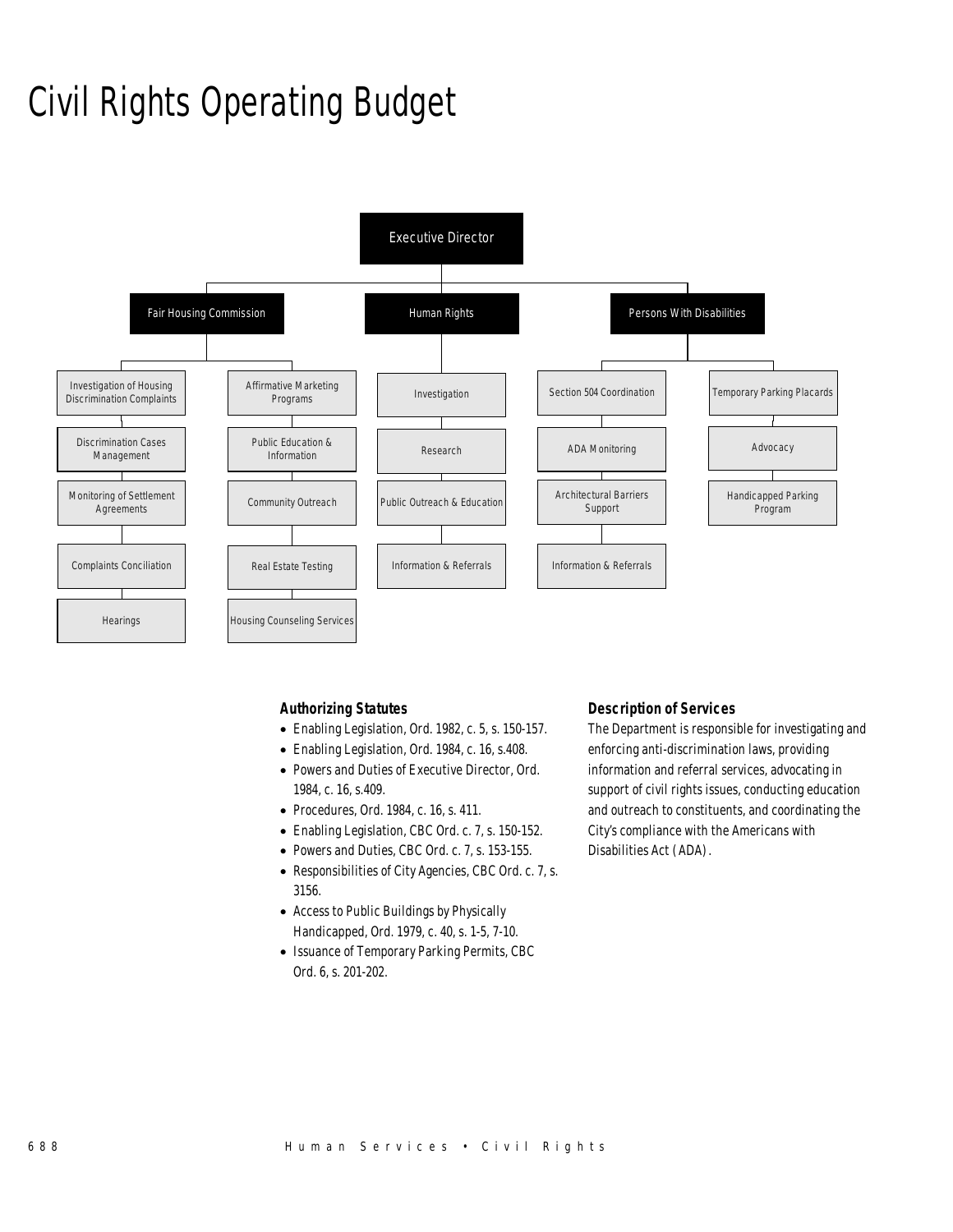# Department History

| <b>Personnel Services</b>       |                                                                         | FY04 Expenditure             | FY05 Expenditure             | FY06 Appropriation               | FY07 Adopted                  | Inc/Dec 06 vs 07               |
|---------------------------------|-------------------------------------------------------------------------|------------------------------|------------------------------|----------------------------------|-------------------------------|--------------------------------|
|                                 | 51000 Permanent Employees                                               | 242,670                      | 262,282                      | 270,680                          | 270,891                       | 211                            |
|                                 | 51100 Emergency Employees                                               | $\mathbf{0}$                 | $\mathbf{0}$                 | 0                                | $\mathbf 0$                   | $\mathbf 0$                    |
|                                 | 51200 Overtime<br>51600 Unemployment Compensation                       | $\mathbf{0}$<br>$\mathbf{0}$ | $\mathbf{0}$<br>$\mathbf{0}$ | $\overline{0}$<br>0              | $\mathbf 0$<br>$\overline{0}$ | $\mathbf{0}$<br>$\overline{0}$ |
|                                 | 51700 Workers' Compensation                                             | $\mathbf{0}$                 | $\Omega$                     | $\Omega$                         | $\theta$                      | $\overline{0}$                 |
|                                 | <b>Total Personnel Services</b>                                         | 242,670                      | 262,282                      | 270,680                          | 270,891                       | 211                            |
| <b>Contractual Services</b>     |                                                                         | FY04 Expenditure             | FY05 Expenditure             | FY06 Appropriation               | FY07 Adopted                  | Inc/Dec 06 vs 07               |
|                                 | 52100 Communications                                                    | 16,958                       | 25,119                       | 21,700                           | 21,700                        | 0                              |
|                                 | 52200 Utilities                                                         | $\mathbf{0}$                 | 0                            | 0                                | 0                             | $\mathbf 0$                    |
|                                 | 52300 Water & Sewer<br>52400 Snow Removal                               | $\mathbf{0}$<br>$\mathbf{0}$ | $\mathbf{0}$<br>$\mathbf{0}$ | $\overline{0}$<br>$\overline{0}$ | $\mathbf{0}$<br>$\mathbf 0$   | 0<br>0                         |
|                                 | 52500 Garbage/Waste Removal                                             | $\mathbf{0}$                 | $\mathbf{0}$                 | 0                                | $\mathbf{0}$                  | 0                              |
|                                 | 52600 Repairs Buildings & Structures                                    | $\Omega$                     | $\mathbf 0$                  | 0                                | $\mathbf 0$                   | $\overline{0}$                 |
|                                 | 52700 Repairs & Service of Equipment                                    | 5,160                        | 5,194                        | 2,000                            | 2,000                         | 0                              |
|                                 | 52800 Transportation of Persons                                         | $\mathbf{0}$                 | $\mathbf 0$                  | $\Omega$                         | $\theta$                      | 0                              |
|                                 | 52900 Contracted Services                                               | 3,672                        | 593                          | 5,500                            | 5,500                         | 0                              |
|                                 | <b>Total Contractual Services</b>                                       | 25,790                       | 30,906                       | 29,200                           | 29,200                        | 0                              |
| <b>Supplies &amp; Materials</b> |                                                                         | FY04 Expenditure             | FY05 Expenditure             | FY06 Appropriation               | FY07 Adopted                  | Inc/Dec 06 vs 07               |
|                                 | 53000 Auto Energy Supplies                                              | $\boldsymbol{0}$             | $\mathbf 0$                  | $\mathbf 0$                      | 0                             | 0                              |
|                                 | 53200 Food Supplies                                                     | $\overline{0}$               | $\mathbf{0}$                 | 0                                | $\mathbf{0}$                  | $\overline{0}$                 |
|                                 | 53400 Custodial Supplies                                                | $\mathbf{0}$                 | 0                            | 0                                | 0                             | 0                              |
|                                 | 53500 Med, Dental, & Hosp Supply<br>53600 Office Supplies and Materials | $\mathbf{0}$<br>882          | $\mathbf 0$<br>1,185         | $\Omega$<br>5,000                | $\mathbf{0}$<br>5,000         | 0<br>0                         |
|                                 | 53700 Clothing Allowance                                                | $\mathbf{0}$                 | $\mathbf 0$                  | 0                                | $\mathbf{0}$                  | 0                              |
|                                 | 53800 Educational Supplies & Mat                                        | $\mathbf{0}$                 | $\mathbf{0}$                 | $\Omega$                         | $\mathbf{0}$                  | $\Omega$                       |
|                                 | 53900 Misc Supplies & Materials                                         | $\mathbf{0}$                 | $\mathbf{0}$                 | 0                                | $\mathbf 0$                   | 0                              |
|                                 | <b>Total Supplies &amp; Materials</b>                                   | 882                          | 1,185                        | 5,000                            | 5,000                         | 0                              |
| <b>Current Chgs &amp; Oblig</b> |                                                                         | FY04 Expenditure             | FY05 Expenditure             | FY06 Appropriation               | FY07 Adopted                  | Inc/Dec 06 vs 07               |
|                                 | 54300 Workers' Comp Medical                                             | 765                          | 312                          | $\mathbf 0$                      | 0                             | 0                              |
|                                 | 54400 Legal Liabilities                                                 | $\mathbf{0}$                 | $\mathbf{0}$                 | 0                                | $\mathbf{0}$                  | 0                              |
|                                 | 54600 Current Charges H&I                                               | $\mathbf 0$                  | $\mathbf{0}$                 | 0                                | 0                             | 0                              |
|                                 | 54900 Other Current Charges                                             | 491                          | 495                          | 0                                | $\mathbf 0$                   | 0                              |
|                                 | Total Current Chgs & Oblig                                              | 1,256                        | 807                          | $\mathbf{0}$                     | 0                             | 0                              |
| Equipment                       |                                                                         | FY04 Expenditure             | FY05 Expenditure             | FY06 Appropriation               | FY07 Adopted                  | Inc/Dec 06 vs 07               |
|                                 | 55000 Automotive Equipment                                              | $\mathbf 0$                  | $\mathbf 0$                  | 0                                | 0                             | 0                              |
|                                 | 55400 Lease/Purchase                                                    | $\mathbf 0$                  | $\mathbf 0$                  | $\mathbf 0$                      | $\boldsymbol{0}$              | $\overline{0}$                 |
|                                 | 55600 Office Furniture & Equipment                                      | $\Omega$                     | $\Omega$                     | $\Omega$                         | $\Omega$                      | $\Omega$                       |
|                                 | 55900 Misc Equipment                                                    | $\boldsymbol{0}$             | $\mathbf 0$                  | $\mathbf 0$                      | $\mathbf 0$                   | 0                              |
|                                 | <b>Total Equipment</b>                                                  | $\bf{0}$                     | $\bf{0}$                     | 0                                | 0                             | 0                              |
| Other                           |                                                                         | FY04 Expenditure             | FY05 Expenditure             | FY06 Appropriation               | FY07 Adopted                  | Inc/Dec 06 vs 07               |
|                                 | 56200 Special Appropriation                                             | $\boldsymbol{0}$             | $\boldsymbol{0}$             | $\boldsymbol{0}$                 | $\boldsymbol{0}$              | 0                              |
|                                 | 57200 Structures & Improvements                                         | $\mathbf 0$                  | $\mathbf 0$                  | 0                                | $\mathbf 0$                   | 0                              |
|                                 | 58000 Land & Non-Structure                                              | $\mathbf{0}$                 | 0                            | 0                                | 0                             | $\mathbf 0$                    |
|                                 | <b>Total Other</b>                                                      | $\mathbf{0}$                 | 0                            | 0                                | 0                             | 0                              |
|                                 | <b>Grand Total</b>                                                      | 270,598                      | 295,180                      | 304,880                          | 305,091                       | 211                            |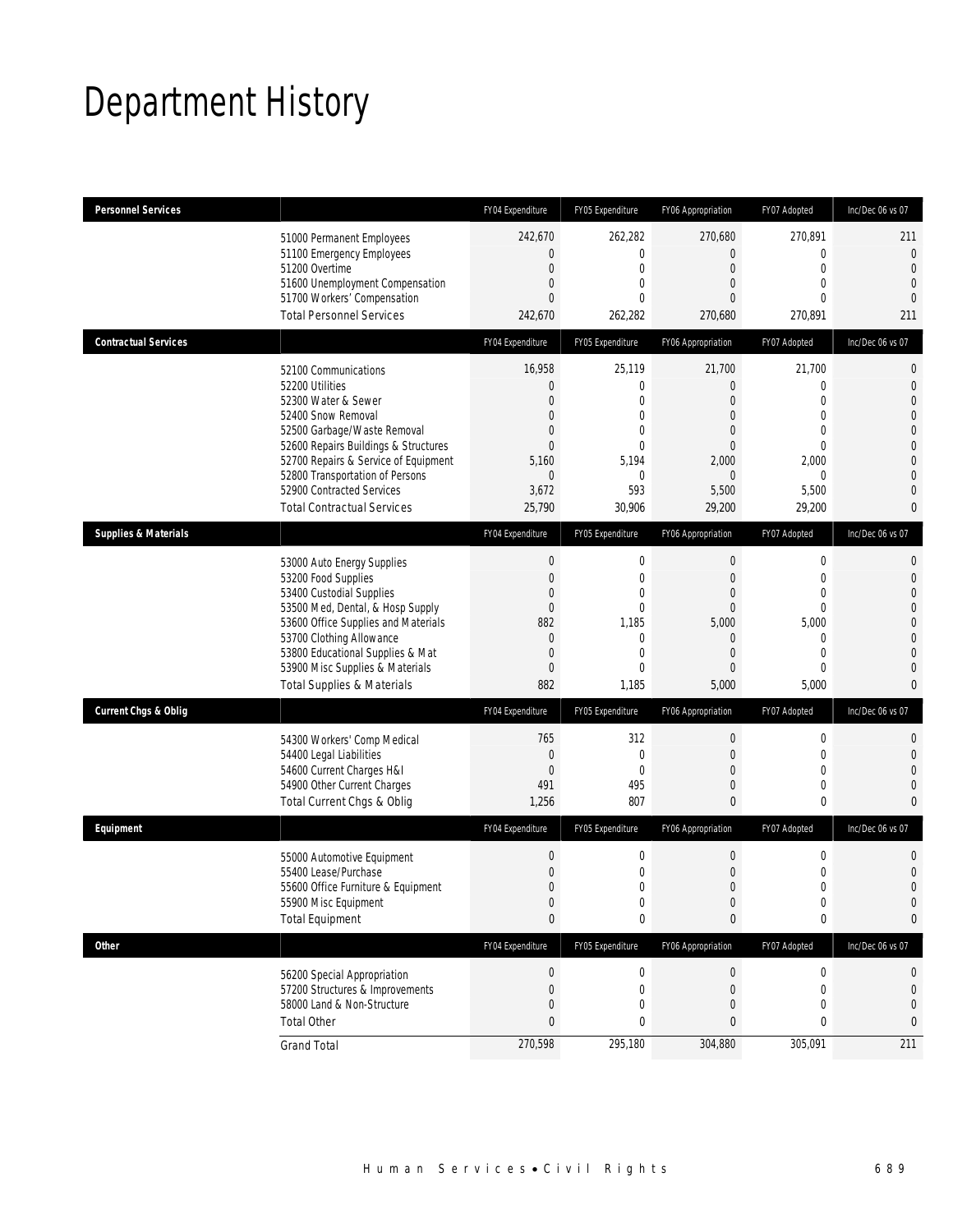# Department Personnel

| Title                                     | Grade<br>Union<br>Code | Position | FY07 Salary      | Title                                                       | Union<br>Code                   | Grade    | Position | FY07 Salary                 |
|-------------------------------------------|------------------------|----------|------------------|-------------------------------------------------------------|---------------------------------|----------|----------|-----------------------------|
| Commissioner<br><b>Executive Director</b> | CDH<br>CDH             |          | 77,749<br>91,787 | <b>Administrative Assistant</b><br>Admin Assistant          | MYG<br><b>MYG</b><br><b>MYG</b> | 16<br>14 |          | 39,170<br>34,017            |
| Board Member-Fair Housing Comm            | EX <sub>0</sub>        | 5        | 26,071           | Principal Clerk<br><b>Director</b>                          | <b>BCH</b>                      | 11<br>10 |          | 28,168<br>56,330            |
|                                           |                        |          |                  | <b>Total</b>                                                |                                 |          | 11       | 353,292                     |
|                                           |                        |          |                  | <b>Adjustments</b><br><b>Differential Payments</b><br>Other |                                 |          |          | $\mathbf 0$<br>$\mathbf{0}$ |
|                                           |                        |          |                  | Chargebacks                                                 |                                 |          |          | $-26,071$<br>$-56,330$      |
|                                           |                        |          |                  | Salary Savings<br><b>FY07 Total Request</b>                 |                                 |          |          | 270,891                     |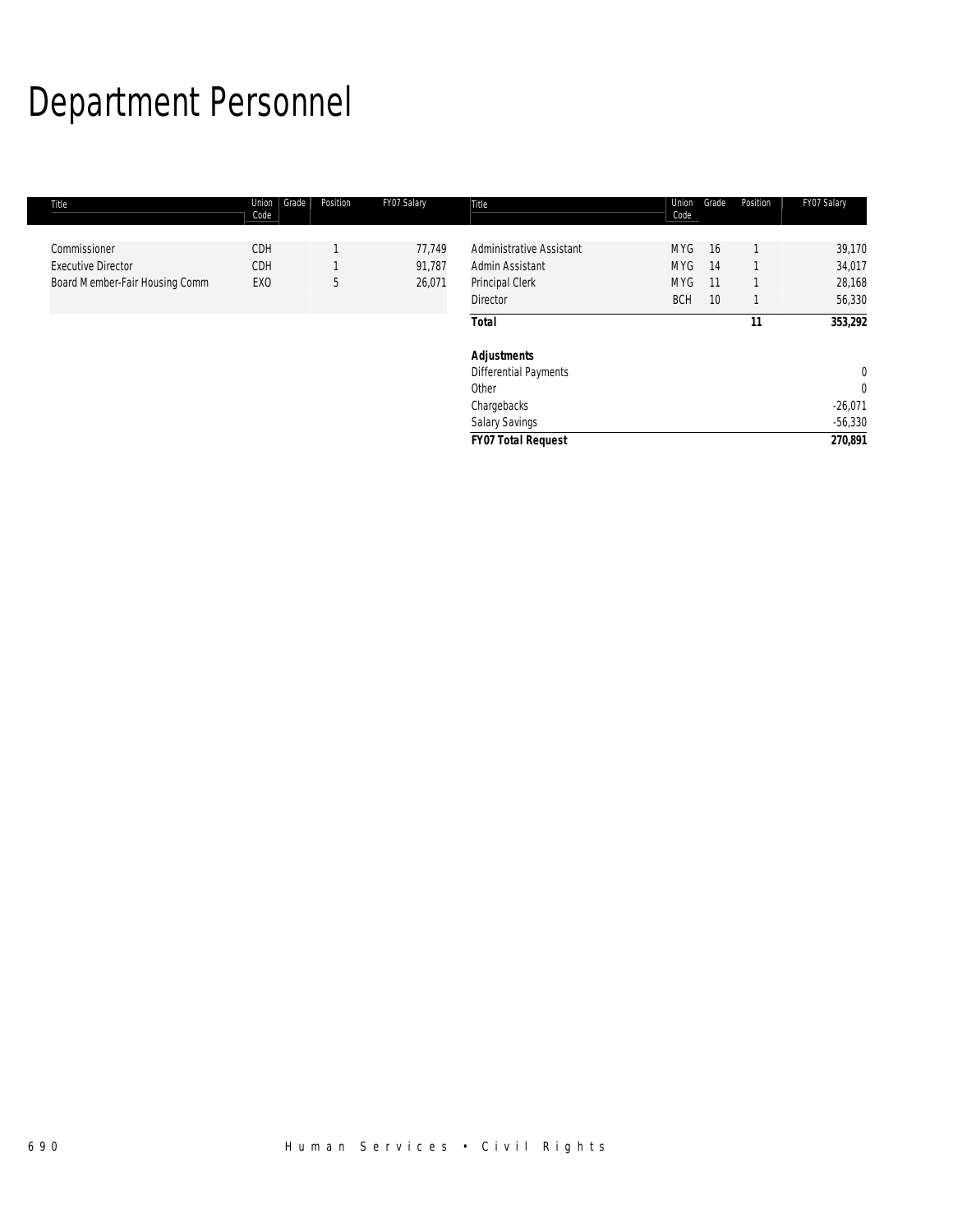# External Funds History

| <b>Personnel Services</b>       |                                                                                                                                                                                                                                                                                                          | FY04 Expenditure                                                                                                                          | FY05 Expenditure                                                                                                             | FY06 Appropriation                                                                                                                                           | FY07 Adopted                                                                                                                             | Inc/Dec 06 vs 07                                                                                                                            |
|---------------------------------|----------------------------------------------------------------------------------------------------------------------------------------------------------------------------------------------------------------------------------------------------------------------------------------------------------|-------------------------------------------------------------------------------------------------------------------------------------------|------------------------------------------------------------------------------------------------------------------------------|--------------------------------------------------------------------------------------------------------------------------------------------------------------|------------------------------------------------------------------------------------------------------------------------------------------|---------------------------------------------------------------------------------------------------------------------------------------------|
|                                 | 51000 Permanent Employees<br>51100 Emergency Employees<br>51200 Overtime<br>51400 Health Insurance<br>51500 Pension & Annunity<br>51600 Unemployment Compensation<br>51700 Workers' Compensation<br>51800 Indirect Costs<br>51900 Medicare<br><b>Total Personnel Services</b>                            | 501,330<br>$\overline{0}$<br>$\overline{0}$<br>61,974<br>9,748<br>$\boldsymbol{0}$<br>20,721<br>13,246<br>5,159<br>612,178                | 475,189<br>$\mathbf{0}$<br>$\mathbf{0}$<br>57,287<br>39,044<br>$\mathbf{0}$<br>21,097<br>$\mathbf{0}$<br>5,019<br>597,636    | 592,434<br>$\boldsymbol{0}$<br>$\mathbf{0}$<br>26,644<br>16,223<br>$\mathbf 0$<br>$\boldsymbol{0}$<br>$\Omega$<br>2,616<br>637.917                           | 668,658<br>$\overline{0}$<br>$\overline{0}$<br>20,749<br>22,884<br>$\mathbf 0$<br>$\overline{0}$<br>8,610<br>2,497<br>723,398            | 76,224<br>$\mathbf{0}$<br>$\mathbf 0$<br>$-5,895$<br>6,661<br>$\overline{0}$<br>$\overline{0}$<br>8,610<br>$-119$<br>85,481                 |
| <b>Contractual Services</b>     |                                                                                                                                                                                                                                                                                                          | FY04 Expenditure                                                                                                                          | FY05 Expenditure                                                                                                             | FY06 Appropriation                                                                                                                                           | FY07 Adopted                                                                                                                             | Inc/Dec 06 vs 07                                                                                                                            |
|                                 | 52100 Communications<br>52200 Utilities<br>52300 Water & Sewer<br>52400 Snow Removal<br>52500 Garbage/Waste Removal<br>52600 Repairs Buildings & Structures<br>52700 Repairs & Service of Equipment<br>52800 Transportation of Persons<br>52900 Contracted Services<br><b>Total Contractual Services</b> | 5,112<br>$\mathbf{0}$<br>$\boldsymbol{0}$<br>$\Omega$<br>$\mathbf{0}$<br>$\Omega$<br>$\mathbf{0}$<br>$\overline{0}$<br>119,207<br>124,319 | 1,817<br>$\mathbf{0}$<br>$\mathbf{0}$<br>$\mathbf{0}$<br>$\Omega$<br>$\overline{0}$<br>$\Omega$<br>1,204<br>17,552<br>20,573 | $\boldsymbol{0}$<br>$\mathbf{0}$<br>$\overline{0}$<br>$\overline{0}$<br>$\overline{0}$<br>$\mathbf{0}$<br>$\overline{0}$<br>$\mathbf{0}$<br>67,077<br>67,077 | $\mathbf 0$<br>$\overline{0}$<br>$\overline{0}$<br>$\overline{0}$<br>$\overline{0}$<br>$\overline{0}$<br>$\Omega$<br>6,800<br>0<br>6,800 | $\mathbf 0$<br>$\overline{0}$<br>$\mathbf 0$<br>$\mathbf 0$<br>$\mathbf 0$<br>$\overline{0}$<br>$\Omega$<br>6,800<br>$-67,077$<br>$-60,277$ |
| <b>Supplies &amp; Materials</b> |                                                                                                                                                                                                                                                                                                          | FY04 Expenditure                                                                                                                          | FY05 Expenditure                                                                                                             | FY06 Appropriation                                                                                                                                           | FY07 Adopted                                                                                                                             | Inc/Dec 06 vs 07                                                                                                                            |
|                                 | 53000 Auto Energy Supplies<br>53200 Food Supplies<br>53400 Custodial Supplies<br>53500 Med, Dental, & Hosp Supply<br>53600 Office Supplies and Materials<br>53800 Educational Supplies & Mat<br>53900 Misc Supplies & Materials<br><b>Total Supplies &amp; Materials</b>                                 | $\boldsymbol{0}$<br>$\overline{0}$<br>$\mathbf{0}$<br>$\mathbf{0}$<br>2,807<br>$\mathbf{0}$<br>1,205<br>4,012                             | $\mathbf 0$<br>$\mathbf{0}$<br>$\mathbf{0}$<br>$\Omega$<br>3,143<br>$\mathbf{0}$<br>285<br>3,428                             | $\boldsymbol{0}$<br>$\boldsymbol{0}$<br>$\mathbf{0}$<br>$\overline{0}$<br>9,918<br>$\overline{0}$<br>$\Omega$<br>9,918                                       | 0<br>$\mathbf 0$<br>$\overline{0}$<br>0<br>$\overline{0}$<br>$\overline{0}$<br>$\overline{0}$<br>0                                       | $\theta$<br>$\mathbf 0$<br>$\mathbf 0$<br>$\Omega$<br>$-9,918$<br>$\bigcap$<br>$\Omega$<br>$-9,918$                                         |
| <b>Current Chgs &amp; Oblig</b> |                                                                                                                                                                                                                                                                                                          | FY04 Expenditure                                                                                                                          | FY05 Expenditure                                                                                                             | FY06 Appropriation                                                                                                                                           | FY07 Adopted                                                                                                                             | Inc/Dec 06 vs 07                                                                                                                            |
|                                 | 54300 Workers' Comp Medical<br>54400 Legal Liabilities<br>54600 Current Charges H&I<br>54900 Other Current Charges<br>Total Current Chgs & Oblig                                                                                                                                                         | 15,393<br>$\mathbf 0$<br>$\overline{0}$<br>10,105<br>25,498                                                                               | 10,997<br>$\mathbf{0}$<br>$\theta$<br>12,949<br>23,946                                                                       | $\boldsymbol{0}$<br>$\boldsymbol{0}$<br>$\mathbf 0$<br>$\boldsymbol{0}$<br>0                                                                                 | $\mathbf 0$<br>$\mathbf 0$<br>$\mathbf 0$<br>$\mathbf 0$<br>0                                                                            | $\mathbf{0}$<br>$\mathbf 0$<br>$\mathbf 0$<br>$\mathbf{0}$<br>$\Omega$                                                                      |
| Equipment                       |                                                                                                                                                                                                                                                                                                          | FY04 Expenditure                                                                                                                          | FY05 Expenditure                                                                                                             | FY06 Appropriation                                                                                                                                           | FY07 Adopted                                                                                                                             | Inc/Dec 06 vs 07                                                                                                                            |
|                                 | 55000 Automotive Equipment<br>55400 Lease/Purchase<br>55600 Office Furniture & Equipment<br>55900 Misc Equipment<br><b>Total Equipment</b>                                                                                                                                                               | $\boldsymbol{0}$<br>$\overline{0}$<br>12,156<br>3,063<br>15,219                                                                           | $\mathbf 0$<br>$\mathbf{0}$<br>500<br>4,607<br>5,107                                                                         | $\boldsymbol{0}$<br>$\boldsymbol{0}$<br>$\mathbf{0}$<br>3,498<br>3,498                                                                                       | $\boldsymbol{0}$<br>$\mathbf 0$<br>$\overline{0}$<br>0<br>0                                                                              | $\mathbf{0}$<br>$\mathbf{0}$<br>$\theta$<br>$-3,498$<br>$-3,498$                                                                            |
| <b>Other</b>                    |                                                                                                                                                                                                                                                                                                          | FY04 Expenditure                                                                                                                          | FY05 Expenditure                                                                                                             | FY06 Appropriation                                                                                                                                           | FY07 Adopted                                                                                                                             | Inc/Dec 06 vs 07                                                                                                                            |
|                                 | 56200 Special Appropriation<br>57200 Structures & Improvements<br>58000 Land & Non-Structure<br><b>Total Other</b>                                                                                                                                                                                       | $\boldsymbol{0}$<br>$\boldsymbol{0}$<br>$\boldsymbol{0}$<br>$\mathbf{0}$                                                                  | $\boldsymbol{0}$<br>$\mathbf 0$<br>$\mathbf 0$<br>0                                                                          | $\boldsymbol{0}$<br>$\boldsymbol{0}$<br>$\boldsymbol{0}$<br>0                                                                                                | $\boldsymbol{0}$<br>$\mathbf 0$<br>$\mathbf 0$<br>0                                                                                      | 0<br>$\mathbf{0}$<br>$\theta$<br>$\mathbf{0}$                                                                                               |
|                                 | <b>Grand Total</b>                                                                                                                                                                                                                                                                                       | 781,226                                                                                                                                   | 650,690                                                                                                                      | 718,410                                                                                                                                                      | 730,198                                                                                                                                  | 11,788                                                                                                                                      |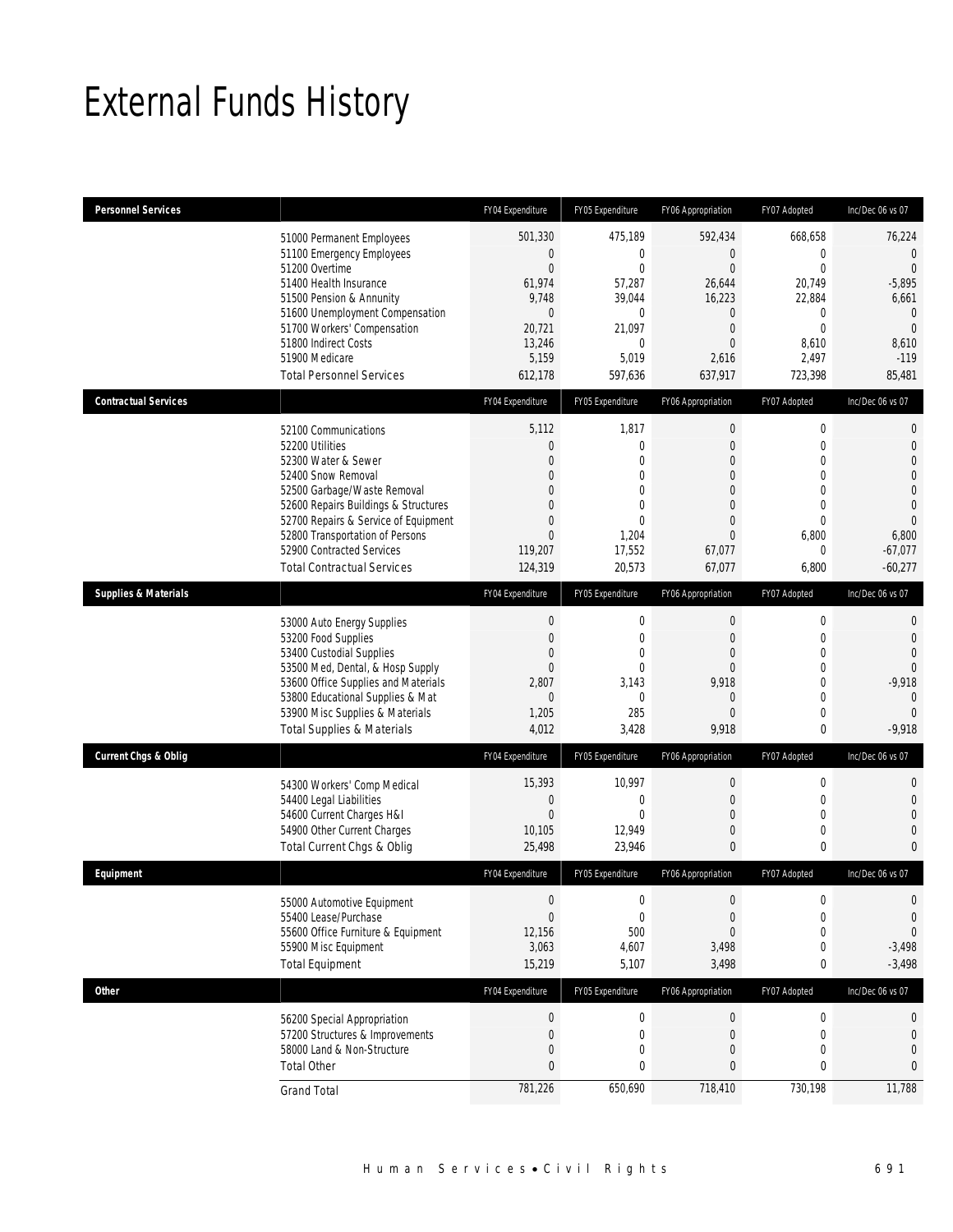# External Funds Personnel

| Title                     | Union<br>Code | Grade | Position | FY07 Salary | Title                        | Union<br>Code   | Grade | Position | FY07 Salary |
|---------------------------|---------------|-------|----------|-------------|------------------------------|-----------------|-------|----------|-------------|
|                           | <b>MYO</b>    |       |          | 46,855      | Metrolist Counselor I        | <b>MYG</b>      | 15    |          | 37,496      |
| Policy Analyst            |               |       |          |             |                              |                 |       |          |             |
| Affirm Marketing Spec     | <b>MYG</b>    | 20    |          | 51,660      | Program Assistant            | <b>MYG</b>      | 14    |          | 25,687      |
| <b>Housing Specialist</b> | <b>MYG</b>    | 17    |          | 34,017      | Receptionist/Secretary       | <b>MYG</b>      | 14    |          | 31,417      |
| Education & Outreach Spec | <b>MYG</b>    | 16    |          | 41,155      | Administrator                | MY <sub>0</sub> | 11    |          | 80,126      |
| Investigator              | MY0           | 16    |          | 30,919      | Dir of Investigations        | MY <sub>0</sub> | 9     |          | 69,073      |
| Housing Counselor         | <b>MYG</b>    | 15    | 3        | 112,489     | Metrolist Coord              | MY <sub>0</sub> |       |          | 46,855      |
|                           |               |       |          |             | <b>Executive Assistant</b>   | MY <sub>0</sub> | 6     |          | 38,586      |
|                           |               |       |          |             | <b>Total</b>                 |                 |       | 15       | 646,336     |
|                           |               |       |          |             | <b>Adjustments</b>           |                 |       |          |             |
|                           |               |       |          |             | <b>Differential Payments</b> |                 |       |          | $\mathbf 0$ |
|                           |               |       |          |             | Other                        |                 |       |          | 0           |
|                           |               |       |          |             | Chargebacks                  |                 |       |          | 26,071      |
|                           |               |       |          |             | <b>Salary Savings</b>        |                 |       |          | $-3,749$    |
|                           |               |       |          |             | <b>FY07 Total Request</b>    |                 |       |          | 668,658     |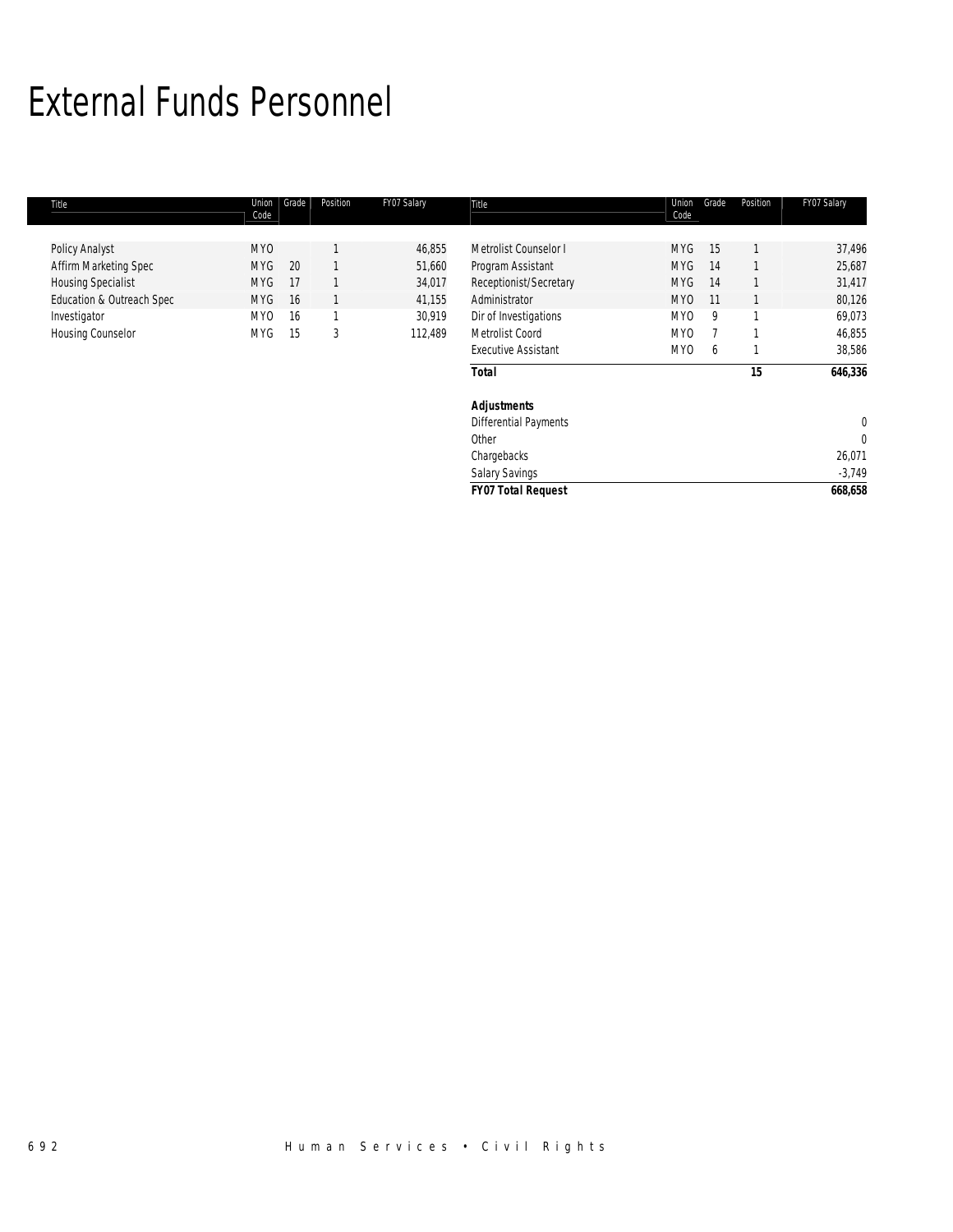# Program 1. Fair Housing Commission

### *Victoria L. Williams, Manager Organization: 403100*

### *Program Description*

The Fair Housing Commission works to eliminate discrimination and increase access to housing in Boston through investigation and enforcement, affirmative marketing, and interagency coordination. The Fair Housing Commission also manages a computerized listing service of available housing opportunities in an effort to provide lowincome households increased access to housing in metropolitan Boston in 106 cities and towns.

- To investigate and conciliate housing discrimination complaints in an efficient manner.
- To develop an education and outreach program that includes brochures, seminars, and PSA's aimed at individuals, landlords, and real estate professionals.
- To improve the quality and efficiency of affirmative marketing plans.
- To facilitate access to affordable housing for low and middle-income households through Metrolist and housing counseling.

| <b>Program Outcomes</b>            |                                                                                                                                                          | Actual '04              | Actual '05                       | Projected '06          | <b>PLOS '07</b>                  |
|------------------------------------|----------------------------------------------------------------------------------------------------------------------------------------------------------|-------------------------|----------------------------------|------------------------|----------------------------------|
|                                    | % of current year cases resolved within 100 days<br>% of affirmative marketing plans evaluated<br>within 15 days                                         | 88%<br>87%              | 93%<br>94%                       | 100%<br>93%            | 85%<br>90%                       |
|                                    | % of clients placed in housing or on waiting lists                                                                                                       | 57%                     | 53%                              | 51%                    | 50%                              |
| <b>Selected Service Indicators</b> |                                                                                                                                                          | Actual '04              | Actual '05                       | Approp '06             | Budget '07                       |
|                                    | Quota<br><b>Personnel Services</b><br>Non Personnel                                                                                                      | h<br>87.102<br>21.648   | <sub>6</sub><br>91,254<br>28,131 | h<br>93,547<br>28,500  | <sub>b</sub><br>91,788<br>29,200 |
|                                    | <b>Total</b>                                                                                                                                             | 108,750                 | 119,385                          | 122,047                | 120,988                          |
|                                    | Total cases investigated<br>Total affirmative marketing plans received<br>Total clients placed in housing or on waiting lists<br>Total clients counseled | 8<br>52<br>583<br>1,026 | 12<br>50<br>502<br>862           | 13<br>41<br>505<br>985 | 15<br>40<br>450<br>1,060         |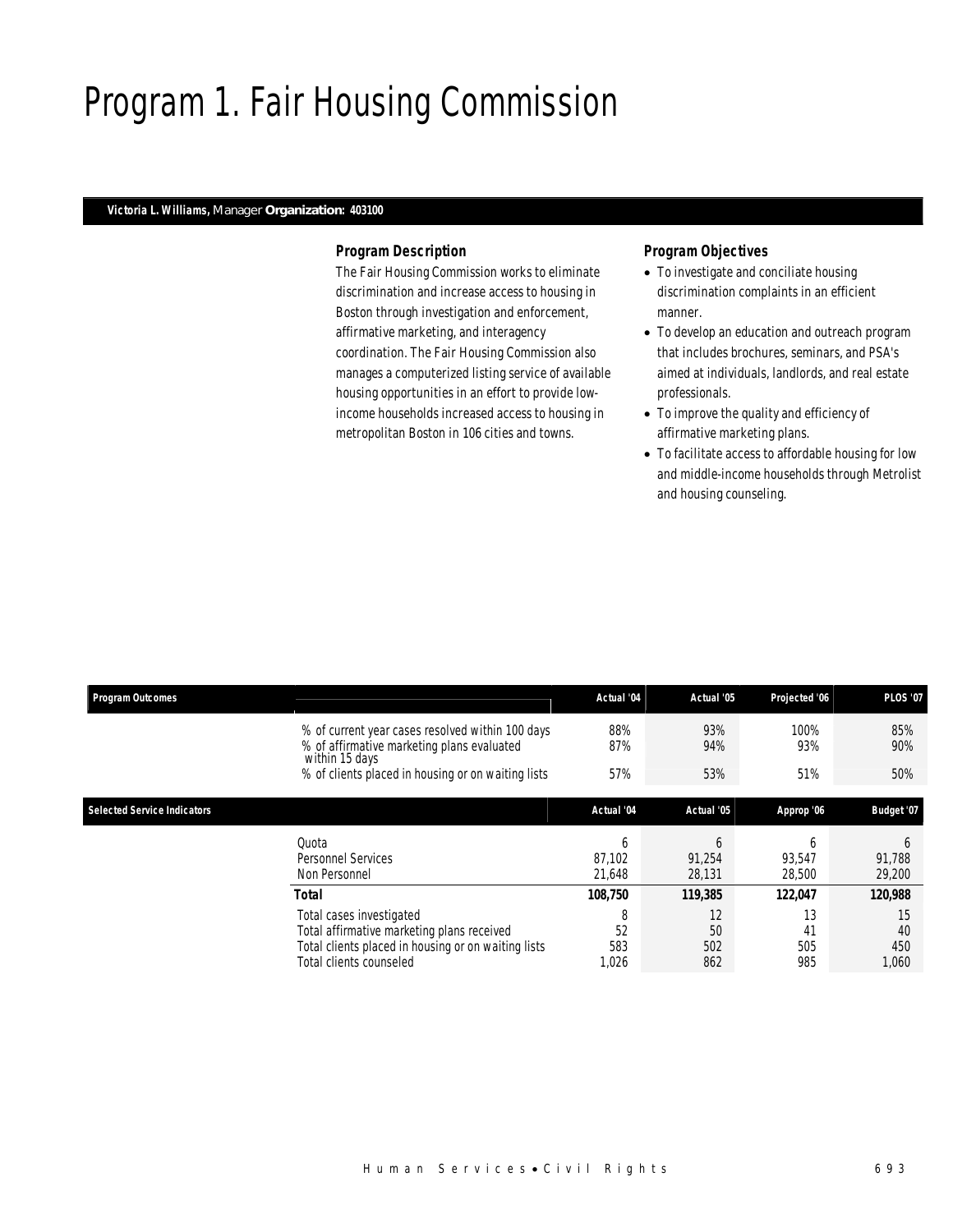# Program 2. Human Rights Commission

## *Victoria L. Williams, Manager Organization: 403200*

### *Program Description*

The Boston Human Rights Commission works to ensure full and equal access to public services and accommodations. The Commission receives and investigates complaints, resolves cases through mediation and adjudicatory hearings, and advocates in support of human rights issues in partnership with state and federal agencies.

## *Program Objectives*

• To investigate and resolve complaints of alleged discrimination and harassment.

| <b>Selected Service Indicators</b> | Actual '04 | Actual '05 | Approp '06 | Budget '07 |
|------------------------------------|------------|------------|------------|------------|
| Quota                              |            |            |            |            |
| Personnel Services                 |            |            |            |            |
| Non Personnel                      | 3,252      | 2,559      | 500        | 2,500      |
| Total                              | 3,252      | 2,559      | 500        | 2,500      |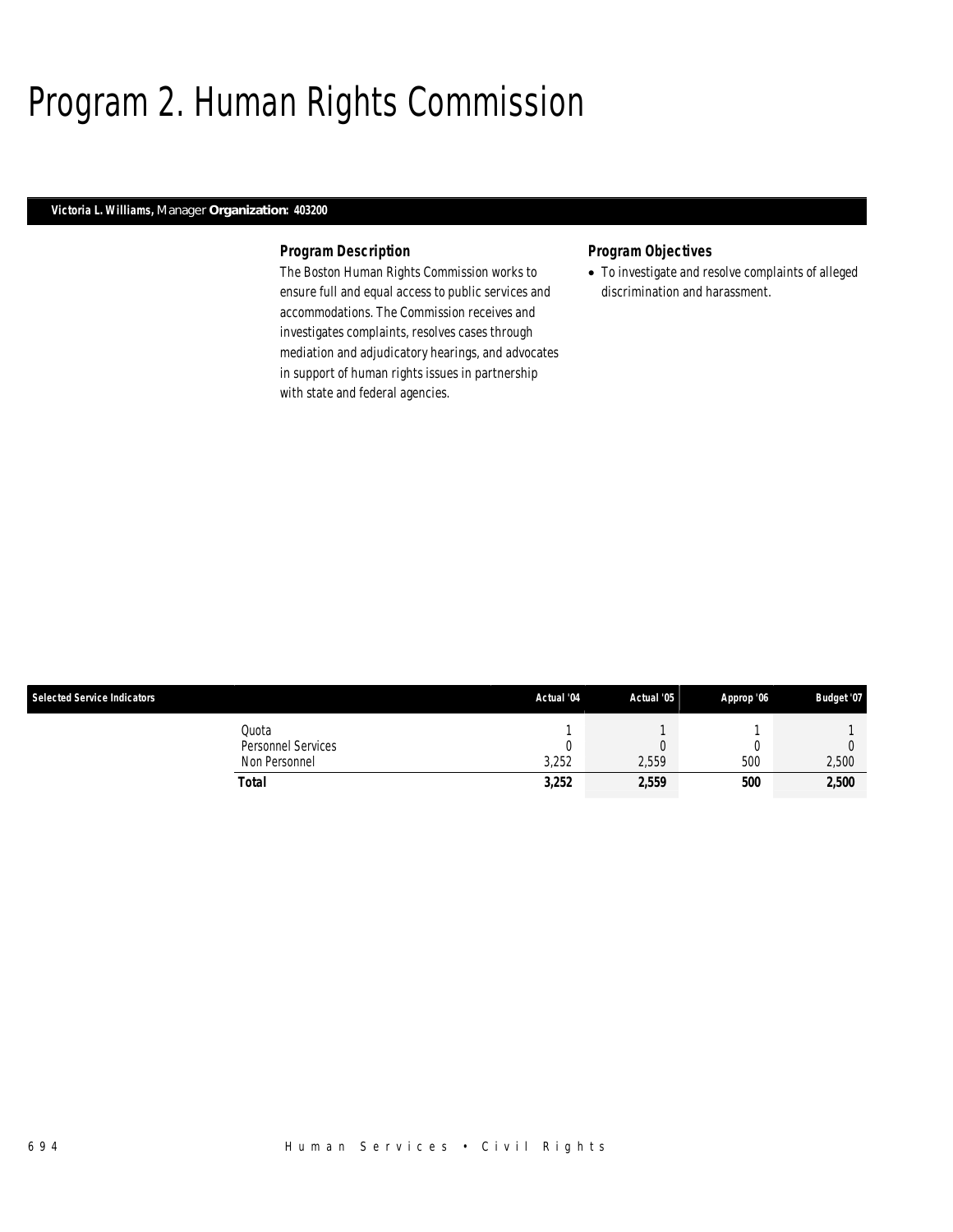# Program 3. Commission For Persons With Disabilities

## *Stephen M. Spinetto, Manager Organization: 403300*

## *Program Description*

The Commission facilitates full and equal participation in all aspects of life by persons with disabilities in the City of Boston. The Commission strives to reduce architectural, procedural, attitudinal, and communication barriers that affect persons with disabilities. The Commission coordinates and monitors the City's compliance with civil rights laws for persons with disabilities.

- To oversee and monitor the City's handicapped parking program in neighborhoods and downtown.
- To provide technical assistance to the City of Boston on issues pertaining to the Americans with Disabilities Act.
- To provide information and referral services to disabled individuals on rights, benefits, and resources.

| <b>Program Outcomes</b>            |                                                                                                                                                                              | Actual '04                                                                                                        | Actual '05            | Projected '06         | <b>PLOS '07</b>                       |
|------------------------------------|------------------------------------------------------------------------------------------------------------------------------------------------------------------------------|-------------------------------------------------------------------------------------------------------------------|-----------------------|-----------------------|---------------------------------------|
|                                    | % of technical assistance requests responded to<br>% of advocacy cases resolved on the first call<br>HP applications reviewed                                                | 100%<br>83%                                                                                                       | 100%<br>95%<br>855    | 100%<br>96%<br>1,002  | 100%<br>90%<br>850                    |
| <b>Selected Service Indicators</b> |                                                                                                                                                                              | Actual '04                                                                                                        | Actual '05            | Approp '06            | Budget '07                            |
|                                    | Quota<br><b>Personnel Services</b><br>Non Personnel                                                                                                                          | 4<br>155,568<br>3,028                                                                                             | 4<br>171.028<br>2,207 | 4<br>177.132<br>5,200 | 179,104<br>2,500                      |
|                                    | <b>Total</b>                                                                                                                                                                 | 158,596<br>173,235<br>182,332<br>555<br>426<br>498<br>603<br>518<br>515<br>204<br>133<br>521<br>430<br>117<br>394 | 181,604               |                       |                                       |
|                                    | Technical assistance requests responded to<br>Total advocacy calls<br>HP new installations approved<br>HP renewals approved<br>HP removal requests<br>HP Applications denied |                                                                                                                   |                       |                       | 400<br>500<br>250<br>250<br>265<br>85 |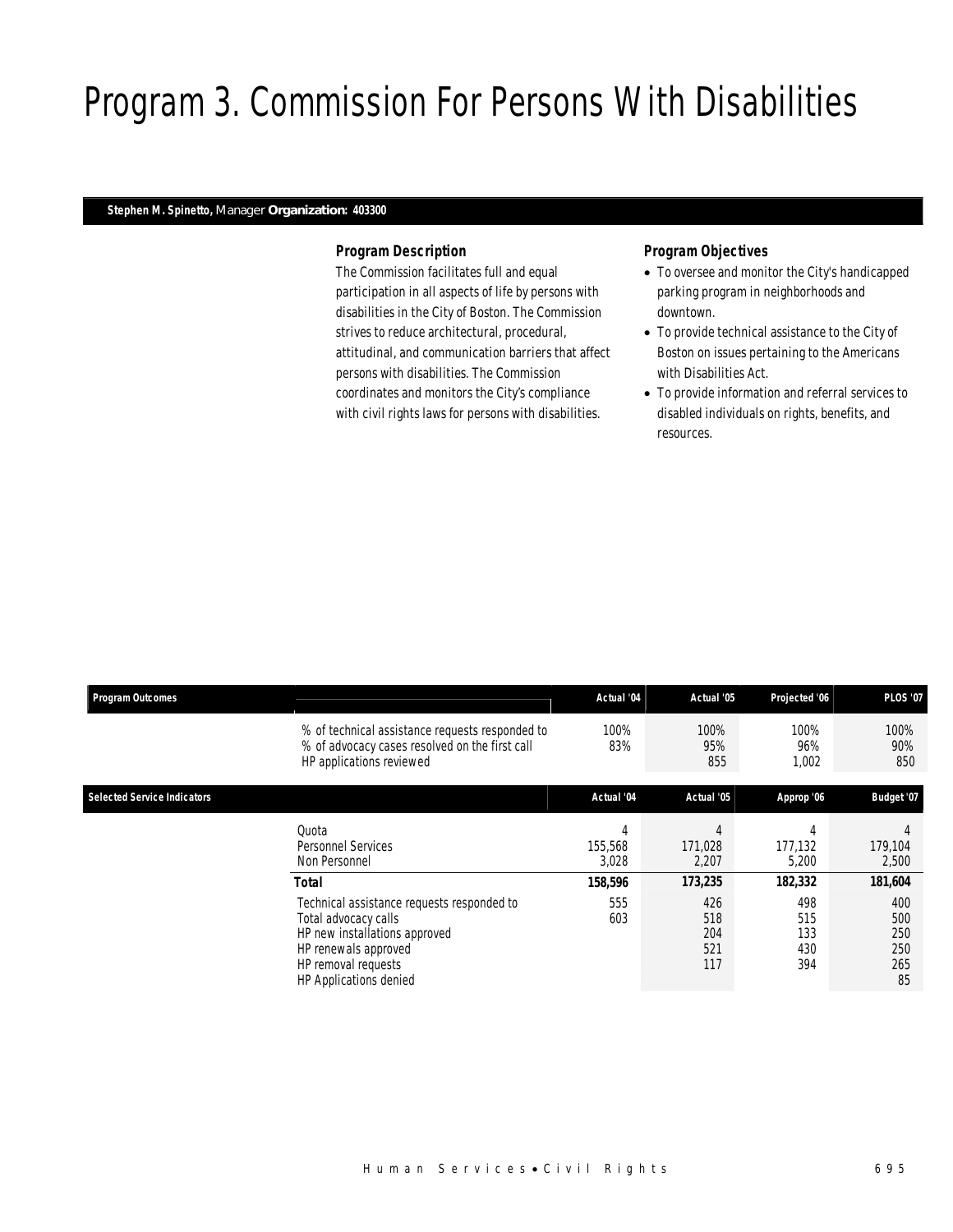## External Funds Projects

*Community Development Block Grant* 

#### *Project Mission*

The Fair Housing Program works to eliminate discrimination and increase access to housing in Boston through investigation and enforcement, education and outreach, affirmative marketing, and interagency coordination. The Boston Fair Housing Commission (BFHC) provides low income households with increased access to housing opportunities throughout the Boston Metropolitan Area (106 cities and towns). The BFHC operates a computerized listing service ("Metrolist") of available housing opportunities and provides education, outreach, and referrals to local, state, and federal resources.

### *Fair Housing Assistance Program (FHAP)*

#### *Project Mission*

The Fair Housing Commission (BFHC) under an Interim Agreement with the US Department of Housing and Urban Development (HUD) will build administrative capacity to handle and process housing discrimination complaints filed under the Fair Housing Act and the fair housing law enforced by the BFHC.

*Fair Housing Initiative Program (FHIP)* 

#### *Project Mission*

The Fair Housing Commission in partnership with the Boston Public Health Commission and the Department of Neighborhood Development will conduct a comprehensive education program on lead-safe housing and fair housing rights for families and housing providers.

*Housing Choice Counseling Program* 

#### *Project Mission*

The Housing Choice Counseling Program is designed to promote housing choice and to increase housing access for recipients of Section 8 vouchers awarded as a result of a consent decree.

*Regional Opportunity Counseling Program (ROC)* 

#### *Project Mission*

The ROC program funds the Metropolitan Housing Opportunity Clearing Center (METROLIST). The mission of Metrolist is to expand housing opportunities for Boston residents by providing a broad range of renter counseling services. These services include rental listings for government-assisted and private market housing located through out the Metropolitan area; housing search counseling; and referral to local agencies which provide resources for maintaining existing housing or locating new housing.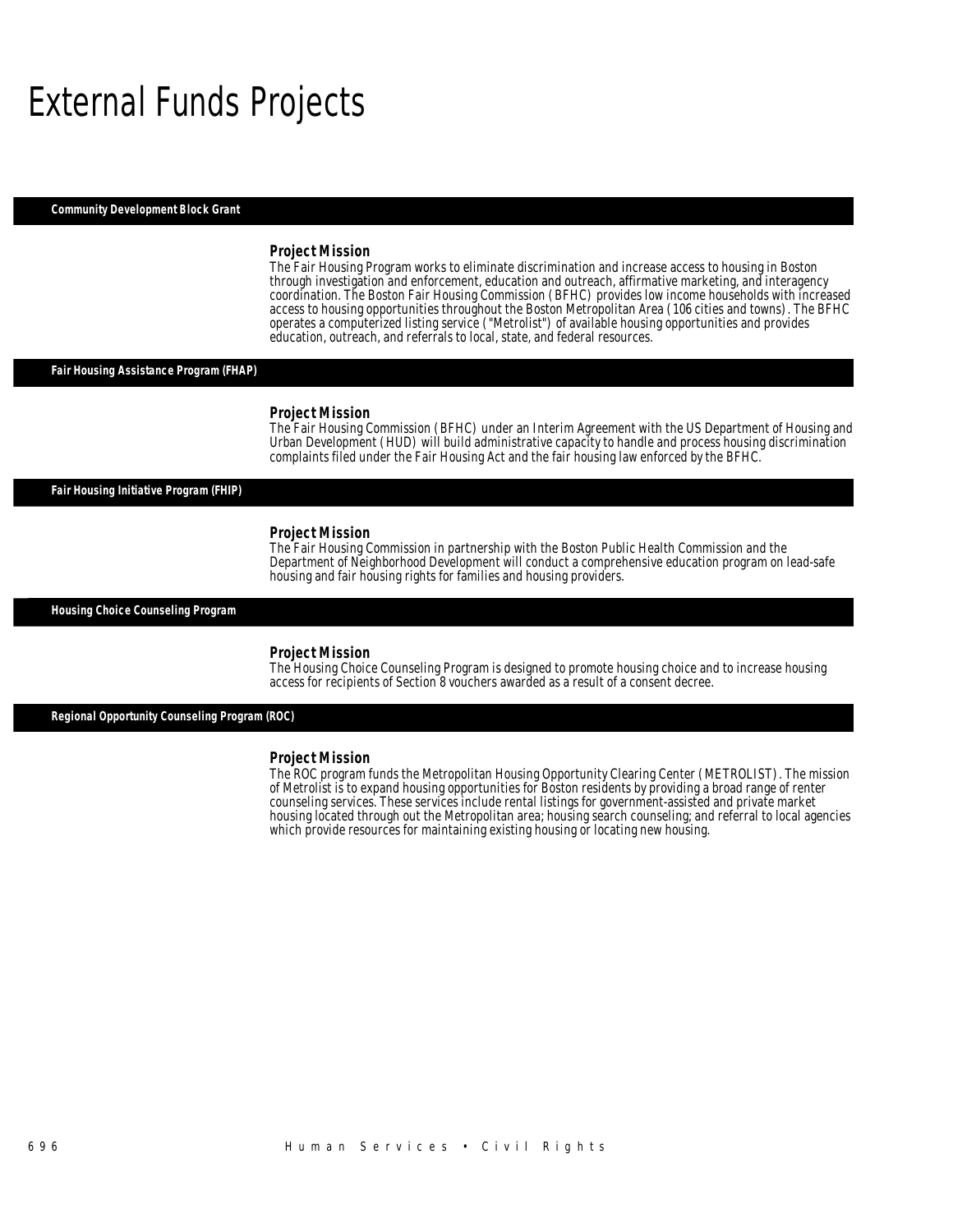## Elderly Commission Operating Budget

### *Eliza Greenberg, Commissioner Appropriation: 387*

## *Department Mission*

The mission of the Elderly Commission is to enhance the quality of life for Boston's senior citizens through developing, planning, coordinating, implementing, and monitoring the delivery of programs and services to the elderly in an efficient and effective manner. These activities are provided in collaboration with various federal, state, and City agencies, along with neighborhood service providers and senior citizen groups.

## *FY07 Performance Objectives*

- To provide information on issues and services affecting seniors and their caregivers.
- Upgrade and maintain technology of the Senior Shuttle to increase efficiency and productivity.
- Provide administrative and fiscal support to staff and programs within budget and on time.
- Assess and address the needs of Boston's seniors.
- Identify transportation trends and implement policies and procedures to address needs.

| <b>Operating Budget</b>            | Program Name                                                   | Total Actual '04                | Total Actual '05                | Total Approp '06                | <b>Total Budget '07</b>         |
|------------------------------------|----------------------------------------------------------------|---------------------------------|---------------------------------|---------------------------------|---------------------------------|
|                                    | Administration<br><b>Community Relations</b><br>Transportation | 593.449<br>332,088<br>1,196,328 | 595,993<br>330,943<br>1,261,245 | 539.789<br>381,245<br>1,318,048 | 565,999<br>363,834<br>1,341,966 |
|                                    | Program Services                                               | 282,063                         | 314,504                         | 361,831                         | 405,052                         |
|                                    | Total                                                          | 2,403,928                       | 2,502,685                       | 2.600.913                       | 2,676,851                       |
| <b>External Funds Budget</b>       | <b>Fund Name</b>                                               | <b>Total Actual '04</b>         | <b>Total Actual '05</b>         | Total Approp '06                | <b>Total Budget '07</b>         |
|                                    | Area Agency On Aging (AAA)                                     | 3,945,542                       | 3,906,231                       | 4,063,661                       | 4,099,869                       |
|                                    | Bos Partnership Older Adults                                   | 43,869                          | 31,157                          | $\Omega$                        | $\left($                        |
|                                    | City Meals on Wheels                                           | 4,023                           | $\Omega$                        | $\Omega$                        | $\Omega$                        |
|                                    | E.O.E.A. Formula Grant                                         | 315.764                         | 339.246                         | 467.000                         | 467.000                         |
|                                    | Elderly Comm Universal                                         | 32,562                          | 39,982                          | 37.500                          | 45,000                          |
|                                    | Medicare Rx Program                                            | $\overline{0}$                  | $\Omega$                        | 68,528                          | 0                               |
|                                    | Reach 2010                                                     | 10,643                          | 17,113                          | 20,000                          | 19,864                          |
|                                    | <b>Retired Senior Volunteers</b>                               | 87,057                          | 123,377                         | 125,276                         | 124,915                         |
|                                    | S.H.I.N.E.<br>Senior Aides Program                             | 16.841<br>169,270               | 21,378<br>115,471               | 43.798<br>254,516               | 31.040<br>246,743               |
|                                    | Senior Companion Program                                       | 236,969                         | 240,016                         | 231,041                         | 228,528                         |
|                                    | State Elder Lunch Program                                      | 664,245                         | 516,849                         | 587,523                         | 587,523                         |
|                                    | USDA Elder Lunch Program                                       | 681,549                         | 531,792                         | 433,682                         | 433,684                         |
|                                    | <b>Total</b>                                                   | 6,208,332                       | 5,882,612                       | 6,332,524                       | 6,284,167                       |
| <b>Selected Service Indicators</b> |                                                                | Actual '04                      | Actual '05                      | Approp '06                      | Budget '07                      |
|                                    |                                                                |                                 |                                 |                                 |                                 |
|                                    | <b>Personnel Services</b>                                      | 1.962.409                       | 2,220,969                       | 2,330,712                       | 2,391,826                       |
|                                    | Non Personnel                                                  | 441,519                         | 281,715                         | 270,201                         | 285,025                         |
|                                    | Total                                                          | 2,403,928                       | 2,502,685                       | 2,600,913                       | 2,676,851                       |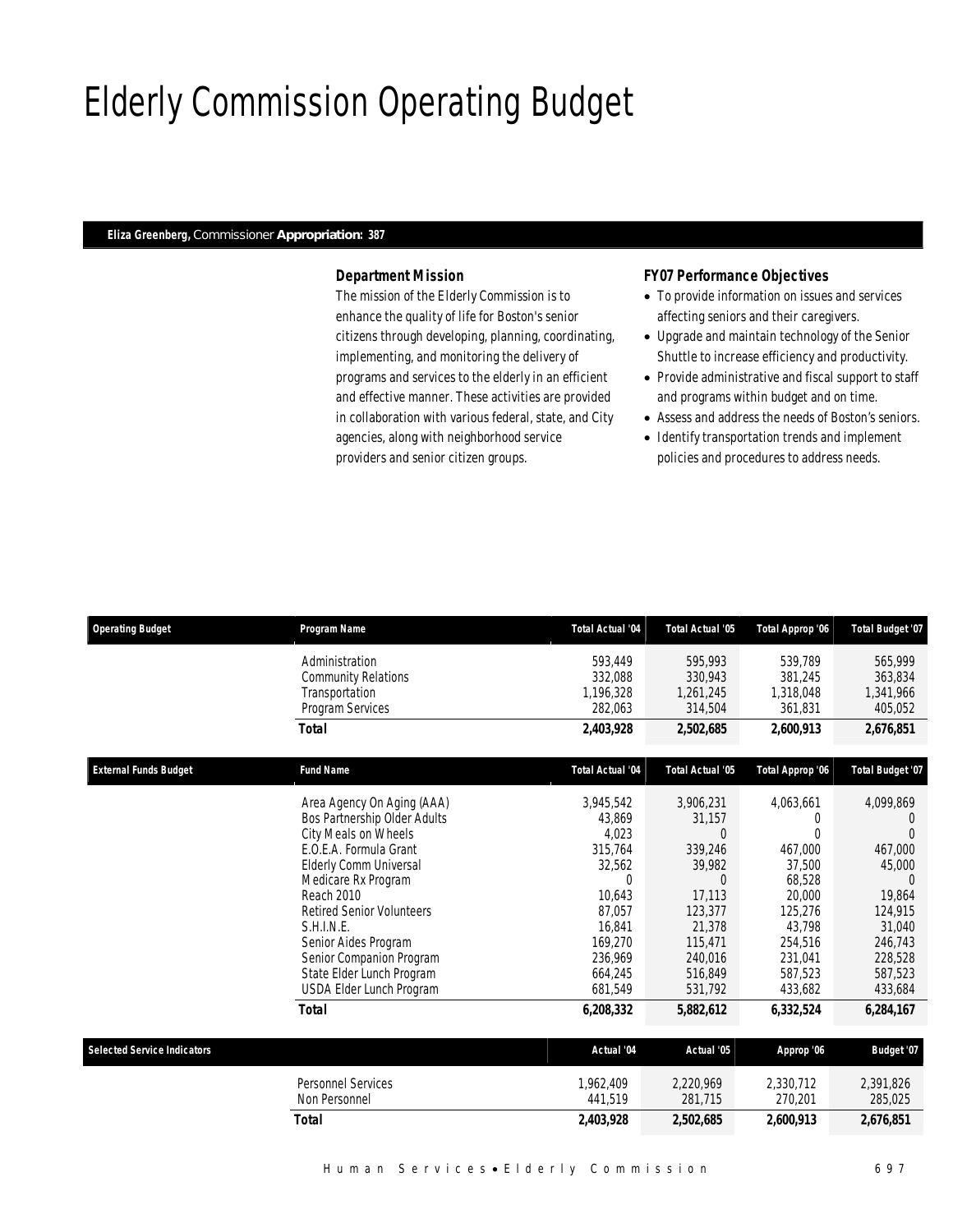## Elderly Commission Operating Budget



## *Authorizing Statutes*

- Enabling Legislation, CBC Ord. 12, s. 100.
- Powers and Duties, CBC Ord. 12, s. 101.

## *Description of Services*

Those services which are developed, planned, coordinated, and delivered by the Elderly Commission include assistance in applying for government benefits and community-based services, discount programs, health screening programs, housing programs, transportation, advocacy, employment and volunteer programs, counseling services and information and referrals. The Commission also coordinates and monitors neighborhood-based nutrition, legal, health, transportation and other elderly services, and senior centers.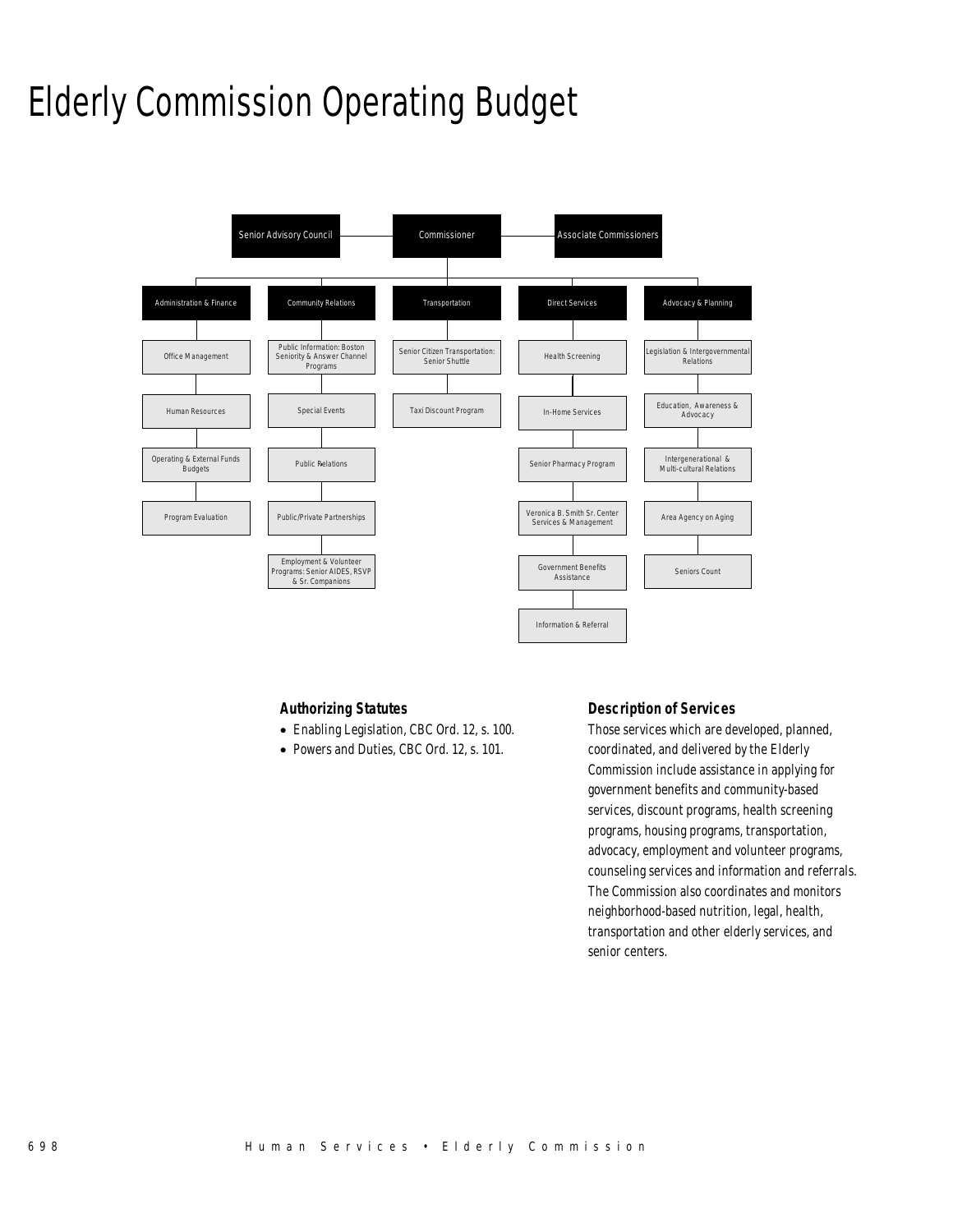# Department History

| <b>Personnel Services</b>       |                                                                                                                                                                                                                                                                                                          | FY04 Expenditure                                                                                                                   | FY05 Expenditure                                                                                           | FY06 Appropriation                                                                                                                  | FY07 Adopted                                                                                                         | Inc/Dec 06 vs 07                                                                                                                   |
|---------------------------------|----------------------------------------------------------------------------------------------------------------------------------------------------------------------------------------------------------------------------------------------------------------------------------------------------------|------------------------------------------------------------------------------------------------------------------------------------|------------------------------------------------------------------------------------------------------------|-------------------------------------------------------------------------------------------------------------------------------------|----------------------------------------------------------------------------------------------------------------------|------------------------------------------------------------------------------------------------------------------------------------|
|                                 | 51000 Permanent Employees<br>51100 Emergency Employees<br>51200 Overtime<br>51600 Unemployment Compensation<br>51700 Workers' Compensation<br><b>Total Personnel Services</b>                                                                                                                            | 1,942,770<br>$\mathbf 0$<br>6,988<br>2,236<br>10,414<br>1,962,408                                                                  | 2,165,087<br>246<br>17,853<br>36,970<br>814<br>2,220,970                                                   | 2,307,612<br>$\mathbf 0$<br>8,100<br>10,000<br>5,000<br>2,330,712                                                                   | 2,359,183<br>$\overline{0}$<br>18,643<br>9,000<br>5,000<br>2,391,826                                                 | 51,571<br>$\mathbf 0$<br>10,543<br>$-1,000$<br>0<br>61,114                                                                         |
| <b>Contractual Services</b>     |                                                                                                                                                                                                                                                                                                          | FY04 Expenditure                                                                                                                   | FY05 Expenditure                                                                                           | FY06 Appropriation                                                                                                                  | FY07 Adopted                                                                                                         | Inc/Dec 06 vs 07                                                                                                                   |
|                                 | 52100 Communications<br>52200 Utilities<br>52300 Water & Sewer<br>52400 Snow Removal<br>52500 Garbage/Waste Removal<br>52600 Repairs Buildings & Structures<br>52700 Repairs & Service of Equipment<br>52800 Transportation of Persons<br>52900 Contracted Services<br><b>Total Contractual Services</b> | 37,507<br>$\overline{0}$<br>$\overline{0}$<br>$\mathbf{0}$<br>$\overline{0}$<br>$\Omega$<br>74,445<br>24,379<br>129,612<br>265,943 | 42,158<br>0<br>$\overline{0}$<br>0<br>$\overline{0}$<br>$\Omega$<br>66,841<br>19,213<br>57,066<br>185,278  | 39,000<br>$\overline{0}$<br>$\overline{0}$<br>$\overline{0}$<br>$\overline{0}$<br>$\Omega$<br>65,000<br>24,025<br>53,348<br>181,373 | 39,000<br>0<br>$\overline{0}$<br>$\mathbf{0}$<br>$\overline{0}$<br>$\Omega$<br>65,000<br>34,005<br>55,398<br>193,403 | 0<br>$\mathbf{0}$<br>$\mathbf 0$<br>$\overline{0}$<br>$\mathbf{0}$<br>$\overline{0}$<br>$\overline{0}$<br>9,980<br>2,050<br>12,030 |
| <b>Supplies &amp; Materials</b> |                                                                                                                                                                                                                                                                                                          | FY04 Expenditure                                                                                                                   | FY05 Expenditure                                                                                           | FY06 Appropriation                                                                                                                  | FY07 Adopted                                                                                                         | Inc/Dec 06 vs 07                                                                                                                   |
|                                 | 53000 Auto Energy Supplies<br>53200 Food Supplies<br>53400 Custodial Supplies<br>53500 Med, Dental, & Hosp Supply<br>53600 Office Supplies and Materials<br>53700 Clothing Allowance<br>53800 Educational Supplies & Mat<br>53900 Misc Supplies & Materials<br><b>Total Supplies &amp; Materials</b>     | 57,326<br>6,191<br>$\mathbf 0$<br>$\mathbf{0}$<br>35,307<br>$\mathbf{0}$<br>$\mathbf{0}$<br>$\overline{0}$<br>98,824               | 69,073<br>$\overline{0}$<br>$\mathbf{0}$<br>$\overline{0}$<br>17,779<br>0<br>$\overline{0}$<br>0<br>86,852 | 70,000<br>$\overline{0}$<br>500<br>$\overline{0}$<br>12,800<br>$\overline{0}$<br>$\overline{0}$<br>$\overline{0}$<br>83,300         | 72,500<br>7,276<br>500<br>$\mathbf{0}$<br>5,000<br>$\mathbf 0$<br>$\overline{0}$<br>0<br>85,276                      | 2,500<br>7,276<br>$\mathbf{0}$<br>$\mathbf 0$<br>$-7,800$<br>$\overline{0}$<br>$\overline{0}$<br>$\overline{0}$<br>1,976           |
| <b>Current Chgs &amp; Oblig</b> |                                                                                                                                                                                                                                                                                                          | FY04 Expenditure                                                                                                                   | FY05 Expenditure                                                                                           | FY06 Appropriation                                                                                                                  | FY07 Adopted                                                                                                         | Inc/Dec 06 vs 07                                                                                                                   |
|                                 | 54300 Workers' Comp Medical<br>54400 Legal Liabilities<br>54500 Aid To Veterans<br>54600 Current Charges H&I<br>54900 Other Current Charges<br>Total Current Chgs & Oblig                                                                                                                                | 3,250<br>3,654<br>$\mathbf 0$<br>$\mathbf{0}$<br>22,251<br>29,155                                                                  | 6,038<br>2,248<br>$\mathbf{0}$<br>$\mathbf{0}$<br>1,300<br>9,586                                           | $\mathbf 0$<br>5,028<br>$\overline{0}$<br>$\Omega$<br>500<br>5,528                                                                  | 0<br>4,846<br>$\mathbf 0$<br>$\theta$<br>1,500<br>6,346                                                              | $\mathbf 0$<br>$-182$<br>$\mathbf{0}$<br>$\theta$<br>1,000<br>818                                                                  |
| Equipment                       |                                                                                                                                                                                                                                                                                                          | FY04 Expenditure                                                                                                                   | FY05 Expenditure                                                                                           | FY06 Appropriation                                                                                                                  | FY07 Adopted                                                                                                         | Inc/Dec 06 vs 07                                                                                                                   |
|                                 | 55000 Automotive Equipment<br>55400 Lease/Purchase<br>55600 Office Furniture & Equipment<br>55900 Misc Equipment<br><b>Total Equipment</b>                                                                                                                                                               | 47,597<br>$\Omega$<br>$\mathbf 0$<br>$\Omega$<br>47,597                                                                            | 0<br>$\Omega$<br>$\mathbf 0$<br>0<br>0                                                                     | 0<br>$\overline{0}$<br>$\boldsymbol{0}$<br>$\mathbf 0$<br>0                                                                         | 0<br>$\Omega$<br>$\mathbf 0$<br>0<br>0                                                                               | $\mathbf 0$<br>$\Omega$<br>$\mathbf{0}$<br>$\mathbf 0$<br>0                                                                        |
| <b>Other</b>                    |                                                                                                                                                                                                                                                                                                          | FY04 Expenditure                                                                                                                   | FY05 Expenditure                                                                                           | FY06 Appropriation                                                                                                                  | FY07 Adopted                                                                                                         | Inc/Dec 06 vs 07                                                                                                                   |
|                                 | 56200 Special Appropriation<br>57200 Structures & Improvements<br>58000 Land & Non-Structure<br><b>Total Other</b>                                                                                                                                                                                       | $\boldsymbol{0}$<br>$\mathbf{0}$<br>$\mathbf{0}$<br>$\mathbf{0}$                                                                   | $\boldsymbol{0}$<br>$\mathbf 0$<br>0<br>0                                                                  | 0<br>0<br>0<br>$\mathbf{0}$                                                                                                         | $\boldsymbol{0}$<br>$\mathbf 0$<br>0<br>0                                                                            | 0<br>$\mathbf 0$<br>$\mathbf 0$<br>0                                                                                               |
|                                 | <b>Grand Total</b>                                                                                                                                                                                                                                                                                       | 2,403,928                                                                                                                          | 2,502,685                                                                                                  | 2,600,913                                                                                                                           | 2,676,851                                                                                                            | 75,938                                                                                                                             |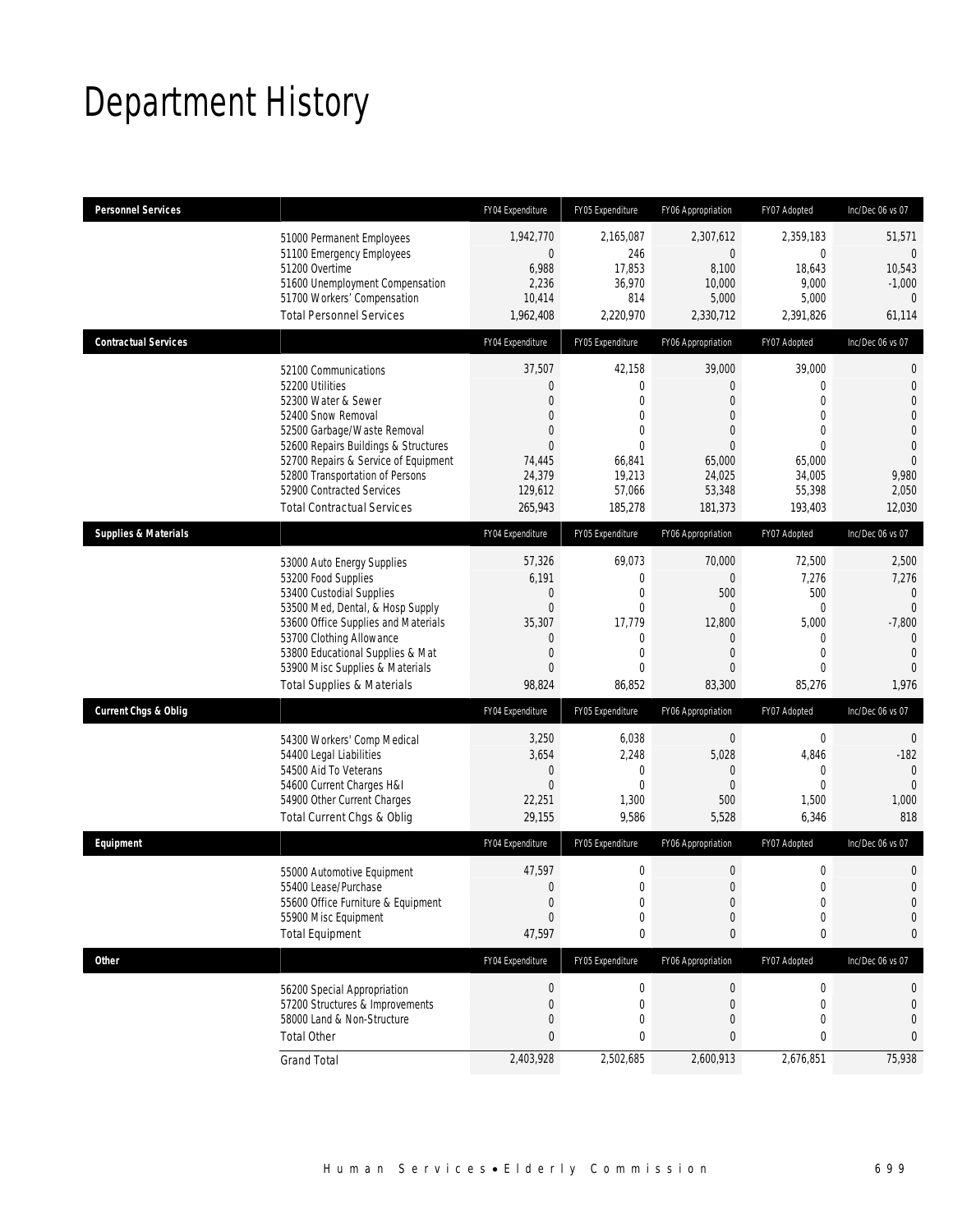# Department Personnel

| Title                               | Union<br>Code   | Grade | Position | FY07 Salary | Title                         | Union<br>Code   | Grade          | Position | FY07 Salary |
|-------------------------------------|-----------------|-------|----------|-------------|-------------------------------|-----------------|----------------|----------|-------------|
|                                     |                 |       |          |             |                               |                 |                |          |             |
| <b>Commissioner Elderly Affairs</b> | CDH             |       |          | 90,602      | <b>Driver</b>                 | AFT             | 10             | 25       | 863,454     |
| Dep Commissioner                    | <b>EXM</b>      |       |          | 56,336      | Program Monitor               | SU <sub>6</sub> | 10             |          | 43,191      |
| Chief of Staff                      | <b>MYN</b>      |       |          | 59,613      | Scheduler                     | AFT             | 10             | 4        | 134,159     |
| Deputy Commissioner                 | <b>MYN</b>      |       | 3        | 171,974     | Community Services/Advocate   | SU <sub>6</sub> | 9              |          | 247,635     |
| Inf/Ref SHINE Dir                   | SU <sub>6</sub> | 15    |          | 44,322      | Health & Fitness Advocate     | SU <sub>6</sub> | 9              |          | 41,529      |
| Office Manager                      | SU <sub>6</sub> | 15    |          | 52,547      | Dispatcher                    | AFT             | 8              |          | 24,889      |
| Scheduling Manager                  | SU <sub>6</sub> | 15    |          | 50,019      | <b>Executive Director</b>     | <b>MYN</b>      | 8              |          | 61,201      |
| Sen Admin Director                  | SU <sub>6</sub> | 15    |          | 44,177      | Admin Asst I                  | SU <sub>6</sub> |                |          | 107,428     |
| Special Events Director             | SU <sub>6</sub> | 15    |          | 50,019      | <b>Elder Housing Advocate</b> | SU <sub>6</sub> |                |          | 41,529      |
| <b>CMOW Coordinator</b>             | SU <sub>6</sub> | 13    |          | 48,583      | <b>Fiscal Admin Assistant</b> | SU <sub>6</sub> |                |          | 36,911      |
| <b>Constituent Relations Coord</b>  | SU <sub>6</sub> | 13    |          | 48,583      | <b>Executive Assistant</b>    | MY0             | 6              |          | 53,721      |
| Editor/Sen Citizen Newspaper        | SU <sub>6</sub> | 13    |          | 36,195      | Principal Personnel Officer   | SE <sub>1</sub> | 6              |          | 65,044      |
| Grants Payroll Coordinator          | SU <sub>6</sub> | 13    |          | 38,765      | Senior Budget Analyst         | SE <sub>1</sub> | 6              |          | 65,044      |
| Taxi Coupon Coordinator             | SU <sub>6</sub> | 13    |          | 45,062      | Staff Assistant II            | MY <sub>0</sub> | 6              |          | 46,997      |
| Fleet Maintenance Manager           | SU <sub>6</sub> | 12    |          | 39,402      | <b>Assistant Director</b>     | MY0             | 5              |          | 42,202      |
|                                     |                 |       |          |             | Receptionist                  | SU <sub>6</sub> | 5              |          | 27,419      |
|                                     |                 |       |          |             | Office Clerk                  | SU <sub>6</sub> |                |          | 32,385      |
|                                     |                 |       |          |             | Shine Assistant               | SU <sub>6</sub> | $\overline{4}$ |          | 32,438      |

| <b>Total</b>              | 2,843,374<br>70 |  |
|---------------------------|-----------------|--|
| <b>Adjustments</b>        |                 |  |
| Differential Payments     |                 |  |
| Other                     | 28,889          |  |
| Chargebacks               | $-484,132$      |  |
| Salary Savings            | $-28,948$       |  |
| <b>FY07 Total Request</b> | 2,359,183       |  |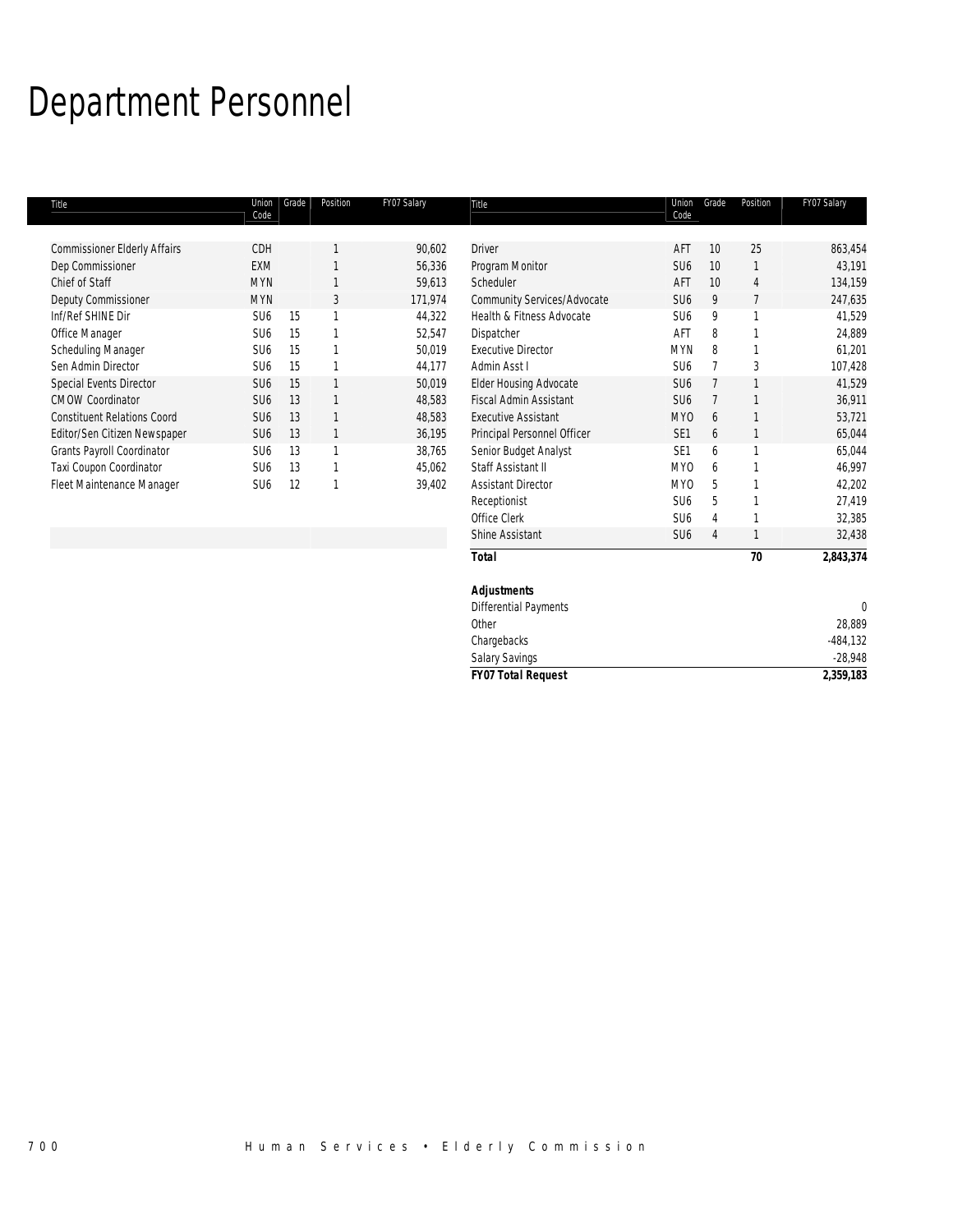# External Funds History

| <b>Personnel Services</b>       |                                                                                                                                                                                                                                                                                                          | FY04 Expenditure                                                                                                                        | FY05 Expenditure                                                                                                     | FY06 Appropriation                                                                                                                              | FY07 Adopted                                                                                                                           | Inc/Dec 06 vs 07                                                                                                                          |
|---------------------------------|----------------------------------------------------------------------------------------------------------------------------------------------------------------------------------------------------------------------------------------------------------------------------------------------------------|-----------------------------------------------------------------------------------------------------------------------------------------|----------------------------------------------------------------------------------------------------------------------|-------------------------------------------------------------------------------------------------------------------------------------------------|----------------------------------------------------------------------------------------------------------------------------------------|-------------------------------------------------------------------------------------------------------------------------------------------|
|                                 | 51000 Permanent Employees<br>51100 Emergency Employees<br>51200 Overtime<br>51400 Health Insurance<br>51500 Pension & Annunity<br>51600 Unemployment Compensation<br>51700 Workers' Compensation<br>51800 Indirect Costs<br>51900 Medicare<br><b>Total Personnel Services</b>                            | 1,069,882<br>137,789<br>1,781<br>82,808<br>28,225<br>$\mathbf 0$<br>$\boldsymbol{0}$<br>7,340<br>10,313<br>1,338,138                    | 980,251<br>120,066<br>$\mathbf{0}$<br>96,273<br>42,812<br>$\mathbf 0$<br>$\mathbf{0}$<br>6,027<br>9,830<br>1,255,259 | 1,202,954<br>193,233<br>$\overline{0}$<br>112,101<br>81,305<br>$\mathbf 0$<br>$\mathbf{0}$<br>20,907<br>13,076<br>1,623,576                     | 1,200,178<br>131,996<br>$\overline{0}$<br>114,168<br>125,916<br>0<br>$\overline{0}$<br>17,116<br>16,502<br>1,605,876                   | $-2,776$<br>$-61,237$<br>$\overline{0}$<br>2,067<br>44,611<br>$\overline{0}$<br>$\mathbf{0}$<br>$-3,791$<br>3,426<br>$-17,700$            |
| <b>Contractual Services</b>     |                                                                                                                                                                                                                                                                                                          | FY04 Expenditure                                                                                                                        | FY05 Expenditure                                                                                                     | FY06 Appropriation                                                                                                                              | FY07 Adopted                                                                                                                           | Inc/Dec 06 vs 07                                                                                                                          |
|                                 | 52100 Communications<br>52200 Utilities<br>52300 Water & Sewer<br>52400 Snow Removal<br>52500 Garbage/Waste Removal<br>52600 Repairs Buildings & Structures<br>52700 Repairs & Service of Equipment<br>52800 Transportation of Persons<br>52900 Contracted Services<br><b>Total Contractual Services</b> | $\boldsymbol{0}$<br>$\mathbf{0}$<br>$\mathbf{0}$<br>$\Omega$<br>$\mathbf{0}$<br>$\mathbf{0}$<br>648<br>18,900<br>4,768,369<br>4,787,917 | $\mathbf{0}$<br>$\mathbf{0}$<br>0<br>$\theta$<br>0<br>$\Omega$<br>$\theta$<br>36,667<br>4,517,112<br>4,553,779       | $\boldsymbol{0}$<br>$\boldsymbol{0}$<br>0<br>$\mathbf{0}$<br>$\mathbf{0}$<br>$\overline{0}$<br>$\mathbf{0}$<br>25,300<br>4,624,035<br>4,649,335 | $\mathbf 0$<br>$\mathbf 0$<br>$\overline{0}$<br>$\Omega$<br>$\overline{0}$<br>$\Omega$<br>$\Omega$<br>26,794<br>4,618,702<br>4,645,496 | $\mathbf 0$<br>$\mathbf 0$<br>$\overline{0}$<br>$\overline{0}$<br>$\Omega$<br>$\overline{0}$<br>$\Omega$<br>1,494<br>$-5,333$<br>$-3,839$ |
| <b>Supplies &amp; Materials</b> |                                                                                                                                                                                                                                                                                                          | FY04 Expenditure                                                                                                                        | FY05 Expenditure                                                                                                     | FY06 Appropriation                                                                                                                              | FY07 Adopted                                                                                                                           | Inc/Dec 06 vs 07                                                                                                                          |
|                                 | 53000 Auto Energy Supplies<br>53200 Food Supplies<br>53400 Custodial Supplies<br>53500 Med, Dental, & Hosp Supply<br>53600 Office Supplies and Materials<br>53800 Educational Supplies & Mat<br>53900 Misc Supplies & Materials<br><b>Total Supplies &amp; Materials</b>                                 | $\mathbf 0$<br>38,876<br>$\mathbf 0$<br>$\mathbf{0}$<br>9,364<br>$\mathbf{0}$<br>21,320<br>69,560                                       | $\mathbf 0$<br>48,316<br>$\mathbf{0}$<br>$\mathbf{0}$<br>8,028<br>$\mathbf{0}$<br>2,463<br>58,807                    | $\boldsymbol{0}$<br>30,612<br>$\boldsymbol{0}$<br>$\mathbf{0}$<br>29,000<br>$\mathbf{0}$<br>$\overline{0}$<br>59,612                            | $\mathbf 0$<br>21,794<br>$\mathbf 0$<br>$\overline{0}$<br>11,000<br>$\overline{0}$<br>$\overline{0}$<br>32,794                         | $\mathbf 0$<br>$-8,818$<br>$\mathbf{0}$<br>$\overline{0}$<br>$-18,000$<br>$\Omega$<br>$\Omega$<br>$-26.818$                               |
| <b>Current Chgs &amp; Oblig</b> |                                                                                                                                                                                                                                                                                                          | FY04 Expenditure                                                                                                                        | FY05 Expenditure                                                                                                     | FY06 Appropriation                                                                                                                              | FY07 Adopted                                                                                                                           | Inc/Dec 06 vs 07                                                                                                                          |
|                                 | 54300 Workers' Comp Medical<br>54400 Legal Liabilities<br>54600 Current Charges H&I<br>54900 Other Current Charges<br>Total Current Chgs & Oblig                                                                                                                                                         | $\mathbf 0$<br>$\boldsymbol{0}$<br>$\overline{0}$<br>8,025<br>8,025                                                                     | $\mathbf{0}$<br>$\mathbf 0$<br>$\mathbf{0}$<br>6,021<br>6,021                                                        | $\mathbf 0$<br>$\boldsymbol{0}$<br>$\boldsymbol{0}$<br>$\boldsymbol{0}$<br>0                                                                    | $\overline{0}$<br>$\mathbf 0$<br>$\overline{0}$<br>$\mathbf 0$<br>0                                                                    | $\mathbf{0}$<br>$\overline{0}$<br>$\overline{0}$<br>$\overline{0}$<br>$\Omega$                                                            |
| Equipment                       |                                                                                                                                                                                                                                                                                                          | FY04 Expenditure                                                                                                                        | FY05 Expenditure                                                                                                     | FY06 Appropriation                                                                                                                              | FY07 Adopted                                                                                                                           | Inc/Dec 06 vs 07                                                                                                                          |
|                                 | 55000 Automotive Equipment<br>55400 Lease/Purchase<br>55600 Office Furniture & Equipment<br>55900 Misc Equipment<br><b>Total Equipment</b>                                                                                                                                                               | $\boldsymbol{0}$<br>$\overline{0}$<br>1,027<br>3,665<br>4,692                                                                           | 7,470<br>$\mathbf{0}$<br>0<br>1,276<br>8,746                                                                         | $\boldsymbol{0}$<br>$\boldsymbol{0}$<br>$\mathbf{0}$<br>$\boldsymbol{0}$<br>0                                                                   | $\mathbf 0$<br>$\overline{0}$<br>$\overline{0}$<br>$\mathbf 0$<br>0                                                                    | $\overline{0}$<br>$\Omega$<br>$\bigcap$<br>$\Omega$<br>$\mathbf{0}$                                                                       |
| <b>Other</b>                    |                                                                                                                                                                                                                                                                                                          | FY04 Expenditure                                                                                                                        | FY05 Expenditure                                                                                                     | FY06 Appropriation                                                                                                                              | FY07 Adopted                                                                                                                           | Inc/Dec 06 vs 07                                                                                                                          |
|                                 | 56200 Special Appropriation<br>57200 Structures & Improvements<br>58000 Land & Non-Structure<br><b>Total Other</b>                                                                                                                                                                                       | $\mathbf 0$<br>$\mathbf{0}$<br>$\boldsymbol{0}$<br>$\mathbf{0}$                                                                         | $\mathbf 0$<br>$\mathbf 0$<br>$\overline{0}$<br>0                                                                    | $\boldsymbol{0}$<br>$\boldsymbol{0}$<br>$\boldsymbol{0}$<br>0                                                                                   | $\mathbf 0$<br>$\mathbf 0$<br>$\mathbf 0$<br>0                                                                                         | 0<br>$\overline{0}$<br>$\overline{0}$<br>$\mathbf{0}$                                                                                     |
|                                 | <b>Grand Total</b>                                                                                                                                                                                                                                                                                       | 6,208,332                                                                                                                               | 5,882,612                                                                                                            | 6,332,523                                                                                                                                       | 6,284,166                                                                                                                              | $-48,357$                                                                                                                                 |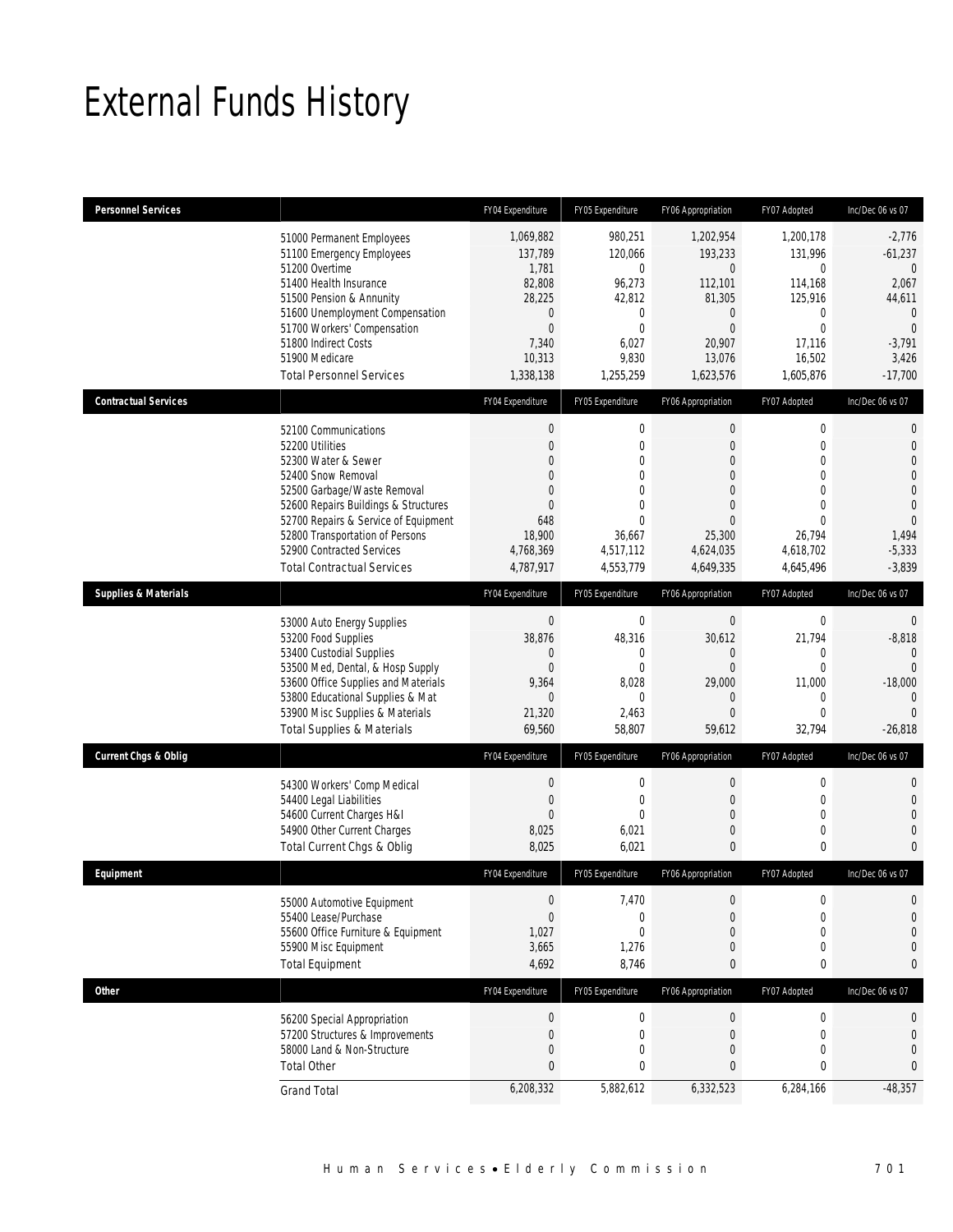## External Funds Personnel

| Title                             | Union<br>Code   | Grade | Position | FY07 Salary | Title                          | Union<br>Code   | Grade | Position       | FY07 Salary  |
|-----------------------------------|-----------------|-------|----------|-------------|--------------------------------|-----------------|-------|----------------|--------------|
|                                   |                 |       |          |             |                                |                 |       |                |              |
| Senior Aide                       | EX <sub>0</sub> |       | 62       | 436,436     | Senior Companion Director      | SU <sub>6</sub> | 15    |                | 52,547       |
| Coord Area Agency on Aging        | SU <sub>6</sub> | 15    |          | 52,547      | Special Assistant (HIth/Hous)  | SU <sub>6</sub> | 15    |                | 52,547       |
| <b>Coordinator Field Services</b> | SU <sub>6</sub> | 15    |          | 52,547      | Program Monitor Supervisor     | SU <sub>6</sub> | 12    |                | 35,736       |
| Dir of Caregiver Support Services | SU <sub>6</sub> | 15    |          | 43,328      | Program Monitor                | SU <sub>6</sub> | 10    |                | 32,933       |
| Nutrition Adv & Plan Dir          | SU <sub>6</sub> | 15    |          | 44,037      | <b>Health Service Advocate</b> | SU <sub>6</sub> | 9     | $\overline{4}$ | 137,652      |
| <b>RSVP Director</b>              | SU <sub>6</sub> | 15    |          | 52,547      | Staff Asst I                   | MY0             | 5     |                | 9,726        |
|                                   |                 |       |          |             | <b>Total</b>                   |                 |       | 76             | 1,002,584    |
|                                   |                 |       |          |             | <b>Adjustments</b>             |                 |       |                |              |
|                                   |                 |       |          |             | <b>Differential Payments</b>   |                 |       |                | $\mathbf 0$  |
|                                   |                 |       |          |             | Other                          |                 |       |                | $\mathbf{0}$ |
|                                   |                 |       |          |             | Chargebacks                    |                 |       |                | 484,132      |
|                                   |                 |       |          |             | <b>Salary Savings</b>          |                 |       |                | $-286,538$   |
|                                   |                 |       |          |             | <b>FY07 Total Request</b>      |                 |       |                | 1,200,178    |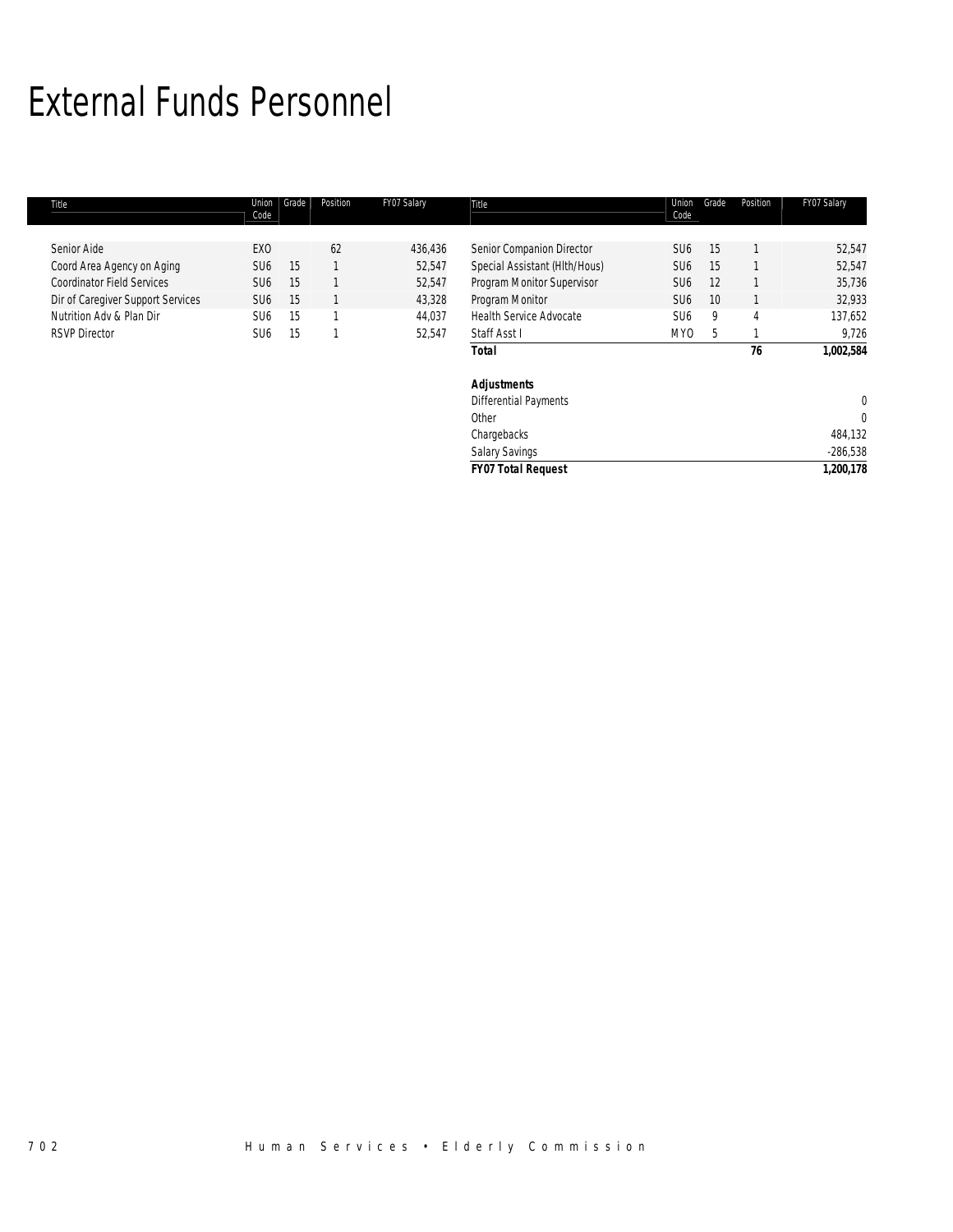## Program 1. Administration

## *Francis Thomas, Manager Organization: 387100*

## *Program Description*

The Administration Program provides fiscal supervision of all Commission programs, and procures resources to ensure that all programs perform their mission on time and on budget. The program provides data management, purchasing, staff training, program evaluation and analysis. Administration maintains a close relationship with senior citizen groups, and service providers through administrating and monitoring providers supported by Area Agency on Aging grants. Administration staff is responsible for initiating systems that increase productivity and community outreach. Administration is also responsible for financially preparing the Commission to serve the growing needs of our multicultural and linguistically diverse clients and staff and the eventual boom in the elder population.

- Develop resources to support the elder community.
- Provide administrative and fiscal support to staff and programs within budget and on time.

| <b>Program Outcomes</b>            |                                                                                                                                                                                                            | Actual '04               | Actual '05                     | Projected '06                      | <b>PLOS '07</b>                      |
|------------------------------------|------------------------------------------------------------------------------------------------------------------------------------------------------------------------------------------------------------|--------------------------|--------------------------------|------------------------------------|--------------------------------------|
|                                    | % of bills processed in 5 days<br>% grantee documentation submitted on time<br>% grantor documentation submitted on time<br>% available regular hours worked<br>% change in monetary and in-kind donations | $-19%$                   | 74%<br>35%<br>76%<br>76%<br>6% | 60%<br>72%<br>67%<br>79%<br>$-46%$ | 100%<br>100%<br>100%<br>75%<br>$0\%$ |
| <b>Selected Service Indicators</b> |                                                                                                                                                                                                            | Actual '04               | Actual '05                     | Approp '06                         | Budget '07                           |
|                                    | Ouota<br><b>Personnel Services</b><br>Non Personnel                                                                                                                                                        | 10<br>456.934<br>136.515 | 513,781<br>82,211              | 8<br>475.461<br>64.328             | 12<br>508,653<br>57,346              |
|                                    | <b>Total</b>                                                                                                                                                                                               | 593.449                  | 595,993                        | 539.789                            | 565,999                              |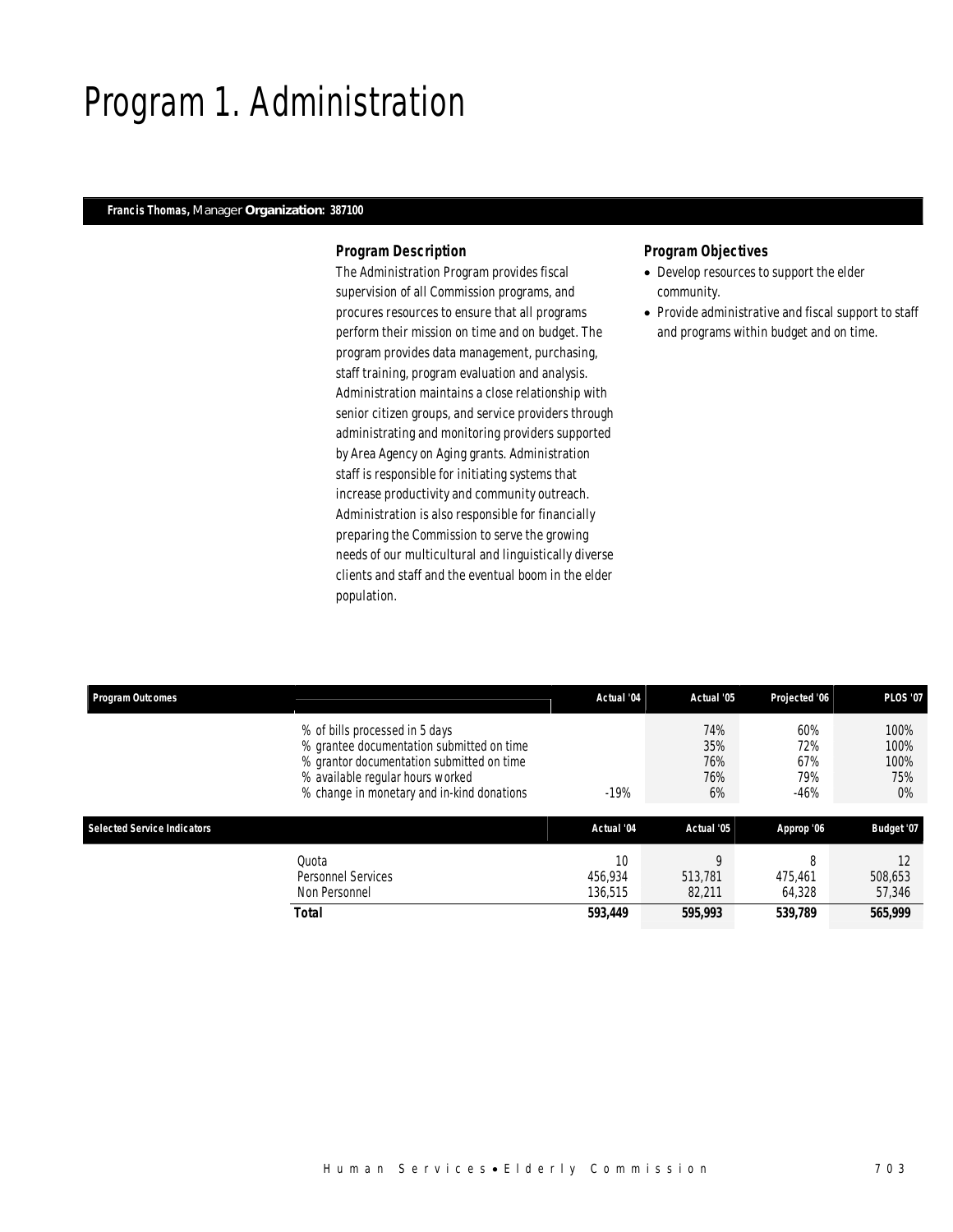## Program 2. Community Relations

## *Kathleen Giordano, Manager Organization: 387200*

## *Program Description*

The Community Relations Program provides seniors, caregivers, and the general public with essential information that helps to improve the quality and safety of seniors' lives. The monthly newspaper and web site offer articles and information of special interest to seniors. The Commission produces television shows for Boston Neighborhood Network and the Boston cable channel. The Community Relations program creates and manages internal and external relationships aimed at developing and maintaining staff, city, neighborhood, public, media and business relationships. This program promotes employment and volunteer opportunities for seniors and helps to develop, coordinate and support intergenerational and multicultural activities. It also coordinates special fundraising, recreation, health and fitness events to reduce isolation and encourage community involvement of seniors.

- To provide information on issues and services affecting seniors and their caregivers.
- To increase public awareness of senior issues and commission programs.
- To provide seniors with employment and volunteer opportunities.
- To encourage senior participation in social and recreational events.

| <b>Program Outcomes</b>            |                                             | Actual '04 | Actual '05 | Projected '06 | <b>PLOS '07</b> |
|------------------------------------|---------------------------------------------|------------|------------|---------------|-----------------|
|                                    | <b>Boston Seniority News distributed</b>    | 176,000    | 80,000     | 128,000       | 160,000         |
|                                    | Television programs produced                | 56         | 25         | 28            | 60              |
|                                    | Seniors Aides enrolled                      | 23         | 55         | 73            | 63              |
|                                    | Seniors volunteering                        | 562        | 531        | 489           | 556             |
|                                    | % change in seniors participating in events | 6%         | $-9%$      | $-9%$         | $0\%$           |
|                                    |                                             |            |            |               |                 |
| <b>Selected Service Indicators</b> |                                             | Actual '04 | Actual '05 | Approp '06    | Budget '07      |
|                                    | Quota                                       |            | q          | Q             |                 |
|                                    | Personnel Services                          | 253.665    | 315,280    | 353,481       | 317,463         |
|                                    | Non Personnel                               | 78,422     | 15,663     | 27,765        | 46,371          |
|                                    | <b>Total</b>                                | 332,087    | 330,943    | 381,246       | 363,834         |
|                                    | Seniors participating in events             | 19,387     | 17,665     | 16,097        | 20,000          |
|                                    | Events produced/assisted                    | 69         | 50         | 56            | 100             |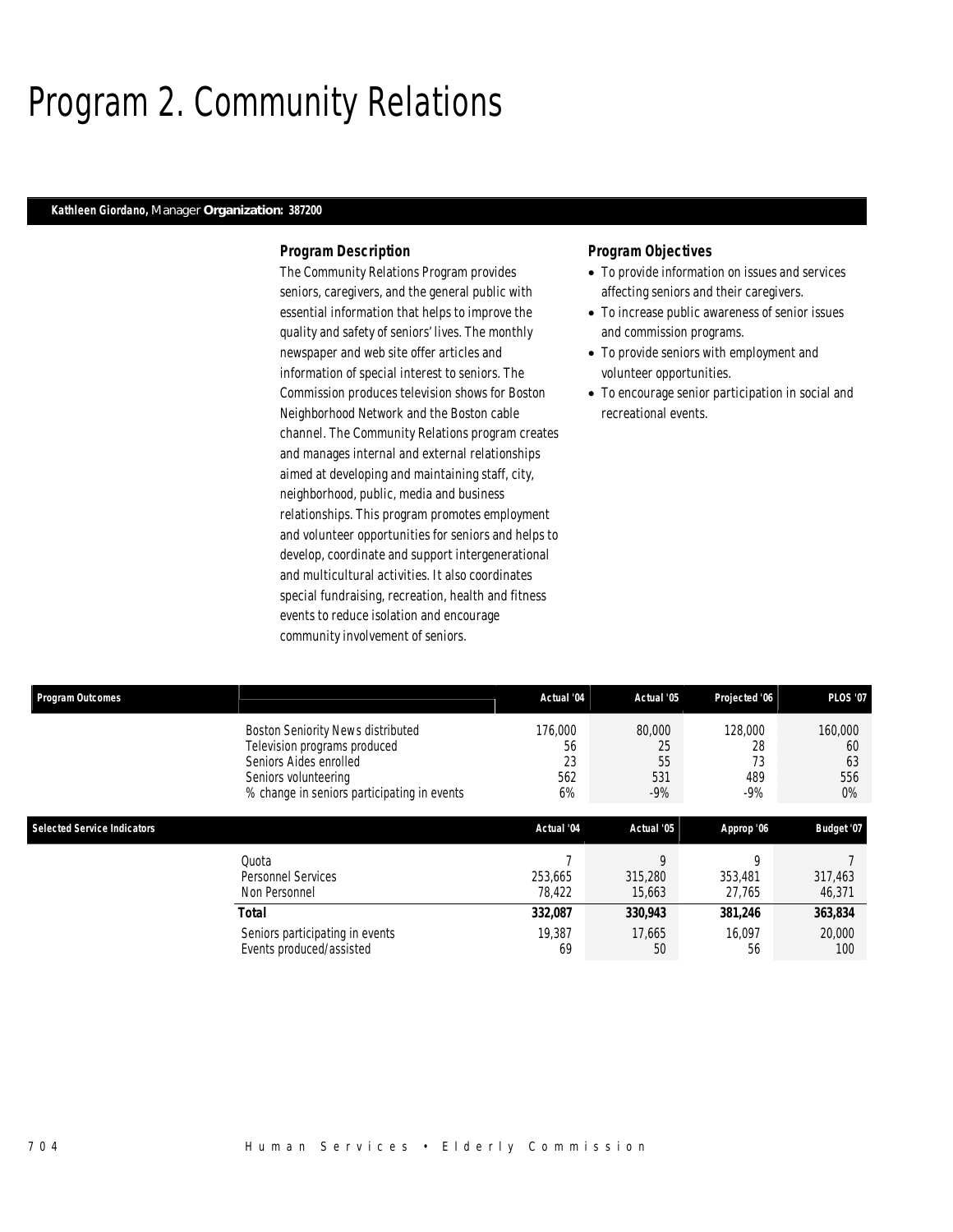## Program 3. Transportation

## *Greg Rooney, Manager Organization: 387300*

## *Program Description*

Through the Senior Shuttle, the Transportation Program provides curb-to-curb transportation to Boston's elderly. The shuttle operates scheduled trips within Boston with medical appointments receiving highest priority, followed by grocery shopping. Social and recreational activities are provided based on availability. The Transportation Program also oversees the Taxi Discount Coupon Program and develops and maintains collaborations with other senior transportation providers, elder service organizations and city agencies to provide access to other transportation services and to help educate our seniors on pedestrian safety and safe driver issues.

- Identify transportation trends and implement policies and procedures to address needs.
- Upgrade and maintain technology of the Senior Shuttle to increase efficiency and productivity.
- To increase availability and accessibility of transportation services.
- Maintain collaborations and continue to develop partnerships with other service providers.

| <b>Program Outcomes</b>            |                                                                                                                                 | Actual '04                                    | Actual '05                                    | Projected '06                                 | <b>PLOS '07</b>                               |
|------------------------------------|---------------------------------------------------------------------------------------------------------------------------------|-----------------------------------------------|-----------------------------------------------|-----------------------------------------------|-----------------------------------------------|
|                                    | % change in ridership<br>% of medical trip requests fulfilled<br>% available Senior Shuttle driver time worked                  | $-13%$<br>98%                                 | 16%<br>100%<br>80%                            | 3%<br>97%<br>75%                              | 4%<br>100%<br>88%                             |
| <b>Selected Service Indicators</b> |                                                                                                                                 | Actual '04                                    | Actual '05                                    | Approp '06                                    | Budget '07                                    |
|                                    | Quota<br><b>Personnel Services</b><br>Non Personnel                                                                             | 33<br>984.973<br>211,355                      | 33<br>1,084,185<br>177,060                    | 33<br>1.148.940<br>169,108                    | 33<br>1,169,658<br>172,308                    |
|                                    | <b>Total</b>                                                                                                                    | 1,196,328                                     | 1,261,245                                     | 1,318,048                                     | 1,341,966                                     |
|                                    | Total rides<br>Shopping rides<br>Social and recreational rides<br>Requests for medical rides<br>Medical ride requests fulfilled | 40.928<br>12,572<br>4,474<br>24,347<br>23,882 | 47.491<br>13,860<br>8.060<br>25,690<br>25,571 | 49.135<br>15.716<br>5,922<br>28,196<br>27.479 | 50,000<br>16,000<br>5,000<br>29,000<br>29,000 |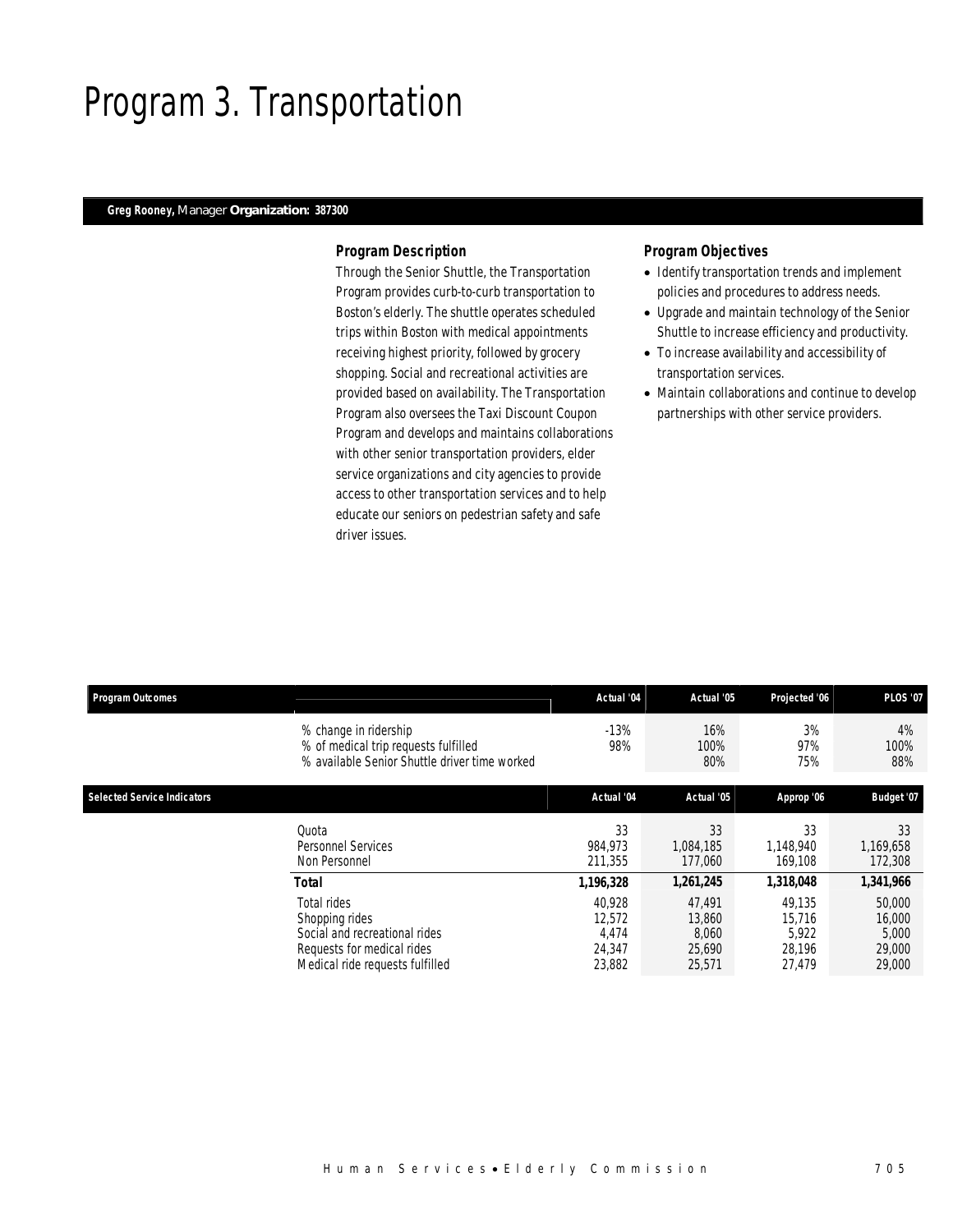## Program 4. Program Services

### *Joanne Lee, Manager Organization: 387400*

## *Program Description*

Program Services is comprised of the three units. The Direct Services unit's advocates provide faceto-face assistance with government benefits, and programs that promote healthy and independent living. The unit is also responsible for assessing the needs of elders through community forums, and the Seniors Count Program. The Advocacy and Planning unit develops and implements strategies related to emerging issues and concerns of seniors. Advocacy and Planning provides assistance to elder tenants and homeowners and coordinates health promotion programs. Advocacy and Planning is developing the Kinship Program to serve seniors and their caregivers in intergenerational and multicultural households that will provide information, educational and life-long learning opportunities for grandparents raising grandchildren, seniors in other kinship households, caregivers and senior service providers.

- To monitor the provision of meals to elders and the operation of the elder nutrition program to ensure compliance with federal, state, and local requirements.
- Assess and address the needs of Boston's seniors.
- Develop and implement intergenerational programs.
- To provide elders with health screening services.
- To improve availability of information on services and issues of importance to seniors, their caregivers and other service providers.
- To improve assistance for obtaining government benefits and other services.
- Coordinate and implement elder health and fitness programs and special recreational and educational events to decrease isolation and stimulate life-long learning.

| <b>Program Outcomes</b>            |                                                                                                                                                   | Actual '04             | Actual '05                         | Projected '06                      | <b>PLOS '07</b>                   |
|------------------------------------|---------------------------------------------------------------------------------------------------------------------------------------------------|------------------------|------------------------------------|------------------------------------|-----------------------------------|
|                                    | Seniors participating in health and fitness                                                                                                       | 954                    | 1,385                              | 600                                | 1,500                             |
|                                    | programs<br>Seniors participating in educational programs<br>% seniors reached via needs assessment survey<br>or Seniors Count                    | 2,260<br>2%            | 2,104<br>0%                        | 1.758<br>1%                        | 3,000<br>2%                       |
|                                    | Intergenerational programs/events<br>% change in information and referral services<br>Total congregate meals served<br>Total home-delivered meals | 19<br>$-1%$            | 25<br>$-21%$<br>273,715<br>304,219 | 17<br>$-25%$<br>265,840<br>288,115 | 15<br>$0\%$<br>257,000<br>301,000 |
| <b>Selected Service Indicators</b> |                                                                                                                                                   | Actual '04             | Actual '05                         | Approp '06                         | Budget '07                        |
|                                    | Quota<br><b>Personnel Services</b><br>Non Personnel                                                                                               | 9<br>266,836<br>15,227 | 10<br>307,723<br>6,781             | 10<br>352,831<br>9,000             | 18<br>396,052<br>9,000            |
|                                    | <b>Total</b>                                                                                                                                      | 282,063                | 314,504                            | 361,831                            | 405,052                           |
|                                    | New government benefits attained by seniors<br>Seniors receiving government benefits<br>counseling                                                |                        | 892<br>1,944                       | 728<br>3,682                       | 700<br>1,500                      |
|                                    | Seniors receiving health screenings<br>Information and referral services<br>Community advocates home visits                                       | 14,925<br>1,430        | 1,762<br>11,850<br>1,582           | 4,569<br>8,850<br>923              | 3,000<br>13,500<br>1,400          |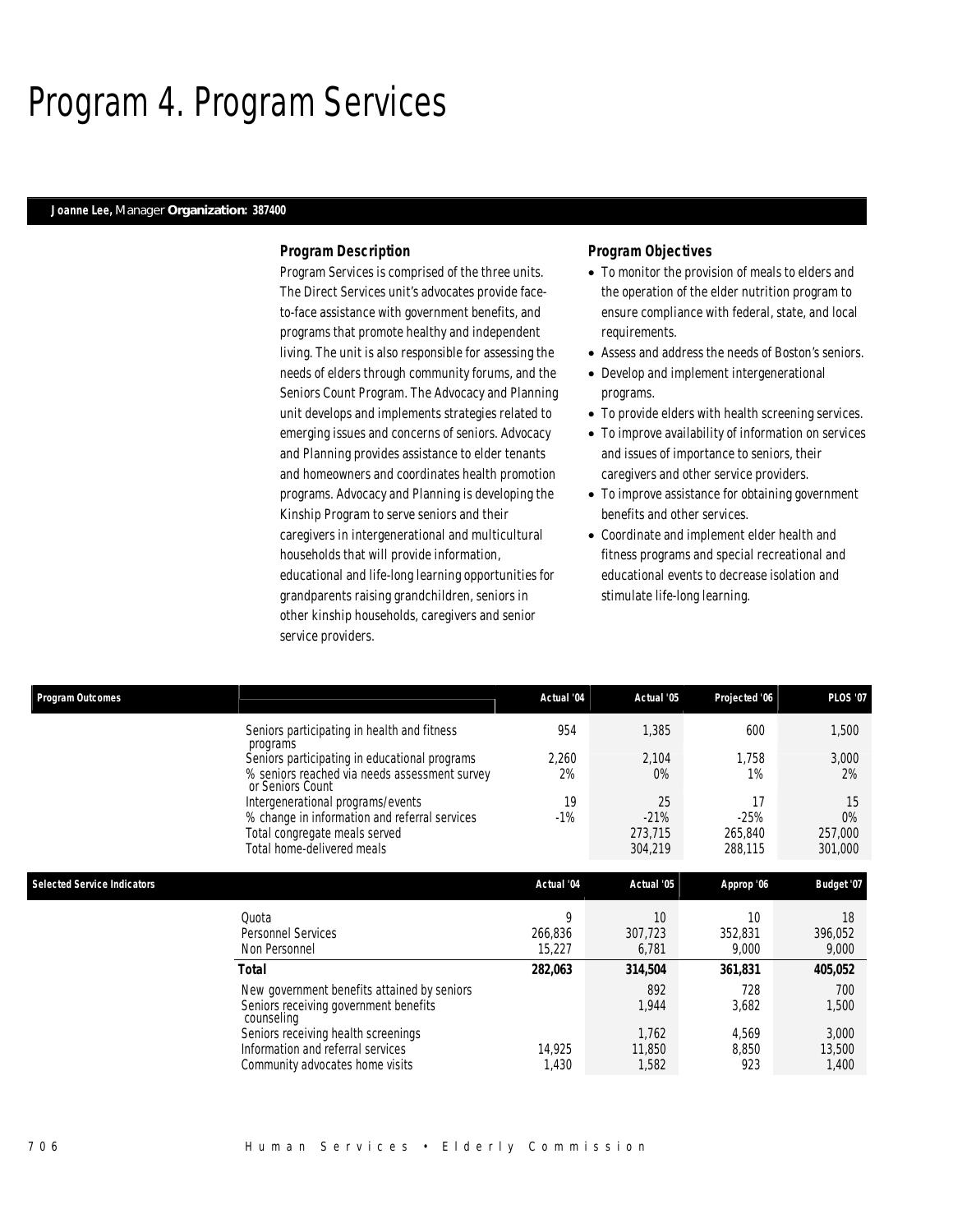## External Funds Projects

#### *Universal Fund*

#### *Project Mission*

The Universal Fund is the repository for funds donated to the Commission on Affairs of the Elderly to support events and services provided by the Commission for the seniors of Boston.

*Area Agency on Aging* 

#### *Project Mission*

As Boston's Area Agency on Aging (AAA), the Elderly Commission is a sub-grantee of federal Title III funding through the Massachusetts Executive Office of Elder Affairs. The federal funding source of this annual grant is the Agency on Aging, an agency of the Department of Health and Human Services. The AAA plans and coordinates public, private and voluntary programs to provide the best possible service for Boston's older citizens. The AAA also provides direct funding for elderly-related services throughout Boston. The AAA Unit of the Elderly Commission monitors the agencies providing services and provides technical assistance as needed.

*Boston Partnership For Older Adults* 

#### *Project Mission*

This grant, funded by the Robert Wood Johnson Foundation with financial support from numerous businesses, joins multiple public and private sector partners and seniors for the purpose of developing a comprehensive service system for seniors. The project identifies current service gaps, resources, current allocations of those resources, and the changing needs of seniors. BPOA organizes the work of coalitions and service providers to fill service gaps with coordinated resources through the development of a consumer focused and culturally competent long-term care system. When implemented, this plan will develop the infrastructure needed to meet the needs of current Baby Boomers as they enter their senior years.

### *EOEA Elder Lunch Program (State)*

#### *Project Mission*

This annual grant is provided by the Massachusetts Executive Office of Elder Affairs for the purpose of providing direct funding to nutritional service providers. Î

*EOEA Formula Award* 

#### *Project Mission*

As Boston's Council on Aging, the Elderly Commission receives the Formula Grant from the Massachusetts Executive Office of Elder Affairs. The annual grant funds the Direct Services Unit, which works with community service and health advocates. The Health Unit provides free health screening services, blood pressure screenings at neighborhood locations, Sound Screen (free hearing tests for seniors who have not been examined within the past two years by a qualified hearing specialist), dental screenings and health education campaigns. The Housing Unit provides information, referral and direct assistance to Boston's elder tenants and homeowners.

#### *REACH Boston Elders 2010*

#### *Project Mission*

REACH Boston Elders 2010 is funded by a multi-year grant from the Centers for Disease Control. The Elderly Commission receives the funds through the Boston Public Health Commission. REACH Boston Elders 2010 seeks to reduce health disparities for African-American elders. REACH has developed culturally appropriate consumer education, outreach and clinical services—including a model of culturally-informed chronic care based at Boston Medical Center (BMC).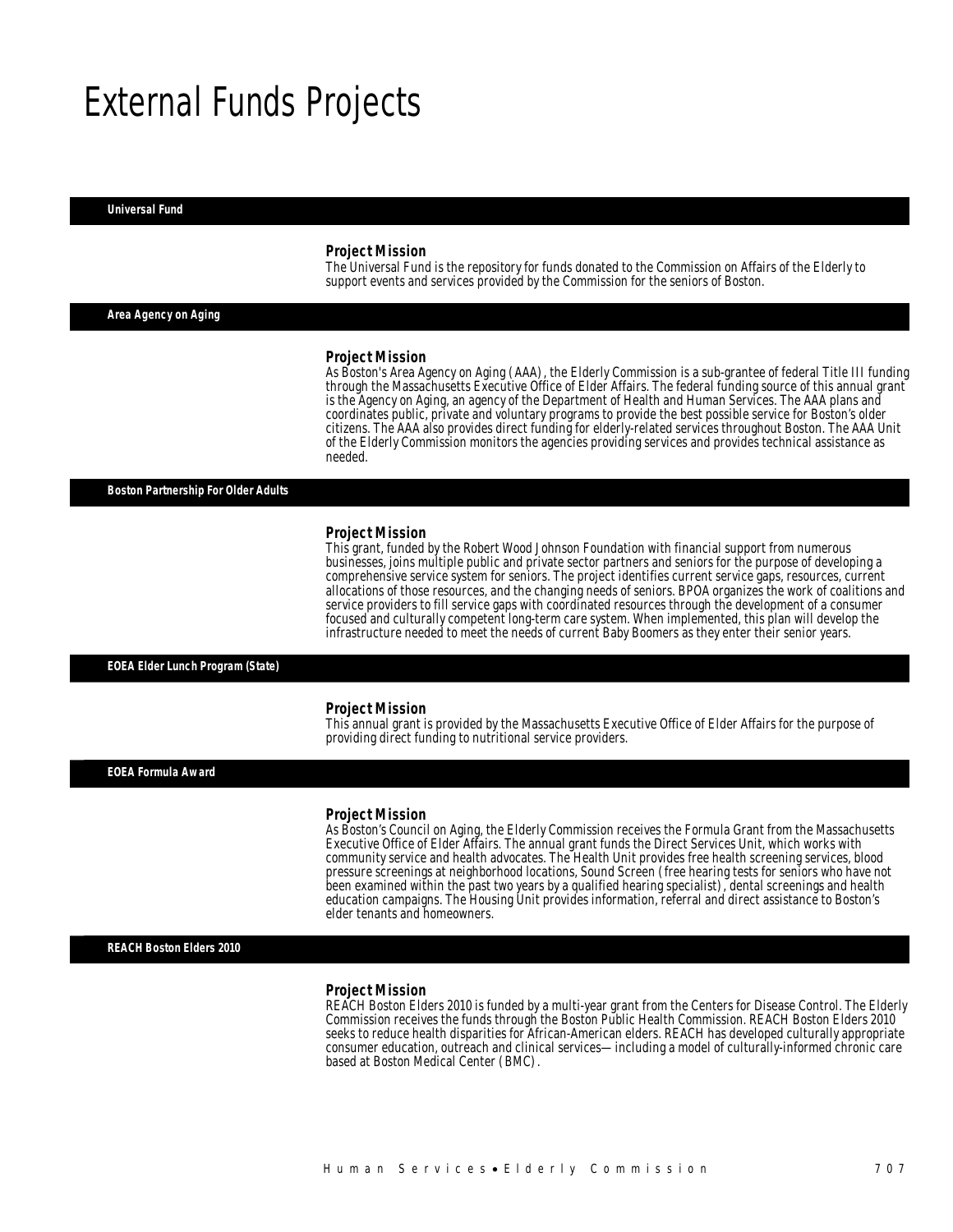### *Project Mission*

The federal funding for the Retired Senior Volunteer Program (RSVP) comes from the Corporation for National and Community Service. The purpose of RSVP is to develop a recognized role in the community and a meaningful life in retirement for older adults through significant volunteer services. RSVP recruits and places approximately 500 senior volunteers in opportunities allowing them to use their skills, acquire new skills and/or explore new interests. Volunteers are partially reimbursed for meals and transportation and receive insurance coverage. Volunteers must be at least 55 years old to participate. RSVP also recruits and retains Seniors Count volunteers to work at sites through out Boston's neighborhoods to ensure that the needs of Boston's seniors are assessed and met and that resources and services are accessible and responsive.

### *Senior Aides Program*

#### *Project Mission*

Î

The Senior Aides Program is a part-time training employment program for low-income seniors who are at least 55 years old and Boston residents. The Elderly Commission receives federal funding annually for this program from the Senior Service America, Inc.

#### *Senior Companion Program (Federal)*

#### *Project Mission*

The Elderly Commission receives federal funding for the Senior Companion Program annually from the Corporation for National and Community Service. The Senior Companion Program offers part-time stipendiary community service opportunities for low-income persons who are 55 years and older. Volunteers provide assistance to adults with exceptional needs, development and disabilities, or other special needs throughout Boston's neighborhoods. These volunteers work 20 hours weekly and receive accident insurance in addition to a meal and travel allowance. Program volunteers also work with the Boston Medical Center to provide direct peer-to-peer support to aid elderly clients as they transition from the healthcare setting to their homes.

#### *Serving Health Information Needs - Elders (SHINE)*

### *Project Mission*

SHINE is funded by the Massachusetts Executive Office of Elder Affairs with an annual grant. This program offers information, counseling, and assistance around health insurance and benefit options for elders.

### *USDA Elder Lunch Program (Federal)*

#### *Project Mission*

The USDA Elder Lunch Program is now called the Nutrition Services Incentive Program (NSIP). The Elderly Commission receives federal funding for the NSIP program through the Massachusetts Executive Office of Elder Affairs. The federal funding source of this annual grant is the Agency on Aging within the U.S. Department of Health and Human Services. The NSIP program provides direct funding to nutritional service providers.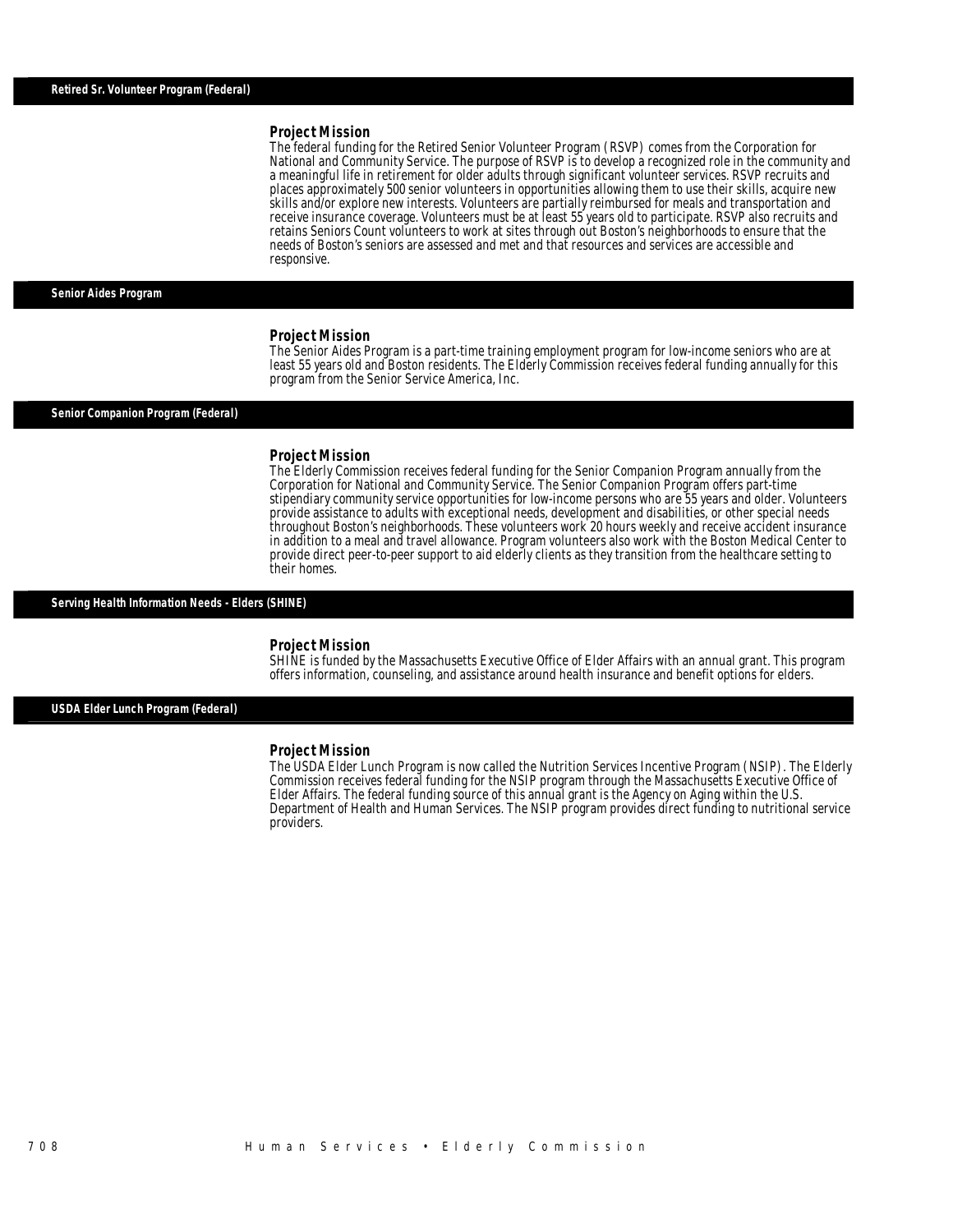# Emergency Shelter Commission Operating Budget

## *James Greene, Executive Director Appropriation: 406*

## *Department Mission*

The mission of the Emergency Shelter Commission is to coordinate a safety net of services for Boston's homeless and for persons in need of food assistance.

## *FY07 Performance Objectives*

- To issue annual reports on the number of Boston residents in need of shelter and food assistance and to use this information to direct policy and funding decisions.
- To provide food assistance to families and individuals in Boston who are at-risk of hunger.
- To secure funding for programs that assist homeless persons in moving along the continuum of care and into permanent housing.
- To provide information and referral to individuals and families in need of shelter, food or housing assistance.

| <b>Operating Budget</b>            | Program Name                        | Total Actual '04   | Total Actual '05   | Total Approp '06   | Total Budget '07        |
|------------------------------------|-------------------------------------|--------------------|--------------------|--------------------|-------------------------|
|                                    | <b>Emergency Shelter Commission</b> | 499.903            | 530.713            | 535,448            | 535,920                 |
|                                    | <b>Total</b>                        | 499,903            | 530,713            | 535,448            | 535,920                 |
| <b>External Funds Budget</b>       | <b>Fund Name</b>                    | Total Actual '04   | Total Actual '05   | Total Approp '06   | <b>Total Budget '07</b> |
|                                    | Can Share/Project Bread             | 11.306             | 10.798             | 10.798             | 10.875                  |
|                                    | <b>Total</b>                        | 11,306             | 10,798             | 10.798             | 10,875                  |
| <b>Selected Service Indicators</b> |                                     | Actual '04         | Actual '05         | Approp '06         | Budget '07              |
|                                    | Personnel Services<br>Non Personnel | 196.887<br>303.016 | 206.890<br>323,823 | 238,223<br>297,225 | 238.695<br>297,225      |
|                                    | <b>Total</b>                        | 499,903            | 530,713            | 535,448            | 535,920                 |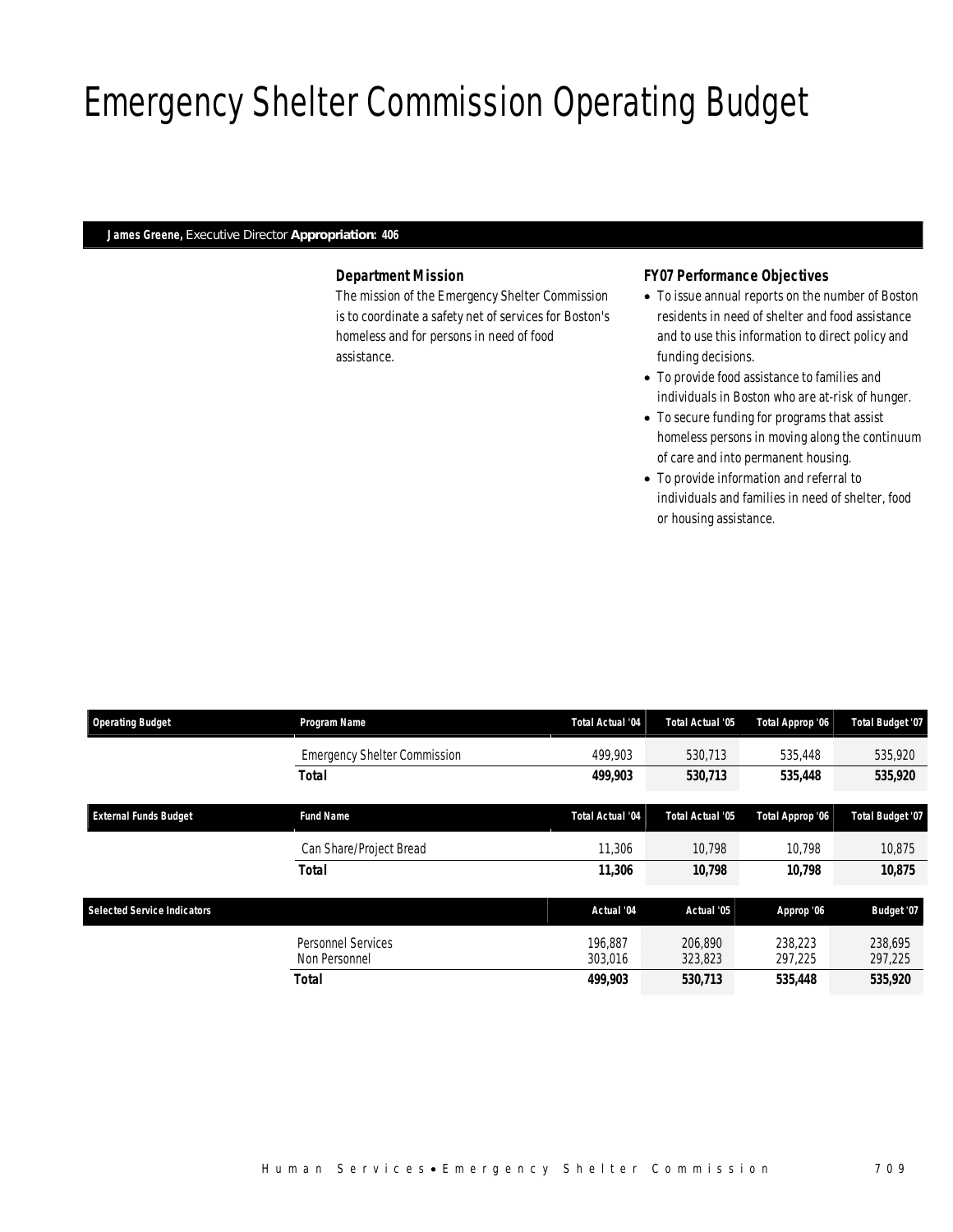# Emergency Shelter Commission Operating Budget



## *Authorizing Statutes*

• Enabling Legislation, Ord. 1983, c. 10, s. 200.

## *Description of Services*

The Commission monitors the number of shelter beds available in the City and provides homeless persons and those in need of food assistance with information and referral to appropriate services. The Commission also provides funding assistance to homeless and emergency food providers, coordinates federal funding applications, and monitors federal and state policy issues which impact homeless and hunger programs.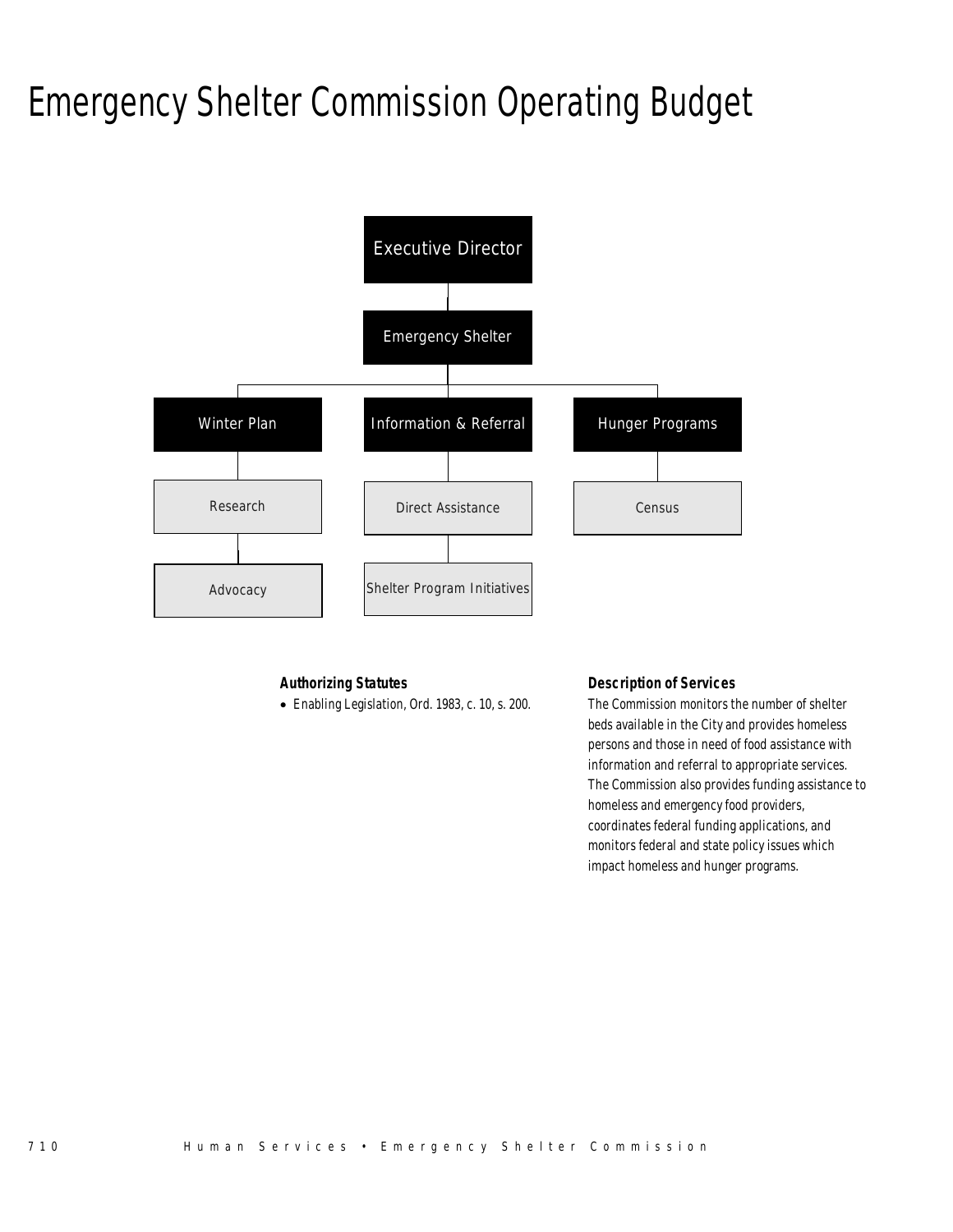## Department History

| <b>Personnel Services</b>       |                                                                                                                                                                                                                                                                                                          | FY04 Expenditure                                                                                                          | FY05 Expenditure                                                                                      | FY06 Appropriation                                                                                                                    | FY07 Adopted                                                                | Inc/Dec 06 vs 07                                                                                                                                                     |
|---------------------------------|----------------------------------------------------------------------------------------------------------------------------------------------------------------------------------------------------------------------------------------------------------------------------------------------------------|---------------------------------------------------------------------------------------------------------------------------|-------------------------------------------------------------------------------------------------------|---------------------------------------------------------------------------------------------------------------------------------------|-----------------------------------------------------------------------------|----------------------------------------------------------------------------------------------------------------------------------------------------------------------|
|                                 | 51000 Permanent Employees<br>51100 Emergency Employees<br>51200 Overtime<br>51600 Unemployment Compensation<br>51700 Workers' Compensation<br><b>Total Personnel Services</b>                                                                                                                            | 196,887<br>$\theta$<br>$\mathbf{0}$<br>$\mathbf{0}$<br>$\theta$<br>196,887                                                | 206,890<br>$\overline{0}$<br>$\mathbf 0$<br>0<br>$\Omega$<br>206,890                                  | 238,223<br>$\mathbf 0$<br>$\boldsymbol{0}$<br>$\mathbf{0}$<br>$\Omega$<br>238,223                                                     | 238.695<br>0<br>$\mathbf 0$<br>0<br>0<br>238,695                            | 472<br>$\mathbf{0}$<br>$\mathbf{0}$<br>$\overline{0}$<br>$\theta$<br>472                                                                                             |
| <b>Contractual Services</b>     |                                                                                                                                                                                                                                                                                                          | FY04 Expenditure                                                                                                          | FY05 Expenditure                                                                                      | FY06 Appropriation                                                                                                                    | FY07 Adopted                                                                | Inc/Dec 06 vs 07                                                                                                                                                     |
|                                 | 52100 Communications<br>52200 Utilities<br>52300 Water & Sewer<br>52400 Snow Removal<br>52500 Garbage/Waste Removal<br>52600 Repairs Buildings & Structures<br>52700 Repairs & Service of Equipment<br>52800 Transportation of Persons<br>52900 Contracted Services<br><b>Total Contractual Services</b> | 3,397<br>$\theta$<br>$\mathbf{0}$<br>$\overline{0}$<br>$\mathbf{0}$<br>$\mathbf{0}$<br>322<br>1,076<br>294,795<br>299,590 | 4,258<br>0<br>$\theta$<br>$\overline{0}$<br>0<br>$\overline{0}$<br>115<br>1,500<br>314,614<br>320,487 | 5,052<br>$\mathbf{0}$<br>$\overline{0}$<br>$\boldsymbol{0}$<br>$\mathbf{0}$<br>$\boldsymbol{0}$<br>800<br>1,500<br>286,614<br>293,966 | 5,052<br>0<br>$\theta$<br>0<br>0<br>0<br>800<br>1,500<br>286,614<br>293,966 | $\mathbf 0$<br>$\mathbf{0}$<br>$\overline{0}$<br>$\overline{0}$<br>$\mathbf 0$<br>$\overline{0}$<br>$\mathbf{0}$<br>$\overline{0}$<br>$\overline{0}$<br>$\mathbf{0}$ |
| <b>Supplies &amp; Materials</b> |                                                                                                                                                                                                                                                                                                          | FY04 Expenditure                                                                                                          | FY05 Expenditure                                                                                      | FY06 Appropriation                                                                                                                    | FY07 Adopted                                                                | Inc/Dec 06 vs 07                                                                                                                                                     |
|                                 | 53000 Auto Energy Supplies<br>53200 Food Supplies<br>53400 Custodial Supplies<br>53500 Med, Dental, & Hosp Supply<br>53600 Office Supplies and Materials<br>53800 Educational Supplies & Mat<br>53900 Misc Supplies & Materials<br><b>Total Supplies &amp; Materials</b>                                 | $\boldsymbol{0}$<br>112<br>$\boldsymbol{0}$<br>$\mathbf{0}$<br>1,268<br>$\mathbf{0}$<br>$\overline{0}$<br>1,380           | $\mathbf 0$<br>$\mathbf 0$<br>$\overline{0}$<br>0<br>2,592<br>$\mathbf{0}$<br>180<br>2,772            | $\mathbf 0$<br>$\boldsymbol{0}$<br>$\mathbf{0}$<br>$\Omega$<br>2,259<br>$\mathbf{0}$<br>$\Omega$<br>2,259                             | $\boldsymbol{0}$<br>0<br>0<br>0<br>2,259<br>0<br>$\Omega$<br>2,259          | $\mathbf 0$<br>$\mathbf{0}$<br>$\overline{0}$<br>$\mathbf 0$<br>$\overline{0}$<br>$\overline{0}$<br>$\overline{0}$<br>$\mathbf{0}$                                   |
| <b>Current Chgs &amp; Oblig</b> |                                                                                                                                                                                                                                                                                                          | FY04 Expenditure                                                                                                          | FY05 Expenditure                                                                                      | FY06 Appropriation                                                                                                                    | FY07 Adopted                                                                | Inc/Dec 06 vs 07                                                                                                                                                     |
|                                 | 54300 Workers' Comp Medical<br>54400 Legal Liabilities<br>54500 Aid To Veterans<br>54600 Current Charges H&I<br>54900 Other Current Charges<br>Total Current Chgs & Oblig                                                                                                                                | $\boldsymbol{0}$<br>$\mathbf{0}$<br>$\theta$<br>$\mathbf{0}$<br>595<br>595                                                | $\mathbf 0$<br>$\mathbf 0$<br>0<br>$\mathbf{0}$<br>565<br>565                                         | $\boldsymbol{0}$<br>$\boldsymbol{0}$<br>$\mathbf{0}$<br>$\mathbf{0}$<br>1,000<br>1,000                                                | $\boldsymbol{0}$<br>0<br>0<br>$\overline{0}$<br>1,000<br>1,000              | $\mathbf{0}$<br>$\mathbf{0}$<br>$\overline{0}$<br>$\overline{0}$<br>$\mathbf 0$<br>$\mathbf{0}$                                                                      |
| Equipment                       |                                                                                                                                                                                                                                                                                                          | FY04 Expenditure                                                                                                          | FY05 Expenditure                                                                                      | FY06 Appropriation                                                                                                                    | FY07 Adopted                                                                | Inc/Dec 06 vs 07                                                                                                                                                     |
|                                 | 55000 Automotive Equipment<br>55400 Lease/Purchase<br>55600 Office Furniture & Equipment<br>55900 Misc Equipment<br><b>Total Equipment</b>                                                                                                                                                               | $\boldsymbol{0}$<br>$\mathbf{0}$<br>$\Omega$<br>1,450<br>1,450                                                            | $\mathbf 0$<br>$\overline{0}$<br>$\Omega$<br>$\boldsymbol{0}$<br>$\bf{0}$                             | 0<br>$\boldsymbol{0}$<br>$\Omega$<br>$\boldsymbol{0}$<br>$\bf{0}$                                                                     | 0<br>0<br>$\Omega$<br>0<br>0                                                | 0<br>$\mathbf 0$<br>$\overline{0}$<br>$\mathbf 0$<br>0                                                                                                               |
| <b>Other</b>                    |                                                                                                                                                                                                                                                                                                          | FY04 Expenditure                                                                                                          | FY05 Expenditure                                                                                      | FY06 Appropriation                                                                                                                    | FY07 Adopted                                                                | Inc/Dec 06 vs 07                                                                                                                                                     |
|                                 | 56200 Special Appropriation<br>57200 Structures & Improvements<br>58000 Land & Non-Structure<br><b>Total Other</b>                                                                                                                                                                                       | $\boldsymbol{0}$<br>$\mathbf{0}$<br>$\mathbf 0$<br>$\mathbf{0}$                                                           | $\boldsymbol{0}$<br>$\mathbf{0}$<br>0<br>0                                                            | $\boldsymbol{0}$<br>$\boldsymbol{0}$<br>$\mathbf 0$<br>$\mathbf{0}$                                                                   | $\boldsymbol{0}$<br>0<br>0<br>0                                             | 0<br>0<br>$\mathbf 0$<br>0                                                                                                                                           |
|                                 | <b>Grand Total</b>                                                                                                                                                                                                                                                                                       | 499,902                                                                                                                   | 530,714                                                                                               | 535,448                                                                                                                               | 535,920                                                                     | 472                                                                                                                                                                  |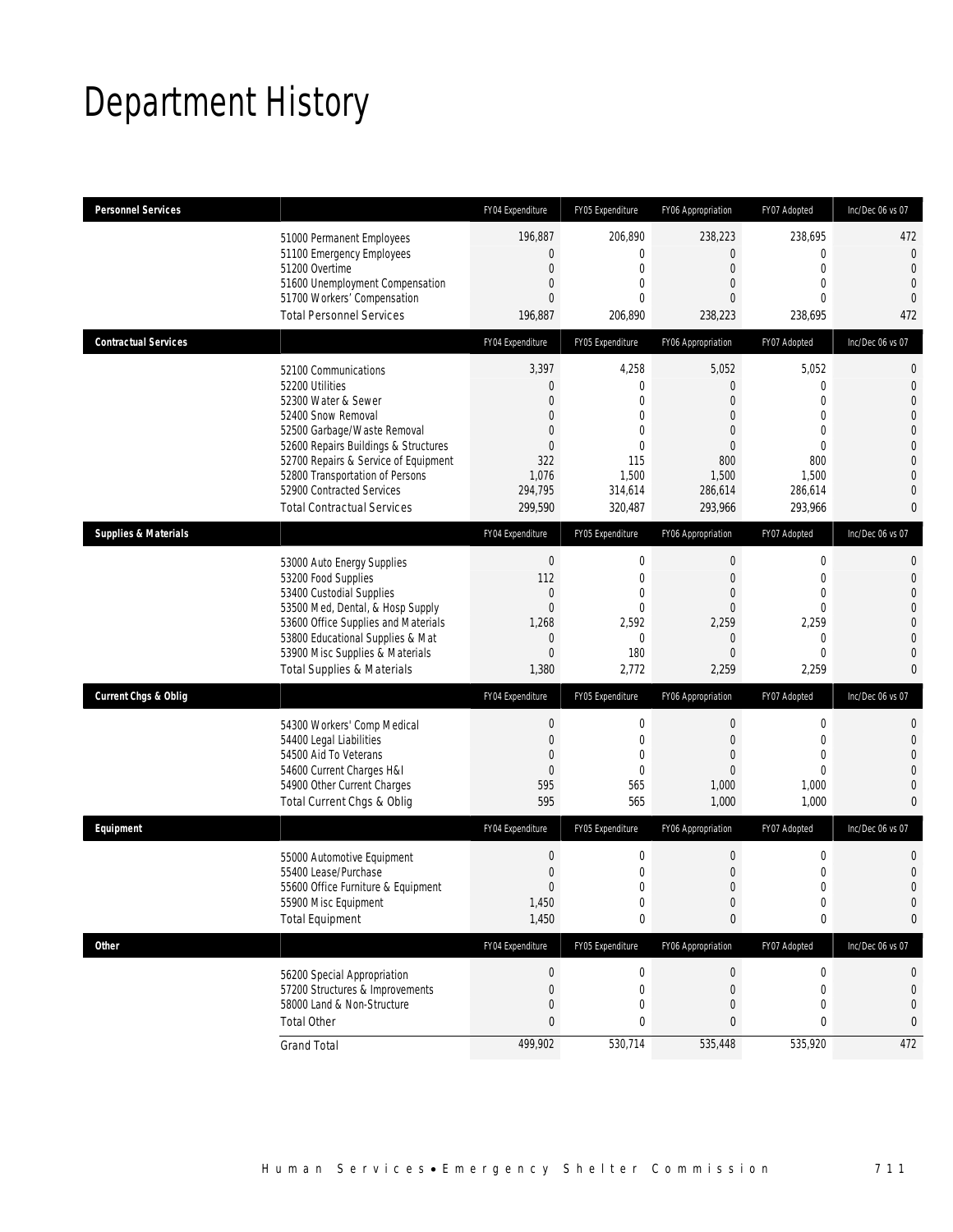# Department Personnel

| Title                     | Grade<br>Union<br>Code | Position | FY07 Salary | Title                           | Union<br>Code   | Grade | Position | FY07 Salary  |
|---------------------------|------------------------|----------|-------------|---------------------------------|-----------------|-------|----------|--------------|
|                           |                        |          |             |                                 |                 |       |          |              |
| <b>Executive Director</b> | <b>CDH</b>             |          | 77,086      | Staff Assistant III             | MY <sub>0</sub> |       |          | 58,668       |
| Program Monitor           | MY <sub>0</sub>        |          | 59,146      | <b>Administrative Assistant</b> | MY <sub>0</sub> | 5     |          | 49,198       |
|                           |                        |          |             | <b>Staff Assistant</b>          | MY0             | 5     |          | 49,198       |
|                           |                        |          |             | <b>Total</b>                    |                 |       | 5        | 293,297      |
|                           |                        |          |             | <b>Adjustments</b>              |                 |       |          |              |
|                           |                        |          |             | Differential Payments           |                 |       |          | $\mathbf{0}$ |
|                           |                        |          |             | Other                           |                 |       |          | 4,544        |
|                           |                        |          |             | Chargebacks                     |                 |       |          | $-59,146$    |
|                           |                        |          |             | Salary Savings                  |                 |       |          | $\mathbf{0}$ |
|                           |                        |          |             | <b>FY07 Total Request</b>       |                 |       |          | 238,695      |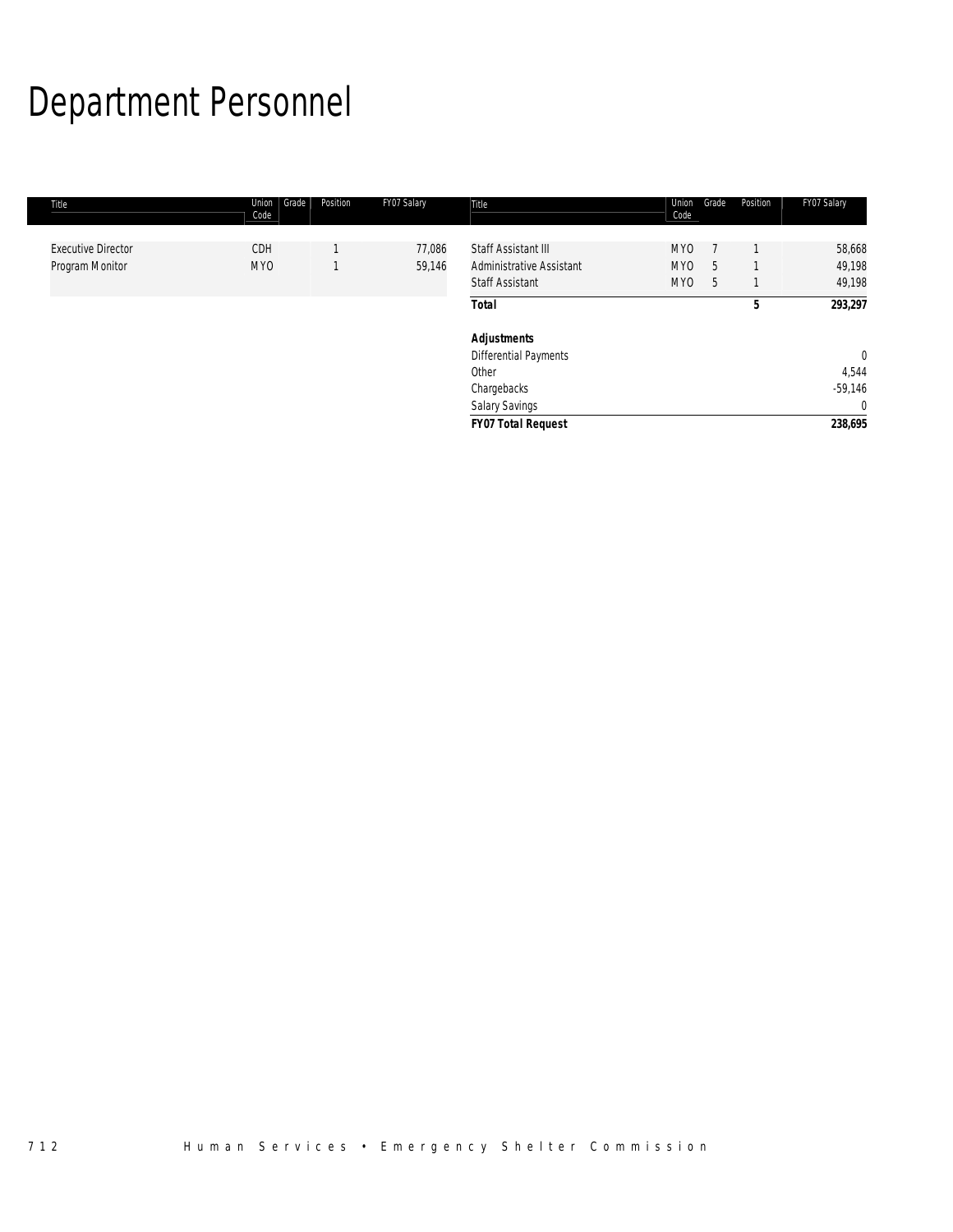## External Funds History

| <b>Personnel Services</b>       |                                                                                                                                                                                                                                                                                                          | FY04 Expenditure                                                                                                                       | FY05 Expenditure                                                                          | FY06 Appropriation                                                                                                              | FY07 Adopted                                                                                                                                                         | Inc/Dec 06 vs 07                                                                                                                                               |
|---------------------------------|----------------------------------------------------------------------------------------------------------------------------------------------------------------------------------------------------------------------------------------------------------------------------------------------------------|----------------------------------------------------------------------------------------------------------------------------------------|-------------------------------------------------------------------------------------------|---------------------------------------------------------------------------------------------------------------------------------|----------------------------------------------------------------------------------------------------------------------------------------------------------------------|----------------------------------------------------------------------------------------------------------------------------------------------------------------|
|                                 | 51000 Permanent Employees<br>51100 Emergency Employees<br>51200 Overtime<br>51400 Health Insurance<br>51500 Pension & Annunity<br>51600 Unemployment Compensation<br>51700 Workers' Compensation<br>51800 Indirect Costs<br>51900 Medicare<br><b>Total Personnel Services</b>                            | $\theta$<br>$\overline{0}$<br>$\overline{0}$<br>0<br>$\Omega$<br>$\mathbf{0}$<br>$\overline{0}$<br>$\overline{0}$<br>0<br>$\mathbf{0}$ | $\mathbf 0$<br>$\mathbf{0}$<br>0<br>0<br>$\Omega$<br>0<br>0<br>0<br>$\Omega$<br>0         | 0<br>$\boldsymbol{0}$<br>$\mathbf 0$<br>$\overline{0}$<br>$\overline{0}$<br>0<br>$\boldsymbol{0}$<br>$\overline{0}$<br>0<br>0   | $\mathbf 0$<br>$\overline{0}$<br>$\overline{0}$<br>$\overline{0}$<br>$\overline{0}$<br>$\overline{0}$<br>$\mathbf 0$<br>$\overline{0}$<br>$\overline{0}$<br>$\bf{0}$ | $\mathbf{0}$<br>$\mathbf{0}$<br>$\overline{0}$<br>$\overline{0}$<br>$\overline{0}$<br>$\overline{0}$<br>$\overline{0}$<br>$\Omega$<br>$\left($<br>$\mathbf{0}$ |
| <b>Contractual Services</b>     |                                                                                                                                                                                                                                                                                                          | FY04 Expenditure                                                                                                                       | FY05 Expenditure                                                                          | FY06 Appropriation                                                                                                              | FY07 Adopted                                                                                                                                                         | Inc/Dec 06 vs 07                                                                                                                                               |
|                                 | 52100 Communications<br>52200 Utilities<br>52300 Water & Sewer<br>52400 Snow Removal<br>52500 Garbage/Waste Removal<br>52600 Repairs Buildings & Structures<br>52700 Repairs & Service of Equipment<br>52800 Transportation of Persons<br>52900 Contracted Services<br><b>Total Contractual Services</b> | $\mathbf 0$<br>$\mathbf 0$<br>0<br>$\Omega$<br>$\mathbf{0}$<br>$\Omega$<br>$\overline{0}$<br>$\overline{0}$<br>5,205<br>5,205          | $\mathbf{0}$<br>$\mathbf 0$<br>0<br>$\Omega$<br>0<br>0<br>0<br>$\Omega$<br>4,500<br>4,500 | $\boldsymbol{0}$<br>$\mathbf 0$<br>0<br>$\overline{0}$<br>0<br>$\mathbf{0}$<br>$\mathbf{0}$<br>$\overline{0}$<br>4,500<br>4,500 | $\mathbf 0$<br>$\mathbf 0$<br>0<br>$\overline{0}$<br>$\overline{0}$<br>$\overline{0}$<br>$\overline{0}$<br>$\theta$<br>4,500<br>4,500                                | $\mathbf{0}$<br>$\mathbf{0}$<br>$\mathbf 0$<br>$\mathbf 0$<br>$\mathbf 0$<br>$\mathbf 0$<br>$\Omega$<br>$\mathbf 0$<br>$\mathbf{0}$<br>$\mathbf{0}$            |
| <b>Supplies &amp; Materials</b> |                                                                                                                                                                                                                                                                                                          | FY04 Expenditure                                                                                                                       | FY05 Expenditure                                                                          | FY06 Appropriation                                                                                                              | FY07 Adopted                                                                                                                                                         | Inc/Dec 06 vs 07                                                                                                                                               |
|                                 | 53000 Auto Energy Supplies<br>53200 Food Supplies<br>53400 Custodial Supplies<br>53500 Med, Dental, & Hosp Supply<br>53600 Office Supplies and Materials<br>53900 Misc Supplies & Materials<br><b>Total Supplies &amp; Materials</b>                                                                     | $\mathbf 0$<br>$\overline{0}$<br>$\Omega$<br>$\mathbf{0}$<br>$\mathbf 0$<br>6,101<br>6,101                                             | $\mathbf 0$<br>$\mathbf{0}$<br>$\Omega$<br>0<br>$\Omega$<br>6,298<br>6,298                | $\boldsymbol{0}$<br>$\mathbf 0$<br>$\overline{0}$<br>$\mathbf 0$<br>$\mathbf{0}$<br>6,298<br>6,298                              | $\mathbf 0$<br>$\overline{0}$<br>$\overline{0}$<br>$\overline{0}$<br>0<br>6,375<br>6,375                                                                             | $\mathbf 0$<br>$\mathbf{0}$<br>$\mathbf{0}$<br>$\overline{0}$<br>$\theta$<br>77<br>77                                                                          |
| <b>Current Chgs &amp; Oblig</b> |                                                                                                                                                                                                                                                                                                          | FY04 Expenditure                                                                                                                       | FY05 Expenditure                                                                          | FY06 Appropriation                                                                                                              | FY07 Adopted                                                                                                                                                         | Inc/Dec 06 vs 07                                                                                                                                               |
|                                 | 54300 Workers' Comp Medical<br>54400 Legal Liabilities<br>54600 Current Charges H&I<br>54900 Other Current Charges<br>Total Current Chgs & Oblig                                                                                                                                                         | $\mathbf 0$<br>$\mathbf{0}$<br>$\mathbf 0$<br>$\mathbf{0}$<br>$\mathbf{0}$                                                             | $\mathbf 0$<br>$\mathbf{0}$<br>0<br>0<br>0                                                | $\mathbf 0$<br>$\mathbf 0$<br>$\boldsymbol{0}$<br>0<br>0                                                                        | 0<br>$\mathbf 0$<br>$\mathbf 0$<br>$\overline{0}$<br>0                                                                                                               | $\mathbf{0}$<br>$\mathbf{0}$<br>$\mathbf 0$<br>$\overline{0}$<br>$\mathbf 0$                                                                                   |
| Equipment                       |                                                                                                                                                                                                                                                                                                          | FY04 Expenditure                                                                                                                       | FY05 Expenditure                                                                          | FY06 Appropriation                                                                                                              | FY07 Adopted                                                                                                                                                         | Inc/Dec 06 vs 07                                                                                                                                               |
|                                 | 55000 Automotive Equipment<br>55400 Lease/Purchase<br>55600 Office Furniture & Equipment<br>55900 Misc Equipment<br><b>Total Equipment</b>                                                                                                                                                               | $\mathbf{0}$<br>$\mathbf 0$<br>0<br>$\mathbf{0}$<br>$\bf{0}$                                                                           | 0<br>$\mathbf 0$<br>0<br>0<br>0                                                           | 0<br>$\boldsymbol{0}$<br>0<br>0<br>0                                                                                            | 0<br>$\boldsymbol{0}$<br>$\mathbf 0$<br>$\mathbf 0$<br>$\bf{0}$                                                                                                      | $\Omega$<br>$\mathbf 0$<br>$\Omega$<br>$\mathbf{0}$                                                                                                            |
| <b>Other</b>                    |                                                                                                                                                                                                                                                                                                          | FY04 Expenditure                                                                                                                       | FY05 Expenditure                                                                          | FY06 Appropriation                                                                                                              | FY07 Adopted                                                                                                                                                         | Inc/Dec 06 vs 07                                                                                                                                               |
|                                 | 56200 Special Appropriation<br>57200 Structures & Improvements<br>58000 Land & Non-Structure<br><b>Total Other</b>                                                                                                                                                                                       | $\theta$<br>$\overline{0}$<br>$\overline{0}$<br>$\mathbf{0}$                                                                           | $\boldsymbol{0}$<br>$\mathbf 0$<br>0<br>0                                                 | $\boldsymbol{0}$<br>$\mathbf 0$<br>0<br>0                                                                                       | $\mathbf 0$<br>$\mathbf 0$<br>$\overline{0}$<br>0                                                                                                                    | $\mathbf 0$<br>$\mathbf 0$<br>$\theta$<br>$\bf{0}$                                                                                                             |
|                                 | <b>Grand Total</b>                                                                                                                                                                                                                                                                                       | 11,306                                                                                                                                 | 10,798                                                                                    | 10,798                                                                                                                          | 10,875                                                                                                                                                               | 77                                                                                                                                                             |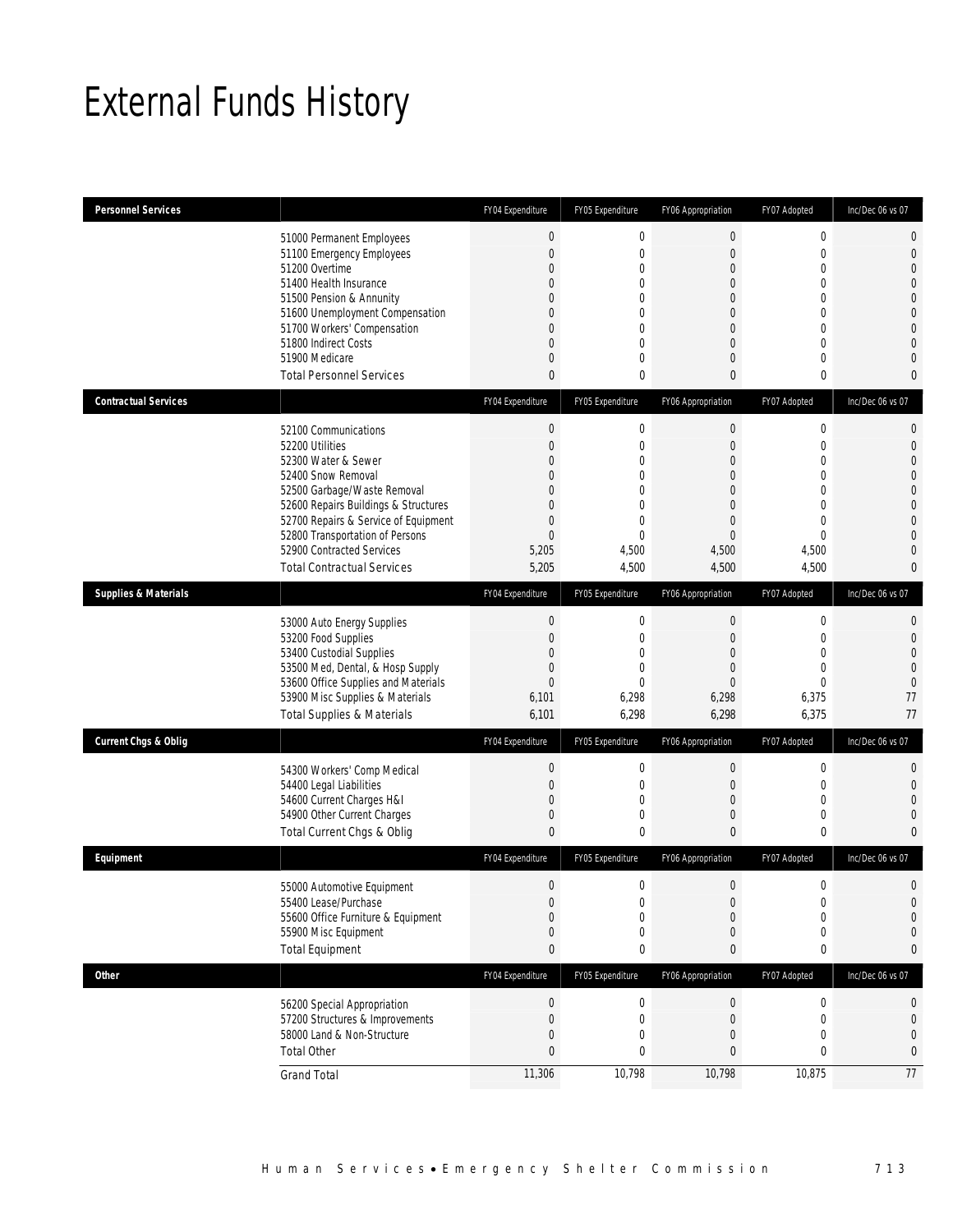## Program 1. Emergency Shelter Commission

## *James Greene, Manager Organization: 406100*

## *Program Description*

The Emergency Shelter Commission works to ensure that all homeless persons in Boston have access to shelter by conducting an annual homeless census and monitoring homeless shelter capacity. The program works with other City departments and the Mayor's Homeless Planning Committee to provide financial assistance and coordinate the efforts of various service providers. The Commission also conducts research on issues related to homelessness.

- To issue annual reports on the number of Boston residents in need of shelter and food assistance and to use this information to direct policy and funding decisions.
- To provide food assistance to families and individuals in Boston who are at-risk of hunger.
- To secure funding for programs that assist homeless persons in moving along the continuum of care and into permanent housing.
- To provide information and referral to individuals and families in need of shelter, food or housing assistance.

| <b>Program Outcomes</b>            |                                                                                                                | Actual '04              | Actual '05              | Projected '06           | <b>PLOS '07</b>         |
|------------------------------------|----------------------------------------------------------------------------------------------------------------|-------------------------|-------------------------|-------------------------|-------------------------|
|                                    | Homeless population census<br>Meals served through Can Share and other<br>Hunger Grant programs                | 6.113<br>273.853        | 5.819<br>365,223        | 6.365<br>413.856        | 6,365<br>400,000        |
|                                    | Dollar resources secured (McKinney Funding)<br>Individuals and families receiving information<br>and referrals | \$16.3M<br>1.853        | \$19.1M<br>2.131        | \$18.9M<br>2.861        | \$19.1M<br>2,350        |
| <b>Selected Service Indicators</b> |                                                                                                                | Actual '04              | Actual '05              | Approp '06              | Budget '07              |
|                                    | Quota<br>Personnel Services<br>Non Personnel                                                                   | 5<br>196.887<br>303,016 | 5<br>206.890<br>323,823 | 5<br>238,223<br>297,225 | 5<br>238,695<br>297,225 |
|                                    | <b>Total</b>                                                                                                   | 499,903                 | 530.713                 | 535,448                 | 535,920                 |
|                                    | Pounds of food collected                                                                                       | 356,008                 | 474,790                 | 538,018                 | 538,018                 |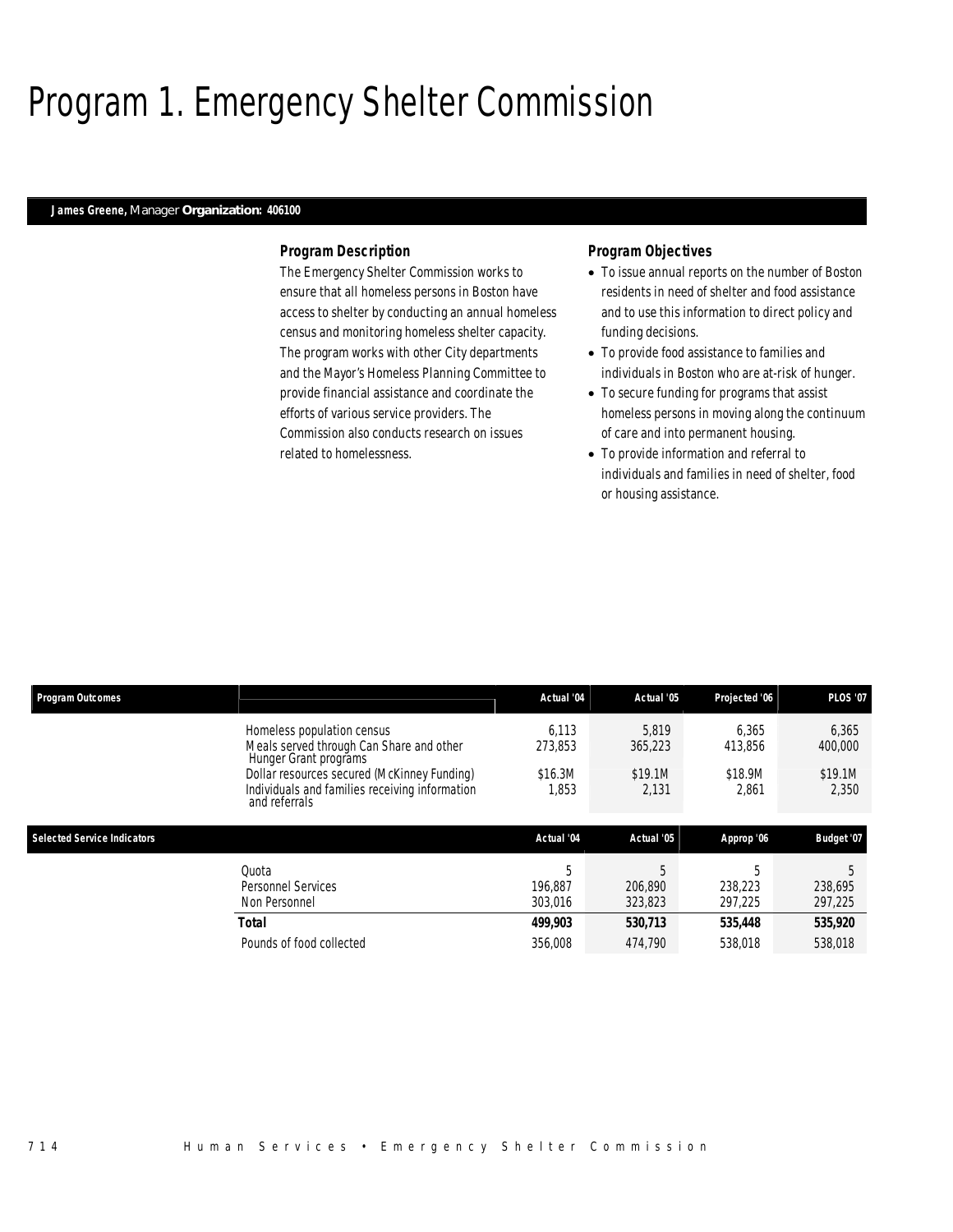## External Funds Projects

## *Project Bread*

## *Project Mission*

The Project Bread grant funds a portion of the expenses related to the City's Can Share Food Drive.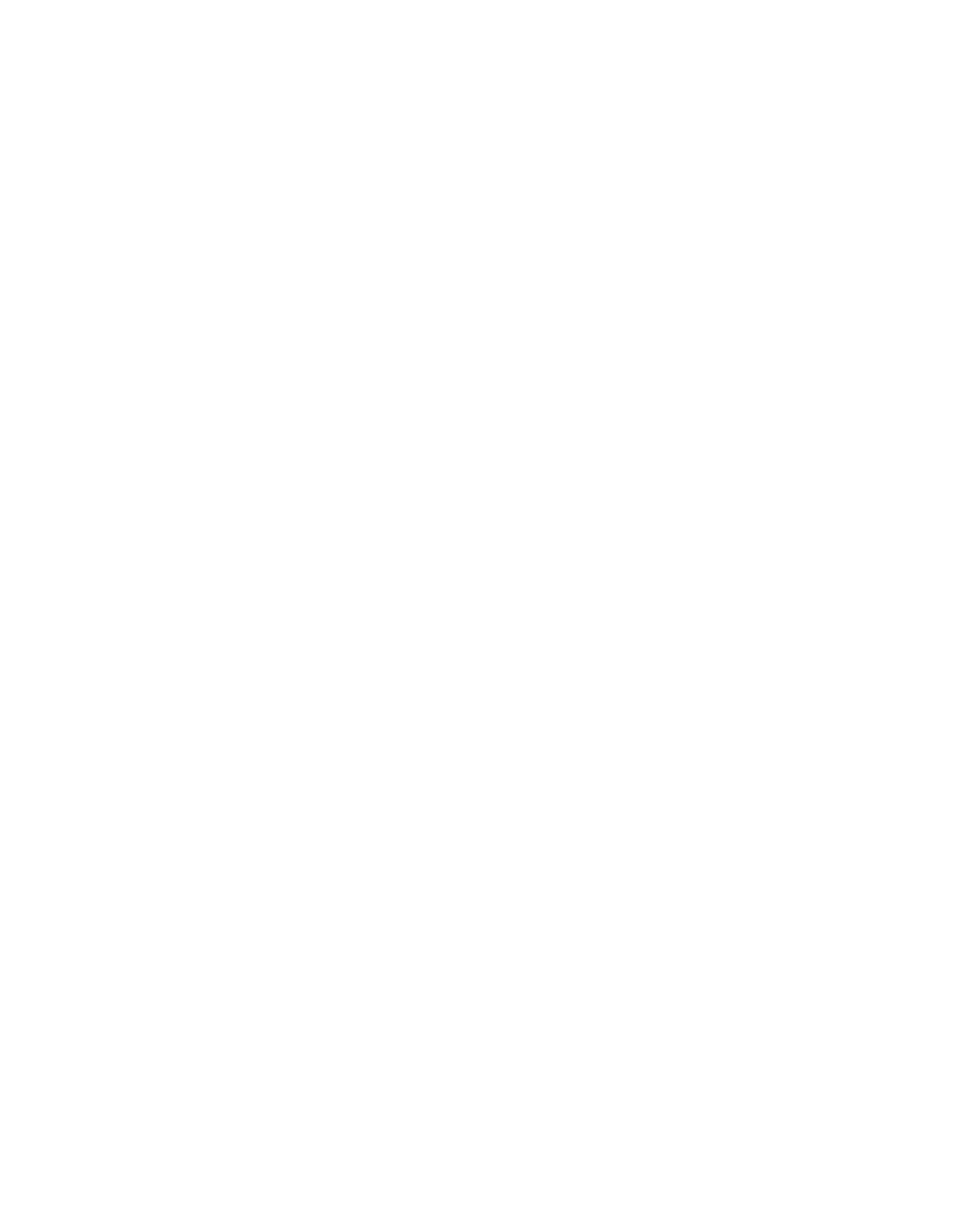## Veterans' Services Department Operating Budget

## *Eugene J. Vaillancourt, Commissioner Appropriation: 741*

## *Department Mission*

The mission of the Veterans' Services Department is to provide financial and medical assistance to veterans and their dependents residing in Boston (those eligible under MGL C115 and CMR 108); participate in payment of burial expenses for indigent veterans under prescribed regulations; assist all veterans in obtaining benefits (federal, state, or local) to which they may be entitled; oversee the decoration of all veterans graves (mostly in Boston, but some elsewhere) on Memorial Day; and carry out commemorative and recording activities related to Boston veterans.

### *FY07 Performance Objectives*

- To determine eligibility for financial or medical aid to Boston veterans or their dependents.
- To maintain hero squares to highest possible standards.
- To ensure that veterans' graves are decorated.

| <b>Operating Budget</b>            | Program Name       | <b>Total Actual '04</b> | Total Actual '05 | Total Approp '06 | <b>Total Budget '07</b> |
|------------------------------------|--------------------|-------------------------|------------------|------------------|-------------------------|
|                                    | Veterans' Services | 3,168,192               | 3.359.843        | 3.390.877        | 3,783,376               |
|                                    | Total              | 3,168,192               | 3,359,843        | 3,390,877        | 3,783,376               |
|                                    |                    |                         |                  |                  |                         |
|                                    |                    |                         |                  |                  |                         |
| <b>Selected Service Indicators</b> |                    | Actual '04              | Actual '05       | Approp '06       | Budget '07              |
|                                    | Personnel Services | 798.519                 | 741.608          | 823.739          | 856,708                 |
|                                    | Non Personnel      | 2,369,673               | 2,618,235        | 2,567,138        | 2,926,668               |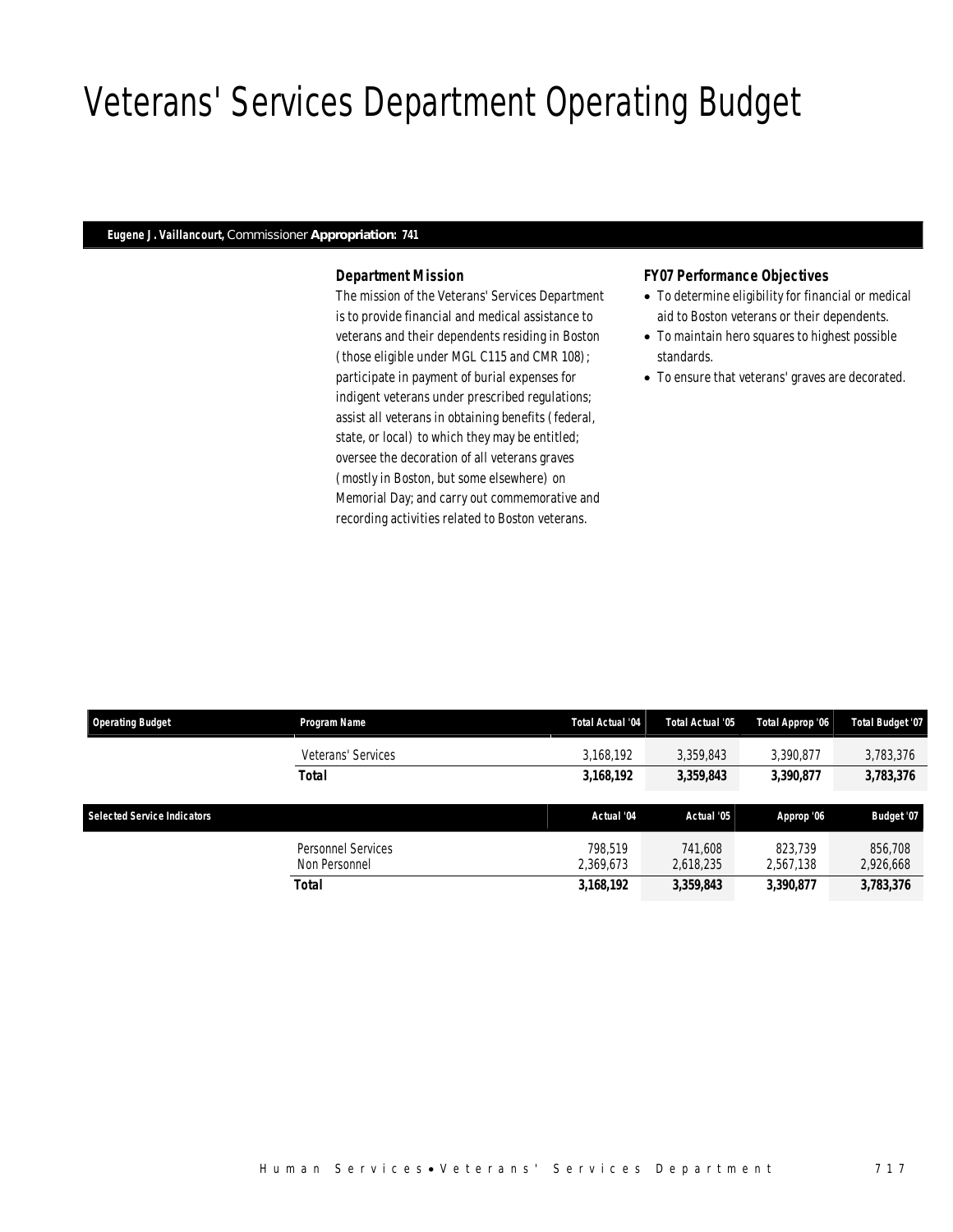## Veterans' Services Department Operating Budget



## *Authorizing Statutes*

- Enabling Legislation, Ord. 1954, c. 2, s. 66.
- Veterans' Benefits, MGLA c. 115, as amended.
- Appropriation for Grave Decoration, MGLA c. 115, s. 9.

## *Description of Services*

The Veterans' Services Department represents Boston veterans' interests before the Massachusetts legislature and veterans' organizations. It also coordinates with state and local agencies to identify and assist veterans in need of financial, medical, or support services. The Department also makes referrals to veterans concerned with various issues such as Agent Orange and Post-Traumatic Stress Disorder. The Department assists veterans with financial supplements and pays medical bills for eligible veterans and their dependents. In addition, the Department oversees the provision of burial plots for veterans, maintains military records of deceased veterans, and decorates veterans' graves and hero squares on appropriate holidays.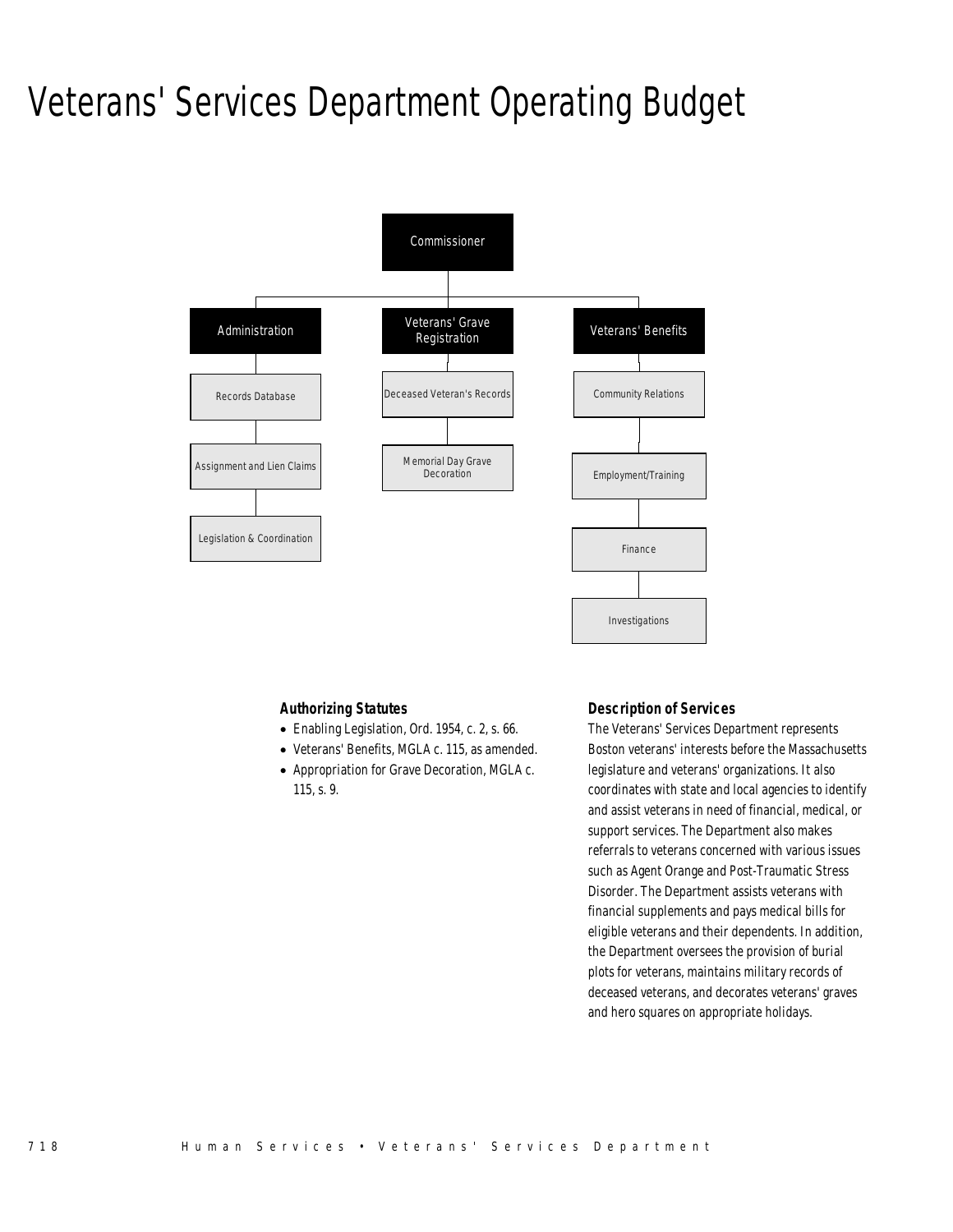## Department History

| <b>Personnel Services</b>       |                                                                                                                                                                                                                                                                                                          | FY04 Expenditure                                                                                                  | FY05 Expenditure                                                                                           | FY06 Appropriation                                                                                                                 | FY07 Adopted                                                                                                            | Inc/Dec 06 vs 07                                                                                                                          |
|---------------------------------|----------------------------------------------------------------------------------------------------------------------------------------------------------------------------------------------------------------------------------------------------------------------------------------------------------|-------------------------------------------------------------------------------------------------------------------|------------------------------------------------------------------------------------------------------------|------------------------------------------------------------------------------------------------------------------------------------|-------------------------------------------------------------------------------------------------------------------------|-------------------------------------------------------------------------------------------------------------------------------------------|
|                                 | 51000 Permanent Employees<br>51100 Emergency Employees<br>51200 Overtime<br>51600 Unemployment Compensation<br>51700 Workers' Compensation<br><b>Total Personnel Services</b>                                                                                                                            | 769,590<br>28,929<br>$\mathbf 0$<br>$\mathbf{0}$<br>$\theta$<br>798,519                                           | 711,768<br>29,840<br>0<br>$\mathbf 0$<br>$\theta$<br>741,608                                               | 794,431<br>29,308<br>0<br>$\mathbf{0}$<br>$\Omega$<br>823,739                                                                      | 821,008<br>35,700<br>0<br>$\mathbf 0$<br>$\Omega$<br>856,708                                                            | 26,577<br>6,392<br>$\mathbf{0}$<br>$\overline{0}$<br>$\Omega$<br>32,969                                                                   |
| <b>Contractual Services</b>     |                                                                                                                                                                                                                                                                                                          | FY04 Expenditure                                                                                                  | FY05 Expenditure                                                                                           | FY06 Appropriation                                                                                                                 | FY07 Adopted                                                                                                            | Inc/Dec 06 vs 07                                                                                                                          |
|                                 | 52100 Communications<br>52200 Utilities<br>52300 Water & Sewer<br>52400 Snow Removal<br>52500 Garbage/Waste Removal<br>52600 Repairs Buildings & Structures<br>52700 Repairs & Service of Equipment<br>52800 Transportation of Persons<br>52900 Contracted Services<br><b>Total Contractual Services</b> | 14,692<br>$\theta$<br>$\mathbf{0}$<br>$\theta$<br>$\theta$<br>$\mathbf{0}$<br>4,367<br>5,153<br>96,927<br>121,139 | 15,080<br>0<br>$\overline{0}$<br>0<br>$\Omega$<br>$\theta$<br>4,092<br>5,789<br>99,134<br>124,095          | 16,266<br>$\overline{0}$<br>$\mathbf{0}$<br>$\mathbf{0}$<br>$\overline{0}$<br>$\mathbf{0}$<br>3,000<br>6,797<br>103,000<br>129,063 | 16,061<br>$\mathbf 0$<br>$\mathbf 0$<br>$\mathbf 0$<br>$\mathbf 0$<br>$\mathbf 0$<br>4,100<br>9,940<br>63,380<br>93,481 | $-205$<br>$\mathbf 0$<br>$\overline{0}$<br>$\overline{0}$<br>$\overline{0}$<br>$\overline{0}$<br>1,100<br>3,143<br>$-39,620$<br>$-35,582$ |
| <b>Supplies &amp; Materials</b> |                                                                                                                                                                                                                                                                                                          | FY04 Expenditure                                                                                                  | FY05 Expenditure                                                                                           | FY06 Appropriation                                                                                                                 | FY07 Adopted                                                                                                            | Inc/Dec 06 vs 07                                                                                                                          |
|                                 | 53000 Auto Energy Supplies<br>53200 Food Supplies<br>53400 Custodial Supplies<br>53500 Med, Dental, & Hosp Supply<br>53600 Office Supplies and Materials<br>53800 Educational Supplies & Mat<br>53900 Misc Supplies & Materials<br><b>Total Supplies &amp; Materials</b>                                 | $\mathbf 0$<br>$\mathbf{0}$<br>$\mathbf{0}$<br>$\theta$<br>5,245<br>$\mathbf{0}$<br>15,267<br>20,512              | $\boldsymbol{0}$<br>$\mathbf{0}$<br>$\overline{0}$<br>$\mathbf{0}$<br>5,404<br>$\Omega$<br>9,406<br>14,810 | $\boldsymbol{0}$<br>$\mathbf{0}$<br>$\mathbf{0}$<br>$\overline{0}$<br>7,500<br>$\Omega$<br>16,000<br>23,500                        | $\boldsymbol{0}$<br>$\mathbf 0$<br>0<br>0<br>8,125<br>$\Omega$<br>15,736<br>23,861                                      | $\mathbf 0$<br>$\overline{0}$<br>$\overline{0}$<br>$\mathbf 0$<br>625<br>$\mathbf{0}$<br>$-264$<br>361                                    |
| <b>Current Chgs &amp; Oblig</b> |                                                                                                                                                                                                                                                                                                          | FY04 Expenditure                                                                                                  | FY05 Expenditure                                                                                           | FY06 Appropriation                                                                                                                 | FY07 Adopted                                                                                                            | Inc/Dec 06 vs 07                                                                                                                          |
|                                 | 54300 Workers' Comp Medical<br>54400 Legal Liabilities<br>54500 Aid To Veterans<br>54600 Current Charges H&I<br>54900 Other Current Charges<br>Total Current Chgs & Oblig                                                                                                                                | $\boldsymbol{0}$<br>$\overline{0}$<br>2,215,885<br>$\mathbf 0$<br>1,666<br>2,217,551                              | $\mathbf 0$<br>$\mathbf 0$<br>2,473,201<br>0<br>2,105<br>2,475,306                                         | $\mathbf 0$<br>$\boldsymbol{0}$<br>2,407,500<br>$\overline{0}$<br>6,075<br>2,413,575                                               | $\boldsymbol{0}$<br>$\mathbf 0$<br>2,800,000<br>$\mathbf 0$<br>5,546<br>2,805,546                                       | $\mathbf{0}$<br>$\mathbf{0}$<br>392,500<br>$\Omega$<br>$-529$<br>391,971                                                                  |
| Equipment                       |                                                                                                                                                                                                                                                                                                          | FY04 Expenditure                                                                                                  | FY05 Expenditure                                                                                           | FY06 Appropriation                                                                                                                 | FY07 Adopted                                                                                                            | Inc/Dec 06 vs 07                                                                                                                          |
|                                 | 55000 Automotive Equipment<br>55400 Lease/Purchase<br>55600 Office Furniture & Equipment<br>55900 Misc Equipment<br><b>Total Equipment</b>                                                                                                                                                               | $\boldsymbol{0}$<br>$\boldsymbol{0}$<br>$\Omega$<br>10,472<br>10,472                                              | $\mathbf 0$<br>0<br>$\Omega$<br>4,023<br>4,023                                                             | $\boldsymbol{0}$<br>$\boldsymbol{0}$<br>$\Omega$<br>1,000<br>1,000                                                                 | $\boldsymbol{0}$<br>$\mathbf 0$<br>0<br>3,780<br>3,780                                                                  | 0<br>$\overline{0}$<br>$\Omega$<br>2,780<br>2,780                                                                                         |
| Other                           |                                                                                                                                                                                                                                                                                                          | FY04 Expenditure                                                                                                  | FY05 Expenditure                                                                                           | FY06 Appropriation                                                                                                                 | FY07 Adopted                                                                                                            | Inc/Dec 06 vs 07                                                                                                                          |
|                                 | 56200 Special Appropriation<br>57200 Structures & Improvements<br>58000 Land & Non-Structure<br><b>Total Other</b>                                                                                                                                                                                       | $\boldsymbol{0}$<br>$\mathbf 0$<br>$\mathbf 0$<br>$\pmb{0}$                                                       | $\boldsymbol{0}$<br>0<br>0<br>0                                                                            | $\boldsymbol{0}$<br>0<br>0<br>0                                                                                                    | $\boldsymbol{0}$<br>0<br>0<br>0                                                                                         | 0<br>0<br>$\mathbf{0}$<br>0                                                                                                               |
|                                 | <b>Grand Total</b>                                                                                                                                                                                                                                                                                       | 3,168,193                                                                                                         | 3,359,842                                                                                                  | 3,390,877                                                                                                                          | 3,783,376                                                                                                               | 392,499                                                                                                                                   |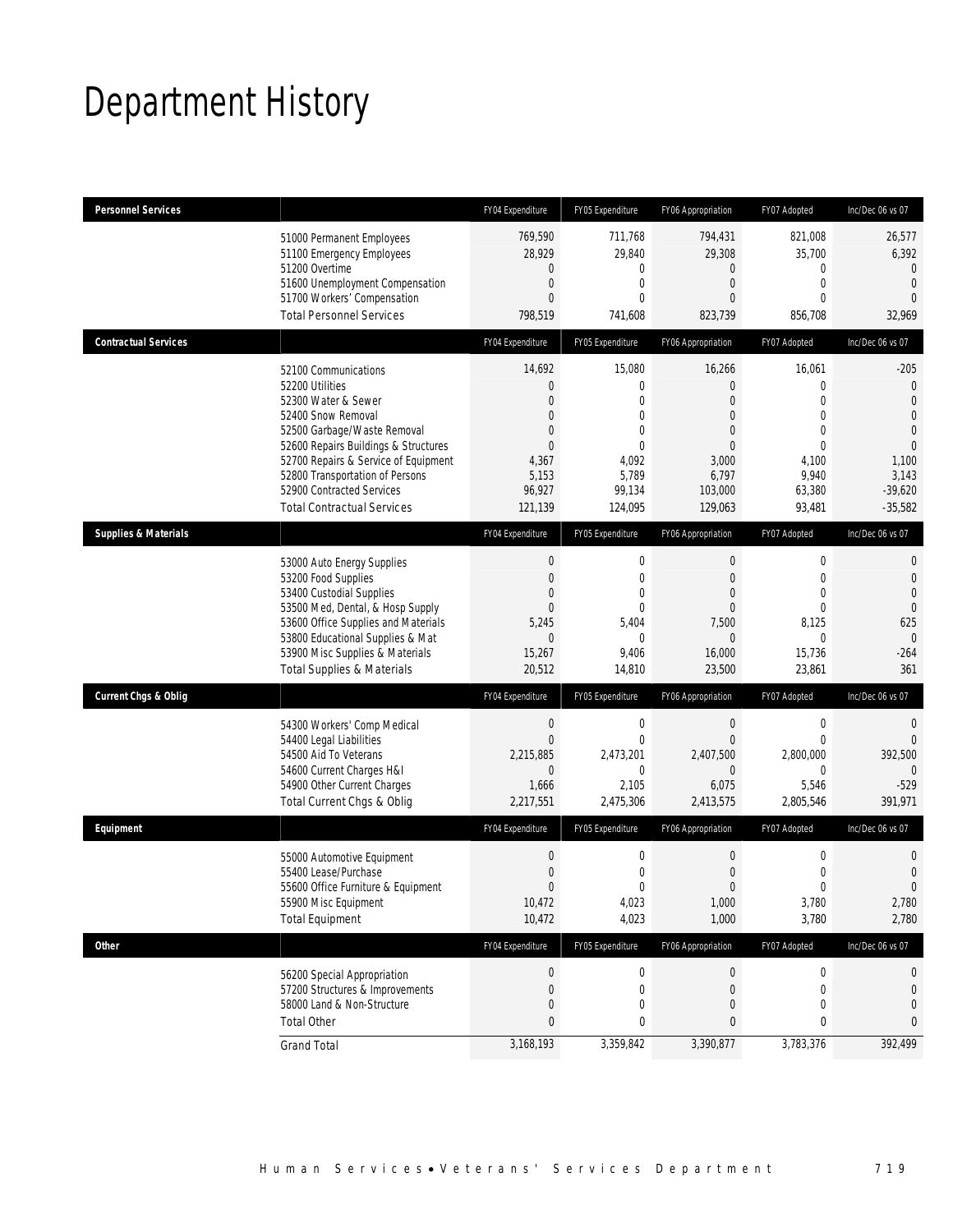# Department Personnel

| Title                                 | Union<br>Code   | Grade | Position | FY07 Salary | Title                        | Union<br>Code   | Grade | Position | FY07 Salary |
|---------------------------------------|-----------------|-------|----------|-------------|------------------------------|-----------------|-------|----------|-------------|
|                                       |                 |       |          |             |                              |                 |       |          |             |
| Commissioner                          | CDH             |       |          | 70,191      | Social Service Tech          | SU4             | 12    |          | 33,497      |
| <b>Burial Agent</b>                   | SU <sub>4</sub> | 17    |          | 43,534      | Pr Admin Asst                | SE <sub>1</sub> | 9     |          | 83,941      |
| <b>Community Relations Specialist</b> | SU <sub>4</sub> | 17    |          | 59,604      | Prin Admin Asst              | SE <sub>1</sub> | 6     |          | 65,044      |
| Admin Assistant                       | SU <sub>4</sub> | 15    |          | 50,949      | Senior Admin Analyst         | SE <sub>1</sub> | 6     |          | 65,044      |
| <b>Executive Secretary</b>            | SU4             | 15    |          | 44,253      | Deputy Commissioner Veterans | SE <sub>1</sub> | 5     |          | 59,675      |
| Head Admin Clerk                      | SU <sub>4</sub> | 14    | 2        | 88,979      | <b>Executive Secrertary</b>  | SE <sub>1</sub> | 5     |          | 59,675      |
| Veterans Services Supervisor          | SU <sub>4</sub> | 13    | 2        | 70,306      | Admin Asst                   | SE <sub>1</sub> | 4     |          | 54,306      |
|                                       |                 |       |          |             | <b>Total</b>                 |                 |       | 16       | 848,999     |
|                                       |                 |       |          |             | Adjustments                  |                 |       |          |             |
|                                       |                 |       |          |             | <b>Differential Payments</b> |                 |       |          | $\mathbf 0$ |
|                                       |                 |       |          |             | Other                        |                 |       |          | 12,000      |
|                                       |                 |       |          |             | Chargebacks                  |                 |       |          | 0           |
|                                       |                 |       |          |             | <b>Salary Savings</b>        |                 |       |          | $-39,991$   |

| <b>FY07 Total Request</b> | 821.008   |
|---------------------------|-----------|
| <b>Salary Savings</b>     | $-39.991$ |
| Chargebacks               |           |
| vuvi                      | L.000     |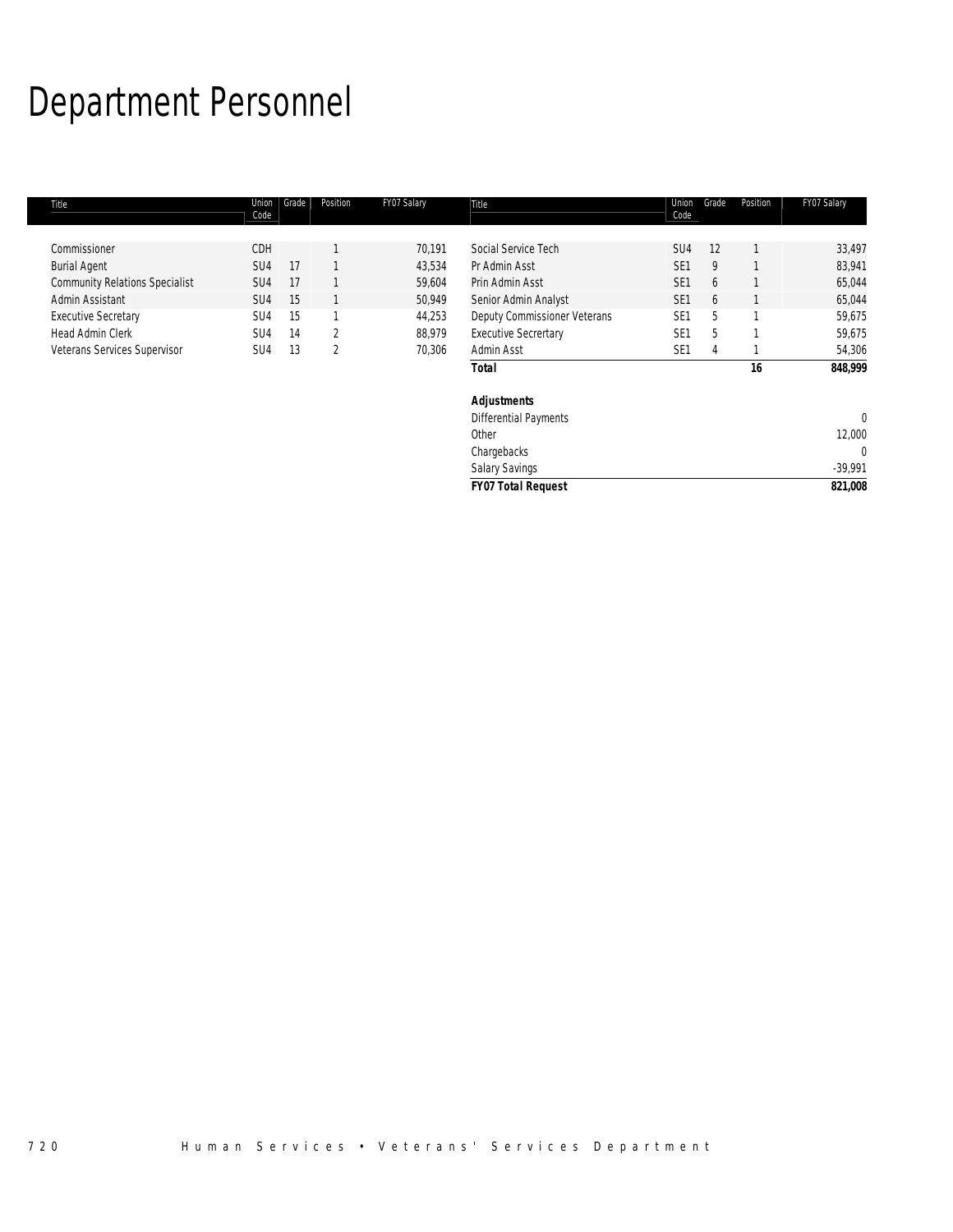## Program 1. Veterans' Services

## *Eugene J. Vaillancourt, Manager Organization: 741100*

## *Program Description*

The Veterans' Services Program explores all legal avenues to provide needy veterans and their dependents with assistance in obtaining benefits to which they are entitled. It provides emergency cash assistance to homeless or about-to-be displaced eligible veterans and their dependents. It also provides assistance to indigent veterans through financial supplements and medical benefits, and offers employment, housing, and other referral services. In addition, the program maintains a leadership position within the Massachusetts Veterans' Services Agents Association to improve services to veterans. The program also maintains records of deceased veterans and provides for their appropriate memorialization.

- To determine eligibility for financial or medical aid to Boston veterans or their dependents.
- To maintain hero squares to highest possible standards.
- To ensure that veterans' graves are decorated.

| <b>Program Outcomes</b>            |                                                          | Actual '04 | Actual '05 | Projected '06 | <b>PLOS '07</b>   |
|------------------------------------|----------------------------------------------------------|------------|------------|---------------|-------------------|
|                                    | % of individuals who qualify for and are provided<br>aid | 100%       | 100%       | 100%          | 100%              |
|                                    | % of hero squares decorated                              | 100%       | 100%       | 100%          | 100%              |
|                                    | % of individual graves decorated                         | 76%        | 96%        | 99%           | 88%               |
| <b>Selected Service Indicators</b> |                                                          | Actual '04 | Actual '05 | Approp '06    | <b>Budget '07</b> |
|                                    | Quota                                                    | 16         | 16         | 16            | 16                |
|                                    | Personnel Services                                       | 798,519    | 741,608    | 823,739       | 856,708           |
|                                    | Non Personnel                                            | 2,369,673  | 2,618,235  | 2,567,138     | 2,926,668         |
|                                    | Total                                                    | 3,168,192  | 3,359,843  | 3,390,877     | 3,783,376         |
|                                    | Individuals qualifying for aid                           | 11.898     | 14,648     | 18,216        | 14,300            |
|                                    | Individuals provided with aid                            | 11,898     | 14,648     | 18.216        | 14,300            |
|                                    | Veterans contacted                                       | 83.347     | 80.356     | 60,000        | 60,000            |
|                                    | Total hero squares                                       | 1,220      | 1,230      | 1,234         | 1,234             |
|                                    | Individual graves decorated                              | 59,360     | 59,825     | 60,195        | 55,000            |
|                                    | Burial requests (Mt. Hope, Bourne)                       | 279        | 218        | 160           | 200               |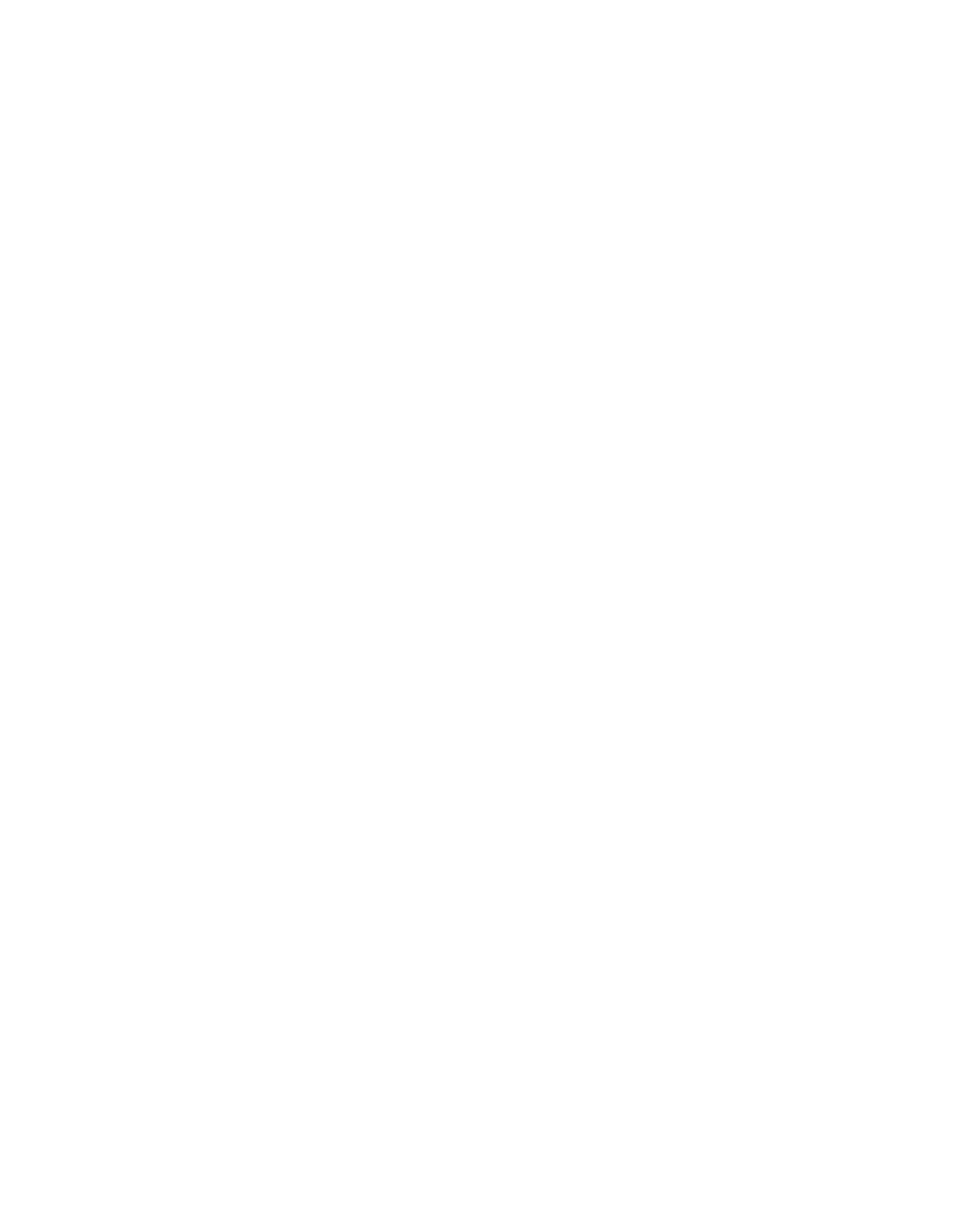## Women's Commission Operating Budget

### *Marie A.Turley, Executive Director Appropriation: 417*

## *Department Mission*

The mission of the Boston Women's Commission is to provide technical assistance, education, outreach, and advocacy on all issues of concern to women in the City of Boston. The Commission emphasizes economic opportunity, child care, youth programs for girls, and health and safety issues.

## *FY07 Performance Objectives*

- To provide technical assistance to constituents and organizations on issues concerning women.
- To advocate for increased attention to public policy initiatives that affect women's equal participation, economic security, family commitments, health, and safety.
- Through advocacy and educational programs, provide opportunities for girls to experience a full range of life options.

| <b>Operating Budget</b>            | Program Name       | Total Actual '04 | Total Actual '05 | Total Approp '06 | <b>Total Budget '07</b> |
|------------------------------------|--------------------|------------------|------------------|------------------|-------------------------|
|                                    | Women's Commission | 139,939          | 146.121          | 150.143          | 150,643                 |
|                                    | <b>Total</b>       | 139,939          | 146,121          | 150,143          | 150,643                 |
|                                    |                    |                  |                  |                  |                         |
|                                    |                    |                  |                  |                  |                         |
| <b>Selected Service Indicators</b> |                    | Actual '04       | Actual '05       | Approp '06       | Budget '07              |
|                                    | Personnel Services | 137.177          | 143,320          | 147.224          | 147.224                 |
|                                    | Non Personnel      | 2.762            | 2,802            | 2.919            | 3,419                   |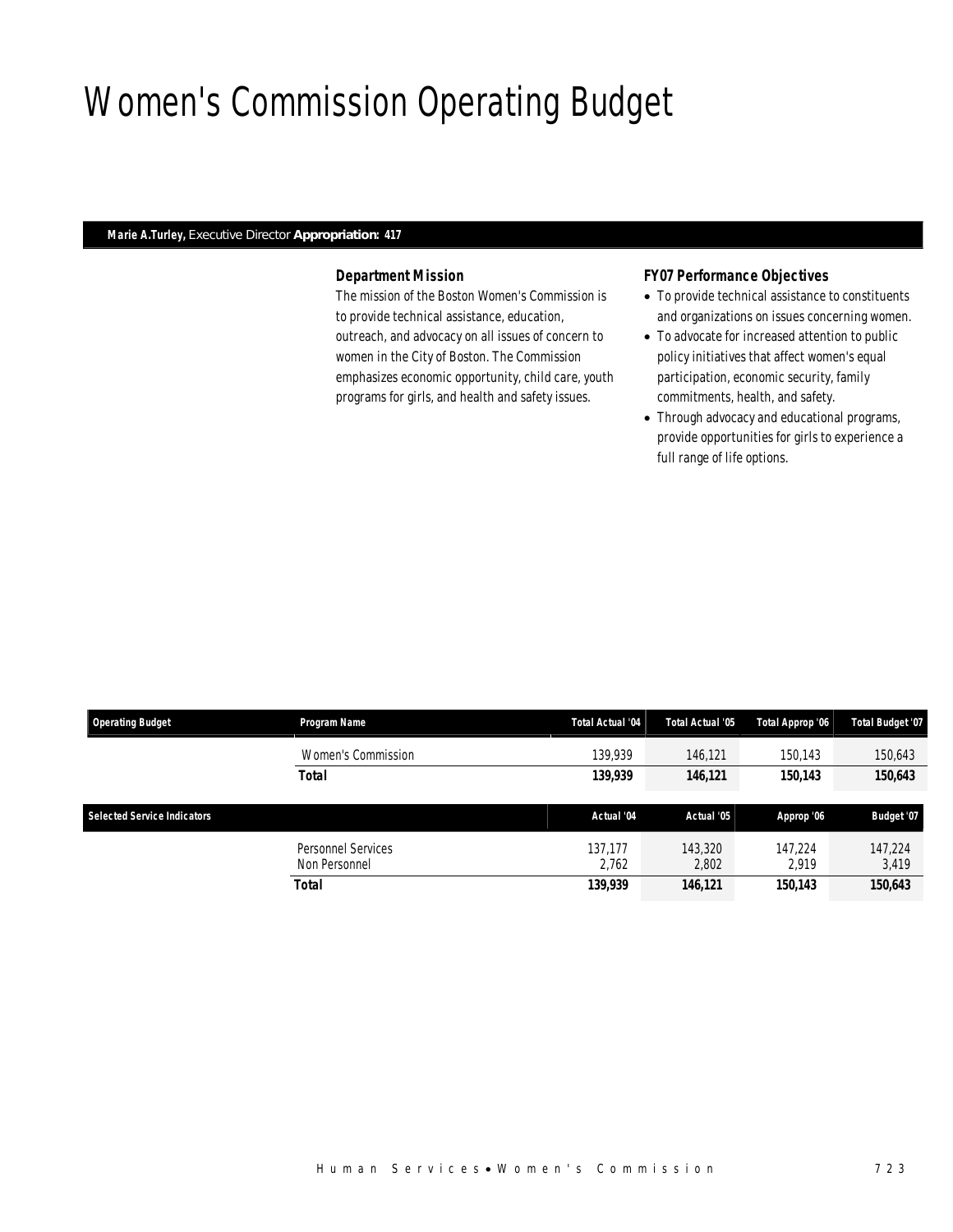# Women's Commission Operating Budget



## *Description of Services*

Services provided by the Women's Commission include outreach to individuals and groups, organizing working groups and task forces, and advocacy through support of legislative initiatives. The Commission collaborates with state and city agencies and non-profit organizations on women's issues.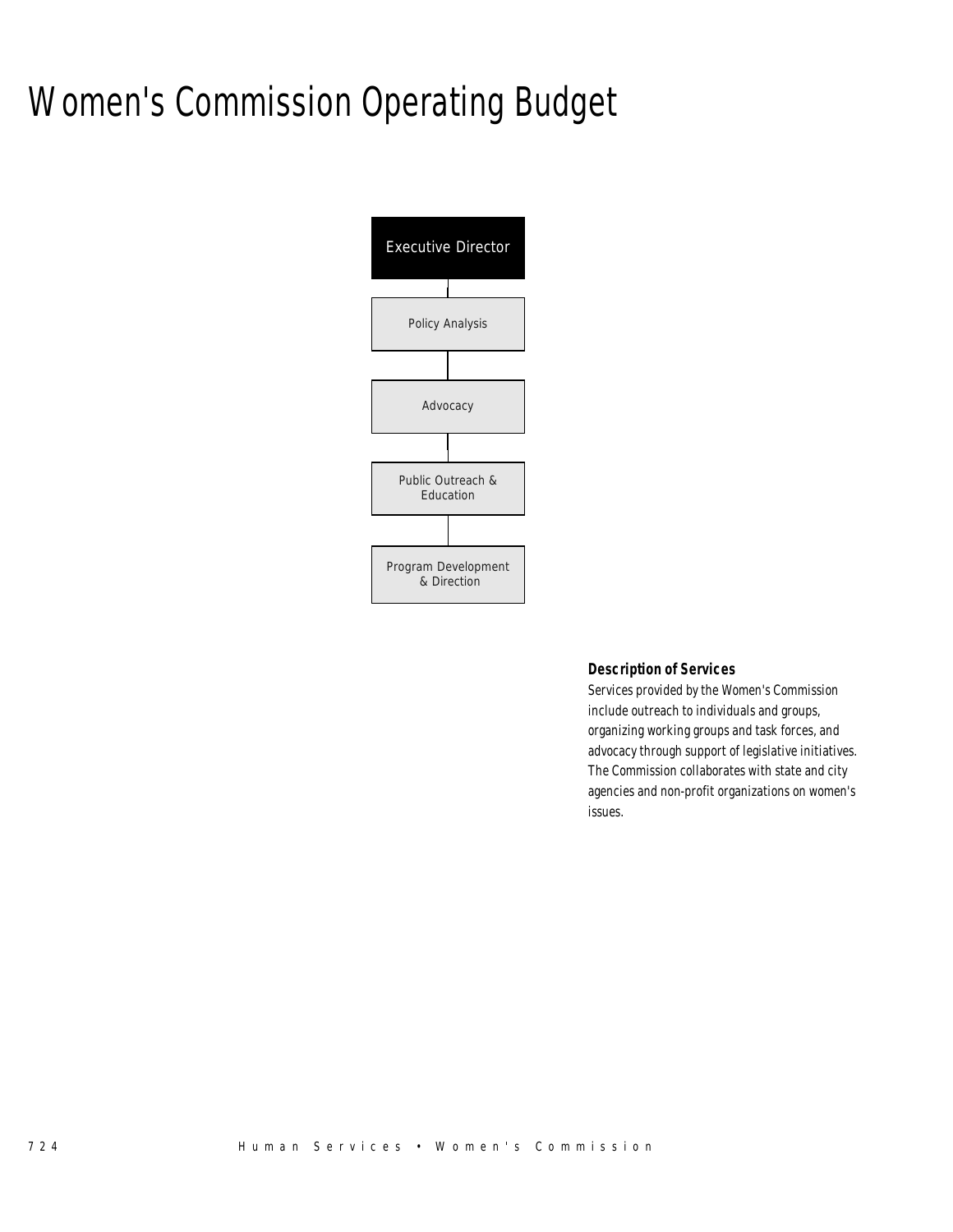## Department History

| <b>Personnel Services</b>       |                                                                          | FY04 Expenditure                 | FY05 Expenditure                | FY06 Appropriation                   | FY07 Adopted                   | Inc/Dec 06 vs 07                     |
|---------------------------------|--------------------------------------------------------------------------|----------------------------------|---------------------------------|--------------------------------------|--------------------------------|--------------------------------------|
|                                 | 51000 Permanent Employees                                                | 137,177                          | 143,320                         | 147,224                              | 147,224                        | 0                                    |
|                                 | 51100 Emergency Employees                                                | $\mathbf{0}$                     | $\mathbf{0}$                    | $\overline{0}$                       | $\mathbf{0}$                   | $\boldsymbol{0}$                     |
|                                 | 51200 Overtime<br>51600 Unemployment Compensation                        | $\mathbf{0}$<br>$\mathbf{0}$     | $\mathbf 0$<br>$\mathbf{0}$     | $\overline{0}$<br>0                  | $\mathbf{0}$<br>$\mathbf{0}$   | $\boldsymbol{0}$<br>$\mathbf 0$      |
|                                 | 51700 Workers' Compensation                                              | $-0$                             | $\Omega$                        | $\Omega$                             | $\theta$                       | $\theta$                             |
|                                 | <b>Total Personnel Services</b>                                          | 137,177                          | 143,320                         | 147,224                              | 147,224                        | $\bf{0}$                             |
| <b>Contractual Services</b>     |                                                                          | FY04 Expenditure                 | FY05 Expenditure                | FY06 Appropriation                   | FY07 Adopted                   | Inc/Dec 06 vs 07                     |
|                                 | 52100 Communications                                                     | 1,752                            | 1,754                           | 1,669                                | 1,769                          | 100                                  |
|                                 | 52200 Utilities                                                          | $\mathbf{0}$                     | $\mathbf 0$                     | $\overline{0}$                       | $\overline{0}$                 | $\mathbf 0$                          |
|                                 | 52300 Water & Sewer                                                      | $\overline{0}$                   | $\mathbf{0}$                    | $\mathbf{0}$                         | $\theta$                       | $\overline{0}$                       |
|                                 | 52400 Snow Removal<br>52500 Garbage/Waste Removal                        | $\mathbf{0}$<br>$\mathbf{0}$     | $\mathbf 0$<br>$\mathbf{0}$     | 0<br>$\mathbf{0}$                    | $\overline{0}$<br>$\mathbf{0}$ | $\boldsymbol{0}$<br>$\boldsymbol{0}$ |
|                                 | 52600 Repairs Buildings & Structures                                     | $\mathbf{0}$                     | $\mathbf 0$                     | $\mathbf 0$                          | $\mathbf{0}$                   | $\boldsymbol{0}$                     |
|                                 | 52700 Repairs & Service of Equipment                                     | 300                              | 500                             | 300                                  | 300                            | $\boldsymbol{0}$                     |
|                                 | 52800 Transportation of Persons                                          | $\mathbf{0}$                     | $\overline{0}$                  | $\theta$                             | $\mathbf{0}$                   | $\theta$                             |
|                                 | 52900 Contracted Services                                                | 322                              | 75                              | 525                                  | 525                            | $\mathbf{0}$                         |
|                                 | <b>Total Contractual Services</b>                                        | 2,374                            | 2,329                           | 2,494                                | 2,594                          | 100                                  |
| <b>Supplies &amp; Materials</b> |                                                                          | FY04 Expenditure                 | FY05 Expenditure                | FY06 Appropriation                   | FY07 Adopted                   | Inc/Dec 06 vs 07                     |
|                                 | 53000 Auto Energy Supplies                                               | $\boldsymbol{0}$                 | $\boldsymbol{0}$                | $\mathbf 0$                          | $\mathbf 0$                    | $\mathbf 0$                          |
|                                 | 53200 Food Supplies                                                      | $\mathbf{0}$                     | 57                              | $\mathbf{0}$                         | 100                            | 100                                  |
|                                 | 53400 Custodial Supplies                                                 | $\mathbf{0}$                     | $\mathbf 0$                     | $\overline{0}$                       | $\mathbf{0}$                   | $\mathbf 0$                          |
|                                 | 53500 Med, Dental, & Hosp Supply                                         | $\mathbf{0}$                     | $\overline{0}$                  | $\mathbf{0}$                         | $\mathbf{0}$                   | $\overline{0}$                       |
|                                 | 53600 Office Supplies and Materials                                      | 388                              | 378<br>$\mathbf 0$              | 425<br>$\theta$                      | 725<br>$\mathbf{0}$            | 300                                  |
|                                 | 53900 Misc Supplies & Materials<br><b>Total Supplies &amp; Materials</b> | $\mathbf{0}$<br>388              | 435                             | 425                                  | 825                            | $\theta$<br>400                      |
|                                 |                                                                          |                                  |                                 |                                      |                                |                                      |
| <b>Current Chgs &amp; Oblig</b> |                                                                          | FY04 Expenditure                 | FY05 Expenditure                | FY06 Appropriation                   | FY07 Adopted                   | Inc/Dec 06 vs 07                     |
|                                 | 54300 Workers' Comp Medical                                              | $\mathbf{0}$                     | $\mathbf 0$                     | $\mathbf 0$                          | $\mathbf 0$                    | $\mathbf{0}$                         |
|                                 | 54400 Legal Liabilities                                                  | $\mathbf{0}$                     | $\mathbf 0$                     | $\mathbf 0$                          | $\mathbf 0$                    | $\mathbf 0$                          |
|                                 | 54600 Current Charges H&I<br>54900 Other Current Charges                 | $\mathbf{0}$<br>$\mathbf{0}$     | $\mathbf 0$<br>37               | $\mathbf 0$<br>$\mathbf 0$           | $\mathbf{0}$<br>$\mathbf{0}$   | $\mathbf 0$<br>$\theta$              |
|                                 | Total Current Chgs & Oblig                                               | $\bf{0}$                         | 37                              | $\mathbf{0}$                         | 0                              | $\mathbf{0}$                         |
|                                 |                                                                          |                                  |                                 |                                      |                                |                                      |
| Equipment                       |                                                                          | FY04 Expenditure                 | FY05 Expenditure                | FY06 Appropriation                   | FY07 Adopted                   | Inc/Dec 06 vs 07                     |
|                                 | 55000 Automotive Equipment                                               | $\mathbf 0$                      | $\boldsymbol{0}$                | $\boldsymbol{0}$                     | $\mathbf 0$                    | $\mathbf 0$                          |
|                                 | 55400 Lease/Purchase                                                     | $\mathbf{0}$                     | $\mathbf 0$                     | $\mathbf 0$                          | $\mathbf 0$                    | $\mathbf 0$                          |
|                                 | 55600 Office Furniture & Equipment<br>55900 Misc Equipment               | $\mathbf{0}$<br>$\mathbf{0}$     | $\mathbf 0$<br>$\overline{0}$   | $\overline{0}$<br>$\overline{0}$     | $\mathbf{0}$<br>0              | $\mathbf 0$<br>$\mathbf 0$           |
|                                 | <b>Total Equipment</b>                                                   | $\pmb{0}$                        | $\pmb{0}$                       | $\boldsymbol{0}$                     | 0                              | $\Omega$                             |
| <b>Other</b>                    |                                                                          | FY04 Expenditure                 | FY05 Expenditure                | FY06 Appropriation                   | FY07 Adopted                   | Inc/Dec 06 vs 07                     |
|                                 |                                                                          |                                  |                                 |                                      |                                |                                      |
|                                 | 56200 Special Appropriation<br>57200 Structures & Improvements           | $\boldsymbol{0}$<br>$\mathbf{0}$ | $\boldsymbol{0}$<br>$\mathbf 0$ | $\boldsymbol{0}$<br>$\boldsymbol{0}$ | $\boldsymbol{0}$               | $\mathbf 0$                          |
|                                 | 58000 Land & Non-Structure                                               | $\mathbf{0}$                     | $\mathbf 0$                     | $\mathbf 0$                          | $\mathbf 0$<br>$\mathbf 0$     | $\bf{0}$<br>0                        |
|                                 | <b>Total Other</b>                                                       | $\mathbf{0}$                     | $\bf{0}$                        | 0                                    | 0                              | 0                                    |
|                                 | <b>Grand Total</b>                                                       | 139,939                          | 146,121                         | 150,143                              | 150,643                        | 500                                  |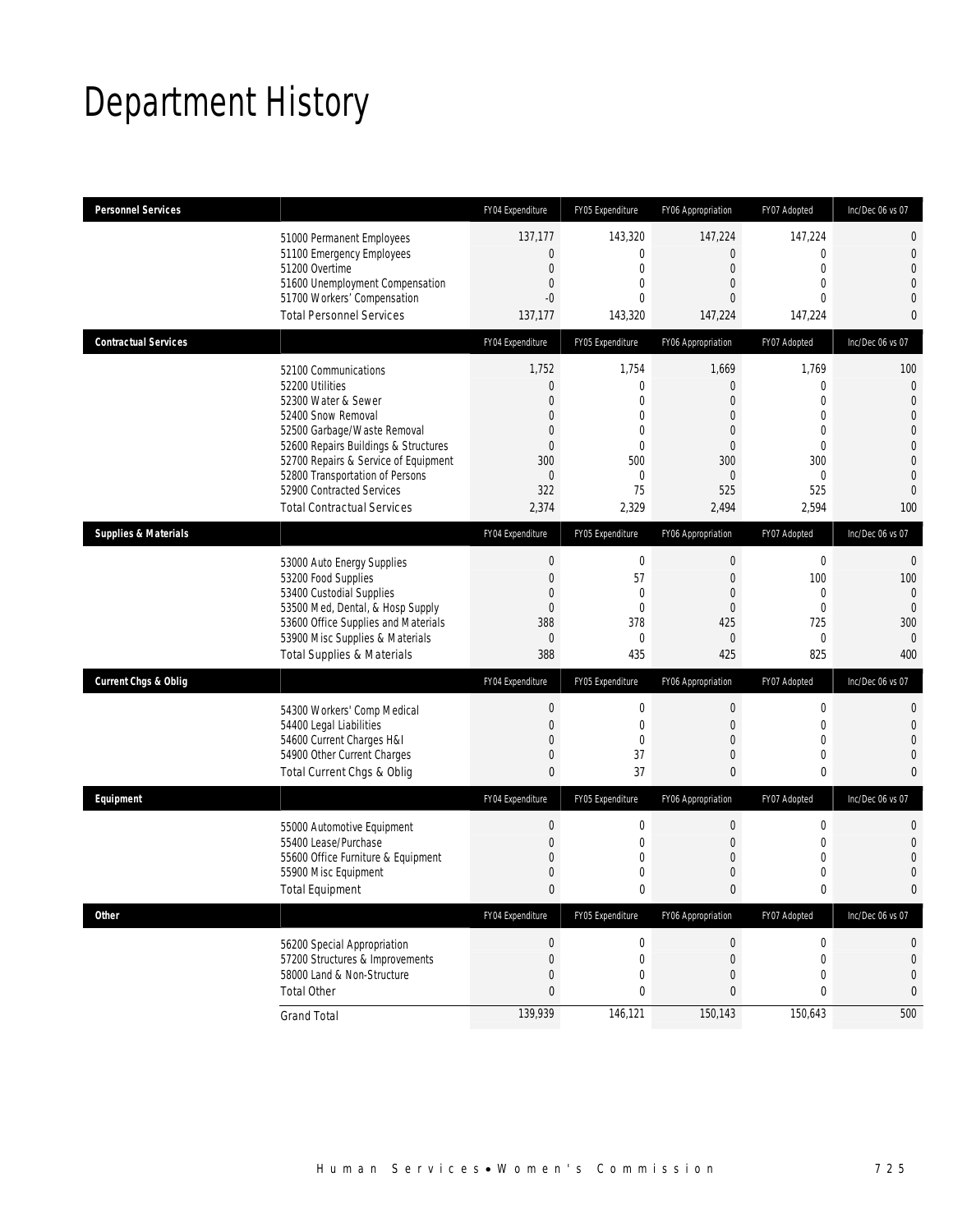# Department Personnel

| Title           | Union<br>Grade<br>Code | Position | FY07 Salary | Title                        | Union<br>Code | Grade | Position | FY07 Salary    |
|-----------------|------------------------|----------|-------------|------------------------------|---------------|-------|----------|----------------|
| <b>Director</b> | CDH                    |          | 85,308      | Staff Assistant III          | <b>MYO</b>    |       |          | 59,146         |
|                 |                        |          |             | <b>Total</b>                 |               |       |          | 144,454        |
|                 |                        |          |             | <b>Adjustments</b>           |               |       |          |                |
|                 |                        |          |             | <b>Differential Payments</b> |               |       |          | $\overline{0}$ |
|                 |                        |          |             | Other                        |               |       |          | 2,770          |
|                 |                        |          |             | Chargebacks                  |               |       |          | $\overline{0}$ |
|                 |                        |          |             | Salary Savings               |               |       |          | $\overline{0}$ |
|                 |                        |          |             | <b>FY07 Total Request</b>    |               |       |          | 147,224        |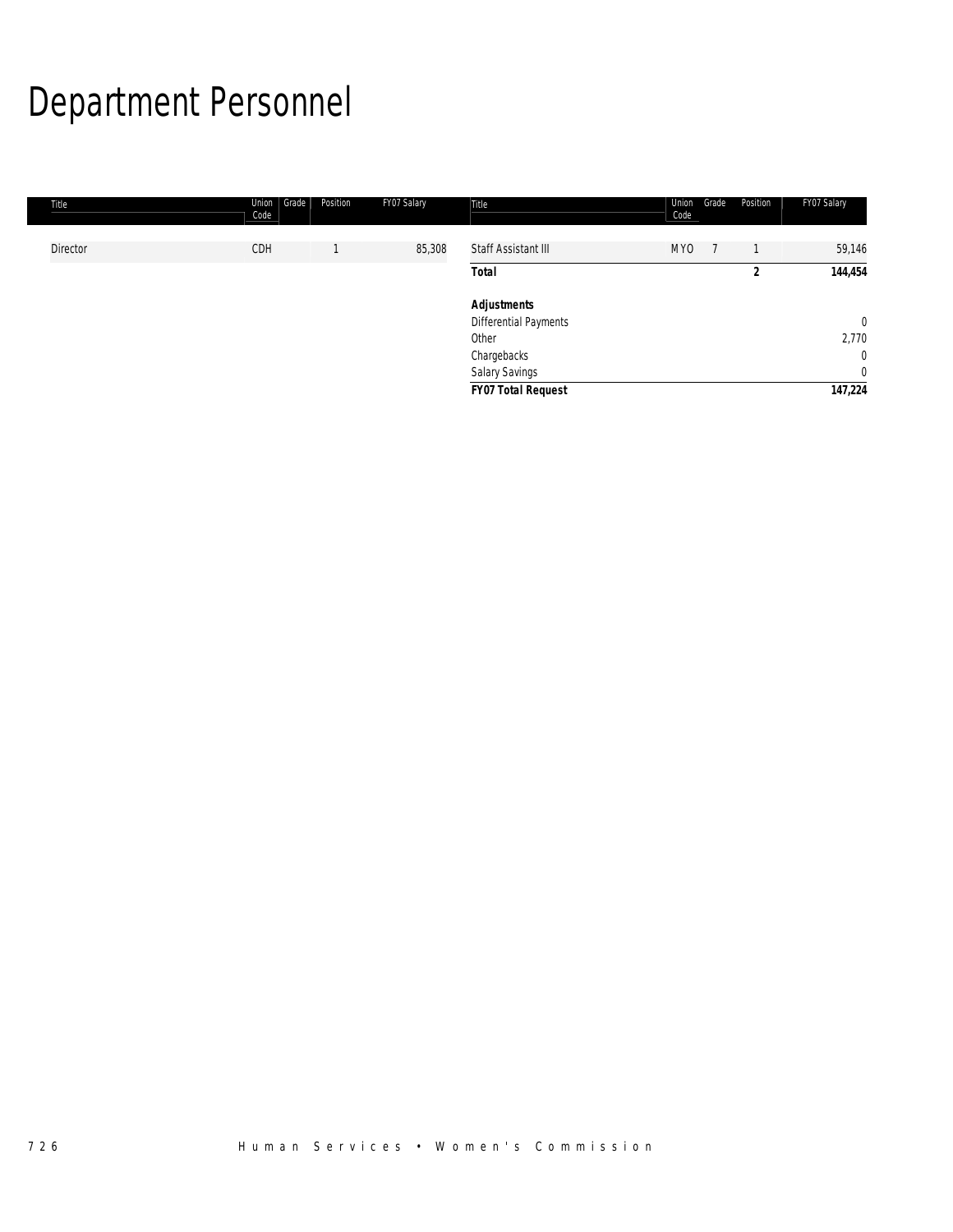## Program 1. Women's Commission

## *Marie A. Turley, Manager Organization: 417100*

## *Program Description*

The Women's Commission Program provides information and referrals, technical assistance, advocacy, and policy direction for women in the City. The program addresses all concerns, but has particular focus on economic and gender equity, health, safety, child care and programs for girls. This program collaborates with other City departments, Suffolk County, state and federal governments, and non-profit organizations on many of these issues.

- To provide technical assistance to constituents and organizations on issues concerning women.
- To advocate for increased attention to public policy initiatives that affect women's equal participation, economic security, family commitments, health, and safety.
- Through advocacy and educational programs, provide opportunities for girls to experience a full range of life options.

|                                    | % of constituents who receive appropriate<br>referrals within one business day<br>Collaborations with City departments, women's<br>organizations, and community groups to<br>advocate for public policy issues that affect<br>women in Boston<br>Presentations given<br>Events planned/co-sponsored | 85%<br>5<br>17<br>19 | 81%<br>6<br>10<br>13 | 83%<br>8<br>15 | 85%<br>5<br>15 |
|------------------------------------|-----------------------------------------------------------------------------------------------------------------------------------------------------------------------------------------------------------------------------------------------------------------------------------------------------|----------------------|----------------------|----------------|----------------|
|                                    |                                                                                                                                                                                                                                                                                                     |                      |                      |                |                |
|                                    |                                                                                                                                                                                                                                                                                                     |                      |                      |                |                |
|                                    |                                                                                                                                                                                                                                                                                                     |                      |                      |                |                |
|                                    |                                                                                                                                                                                                                                                                                                     |                      |                      | 16             | 15             |
|                                    | Girls participating in Take Our Daughters to<br>Work Day                                                                                                                                                                                                                                            | 85                   | 85                   | 58             | 70             |
| <b>Selected Service Indicators</b> |                                                                                                                                                                                                                                                                                                     | Actual '04           | Actual '05           | Approp '06     | Budget '07     |
|                                    | Quota                                                                                                                                                                                                                                                                                               | 2                    | $\overline{2}$       | 2              | $\overline{2}$ |
|                                    | <b>Personnel Services</b>                                                                                                                                                                                                                                                                           | 137,177              | 143,320              | 147,224        | 147,224        |
|                                    | Non Personnel                                                                                                                                                                                                                                                                                       | 2,762                | 2,802                | 2,919          | 3,419          |
|                                    | Total                                                                                                                                                                                                                                                                                               | 139,939              | 146,121              | 150,143        | 150,643        |
|                                    | Constituents receiving referrals within one                                                                                                                                                                                                                                                         | 364                  | 337                  | 349            | 360            |
|                                    |                                                                                                                                                                                                                                                                                                     | 426                  | 414                  | 418            | 425            |
|                                    | Technical assistance efforts                                                                                                                                                                                                                                                                        | 65                   | 85                   | 79             | 75             |
|                                    | business day<br>Referrals requested                                                                                                                                                                                                                                                                 |                      |                      |                |                |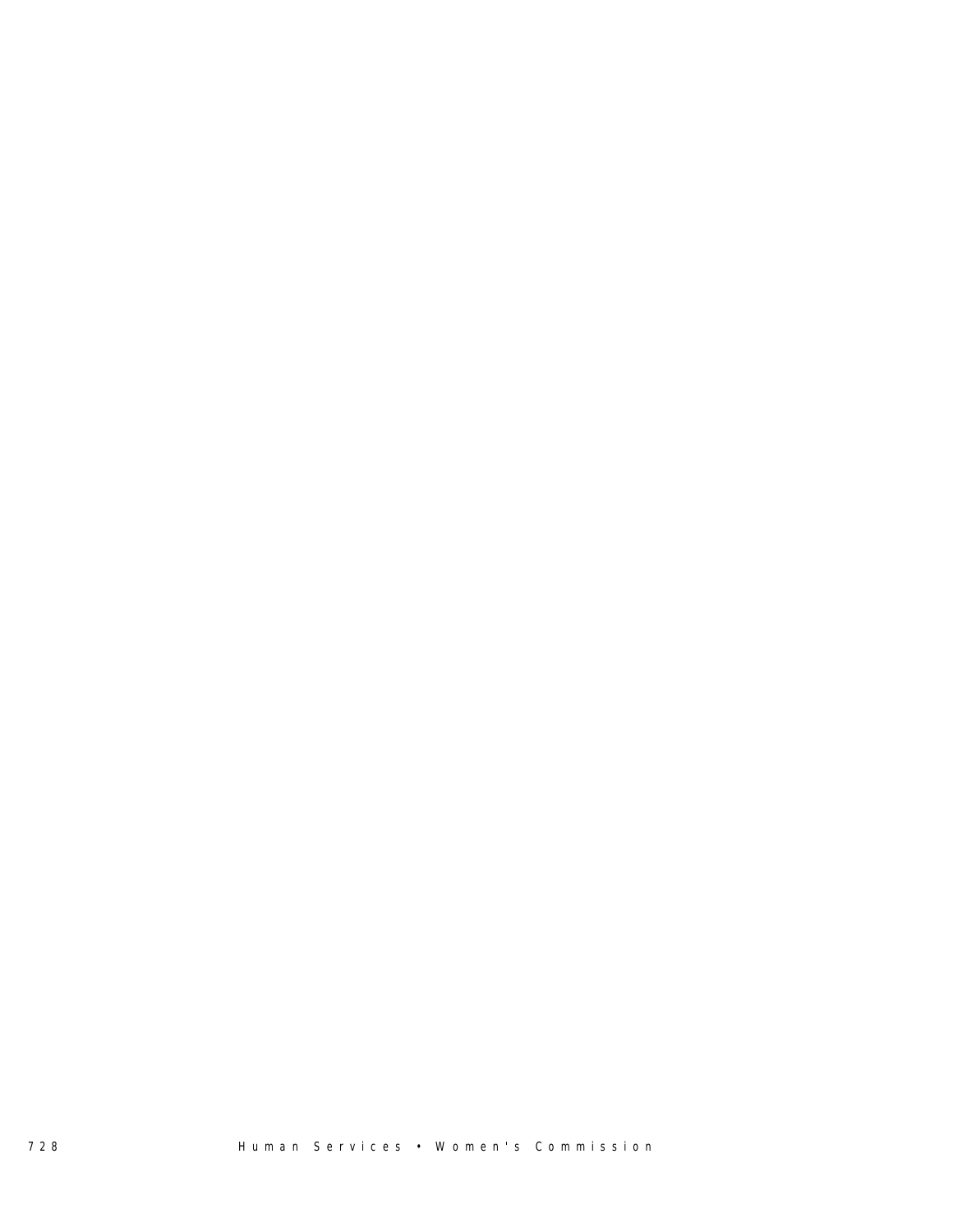## Youth Fund Operating Budget

### *Christine Wainwright, Director Appropriation: 448*

### *Department Mission*

The Youth Fund appropriation is used to support activities and services for Boston's youth. In addition to the Boston Public Schools, many City departments, including Parks and Recreation, Boston Centers for Youth and Families, Boston Public Library, Boston Public Health Commission, and the Jobs and Community Services division of BRA/EDIC provide services to Boston youth as part of their mission. The Youth Fund has been established to provide funding for summer jobs for youth and provide information on resources available to Boston's youth.

#### *FY07 Performance Objectives*

- To hire the maximum number of youth who call the Hopeline.
- To provide employment opportunities for youth at community based organizations (CBOs).
- To provide timely information and referrals to resources available to Boston's youth.

| <b>Operating Budget</b>            | Program Name                        | <b>Total Actual '04</b> | <b>Total Actual '05</b> | Total Approp '06     | Total Budget '07     |
|------------------------------------|-------------------------------------|-------------------------|-------------------------|----------------------|----------------------|
|                                    | Youth Fund                          | 3,661,347               | 3,719,791               | 3,806,648            | 3,806,648            |
|                                    | Total                               | 3,661,347               | 3,719,791               | 3,806,648            | 3,806,648            |
| <b>External Funds Budget</b>       | <b>Fund Name</b>                    | <b>Total Actual '04</b> | Total Actual '05        | Total Approp '06     | Total Budget '07     |
|                                    | Youthworks                          | $\mathbf 0$             | $\theta$                | 931.127              | 1,200,000            |
|                                    | Total                               | 0                       | 0                       | 931,127              | 1,200,000            |
| <b>Selected Service Indicators</b> |                                     | Actual '04              | Actual '05              | Approp '06           | Budget '07           |
|                                    | Personnel Services<br>Non Personnel | 181.150<br>3,480,197    | 169,216<br>3,550,574    | 217.685<br>3,588,963 | 204,724<br>3,601,924 |
|                                    | <b>Total</b>                        | 3,661,347               | 3,719,791               | 3,806,648            | 3,806,648            |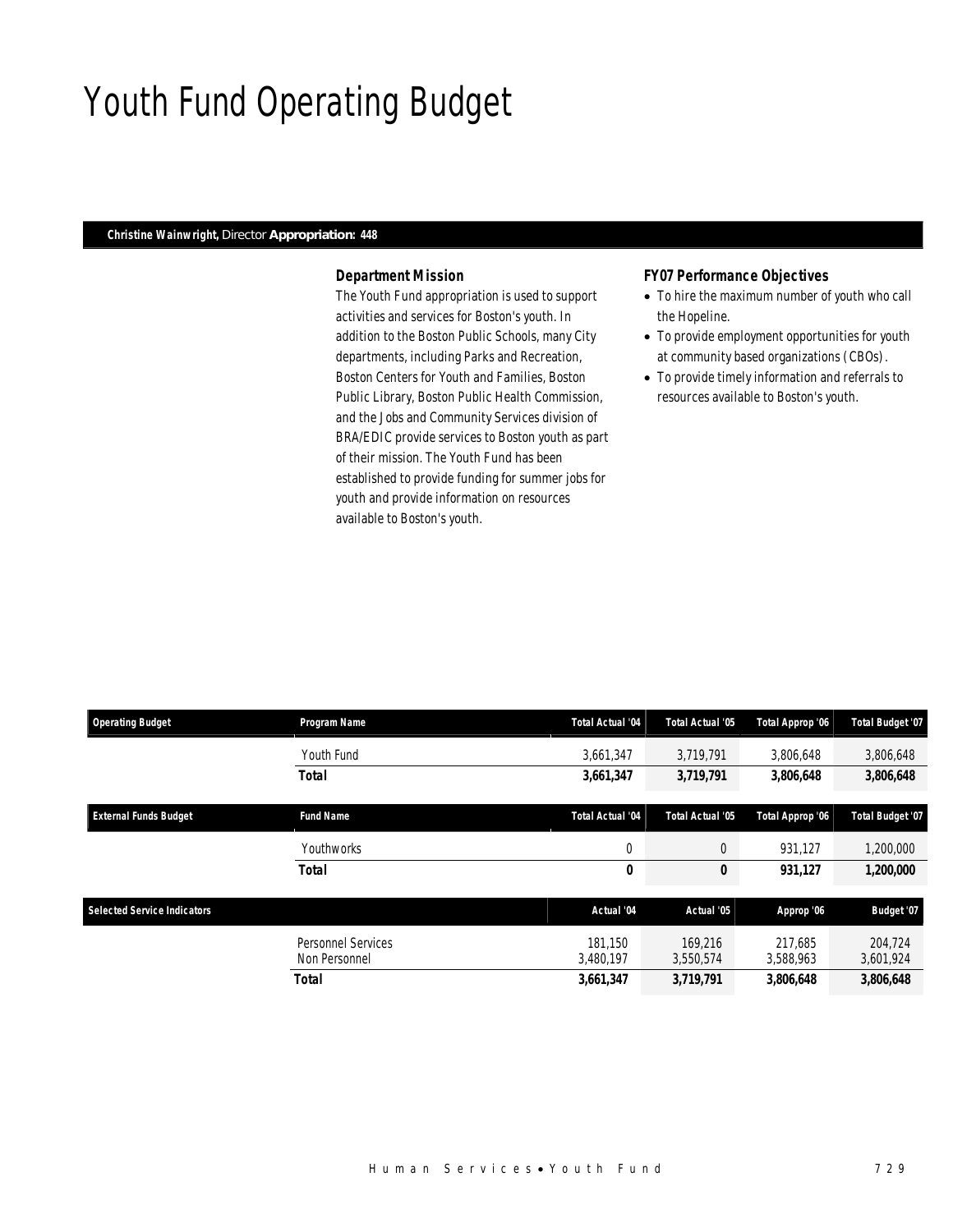## Youth Fund Operating Budget

### *Description of Services*

The Boston Youth Fund (BYF) supports employment opportunities and serves as a resource for Boston youth. BYF provides funding for summer jobs for youth at community based organizations (CBOs), and teams aimed at citywide beautification initiatives. During the school-year, BYF supports the Youthline and the Bostonyouthzone.com website. The Youthline maintains a fully accessible - via web or phone - and comprehensive database of resources available to Boston's youth and their parents. The Youthline provides timely information and referrals to education, health, sport, cultural, civic participation, and after-school resources available to youth in the City of Boston.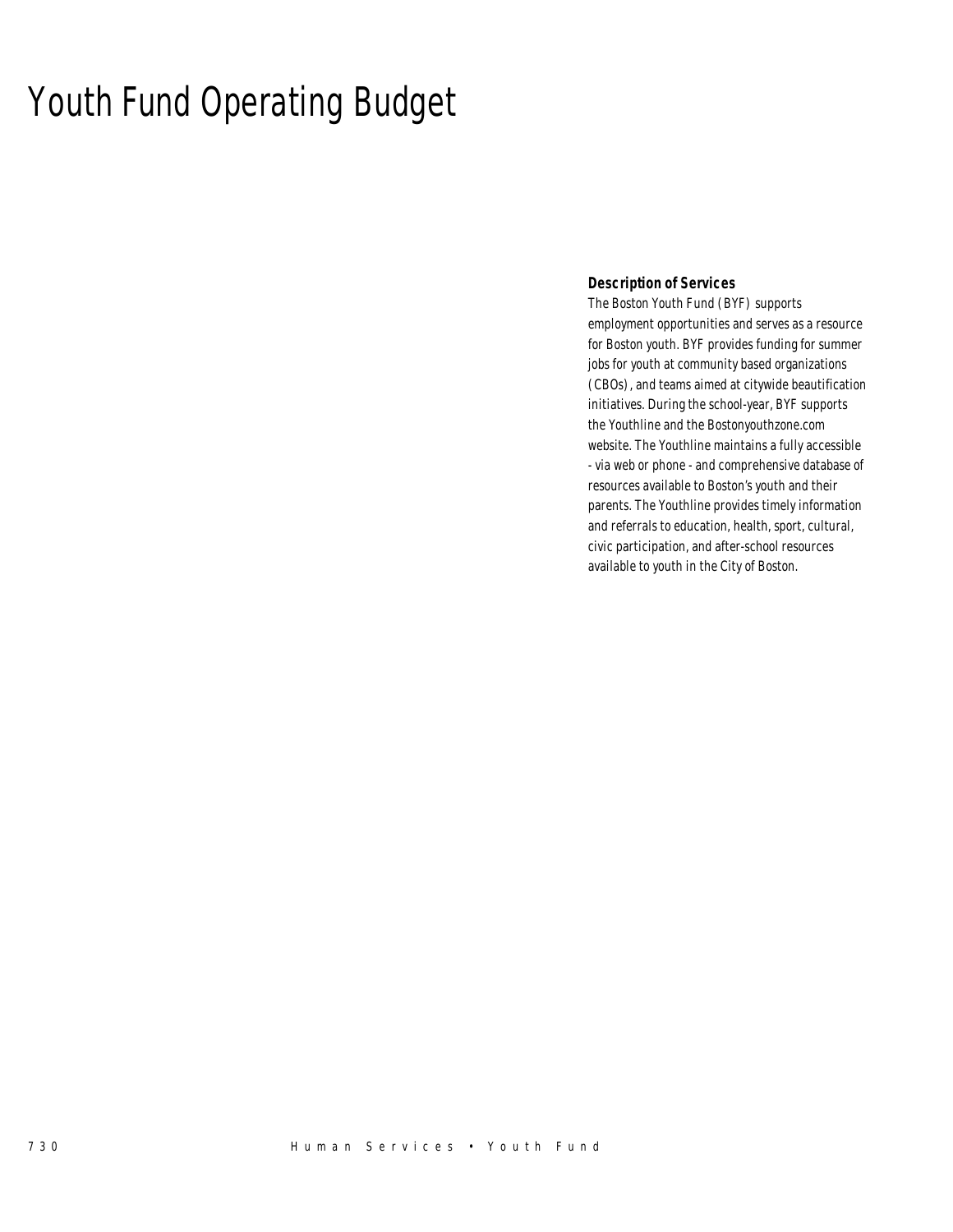## Department History

| <b>Personnel Services</b>       |                                                                                                                                                                                                                                                                                                          | FY04 Expenditure                                                                                                        | FY05 Expenditure                                                                                                                | FY06 Appropriation                                                                                                                               | FY07 Recommended                                                                                                        | Inc/Dec 06 vs 07                                                                                                                           |
|---------------------------------|----------------------------------------------------------------------------------------------------------------------------------------------------------------------------------------------------------------------------------------------------------------------------------------------------------|-------------------------------------------------------------------------------------------------------------------------|---------------------------------------------------------------------------------------------------------------------------------|--------------------------------------------------------------------------------------------------------------------------------------------------|-------------------------------------------------------------------------------------------------------------------------|--------------------------------------------------------------------------------------------------------------------------------------------|
|                                 | 51000 Permanent Employees<br>51100 Emergency Employees<br>51200 Overtime<br>51600 Unemployment Compensation<br>51700 Workers' Compensation<br><b>Total Personnel Services</b>                                                                                                                            | 181,150<br>$\mathbf{0}$<br>$\mathbf{0}$<br>$\mathbf{0}$<br>$\mathbf{0}$<br>181,150                                      | 169,216<br>$\mathbf{0}$<br>$\mathbf{0}$<br>$\mathbf{0}$<br>$\theta$<br>169,216                                                  | 217,685<br>$\overline{0}$<br>$\mathbf{0}$<br>$\overline{0}$<br>$\Omega$<br>217,685                                                               | 204,724<br>$\mathbf 0$<br>$\overline{0}$<br>$\overline{0}$<br>$\Omega$<br>204,724                                       | $-12,961$<br>$\overline{0}$<br>$\theta$<br>$\overline{0}$<br>$\Omega$<br>$-12,961$                                                         |
| <b>Contractual Services</b>     |                                                                                                                                                                                                                                                                                                          | FY04 Expenditure                                                                                                        | FY05 Expenditure                                                                                                                | FY06 Appropriation                                                                                                                               | FY07 Recommended                                                                                                        | Inc/Dec 06 vs 07                                                                                                                           |
|                                 | 52100 Communications<br>52200 Utilities<br>52300 Water & Sewer<br>52400 Snow Removal<br>52500 Garbage/Waste Removal<br>52600 Repairs Buildings & Structures<br>52700 Repairs & Service of Equipment<br>52800 Transportation of Persons<br>52900 Contracted Services<br><b>Total Contractual Services</b> | 52<br>$\mathbf{0}$<br>$\Omega$<br>$\mathbf{0}$<br>$\Omega$<br>$\overline{0}$<br>775<br>$\mathbf{0}$<br>5,730<br>6,557   | 398<br>$\mathbf{0}$<br>$\mathbf{0}$<br>$\overline{0}$<br>$\mathbf{0}$<br>$\mathbf{0}$<br>$\theta$<br>$\Omega$<br>8,116<br>8,514 | 19,100<br>$\overline{0}$<br>$\overline{0}$<br>$\overline{0}$<br>$\mathbf{0}$<br>$\overline{0}$<br>$\overline{0}$<br>$\Omega$<br>14,100<br>33,200 | 6,000<br>0<br>$\overline{0}$<br>$\overline{0}$<br>$\overline{0}$<br>$\overline{0}$<br>0<br>$\Omega$<br>12,600<br>18,600 | $-13,100$<br>$\mathbf 0$<br>$\overline{0}$<br>$\overline{0}$<br>0<br>$\overline{0}$<br>$\overline{0}$<br>$\Omega$<br>$-1,500$<br>$-14,600$ |
| <b>Supplies &amp; Materials</b> |                                                                                                                                                                                                                                                                                                          | FY04 Expenditure                                                                                                        | FY05 Expenditure                                                                                                                | FY06 Appropriation                                                                                                                               | FY07 Recommended                                                                                                        | Inc/Dec 06 vs 07                                                                                                                           |
|                                 | 53000 Auto Energy Supplies<br>53200 Food Supplies<br>53400 Custodial Supplies<br>53500 Med, Dental, & Hosp Supply<br>53600 Office Supplies and Materials<br>53700 Clothing Allowance<br>53800 Educational Supplies & Mat<br>53900 Misc Supplies & Materials<br><b>Total Supplies &amp; Materials</b>     | $\boldsymbol{0}$<br>$\mathbf{0}$<br>$\mathbf{0}$<br>$\mathbf{0}$<br>913<br>$\mathbf{0}$<br>$\Omega$<br>17,007<br>17,920 | $\mathbf 0$<br>1,169<br>$\mathbf{0}$<br>$\mathbf{0}$<br>1,819<br>$\mathbf{0}$<br>$\theta$<br>8,786<br>11,774                    | 2,000<br>$\overline{0}$<br>500<br>0<br>11,000<br>$\overline{0}$<br>$\Omega$<br>50,500<br>64,000                                                  | 4,000<br>$\mathbf 0$<br>500<br>0<br>11,000<br>$\mathbf 0$<br>$\Omega$<br>40,000<br>55,500                               | 2,000<br>$\overline{0}$<br>$\overline{0}$<br>$\mathbf 0$<br>$\overline{0}$<br>$\overline{0}$<br>$\Omega$<br>$-10,500$<br>$-8,500$          |
| Current Chgs & Oblig            |                                                                                                                                                                                                                                                                                                          | FY04 Expenditure                                                                                                        | FY05 Expenditure                                                                                                                | FY06 Appropriation                                                                                                                               | FY07 Recommended                                                                                                        | Inc/Dec 06 vs 07                                                                                                                           |
|                                 | 54300 Workers' Comp Medical<br>54400 Legal Liabilities<br>54600 Current Charges H&I<br>54900 Other Current Charges<br>Total Current Chgs & Oblig                                                                                                                                                         | $\mathbf 0$<br>$\mathbf{0}$<br>$\overline{0}$<br>3,573<br>3,573                                                         | $\mathbf{0}$<br>$\mathbf{0}$<br>$\theta$<br>2,547<br>2,547                                                                      | $\mathbf 0$<br>$\overline{0}$<br>$\overline{0}$<br>18,500<br>18,500                                                                              | 0<br>$\overline{0}$<br>$\Omega$<br>5,500<br>5,500                                                                       | 0<br>$\overline{0}$<br>$\Omega$<br>$-13,000$<br>$-13,000$                                                                                  |
| Equipment                       |                                                                                                                                                                                                                                                                                                          | FY04 Expenditure                                                                                                        | FY05 Expenditure                                                                                                                | FY06 Appropriation                                                                                                                               | FY07 Recommended                                                                                                        | Inc/Dec 06 vs 07                                                                                                                           |
|                                 | 55000 Automotive Equipment<br>55400 Lease/Purchase<br>55600 Office Furniture & Equipment<br>55900 Misc Equipment<br><b>Total Equipment</b>                                                                                                                                                               | 76,319<br>$\mathbf{0}$<br>$\Omega$<br>$\mathbf{0}$<br>76,319                                                            | $\mathbf 0$<br>$\mathbf{0}$<br>1,044<br>3,452<br>4,496                                                                          | $\mathbf 0$<br>$\boldsymbol{0}$<br>$\Omega$<br>$\boldsymbol{0}$<br>0                                                                             | 0<br>$\mathbf 0$<br>$\cap$<br>8,000<br>8,000                                                                            | 0<br>$\overline{0}$<br>$\Omega$<br>8,000<br>8,000                                                                                          |
| <b>Other</b>                    |                                                                                                                                                                                                                                                                                                          | FY04 Expenditure                                                                                                        | FY05 Expenditure                                                                                                                | FY06 Appropriation                                                                                                                               | FY07 Recommended                                                                                                        | Inc/Dec 06 vs 07                                                                                                                           |
|                                 | 56200 Special Appropriation<br>57200 Structures & Improvements<br>58000 Land & Non-Structure<br><b>Total Other</b>                                                                                                                                                                                       | 3,375,829<br>0<br>$\mathbf{0}$<br>3,375,829                                                                             | 3,523,243<br>0<br>0<br>3,523,243                                                                                                | 3,473,263<br>0<br>0<br>3,473,263                                                                                                                 | 3,514,324<br>0<br>0<br>3,514,324                                                                                        | 41,061<br>U<br>$\Omega$<br>41,061                                                                                                          |
|                                 | <b>Grand Total</b>                                                                                                                                                                                                                                                                                       | 3,661,348                                                                                                               | 3,719,790                                                                                                                       | 3,806,648                                                                                                                                        | 3,806,648                                                                                                               | 0                                                                                                                                          |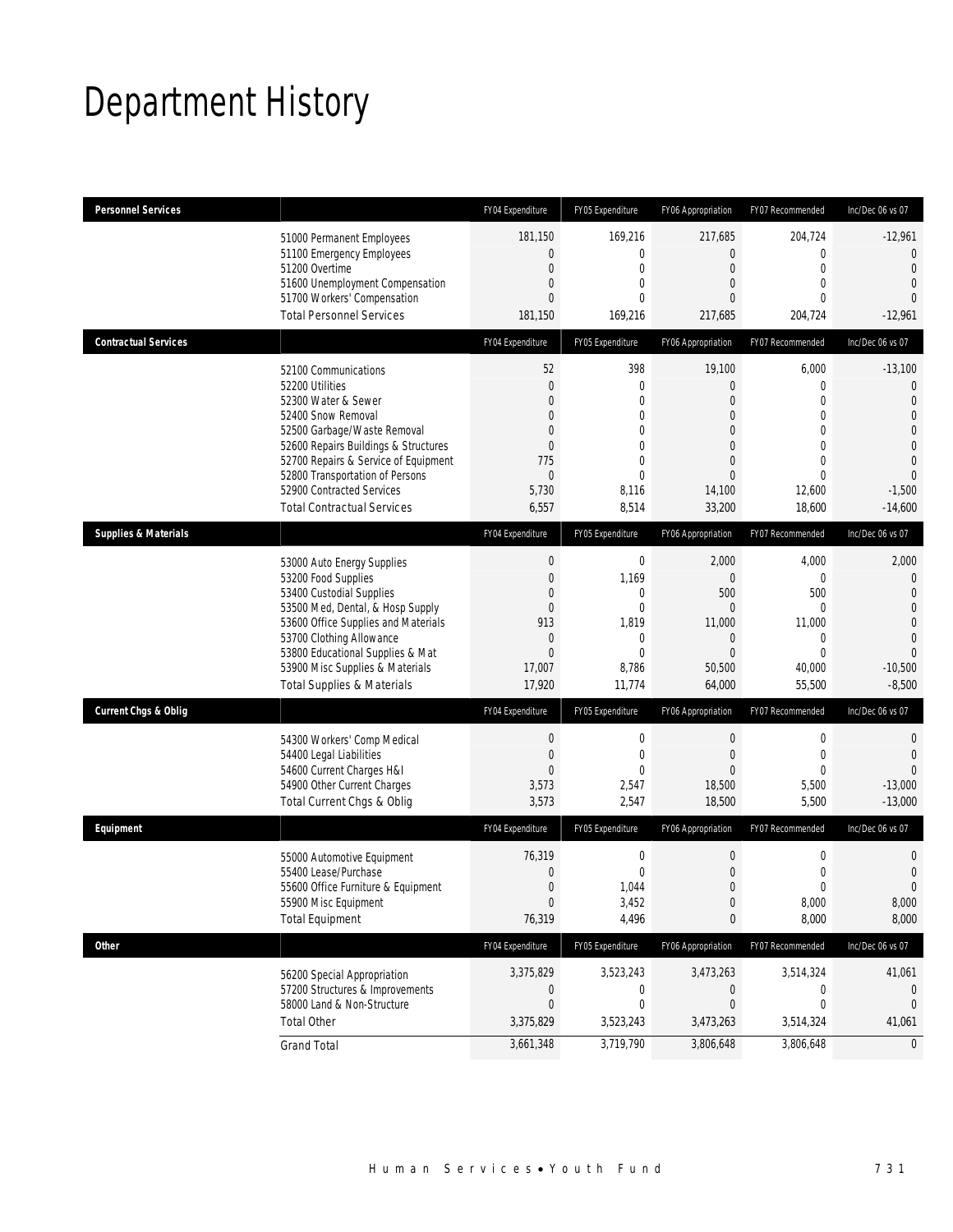# Department Personnel

| Title                        | Union<br>Code   | Grade | Position | FY07 Salary | Title                     | Union<br>Code   | Grade          | Position | FY07 Salary  |
|------------------------------|-----------------|-------|----------|-------------|---------------------------|-----------------|----------------|----------|--------------|
|                              |                 |       |          |             |                           |                 |                |          |              |
| <b>Executive Director</b>    | <b>MYN</b>      |       |          | 61,669      | <b>CBO Director</b>       | MY <sub>0</sub> | $\overline{4}$ |          | 38,412       |
| Administrative Assistant III | MY <sub>0</sub> | 8     |          | 64,755      | <b>Staff Assistant</b>    | MY <sub>0</sub> | 3              |          | 36,388       |
|                              |                 |       |          |             | <b>Total</b>              |                 |                | 4        | 201,224      |
|                              |                 |       |          |             |                           |                 |                |          |              |
|                              |                 |       |          |             | <b>Adjustments</b>        |                 |                |          |              |
|                              |                 |       |          |             | Differential Payments     |                 |                |          | $\mathbf{0}$ |
|                              |                 |       |          |             | Other                     |                 |                |          | 3,500        |
|                              |                 |       |          |             | Chargebacks               |                 |                |          | $\mathbf{0}$ |
|                              |                 |       |          |             | Salary Savings            |                 |                |          | $\mathbf{0}$ |
|                              |                 |       |          |             | <b>FY07 Total Request</b> |                 |                |          | 204,724      |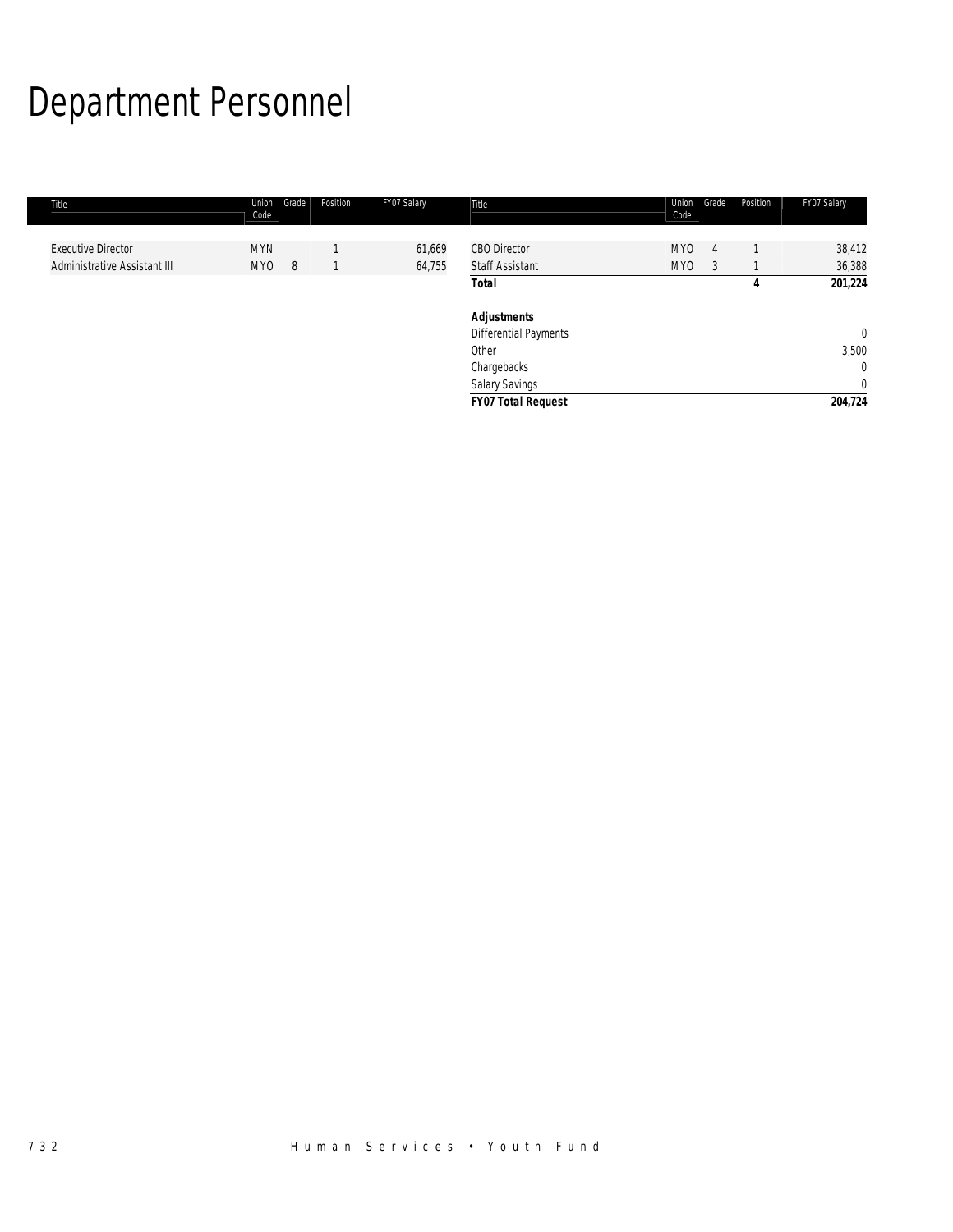## External Funds History

| <b>Personnel Services</b>       |                                                                                                                                                                                                                                                                                                          | FY04 Expenditure                                                                                                                                         | FY05 Expenditure                                                                                                                 | FY06 Appropriation                                                                                                                                              | FY07 Recommended                               | Inc/Dec 06 vs 07                                                                                                                                                          |
|---------------------------------|----------------------------------------------------------------------------------------------------------------------------------------------------------------------------------------------------------------------------------------------------------------------------------------------------------|----------------------------------------------------------------------------------------------------------------------------------------------------------|----------------------------------------------------------------------------------------------------------------------------------|-----------------------------------------------------------------------------------------------------------------------------------------------------------------|------------------------------------------------|---------------------------------------------------------------------------------------------------------------------------------------------------------------------------|
|                                 | 51000 Permanent Employees<br>51100 Emergency Employees<br>51200 Overtime<br>51400 Health Insurance<br>51500 Pension & Annunity<br>51600 Unemployment Compensation<br>51700 Workers' Compensation<br><b>Total Personnel Services</b>                                                                      | $\boldsymbol{0}$<br>$\mathbf{0}$<br>$\mathbf{0}$<br>$\mathbf{0}$<br>$\mathbf{0}$<br>$\mathbf 0$<br>$\mathbf{0}$<br>$\mathbf{0}$                          | $\mathbf 0$<br>$\mathbf{0}$<br>$\mathbf{0}$<br>$\Omega$<br>$\overline{0}$<br>0<br>$\overline{0}$<br>0                            | 0<br>$\mathbf 0$<br>$\mathbf 0$<br>$\mathbf{0}$<br>$\mathbf{0}$<br>$\mathbf{0}$<br>$\mathbf 0$<br>$\mathbf{0}$                                                  | 0<br>0<br>0<br>0<br>0<br>0<br>0<br>0           | $\mathbf 0$<br>$\mathbf 0$<br>$\overline{0}$<br>$\overline{0}$<br>$\overline{0}$<br>$\overline{0}$<br>$\mathbf{0}$<br>0                                                   |
| <b>Contractual Services</b>     |                                                                                                                                                                                                                                                                                                          | FY04 Expenditure                                                                                                                                         | FY05 Expenditure                                                                                                                 | FY06 Appropriation                                                                                                                                              | FY07 Recommended                               | Inc/Dec 06 vs 07                                                                                                                                                          |
|                                 | 52100 Communications<br>52200 Utilities<br>52300 Water & Sewer<br>52400 Snow Removal<br>52500 Garbage/Waste Removal<br>52600 Repairs Buildings & Structures<br>52700 Repairs & Service of Equipment<br>52800 Transportation of Persons<br>52900 Contracted Services<br><b>Total Contractual Services</b> | $\boldsymbol{0}$<br>$\mathbf{0}$<br>$\theta$<br>$\mathbf{0}$<br>$\mathbf{0}$<br>$\mathbf{0}$<br>$\mathbf{0}$<br>$\theta$<br>$\mathbf{0}$<br>$\mathbf{0}$ | $\mathbf 0$<br>$\mathbf 0$<br>0<br>$\mathbf{0}$<br>$\mathbf{0}$<br>$\mathbf{0}$<br>$\mathbf{0}$<br>$\theta$<br>$\mathbf{0}$<br>0 | $\boldsymbol{0}$<br>$\boldsymbol{0}$<br>$\mathbf 0$<br>$\mathbf{0}$<br>$\mathbf{0}$<br>$\mathbf{0}$<br>$\overline{0}$<br>$\mathbf 0$<br>$\mathbf 0$<br>$\Omega$ | 0<br>0<br>0<br>0<br>0<br>0<br>0<br>0<br>0<br>0 | $\mathbf{0}$<br>$\mathbf{0}$<br>$\mathbf 0$<br>$\overline{0}$<br>$\overline{0}$<br>$\overline{0}$<br>$\overline{0}$<br>$\overline{0}$<br>$\overline{0}$<br>$\overline{0}$ |
| <b>Supplies &amp; Materials</b> |                                                                                                                                                                                                                                                                                                          | FY04 Expenditure                                                                                                                                         | FY05 Expenditure                                                                                                                 | FY06 Appropriation                                                                                                                                              | FY07 Recommended                               | Inc/Dec 06 vs 07                                                                                                                                                          |
|                                 | 53000 Auto Energy Supplies<br>53200 Food Supplies<br>53400 Custodial Supplies<br>53500 Med, Dental, & Hosp Supply<br>53600 Office Supplies and Materials<br>53900 Misc Supplies & Materials<br><b>Total Supplies &amp; Materials</b>                                                                     | $\boldsymbol{0}$<br>$\mathbf 0$<br>$\mathbf{0}$<br>$\mathbf{0}$<br>$\mathbf{0}$<br>$\mathbf 0$<br>$\mathbf{0}$                                           | $\mathbf 0$<br>$\mathbf{0}$<br>$\mathbf 0$<br>0<br>$\mathbf{0}$<br>$\mathbf{0}$<br>0                                             | $\mathbf 0$<br>$\mathbf 0$<br>$\boldsymbol{0}$<br>$\mathbf{0}$<br>$\mathbf{0}$<br>$\mathbf 0$<br>$\mathbf{0}$                                                   | 0<br>0<br>0<br>0<br>0<br>0<br>0                | $\mathbf{0}$<br>$\mathbf{0}$<br>$\overline{0}$<br>$\overline{0}$<br>$\overline{0}$<br>$\mathbf{0}$<br>$\mathbf{0}$                                                        |
| <b>Current Chgs &amp; Oblig</b> |                                                                                                                                                                                                                                                                                                          | FY04 Expenditure                                                                                                                                         | FY05 Expenditure                                                                                                                 | FY06 Appropriation                                                                                                                                              | FY07 Recommended                               | Inc/Dec 06 vs 07                                                                                                                                                          |
|                                 | 54300 Workers' Comp Medical<br>54400 Legal Liabilities<br>54600 Current Charges H&I<br>54900 Other Current Charges<br>Total Current Chgs & Oblig                                                                                                                                                         | $\boldsymbol{0}$<br>$\mathbf 0$<br>$\mathbf 0$<br>$\mathbf 0$<br>$\mathbf{0}$                                                                            | $\mathbf 0$<br>$\mathbf{0}$<br>0<br>0<br>0                                                                                       | $\mathbf 0$<br>$\mathbf 0$<br>$\mathbf{0}$<br>$\mathbf{0}$<br>$\mathbf{0}$                                                                                      | 0<br>0<br>0<br>0<br>0                          | 0<br>$\overline{0}$<br>$\overline{0}$<br>$\mathbf 0$<br>$\Omega$                                                                                                          |
| Equipment                       |                                                                                                                                                                                                                                                                                                          | FY04 Expenditure                                                                                                                                         | FY05 Expenditure                                                                                                                 | FY06 Appropriation                                                                                                                                              | FY07 Recommended                               | Inc/Dec 06 vs 07                                                                                                                                                          |
|                                 | 55000 Automotive Equipment<br>55400 Lease/Purchase<br>55600 Office Furniture & Equipment<br>55900 Misc Equipment<br><b>Total Equipment</b>                                                                                                                                                               | $\theta$<br>$\mathbf{0}$<br>$\Omega$<br>$\boldsymbol{0}$<br>$\pmb{0}$                                                                                    | $\mathbf 0$<br>$\overline{0}$<br>$\Omega$<br>$\mathbf 0$<br>$\bf{0}$                                                             | $\boldsymbol{0}$<br>$\boldsymbol{0}$<br>$\cap$<br>$\boldsymbol{0}$<br>0                                                                                         | 0<br>0<br>$\Omega$<br>$\boldsymbol{0}$<br>0    | 0<br>$\overline{0}$<br>$\Omega$<br>$\overline{0}$<br>0                                                                                                                    |
| Other                           |                                                                                                                                                                                                                                                                                                          | FY04 Expenditure                                                                                                                                         | FY05 Expenditure                                                                                                                 | FY06 Appropriation                                                                                                                                              | FY07 Recommended                               | Inc/Dec 06 vs 07                                                                                                                                                          |
|                                 | 56200 Special Appropriation<br>57200 Structures & Improvements<br>58000 Land & Non-Structure<br><b>Total Other</b>                                                                                                                                                                                       | $\boldsymbol{0}$<br>$\mathbf{0}$<br>$\theta$<br>$\pmb{0}$                                                                                                | $\boldsymbol{0}$<br>$\mathbf 0$<br>0<br>0                                                                                        | 931,127<br>$\mathbf 0$<br>$\mathbf{0}$<br>931,127                                                                                                               | 1,200,000<br>0<br>0<br>1,200,000               | 268,873<br>0<br>$\Omega$<br>268,873                                                                                                                                       |
|                                 | <b>Grand Total</b>                                                                                                                                                                                                                                                                                       | $\boldsymbol{0}$                                                                                                                                         | 0                                                                                                                                | 931,127                                                                                                                                                         | 1,200,000                                      | 268,873                                                                                                                                                                   |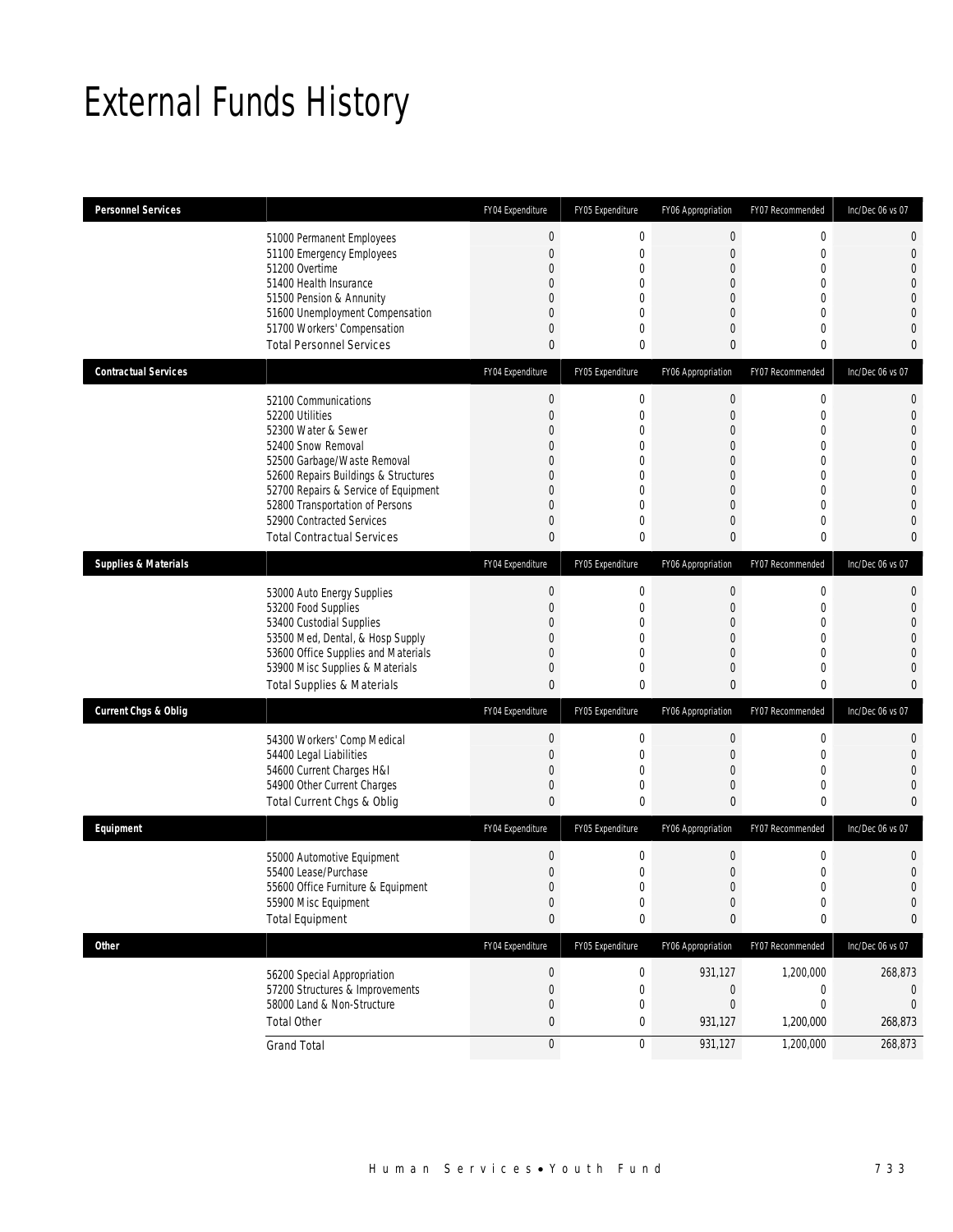### Program 1. Youth Fund

### *Christine Wainwright, Manager Organization: 448100*

### *Program Description*

The Youth Fund appropriation will be used to support activities and services for Boston's youth. In addition to the Boston Public Schools, many City departments, including Parks and Recreation, Boston Centers for Youth and Families, Boston Public Library, Boston Public Health Commission, and the Jobs and Community Services division of BRA/EDIC provide services to Boston youth as part of their mission. The Youth Fund has been established to provide funding for summer jobs for youth and provide information on resources available to Boston's youth.

### *Program Objectives*

- To provide civic engagement opportunities to teen volunteers on the Mayor's Youth Council.
- To provide timely information and referrals to resources available to Boston's youth.
- To provide employment opportunities for youth at community based organizations (CBOs).
- To hire the maximum number of youth who call the Hopeline.

| Program Outcomes                   |                                                                                                                                                                                                                                      | Actual '04                             | Actual '05                              | Projected '06                                           | <b>PLOS '07</b>                                         |
|------------------------------------|--------------------------------------------------------------------------------------------------------------------------------------------------------------------------------------------------------------------------------------|----------------------------------------|-----------------------------------------|---------------------------------------------------------|---------------------------------------------------------|
|                                    | Summer hires<br>Hopeline callers<br>Winter youth participants<br>Community based organizations served<br>Surveys completed for Youthline<br>Referrals provided by Youthline<br>Number of volunteer hours by Mayor's Youth<br>Council | 2,476<br>180<br>,571<br>1.609          | 2,556<br>6,084<br>212<br>1,526<br>1,525 | 3,065<br>6,880<br>177<br>219<br>1,608<br>1.796<br>2,051 | 3,300<br>7,000<br>200<br>230<br>1,550<br>1,450<br>1,800 |
| <b>Selected Service Indicators</b> |                                                                                                                                                                                                                                      | Actual '04                             | Actual '05                              | Approp '06                                              | Budget '07                                              |
|                                    | Quota<br><b>Personnel Services</b><br>Non Personnel<br>Total                                                                                                                                                                         | 4<br>181.150<br>3,480,197<br>3,661,347 | 169.216<br>3,550,574<br>3,719,791       | 4<br>217.685<br>3,588,963<br>3,806,648                  | 204,724<br>3,601,924<br>3,806,648                       |